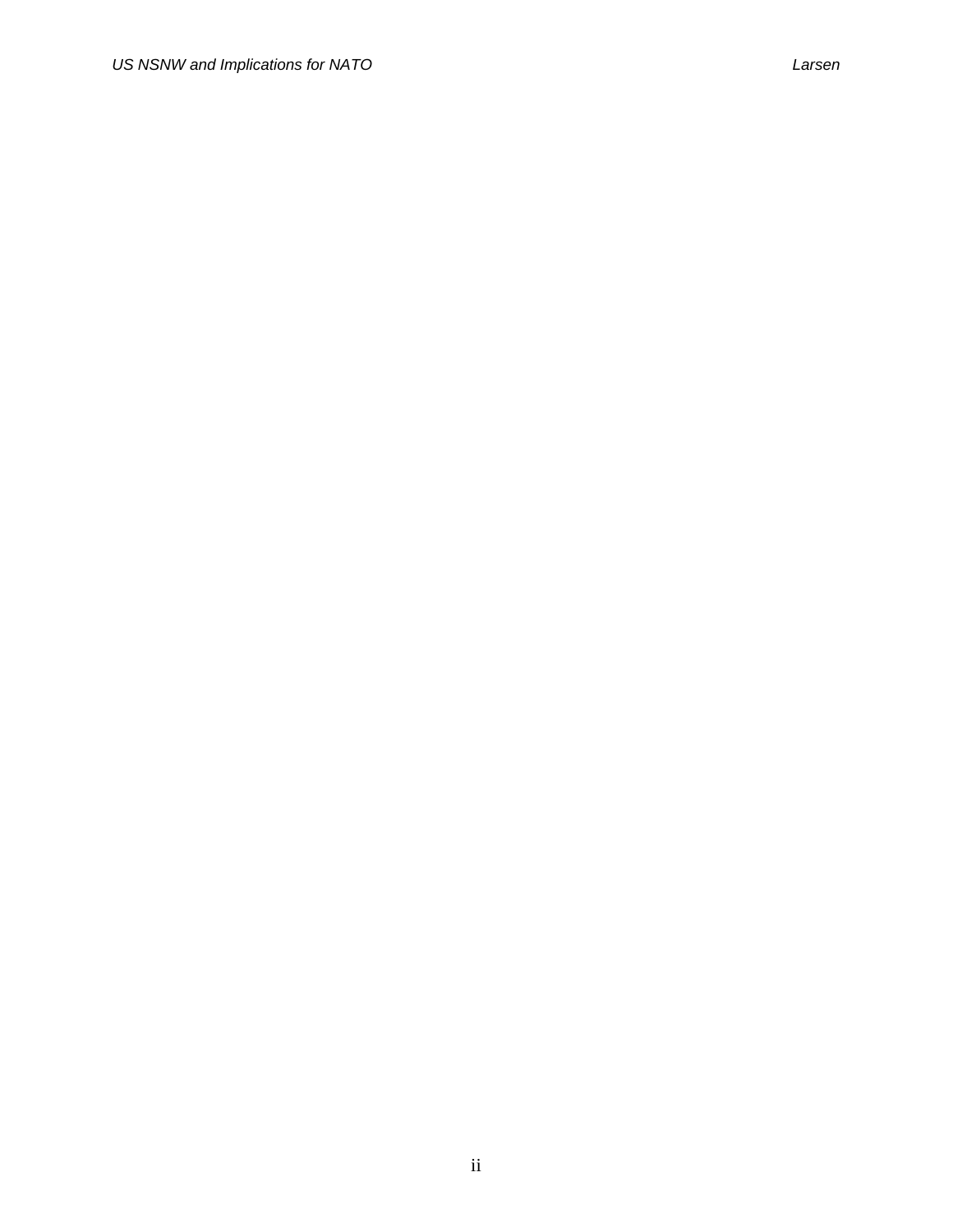## **Table of Contents**

| List of Figures                                                                                                                                                                                                                                                                                                                                                                                                                                  | V11            |
|--------------------------------------------------------------------------------------------------------------------------------------------------------------------------------------------------------------------------------------------------------------------------------------------------------------------------------------------------------------------------------------------------------------------------------------------------|----------------|
| <b>List of Tables</b>                                                                                                                                                                                                                                                                                                                                                                                                                            | vii            |
| Foreword                                                                                                                                                                                                                                                                                                                                                                                                                                         | ix             |
| Methodology                                                                                                                                                                                                                                                                                                                                                                                                                                      | X              |
| Disclaimer                                                                                                                                                                                                                                                                                                                                                                                                                                       | X              |
| <b>Executive Summary</b>                                                                                                                                                                                                                                                                                                                                                                                                                         | X1             |
| I. Introduction                                                                                                                                                                                                                                                                                                                                                                                                                                  | 1              |
| Background to Today's Situation                                                                                                                                                                                                                                                                                                                                                                                                                  | $\overline{2}$ |
| Defining Non-Strategic Nuclear Weapons                                                                                                                                                                                                                                                                                                                                                                                                           | 6              |
| Findings                                                                                                                                                                                                                                                                                                                                                                                                                                         | 8              |
| II. Historical Background                                                                                                                                                                                                                                                                                                                                                                                                                        | 11             |
| Historical Summary of Non-Strategic Nuclear Weapons in Europe                                                                                                                                                                                                                                                                                                                                                                                    | 12             |
| Recurrent Themes in Alliance Nuclear History                                                                                                                                                                                                                                                                                                                                                                                                     | 16             |
| Modernization Episodes in Europe                                                                                                                                                                                                                                                                                                                                                                                                                 | 21             |
| The Nuclear Planning Group                                                                                                                                                                                                                                                                                                                                                                                                                       | 22             |
| The High Level Group                                                                                                                                                                                                                                                                                                                                                                                                                             | 23             |
| The Montebello Decision and SNF Modernization                                                                                                                                                                                                                                                                                                                                                                                                    | 25             |
| The End of the Cold War                                                                                                                                                                                                                                                                                                                                                                                                                          | 27             |
| The Presidential Nuclear Initiatives                                                                                                                                                                                                                                                                                                                                                                                                             | 30             |
| <b>Russian Response to the PNIs</b>                                                                                                                                                                                                                                                                                                                                                                                                              | 33             |
| Arms Control and Relations with Russia in the 1990s                                                                                                                                                                                                                                                                                                                                                                                              | 35             |
| <b>Key Nuclear Documents</b>                                                                                                                                                                                                                                                                                                                                                                                                                     | 37             |
| Summary                                                                                                                                                                                                                                                                                                                                                                                                                                          | 38             |
| III. Is There a Future for Non-Strategic Nuclear Weapons?<br><b>Recent Developments</b><br>Current Status of NSNW in States of Interest<br><b>United States</b><br>Russia<br><b>Issues Regarding NSNW</b><br>Arguments For and Against Future Roles for NSNW<br><b>Arguments</b> For<br><b>Arguments Against</b><br><b>Future Roles for Non-Strategic Nuclear Weapons</b><br>Political<br><b>Extended Deterrence</b><br>Arms Control<br>Military |                |
| <b>Escalation Dominance</b>                                                                                                                                                                                                                                                                                                                                                                                                                      | 52             |
| <b>Target Coverage</b>                                                                                                                                                                                                                                                                                                                                                                                                                           | 53             |
| <b>Counter NBC</b>                                                                                                                                                                                                                                                                                                                                                                                                                               | 54             |
| Supporting the Strategic Nuclear Arsenal                                                                                                                                                                                                                                                                                                                                                                                                         | 54             |
| Robustness                                                                                                                                                                                                                                                                                                                                                                                                                                       | 54             |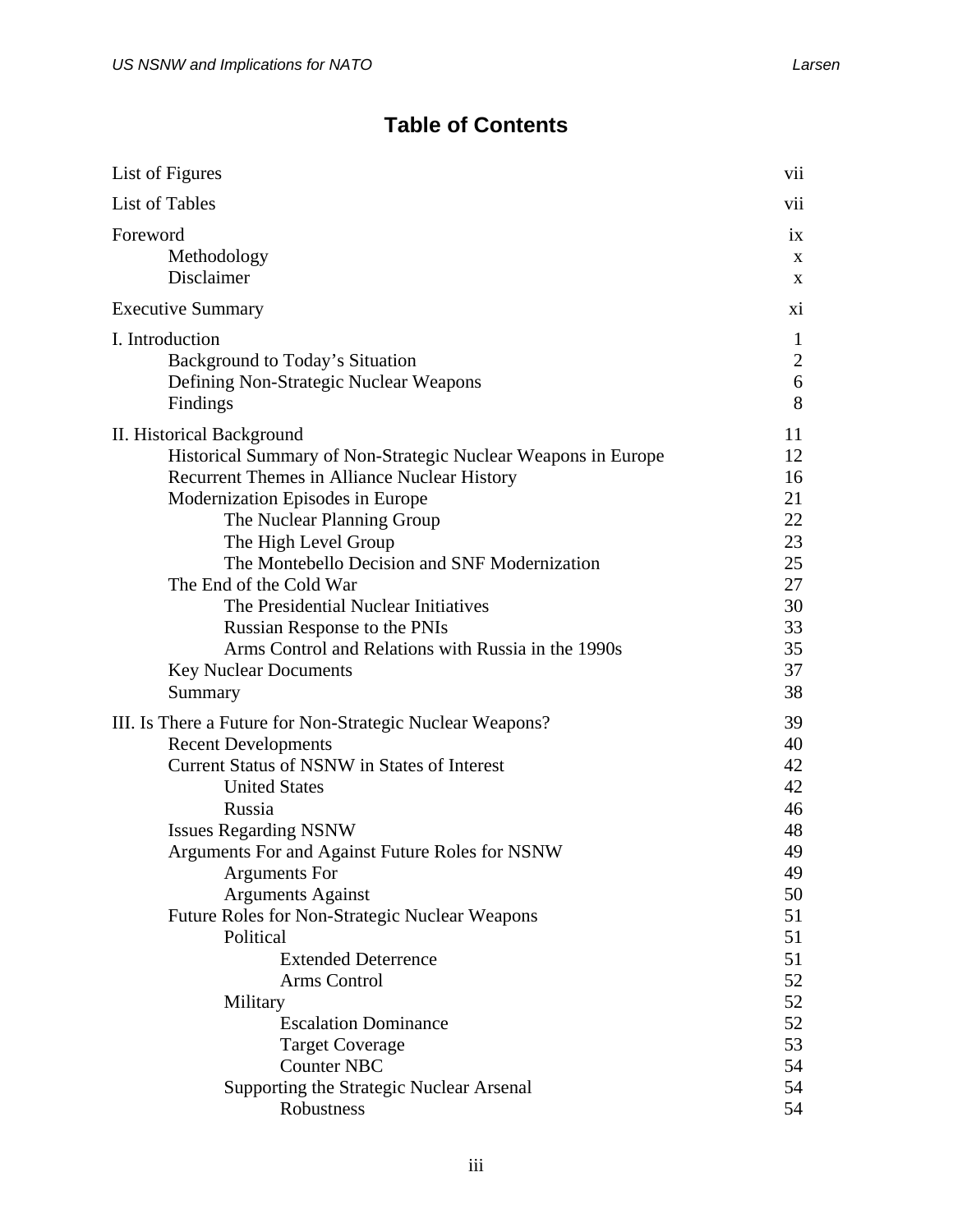| Hedging                                                                            | 54       |  |
|------------------------------------------------------------------------------------|----------|--|
| Summary                                                                            | 55       |  |
| IV. Current Issues Affecting NATO Nuclear Policy                                   |          |  |
| The Value of Nuclear Weapons in Europe                                             | 57       |  |
| Cold War Balance                                                                   | 57       |  |
| Immediate Post-Cold War Period                                                     | 58       |  |
| Changes Since 2001                                                                 | 58       |  |
| <b>Future Threats</b>                                                              | 60       |  |
| <b>Revanchist Russia</b>                                                           | 61       |  |
| New Nuclear-Armed Adversaries                                                      | 62       |  |
| Terrorism                                                                          | 63       |  |
| <b>Other Threats</b>                                                               | 63       |  |
| <b>Allied Perspectives</b>                                                         | 64       |  |
| Germany                                                                            | 67       |  |
| <b>Great Britain</b>                                                               | 69       |  |
| France                                                                             | 71       |  |
| Other NATO DCA States                                                              | 73       |  |
| Italy                                                                              | 73       |  |
| Belgium                                                                            | 74       |  |
| Netherlands                                                                        | 75       |  |
| Turkey                                                                             | 75       |  |
| Greece                                                                             | 76       |  |
| <b>New Allies</b>                                                                  | 76       |  |
| Latvia                                                                             | 77       |  |
| Poland                                                                             | 77       |  |
| V. Implications for the Alliance: Nuclear Alternatives                             | 79       |  |
| Rationale for Maintaining the Nuclear Status Quo                                   | 80       |  |
| Model of NATO Nuclear Options                                                      | 81       |  |
| <b>Driving Factors</b>                                                             | 82       |  |
| Europe                                                                             | 83       |  |
| <b>NATO</b>                                                                        | 84       |  |
| <b>United States</b>                                                               | 86       |  |
| <b>Potential Accelerating Factors</b>                                              | 87       |  |
| <b>Potential Reversing Factors</b>                                                 | 88       |  |
| <b>Russian Revanchism</b><br><b>New Threats</b>                                    | 88       |  |
| Terrorism                                                                          | 89<br>89 |  |
|                                                                                    | 90       |  |
| Unwillingness to Rely on UK and French Nuclear Forces                              |          |  |
| Requests by New Member States to be Included in<br><b>Nuclear Responsibilities</b> | 90       |  |
| Desire to Maintain Alliance Stability                                              | 91       |  |
| Alternatives                                                                       | 92       |  |
| Modernization and Enhancement                                                      | 93       |  |
| <b>Status Quo</b>                                                                  | 93       |  |
| <b>Technical Updates</b>                                                           | 93       |  |
| <b>Operational Changes</b>                                                         | 93       |  |
|                                                                                    |          |  |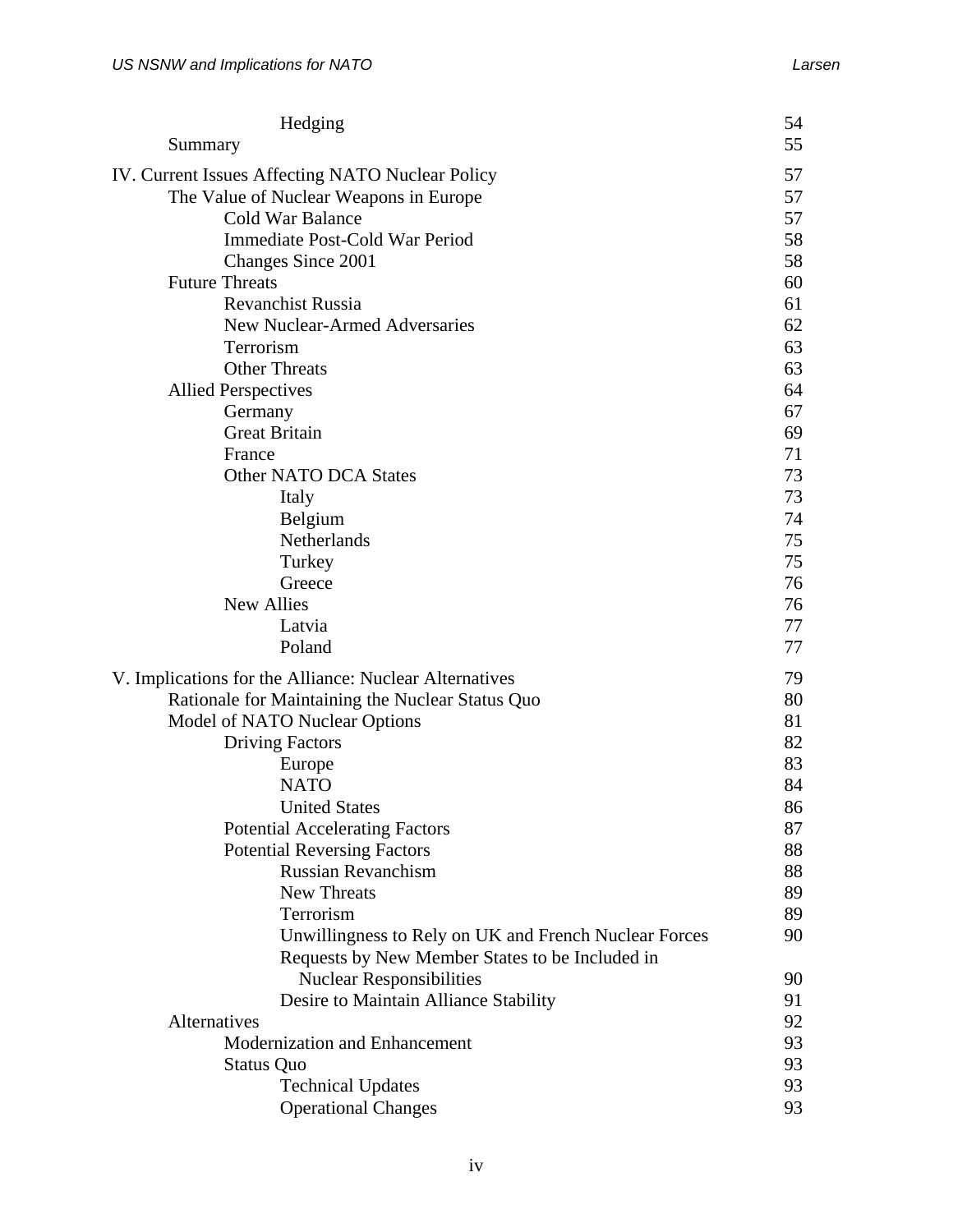| No Change                                                                                            |            |  |  |
|------------------------------------------------------------------------------------------------------|------------|--|--|
| U.S. Withdrawal but Continued NATO Nuclear Reliance on                                               |            |  |  |
| Some Form of Nuclear Deterrent                                                                       | 94         |  |  |
| U.S. Withdraws its Weapons but Keeps Infrastructure in Place                                         |            |  |  |
| in order to Reintroduce Weapons in a Crisis                                                          | 95         |  |  |
| U.S. Continues to Supply Warheads for European Allies' DCA                                           | 96         |  |  |
| Create a NATO Nuclear Naval Force                                                                    | 96         |  |  |
| Rely on a European Nuclear Force                                                                     | 97         |  |  |
| Rely on British or French Nuclear Forces                                                             | 97         |  |  |
| Rely on the U.S. SSBN Force                                                                          | 98         |  |  |
| Rely on U.S. Strategic Forces Based in North America                                                 | 98         |  |  |
| U.S. Withdrawal and NATO Abrogation of Reliance on a                                                 |            |  |  |
| <b>Nuclear Deterrent</b>                                                                             | 98         |  |  |
| Summary                                                                                              | 98         |  |  |
| VI. Conclusion: Making Waves that Rock the Boat which Wake the Sleeping Dog<br><b>Final Thoughts</b> | 101<br>102 |  |  |
| Selected Bibliography                                                                                | 105        |  |  |
| About the Author                                                                                     |            |  |  |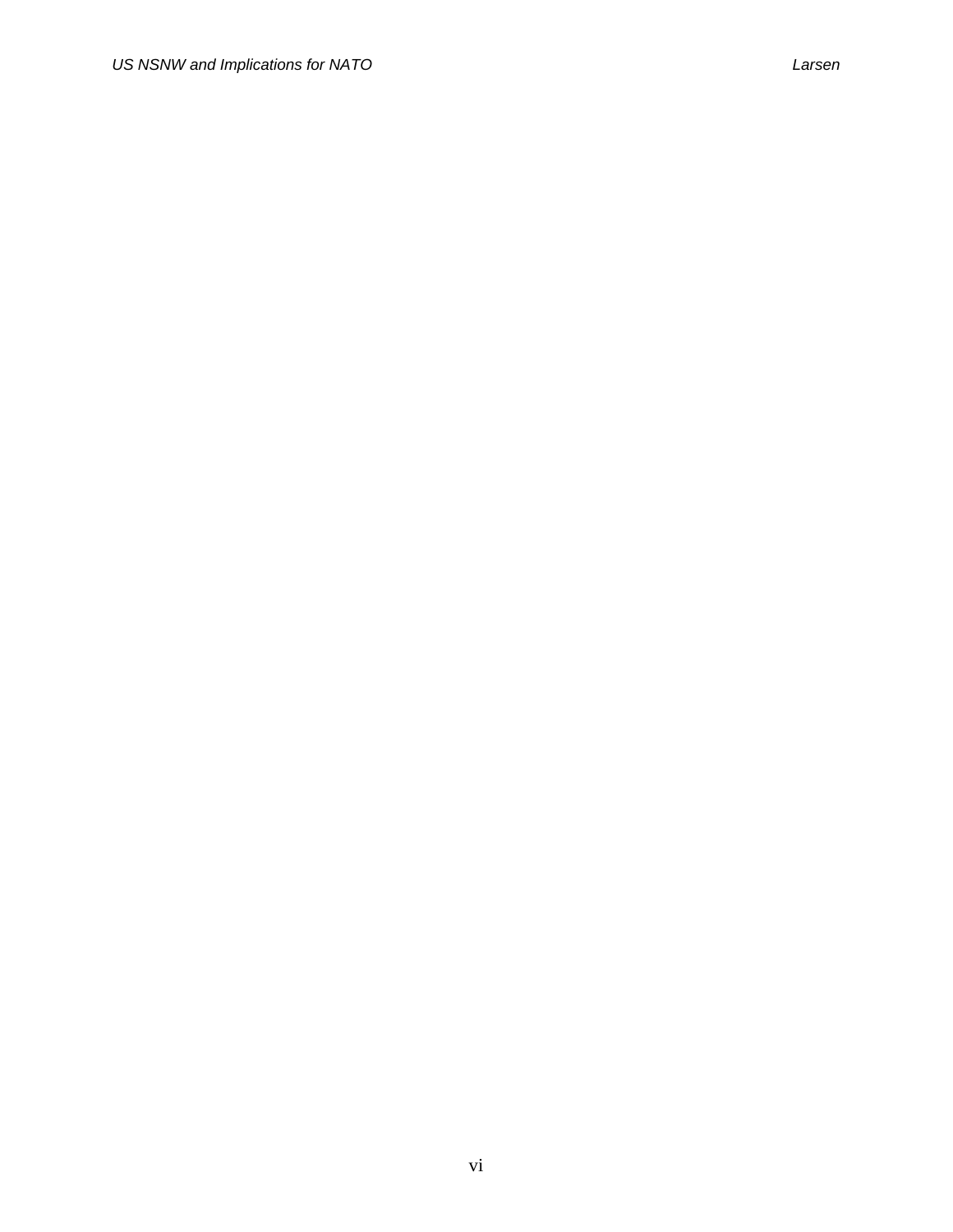## **List of Figures**

| 1.  | Big Picture Model of Pressures on NATO Nuclear Policy    |    |  |  |
|-----|----------------------------------------------------------|----|--|--|
| 2.  | U.S. Nuclear Weapons in Europe                           | 15 |  |  |
| 3.  | <b>Reduced NATO Nuclear Aircraft Readiness Levels</b>    | 30 |  |  |
| 4.  | NATO Nuclear Reductions by Type                          | 32 |  |  |
| 5.  | Types of Nuclear Systems Eliminated in Europe since 1971 | 38 |  |  |
| 6.  | NATO Nuclear Storage Sites in Europe                     |    |  |  |
| 7.  | Balanced Objectives During the Cold War                  | 57 |  |  |
| 8,  | Changing Balance in the 1990s                            | 58 |  |  |
| 9.  | The Situation Today                                      | 59 |  |  |
| 10. | Modeling NATO's Nuclear Future                           |    |  |  |
|     | <b>Driving Factors</b><br>10.a.                          | 83 |  |  |
|     | 10.b. Potential Accelerating Factors                     | 87 |  |  |
|     | 10.c. Potential Reversing Factors                        | 88 |  |  |
| 11. | NATO's Nuclear Alternatives                              | 92 |  |  |
| 12. | Most Likely Future for NATO's NSNW                       |    |  |  |

## **List of Tables**

| Summary of Recent Changes to U.S. Nuclear Strategy |  |  |
|----------------------------------------------------|--|--|
|                                                    |  |  |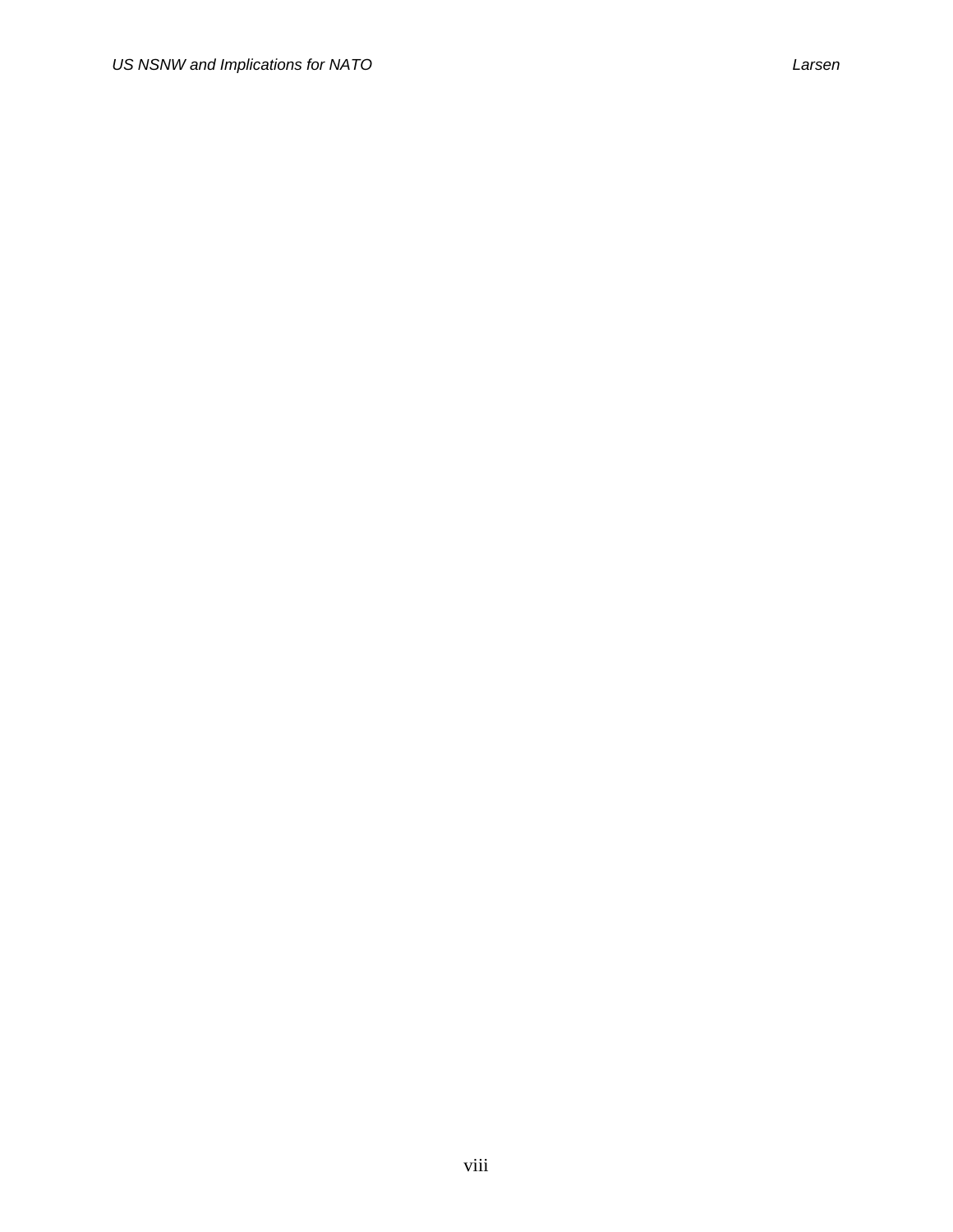## **Foreword**

I gratefully acknowledge support received from the NATO Public Diplomacy Division (PDD), which selected this topic as the winner of the 2005-2006 Manfred Wörner Fellowship. The fellowship provided travel funding, access, and an office to use while in Brussels conducting my research. In particular, thanks to Despina Afentouli and Ioanna Synadino in PDD for their assistance throughout the year, particularly during my visits to NATO Headquarters.

Also at NATO Headquarters, thanks to Guy Roberts, Deputy Assistant Secretary General for WMD Policy and Director, Nuclear Policy; his administrative assistant Alev Canket; and his colleagues in the division, Heinz Ferkinghoff, Willy Meuws, and Colin Stockman, for their time, suggestions, and comments on early drafts of this paper. Guy's office was also influential in procuring me a slot in the NATO Nuclear Operations Course at the NATO/SHAPE School in Oberammergau, and in arranging interviews with representatives on the Nuclear Planning Group.

I also need to thank many other nuclear and NATO experts who reviewed my early drafts and thought pieces, as well as the final paper, in part or in whole. Their corrections, guidance, and advice were always well intentioned and warmly received. The nuclear community is not very large any more, and those involved in the business have a genuine appreciation for anyone who is dealing with the same issues. In particular, thanks to David Yost of the U.S. Naval Postgraduate School and the NATO Defence College; Joseph Pilat at Los Alamos National Laboratory; Tom Scheber, formerly in OSD Forces Policy; and Rob Irvine, former NATO Nuclear Staff director. At Sandia National Laboratories I had a very educational visit in October 2005. Thanks to Marcey Abate for setting that up. Next door, at the Defense Nuclear Weapons School, Major Bill Weininger gave me a personal tour of the stockpile exhibit in their museum.

 Finally, kudos to personal sounding boards who listened to my ideas and provided good ones of their own. This category is fairly large, and could include nearly everyone I interviewed as part of this study. In particular, however, I want to single out my SAIC colleagues Tim Miller and Michael Yap; Jim Smith, director of AF/INSS; and my wife Cyndy, who has put up with my fascination with NATO and nuclear policy for more than two decades.

ix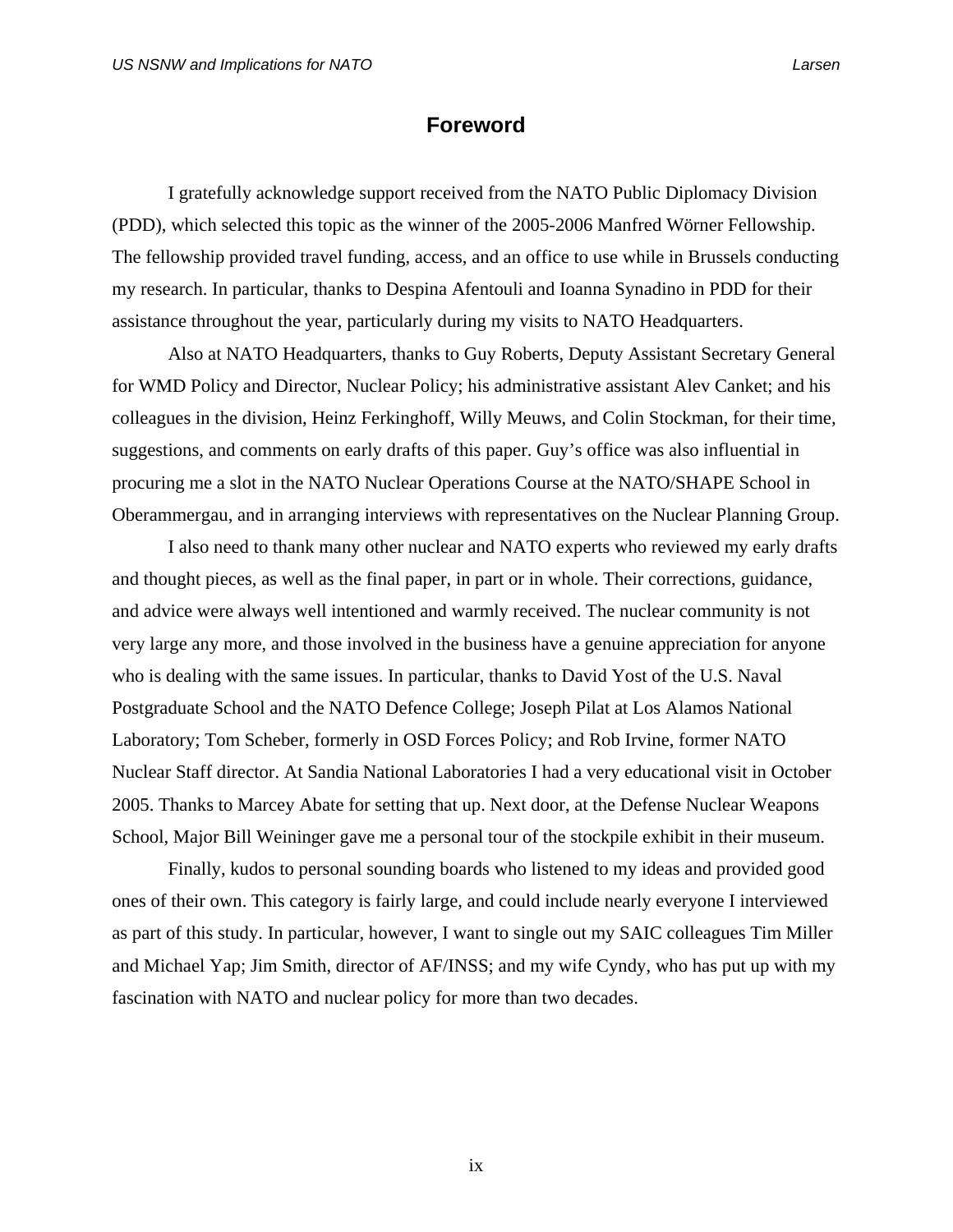## **Methodology**

 The research for this paper was conducted via traditional social science methods, including elite interviews with experts on U.S. and NATO nuclear policy on both sides of the Atlantic. These experts were found in the governments of the United States and key European allies, in the NATO staff, and in various non-governmental organizations on both sides of the political spectrum and both sides of the debate over a continuing need for U.S. nuclear weapons stationed in Europe. All interviews referred to in this paper were conducted with an understanding of nonattribution, and on an unclassified basis.

### **Disclaimer**

The views, opinions, and analysis in this study are those of the author, and do not necessarily reflect the policy of the United States government, NATO, or Science Applications International Corporation or any of its clients.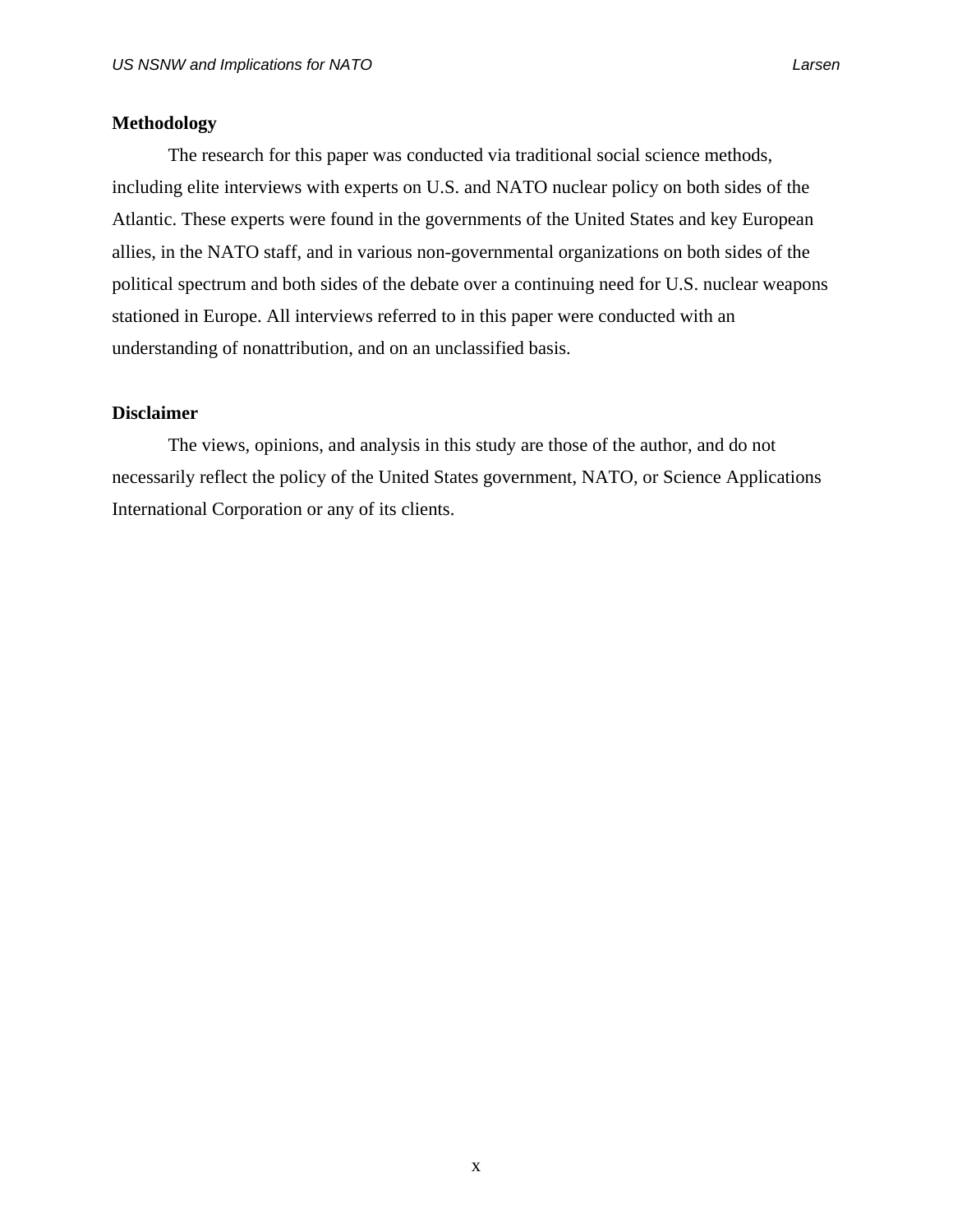## **Executive Summary**

This report examines non-strategic nuclear weapons (NSNW) and the policy implications they manifest. In particular, the study considers the possibility of changing NATO policies toward U.S. NSNW in the post-9/11 era and their ongoing role in protecting Europe. The future of NSNW in NATO is uncertain due to a combination of factors: U.S. bureaucratic perspectives and pressures, Russian public diplomacy efforts, anti-nuclear European publics and pending government decisions, and the requirements for updating NATO strategy.

The debate over whether to maintain or eliminate the remaining arsenal of U.S. nuclear weapons assigned to NATO has proponents with strongly held beliefs on both sides. On the one hand, advocates say, these weapons provide coupling, transatlantic links, military capabilities against an uncertain future, and risk and burden sharing. On the other, coupling may be strong enough through conventional burden sharing and the long history of Alliance cooperation to preclude the necessity for continuing the deployment of nuclear weapons for those purposes. The contribution of a few hundred invisible weapons to coupling, according to this argument, is minimal, so the benefits of removing U.S. nuclear weapons may exceed those of retaining them. Yet the "foreseeable future" referred to in NATO's Strategic Concept is far enough away for most European governments and security experts that they see no need to undertake public discussions on any nuclear alternatives today.

 As a result, NATO today is in a period of drift when it comes to nuclear policy. A series of drivers is conspiring to create a future in which these capabilities will have simply withered away. These include nuclear weariness on the part of the host nations, the lack of interest in the mission by the U.S. Air Force, and the unwillingness of the European DCA states to publicly consider a future for these weapons, or to base fighter aircraft acquisition decisions on such a future. This combination of factors may lead to a situation where all sides of the debate come to the conclusion that it is just easier to remove the remaining U.S. warheads than it is to try to maintain this capability. While the Alliance may choose to maintain a nuclear deterrent strategy, it will more likely rely on the independent nuclear forces of the United States, Great Britain, or even France.

 Unless current trends are altered, the remaining U.S. nuclear weapons will likely be removed from NATO Europe within the next decade. A number of potential actions could accelerate these tendencies toward the withdrawal of U.S. nuclear weapons from Europe. A

xi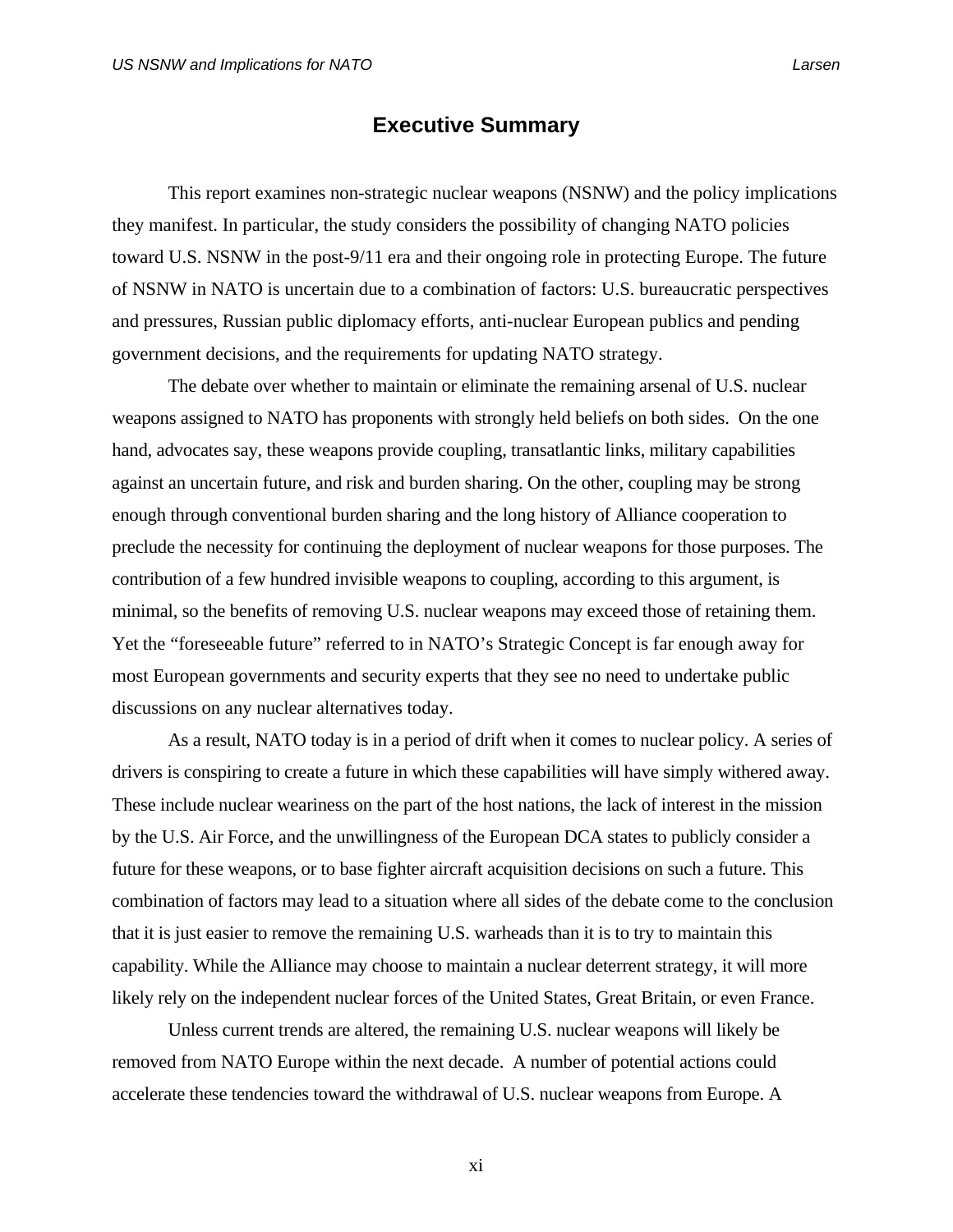nuclear incident, a WMD attack against a NATO member, a decision by the Alliance to end this aspect of its defense mission, or a decision to remove the weapons as an arms control measure could all lead European publics or governments to call for a more expeditious end to the deployment of nuclear weapons in Europe.

 On the other hand, there also exist a number of serious but unlikely considerations that could quickly reverse the direction of the driving factors that seem to be pushing U.S. NSNW and Alliance nuclear policy. These include: concern over Russian revanchism; an awareness of new nuclear threats, particularly on NATO's southern borders; enhanced threats from state-sponsored terrorism; an unwillingness to place Europe's future security in the hands of British or French nuclear deterrent forces; or a decision to keep U.S. nuclear capabilities in Europe for the larger political purpose of maintaining Alliance stability. A decision that any one of these reversing factors was critical the future of the Alliance or to its security would trump all of the driving factors discussed above. These could even lead to enhanced or modernized nuclear weapons and a more robust nuclear capability for the Alliance.

 One can envision a number of potential alternatives to the current nuclear deployment patterns and operational planning assumptions in NATO today that would still provide a nuclear deterrent umbrella for the Alliance. Even if all remaining U.S. weapons were withdrawn from the continent it would not necessarily mean the end of the Alliance's nuclear mission. NATO could rely on the United States to reintroduce the warheads to the continent in a crisis, for example, or the United States could provide the warheads to European DCA aircraft under dual-key arrangements similar to those in place today. Alternatively, the Alliance could choose to develop a European nuclear force, perhaps multinational in nature (though one that most likely relied on UK or French systems). Of course, Europe might also determine that its security no longer needed any nuclear weapons on European soil. U.S. strategic deterrent forces at sea or based in North America may provide enough of a guarantee to enable continued coupling and reassurance.

Fifteen years after the end of the Cold War, the allies have yet to make the hard decision about what the new global security environment means for its Cold War era weapons systems, including its residual arsenal of American nuclear warheads based on European soil. That it has taken so long to adjust its policies may reflect a combination of organizational lethargy and unwillingness to risk changing a collective arrangement that worked well for so many years. Or

xii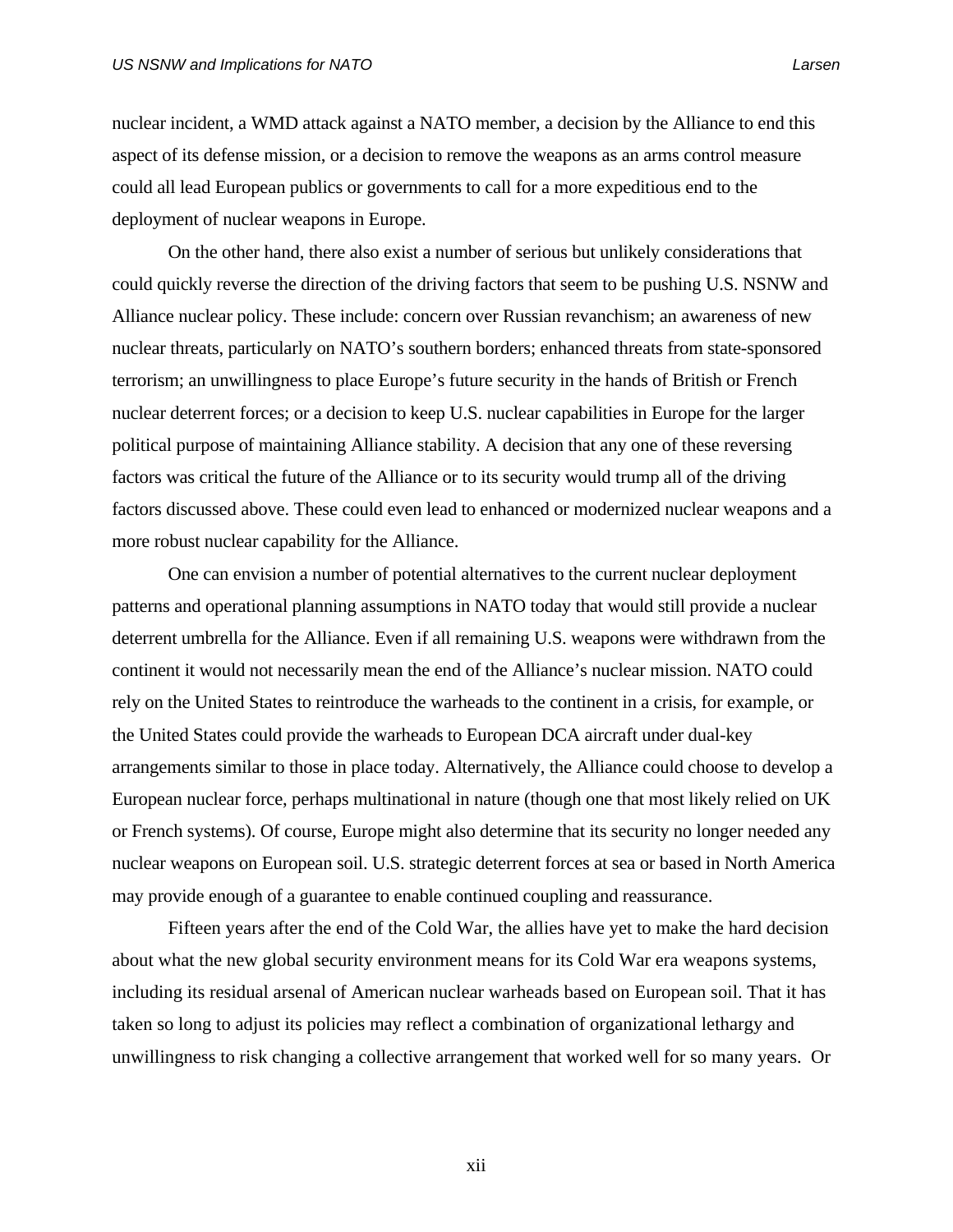perhaps there are genuine military threats to the Alliance that require continued reliance on these weapons.

It appears that the United States maintains its nuclear weapons in Europe primarily because it thinks its European allies want it to continue to do so. The European DCA states, on the other hand, remain committed to the nuclear mission largely because they think the United States expects them to do so, remaining reluctant partners in the DCA mission. There is no consensus on the need for nuclear weapons in the Alliance. Both sides are talking past one another—or more accurately, *not* talking to one another. Nobody wants to rock the boat.

 Is the Alliance on a glide path to a non-nuclear future? Whether it chooses to rely on conventional munitions as a replacement for NSNW, or moves to one of the nuclear alternatives described above, is yet to be determined. The "don't make waves" approach taken by many allies over this issue, however, is disconcerting. If NATO claims to be transforming itself, how can it ignore one of the main pillars of its collective security?

The end of NATO's nuclear capabilities is not foreordained. The allies could decide that any one of the potential reversing factors is more important than allowing the current situation to continue to drift toward a non-nuclear future. All it will take is political will and the consensus of the member states that maintaining European-based nuclear capabilities is critical to the longterm health of the Alliance, and to the security of Europe and all the allies. If NATO can make that determination, we may yet see another generation of nuclear burden sharing within the Alliance.

 Without such a decision, the Alliance will continue its current drift toward the withering away of its nuclear capabilities. In such a case, it is unlikely that there will be any American nuclear weapons based on European soil by the year 2020. That result cannot be seen in advance as either good or bad; it is just likely. The "foreseeable future" is now foreseeable.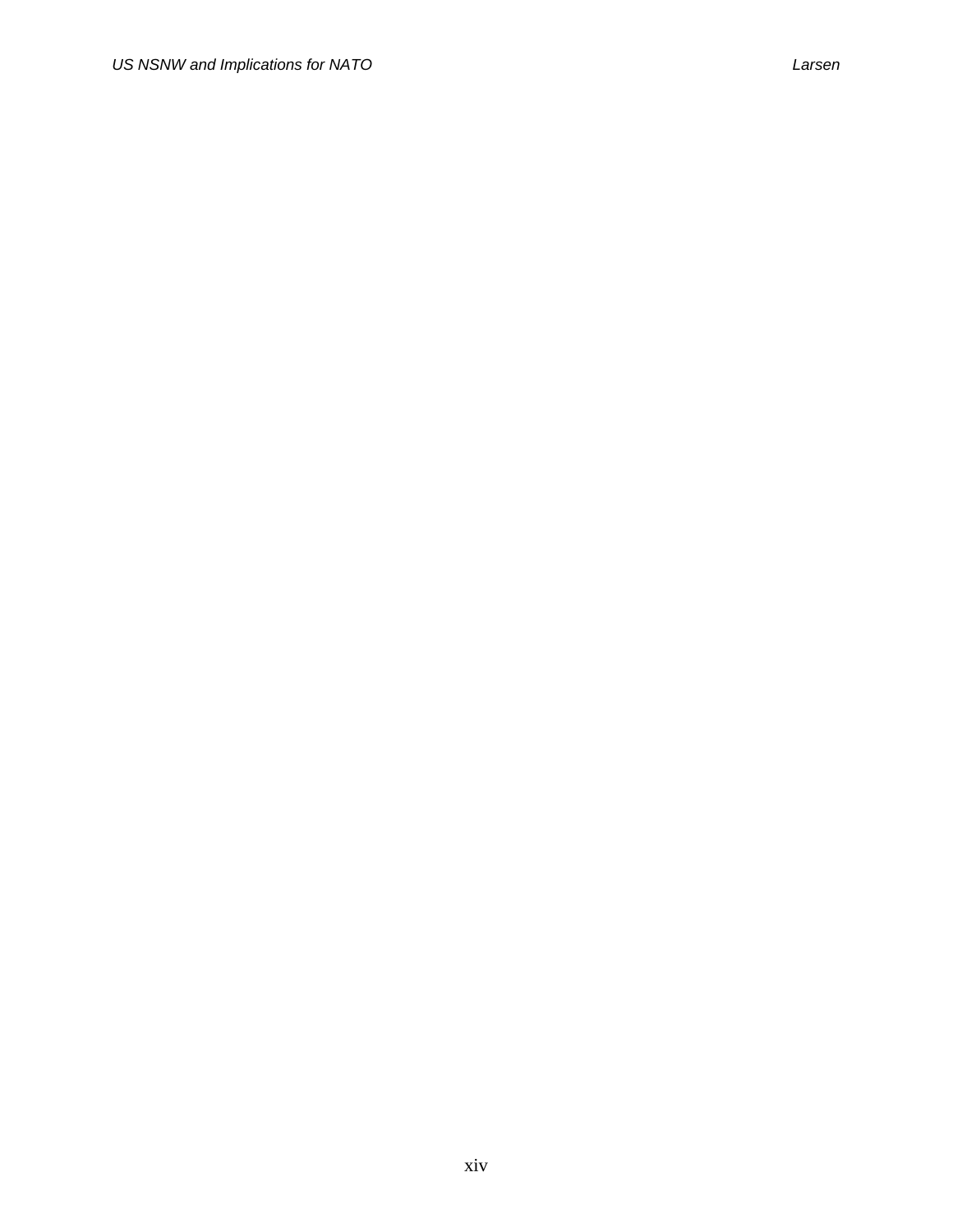## **I**

## **Introduction**

## *The Allies have judged that the remaining much smaller sub-strategic force posture will, for the foreseeable future, continue to meet the Alliance's deterrence requirements.[1](#page-14-0)*

The North Atlantic Alliance has deployed nuclear weapons as part of its military defenses since the early 1950s. For more than 50 years it has relied on a policy of deterrence through the threatened use of those weapons. But NATO policy does not exist in a vacuum. The Alliance relies primarily on the United States and its weapons as its ultimate security guarantee, those deployed in Europe as well as its strategic arsenal at sea and in North America. Yet U.S. policy toward non-strategic nuclear weapons is changing as a consequence of the end of the Cold War and a confluence of events since  $2001$ : the September  $11<sup>th</sup>$  attacks, the global war on terrorism, and two terms of President George W. Bush. These changing policies obviously will have an impact on the deterrence strategy and capabilities of the North Atlantic Alliance. This policy realignment is incomplete, and the U.S. government is challenged by the tensions between a continued requirement to provide nuclear deterrence, the potential political and military roles of nuclear weapons in the new international environment, and the threat of proliferation posed by other states' nuclear stockpiles. At the same time, America's European allies have publics that are generally anti-nuclear, but fear losing that reassurance provided for such a long period by U.S. nuclear weapons. So they prefer to avoid any public debate over this issue.

This study considers nuclear alternatives for the Alliance in the coming decade and identifies options that may help balance America's competing desires to control these weapons

<span id="page-14-0"></span><sup>&</sup>lt;sup>1</sup> "NATO's Nuclear Forces in the New Security Environment," *Alliance Nuclear Fact Sheets* (Brussels, Belgium: NATO Graphics Studio, 2004), p. 13; emphasis added. This wording was based on that found in the Alliance Strategic Concept, para. 46 (April 1999): "To protect peace and to prevent war or any kind of coercion, the Alliance will maintain for the foreseeable future an appropriate mix of nuclear and conventional forces based in Europe and kept up to date where necessary." The original source of this phrasing may be ascribed to Prime Minister Margaret Thatcher in 1988. She suggested compromise wording that would allow the Alliance to agree to the March 1988 summit communiqué, which faced internal dissension as a result of short-range nuclear force modernization decisions. Thatcher's formula, which has since become a political lodestone for the Alliance, was that such weapons would be kept "effective and up to date where necessary," and they would be necessary "for the foreseeable future." See Michael Mecham, "U.S. Outlines Modernization Plans; Allies Told Nothing is Concrete," *Aviation Week and Space Technology,* 14 March 1988, p. 60; also Jeffrey A. Larsen, *The Politics of NATO Short-Range Nuclear Modernization 1983-1990: The Follow-On to Lance Missile Decision,* Ph.D. Dissertation, Princeton University, June 1991, chapter seven.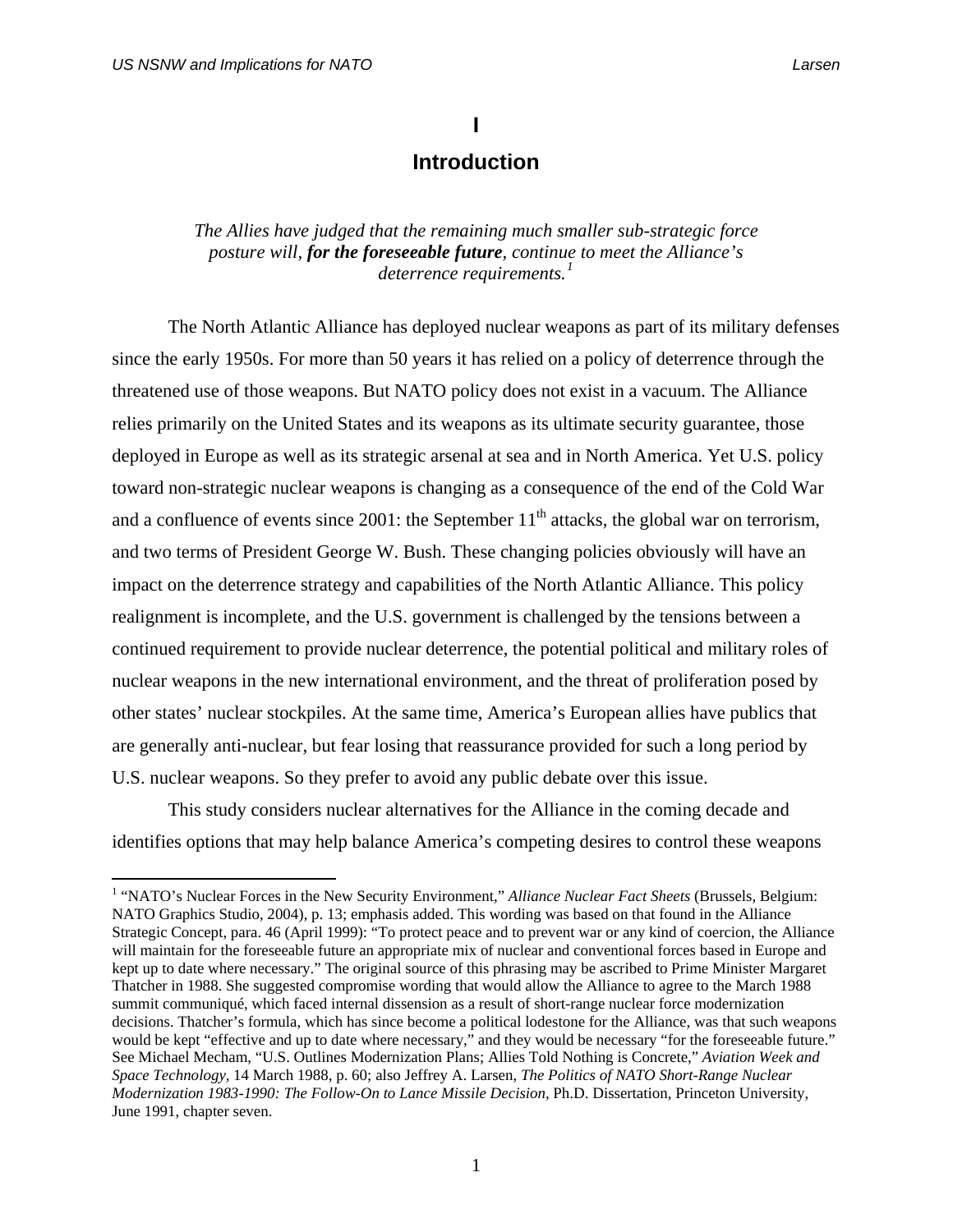while abiding by its dual responsibilities of maintaining a nuclear umbrella over its European allies and proceeding toward nuclear disarmament.

#### **Background to Today's Situation**

Nonstrategic nuclear weapons did not disappear with the end of the Soviet threat or the closing of the historical chapter known as the Cold War. Nor, for that matter, have many of the missions for which they were designed and deployed. Four of the five formally acknowledged nuclear weapons states maintain arsenals of tactical nuclear weapons, as do the four new members of the nuclear club. The two largest stockpiles are in the hands of the United States and Russia. Of these, Russia's arsenal dwarfs that of the United States. Recent statements and decisions by the Bush administration have led many observers to believe that in addition to worries about the possible proliferation of these weapons from Russia, and in contrast to 20 years of steady reductions in the size of America's tactical nuclear arsenal, the idea that NSNW may have a military role as a potential warfighting tool in the global war on terrorism is experiencing a renaissance among some elements in the United States government.

This report examines these weapons and the policy implications they manifest. In particular, the study considers the possibility of changing NATO policies toward U.S. NSNW in the post-9/11 era and their ongoing role in protecting Europe. There exists a tension in America's responsibility to maintain such weapons for extended deterrence purposes, for their potential use in certain circumstances, and for the proliferation threat similar weapons pose in the hands of other states, particularly Russia.

Figure 1 shows my early attempt to grapple with the major players, perspectives, and pressures addressing NATO's nuclear policy and posture today.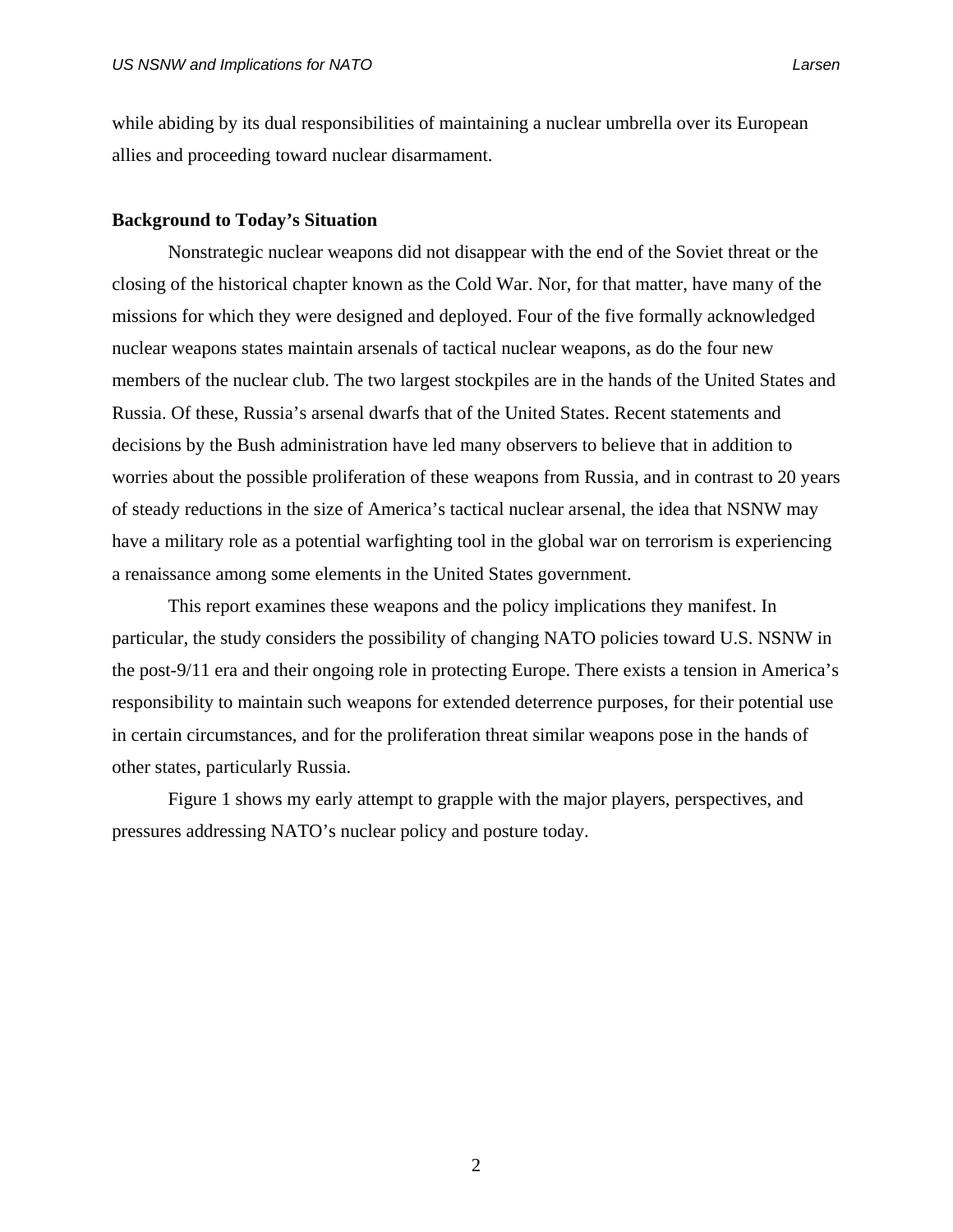

**Figure 1: Big Picture Model of Pressures on NATO Nuclear Policy** 

Anecdotal evidence from discussions with persons familiar with these issues in Washington suggests that NSNW and their associated problems and implications rate very low on the spectrum of concern in the current administration. Rather than facing and attempting to resolve these tensions, the Bush administration may be deliberately tolerating the situation for the purpose of maintaining strategic ambiguity. America needs to balance its competing desires to control these weapons due to the prospect of proliferation; to reduce its stockpile in accordance with its disarmament commitments under the Nuclear Nonproliferation Treaty; and to abide by its responsibilities to maintain a nuclear umbrella for extended deterrence over its European allies.

This study concludes that on a global scale NSNW have a future, but that their future in NATO is shaky. There appears to be a continuing role for nonstrategic nuclear weapons in American and NATO national security strategy, at least for the next decade. Nuclear weapons have been highlighted in several recent U.S. security documents.<sup>[2](#page-16-0)</sup> Most of these documents had little to say about non-strategic weapons, however. According to the U.S. and French governments, nuclear weapons have a continuing role for certain military missions in the global war on terrorism. This has led to public discussion over the possibility of designing new low yield and earth-penetrating weapons, which has, in turn, raised questions in some quarters about

<span id="page-16-0"></span><sup>2</sup> Including the April 1999 *Alliance Strategic Concept*, the September 2001 and March 2006 *Quadrennial Defense Review,* the December 2001 *Nuclear Posture Review*, the September 2002 and July 2006 *National Security Strategy of the United States*, and the December 2002 *National Strategy to Combat Weapons of Mass Destruction*.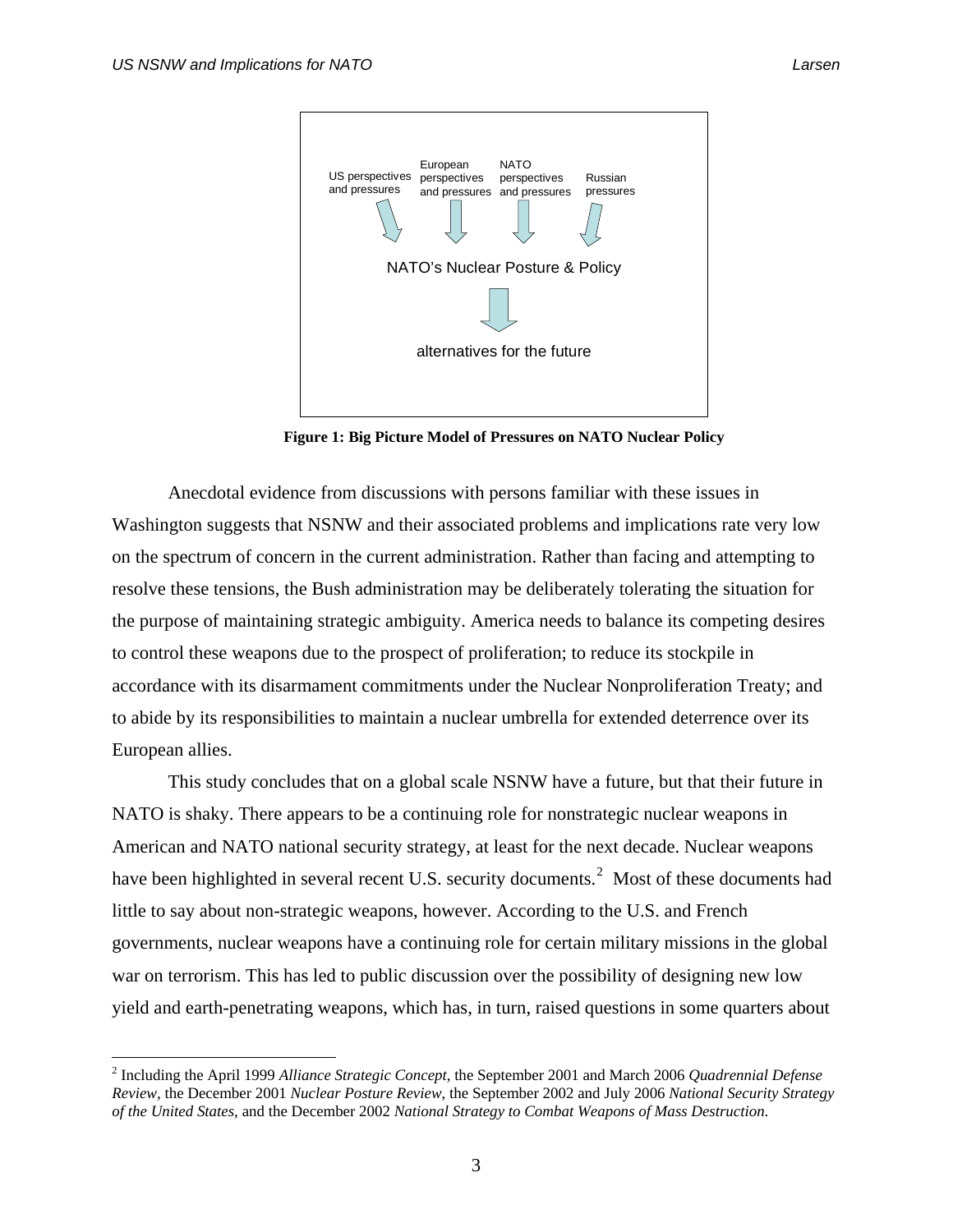the United States' willingness to meet its disarmament responsibilities under Article VI of the Nuclear Nonproliferation Treaty. It also leads critics to ask what type of message this would send to the world given America's leadership position in international politics. Congressional opposition has blocked funding for these moves, but the intent of the Bush administration remains.

A major concern for the U.S. government is the possibility that weapons such as NSNW will fall into the wrong hands. The greatest threat of such proliferation would appear to come from Russia, which has a large tactical nuclear arsenal left over from the Cold War—most analysts have estimated that it maintains at least 3,500 NSNW, and some estimate as many as 15,000 or more—that remain uncovered by any international arms control treaty and are in a questionable state of protection, safety, and security. Questions regarding Russia's level of commitment to abiding by the 1991-92 Presidential Nuclear Initiatives, following which the United States reduced its NSNW stockpile by 90 percent, and Russia's increased emphasis on nuclear forces in recent military doctrine revisions, raise legitimate concerns over the purpose of Russia's nuclear arsenal and its trustworthiness as a political partner of the United States and the West. Even before the  $9/11$  attacks the West recognized this proliferation potential. As a U.S. Congressional commission stated in January 2001, "The most urgent unmet national security threat to the United States today is the danger that weapons of mass destruction or weapons-usable material in Russia could be stolen and sold to terrorists or hostile nation states."<sup>[3](#page-17-0)</sup> And former Senator Sam Nunn testified before Congress that "Tactical nuclear weapons are another piece of unaddressed business. These weapons have never been covered in arms control treaties. We can only guess at the numbers in each other's inventories as well as the locations. Yet these are the weapons most attractive to terrorists—even more valuable to them than fissile material and much more portable than strategic warheads."<sup>[4](#page-17-1)</sup>

 Within this larger security consideration, there are policy implications and possibilities for diplomacy, arms control, nonproliferation efforts, and nuclear deterrence. For example, there remains a continued responsibility for the United States (particularly the U.S. Air Force) to provide dual-capable aircraft and tactical nuclear warheads to maintain the decades-old deterrent

<span id="page-17-0"></span><sup>&</sup>lt;sup>3</sup> Howard Baker and Lloyd Cutler, "Final Report: Task Force on Department of Energy Nonproliferation Programs in Russia," January 2001.

<span id="page-17-1"></span><sup>&</sup>lt;sup>4</sup> Sam Nunn, Testimony before the U.S. Senate Committee on Foreign Relations on the Treaty between the United States of American and the Russian Federation on Strategic Offensive Reductions," 23 July 2002.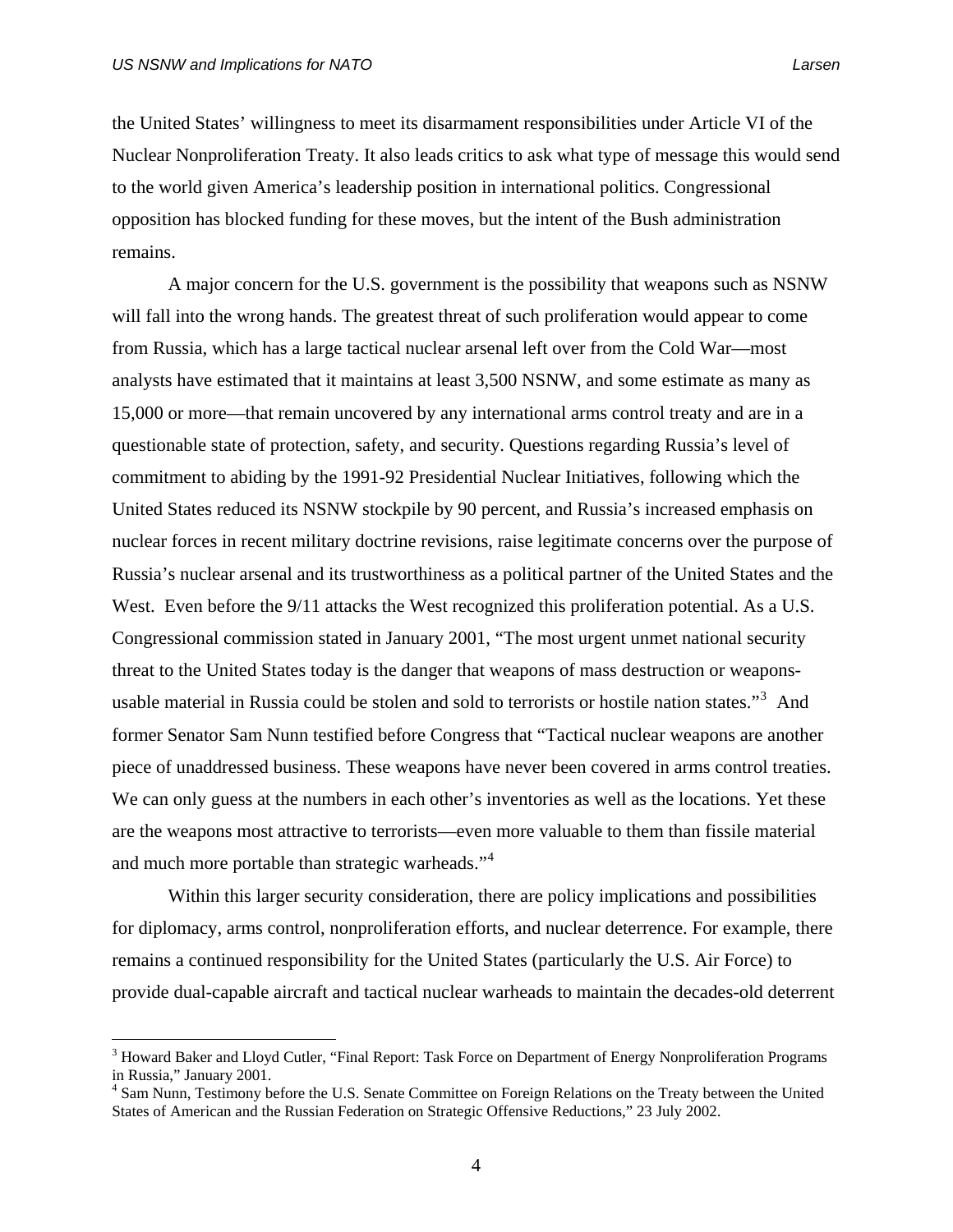mission in NATO Europe. Most estimates claim that there remain several hundred U.S. tactical nuclear warheads in Europe, at some eight bases in six European nations that could be delivered by a fleet of dual-capable aircraft (fighter-bombers) manned by up to eight allied nations.<sup>[5](#page-18-0)</sup> There are also several hundred nuclear weapons in the arsenals of both France and the United Kingdom. While those numbers have diminished substantially since the high point of 7,200 U.S. warheads in Europe in 1971, questions have been raised regularly since the end of the Cold War about the continued necessity for that mission. NATO policy, however, continues to rely on this deterrent capability, as the Alliance made clear in its 1999 Strategic Concept:

The fundamental purpose of the nuclear forces of the Allies is political: to preserve peace and prevent coercion and any kind of war. They will continue to fulfill an essential role by ensuring uncertainty in the mind of any aggressor about the nature of the Allies' response to military aggression. They demonstrate that aggression of any kind is not a rational option. The supreme guarantee of the security of the Allies is provided by the strategic nuclear forces of the Alliance, particularly those of the United States; the independent nuclear forces of the United Kingdom and France, which have a deterrent role of their own, contribute to the overall deterrence and security of the Allies… The Alliance will therefore maintain adequate nuclear forces in Europe.<sup>[6](#page-18-1)</sup>

That position has not changed in the seven years since that document was released—or indeed, since the wording was first formulated in 1991. Has the world changed enough to require a revision of that doctrine? This question is under consideration within Alliance circles, with some states proposing to have a revised doctrine approved and in place in time for the Alliance's 60<sup>th</sup> anniversary in 2009.

The European nations that host those weapons provide a fascinating political tableau in which to consider these questions, since they have generally anti-military and anti-nuclear publics but governments that continue to want to participate in missions of nuclear deterrence, while trying to minimize public discussion of that policy. The "foreseeable future" is far enough away for most European governments and security experts that they see no need to undertake

1

<span id="page-18-0"></span><sup>5</sup> See, for example, Hans Kristensen, *U.S. Nuclear Weapons in Europe: A Review of Post-Cold War Policy, Force Levels, and War Planning* (Washington: Natural Resources Defense Council, February 2005); Kristensen and Stan Norris, "NRDC Nuclear Notebook: U.S. Nuclear Forces, 2006," *Bulletin of the Atomic Scientists*, January/February 2006, pp. 68-71; and Brian Alexander and Alistair Millar, eds., *Tactical Nuclear Weapons: Emergent Threats in an Evolving Security Environment* (Washington: Brassey's, 2003). 6 *NATO Strategic Concept* (Washington: April 1999), para. 62-63.

<span id="page-18-1"></span>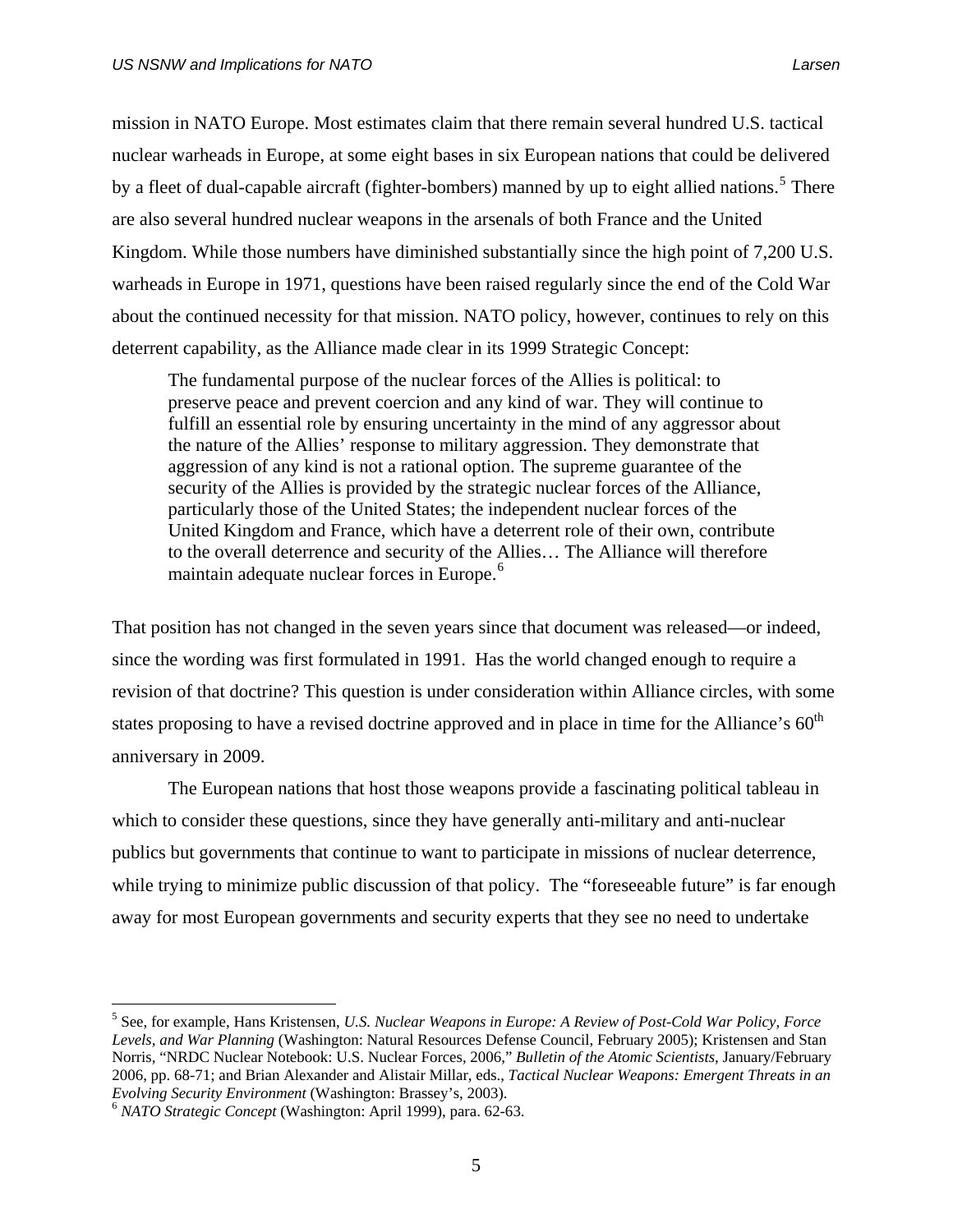public discussions on any nuclear alternatives.<sup>[7](#page-19-0)</sup> As a result, NATO today is in a period of drift when it comes to nuclear policy. A series of drivers is conspiring to create a future in which these capabilities may simply wither away.

#### **Defining Nonstrategic Nuclear Weapons**

 $\overline{a}$ 

Over the years non-strategic nuclear weapons (NSNW) have been defined according to numerous criteria: yield, target, range, national ownership, delivery vehicle, or capability. Typically, this category includes weapons of shorter range (less than 500 kilometers), smaller yield (measured in tens of kilotons), delivered by land- or sea-based military systems or fighter bombers. In Europe they can be delivered by European NATO members as well as by the United States. Each of these approaches to defining this type of weapon is helpful, yet each fails to adequately capture their full nature; each lacks some of the nuances of this category of weaponry. One recent book suggested defining them "by exclusion:" anything not covered by an existing arms control treaty should be considered NSNW.<sup>[8](#page-19-1)</sup> A subsequent report by the Congressional Research Service agreed, accepting that definition as the most useful one available.<sup>[9](#page-19-2)</sup> Others add the caveat that NSNW must generally be intended for some sort of battlefield use, rather than designed purely for deterrent purposes. Still others say that the category is moot, since any use of any nuclear weapon, no matter the size or purpose, would be strategic in nature. And recent military decisions, such as the U.S. Air Force including heavy bombers in the category of "dual capable aircraft," has further blurred the distinction between strategic and tactical weapons.

The Department of Defense Dictionary of Military Terms defines a tactical nuclear mission (rather than a tactical weapon or warhead) as:

the use of nuclear weapons by land, sea, or air forces against opposing forces, supporting installations or facilities, in support of operations that contribute to the accomplishment of a military mission of limited scope, or in support of the

<span id="page-19-0"></span><sup>&</sup>lt;sup>7</sup> Colin Gray calls this phrase "intellectually vacuous." The future obviously cannot be foretold, so the Alliance should not try. But refusing to consider the future because it is too murky shirks one of the key responsibilities of the organization. Colin Gray, presentation to NATO, March 2006.

<span id="page-19-1"></span><sup>&</sup>lt;sup>8</sup> See Andrea Gabbitas, "Nonstrategic Nuclear Weapons: Problems of Definition," in Jeffrey A. Larsen and Kurt J. Klingenberger, eds., *Controlling Non-Strategic Nuclear Weapons: Obstacles and Opportunities* (Colorado Springs, CO: USAF Institute for National Security Studies, 2001).

<span id="page-19-2"></span><sup>&</sup>lt;sup>9</sup> Amy F. Woolf, "Nonstrategic Nuclear Weapons," CRS Report for Congress, FL32572, 9 September 2004.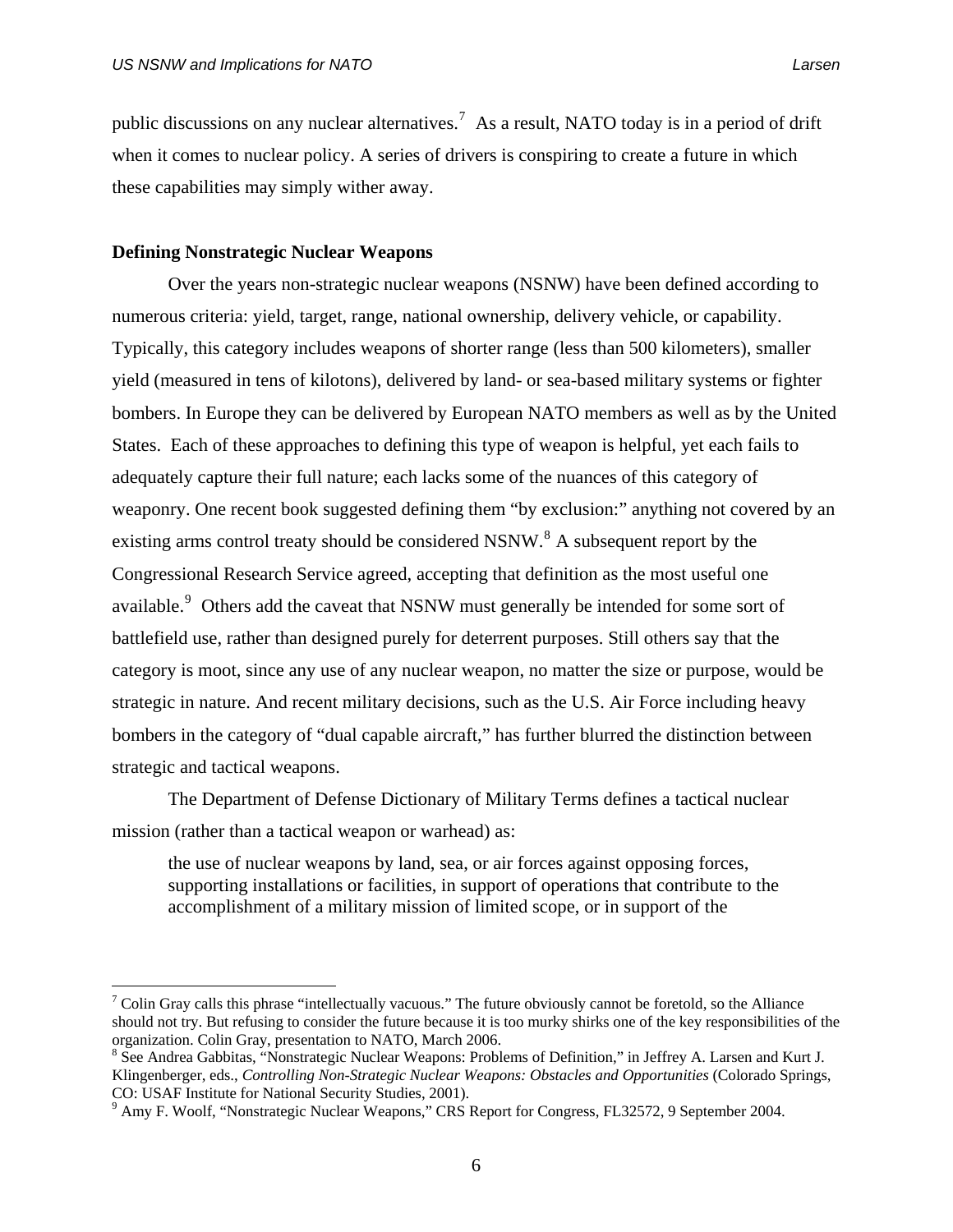military commander's scheme of maneuver, usually limited to the area of military operations.[10](#page-20-0)

This gives us at least a vague notion of what non-strategic nuclear weapons are. While their ultimate purpose may be strategic, like other things in life that are hard to define, we know tactical nuclear weapons when we see them.

 One of NATO's many concerns during the Cold War was acquiring and maintaining the military weaponry needed to effect flexible response, forward defense, and a credible threat against potential Warsaw Pact aggression. From the 1950s through the 1980s a major aspect of this strategy was the substitution of theater nuclear weapons for conventional forces planned for levels that the allies agreed to but never reached. Such weapons, regardless of type or range, needed periodic upgrading, modernization, or replacement to remain militarily usable.<sup>[11](#page-20-1)</sup>

 The distinction between strategic and non-strategic nuclear weapons and delivery systems has always been blurred. This is not a new situation that merely reflects the changed international security environment. During the Cold War the distinction only seemed clear to some people because of the artificial boundaries created for arms control negotiations, especially the Strategic Arms Limitation and Reduction Talks, which focused on delivery systems that could be verified, it was hoped, by national technical means. The Soviet Union always called U.S. nuclear weapons in Europe "forward-based" weapons, rather than non-strategic or tactical; indeed, the USSR regarded them as strategic because of their potential effects on Soviet interests.<sup>[12](#page-20-2)</sup>

 There are forcefully expressed arguments on both sides of the debate over whether to maintain or eliminate the remaining arsenal of U.S. nuclear weapons assigned to NATO. On the one hand, they provide coupling, transatlantic links, military capabilities against an uncertain future, and risk and burden sharing. On the other, coupling may be strong enough through conventional burden sharing and the long history of Alliance cooperation to preclude the necessity for continuing the deployment of nuclear weapons for those purposes. The contribution of a few

<span id="page-20-1"></span><span id="page-20-0"></span><sup>&</sup>lt;sup>10</sup> DoD Dictionary of Military Terms, [www.dtic.mil/doctrine/jel/doddict/index.html.](http://www.dtic.mil/doctrine/jel/doddict/index.html)<br><sup>11</sup> This requirement stems from the fact that military hardware can wear out. Atomic warheads and their associated launchers suffer from the same mechanical and corrosive effects of aging and weather as do conventional weapons, with the additional consideration that the half-life of some nuclear components forces their removal and refurbishment after a period of years or decades. Improvements in safety and security devices need to be incorporated into the weapons in the field. The B-61 bomb, for example, has over 5,900 individual parts in its combined physics package and weaponized delivery means. Furthermore, changing military strategy may force a shift in reliance from one to another type of weapon (for example, the shift from countervalue to counterforce targeting in the late 1970s led to a call for smaller, more accurate warheads and yields).

<span id="page-20-2"></span> $12$  Thanks to David Yost for making this point. Personal correspondence, May 2006.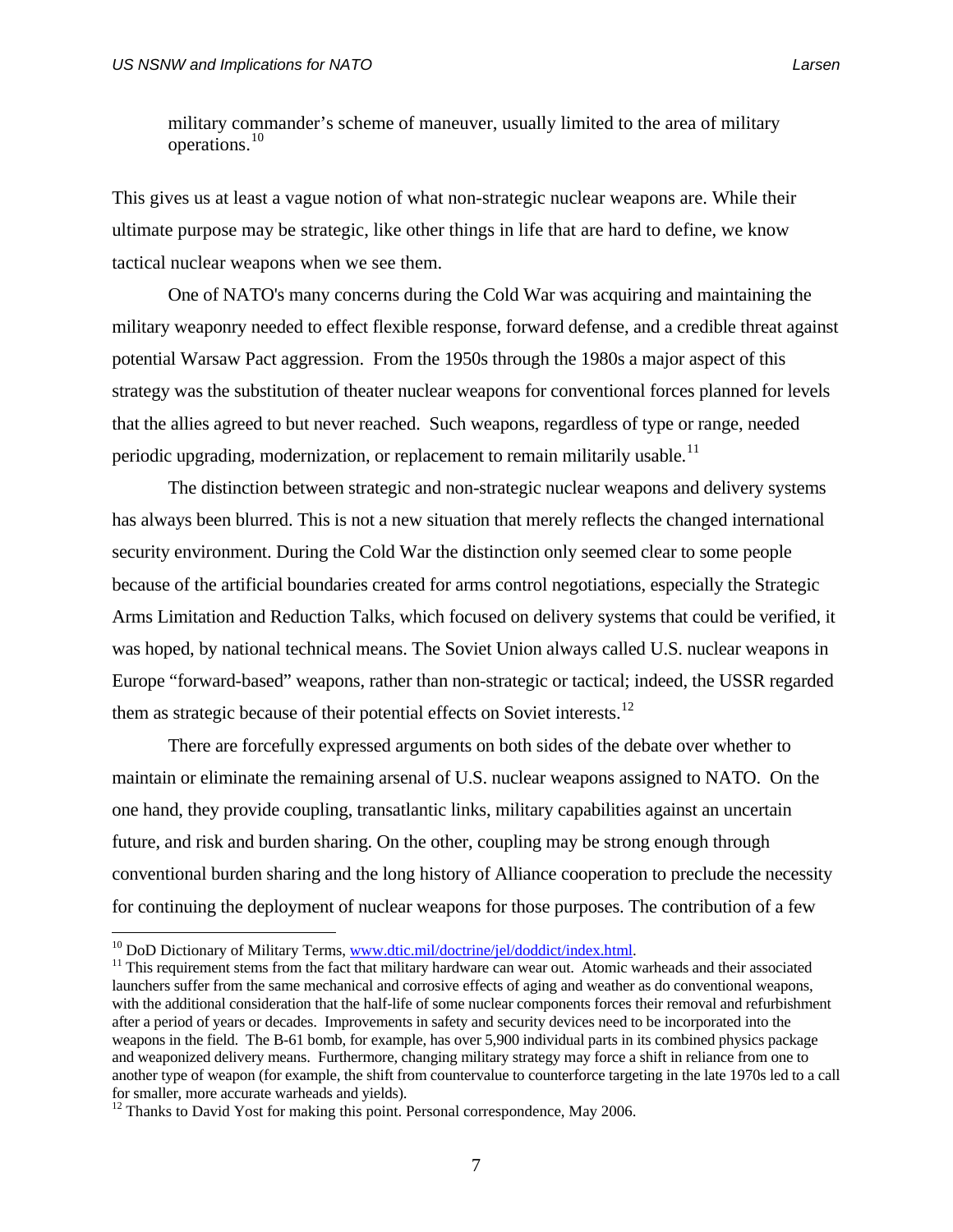hundred invisible weapons to coupling, according to this argument, is minimal, so the benefits of removing U.S. nuclear weapons may exceed those of retaining them.<sup>[13](#page-21-0)</sup>

#### **Findings**

 The conclusion of this year-long study is that, unless current trends are altered, nuclear weapons may not have many years left before they are removed from NATO Europe. The combined effect of anti-nuclear attitudes on the part of the host nations, the lack of interest in the mission by the U.S. Air Force, and the unwillingness of the European DCA states to seriously consider a future for these weapons, or to base fighter aircraft acquisition decisions on such a future—at least publicly—may lead to a situation where all sides of the debate come to the conclusion that it is just easier to remove the remaining U.S. warheads than it is to try to maintain this capability. While the Alliance may choose to maintain a nuclear deterrent strategy after such a decision, it will more likely rely on some form of off-shore nuclear force belonging to the United States, Great Britain, or possibly even on the nuclear forces of France.

The Alliance Strategic Concept states that the fundamental purpose of nuclear weapons is political. This has multiple layers of meanings to the Allies. On one level, these weapons reassure the allies that they have the ultimate weapon available as a deterrent against threats and, were it to become necessary, to actually use those weapons in combat. The second level of reassurance comes from knowing that the United States has made a visible, physical commitment to the defense of Europe as shown by its weapons and forces being forward deployed in NATO Europe. More fundamentally, the DCA mission keeps the United States involved in European political affairs, and allows the NATO members access to U.S. defense decision-making through the NPG and direct bilateral and multilateral forums with the United States. The intangible benefits of this close relationship are well understood by the European allies. Would those benefits be lost if U.S. weapons were withdrawn from Europe, or would they simply take on a new complexion? At the moment, no member of the Alliance seems willing to risk finding out the answer to that imponderable. Better, they believe, to "not rock the boat."

 Indeed, one can envision a number of potential alternatives to the current nuclear deployment patterns and operational planning assumptions in NATO today that would still provide a nuclear deterrent umbrella for the Alliance. As elaborated in the final chapter in this study, these

 $\overline{a}$ 

8

<span id="page-21-0"></span><sup>&</sup>lt;sup>13</sup> Interviews, Brussels, January 2006.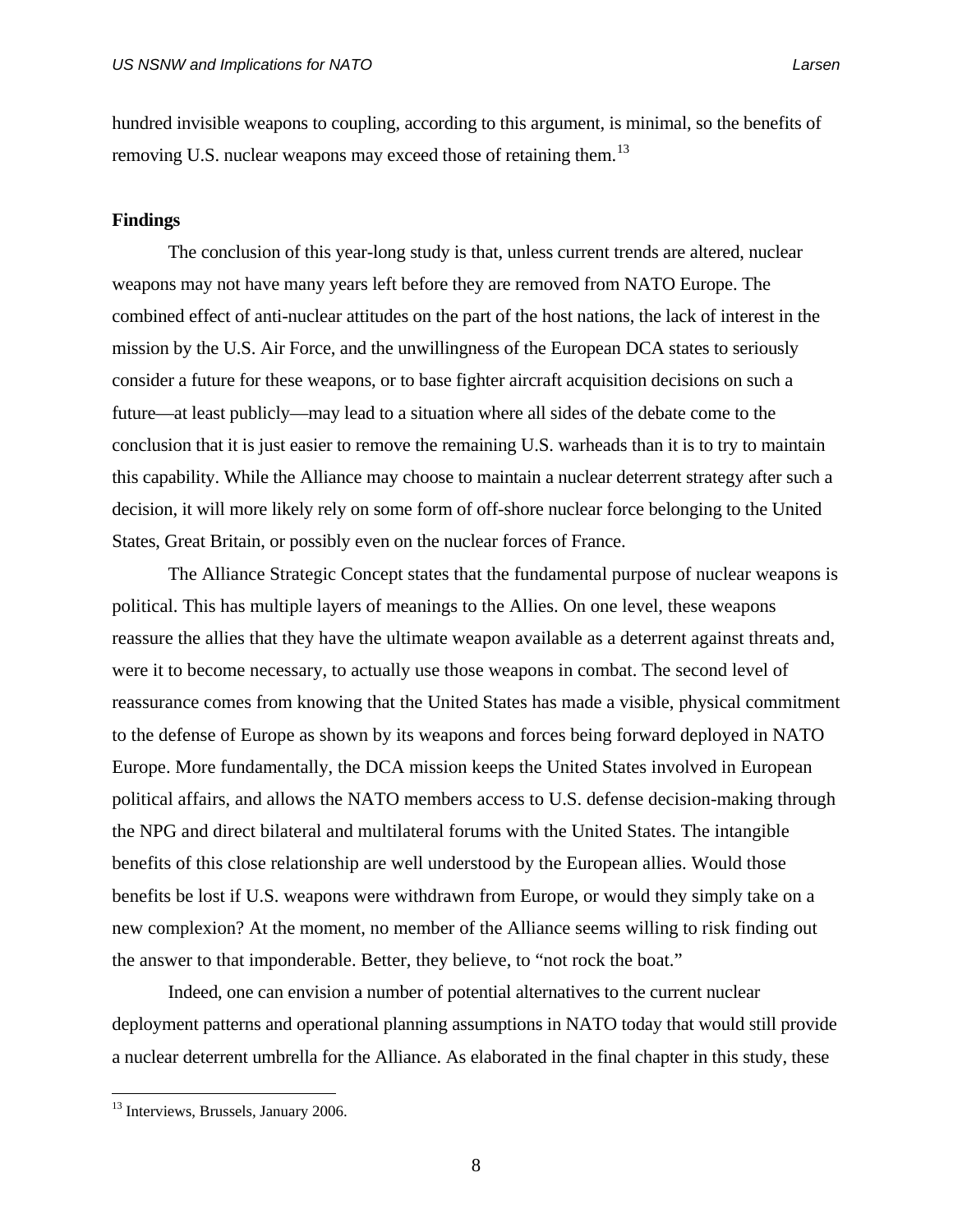include maintaining the status quo, either unchanged or with modest technical updates or operational changes, or the withdrawal of all remaining U.S. weapons from the continent. If the latter were to occur, it would not necessarily mean the end of the Alliance's nuclear mission. NATO could rely on the United States to reintroduce the warheads to the continent in a crisis; or the United States could provide the warheads to European DCA aircraft under dual-key arrangements similar to those in place today. Alternatively, the Alliance could choose to develop a European nuclear force, perhaps multinational in nature, such as an EU nuclear force or a European naval nuclear force. More likely would be some form of reliance on UK or French systems. Of course, the European allies could determine that its security no longer needed U.S. weapons on European soil. U.S. strategic deterrent forces at sea or based in North America may provide enough of a guarantee to enable continued coupling and reassurance.

 Is the Alliance on a glide path to a non-nuclear future? Whether it chooses to rely on precision-guided conventional munitions as a replacement for NSNW, or on one of the nuclear alternatives described in the final section of this paper, is yet to be determined. NATO is transforming, but it has no agreed definition of its preferred future. So nobody knows where it is headed. Given this uncertainty, the "don't make waves" approach taken by many allies over this issue is surprising. As one senior NATO official put it, if NATO claims to be transforming itself, how can it ignore one of the main pillars of its collective security?<sup>[14](#page-22-0)</sup> The fear of change may relate to the legitimate danger of the potential for an unraveling of the Alliance at a time of growing but vague threats, with the European members of the Alliance unable to defend themselves without the United States.

 As a result, most NATO governments would prefer not to conduct a public discussion of the potential end of the nuclear mission in its current form, fearing that open debate would risk turning it into a public issue with unknown but potentially unhappy consequences. Others, however, believe that the public no longer cares about NATO policy anyway, so a decision could be made without fear of repercussions.

 The Alliance should address a number of important questions regarding the future of NATO's nuclear policy:

• What is the role of deterrence in the modern world? Is it still viable? What does the Alliance need to deter? What are the alternatives?

<span id="page-22-0"></span><sup>&</sup>lt;sup>14</sup> Interviews, Brussels, January 2006.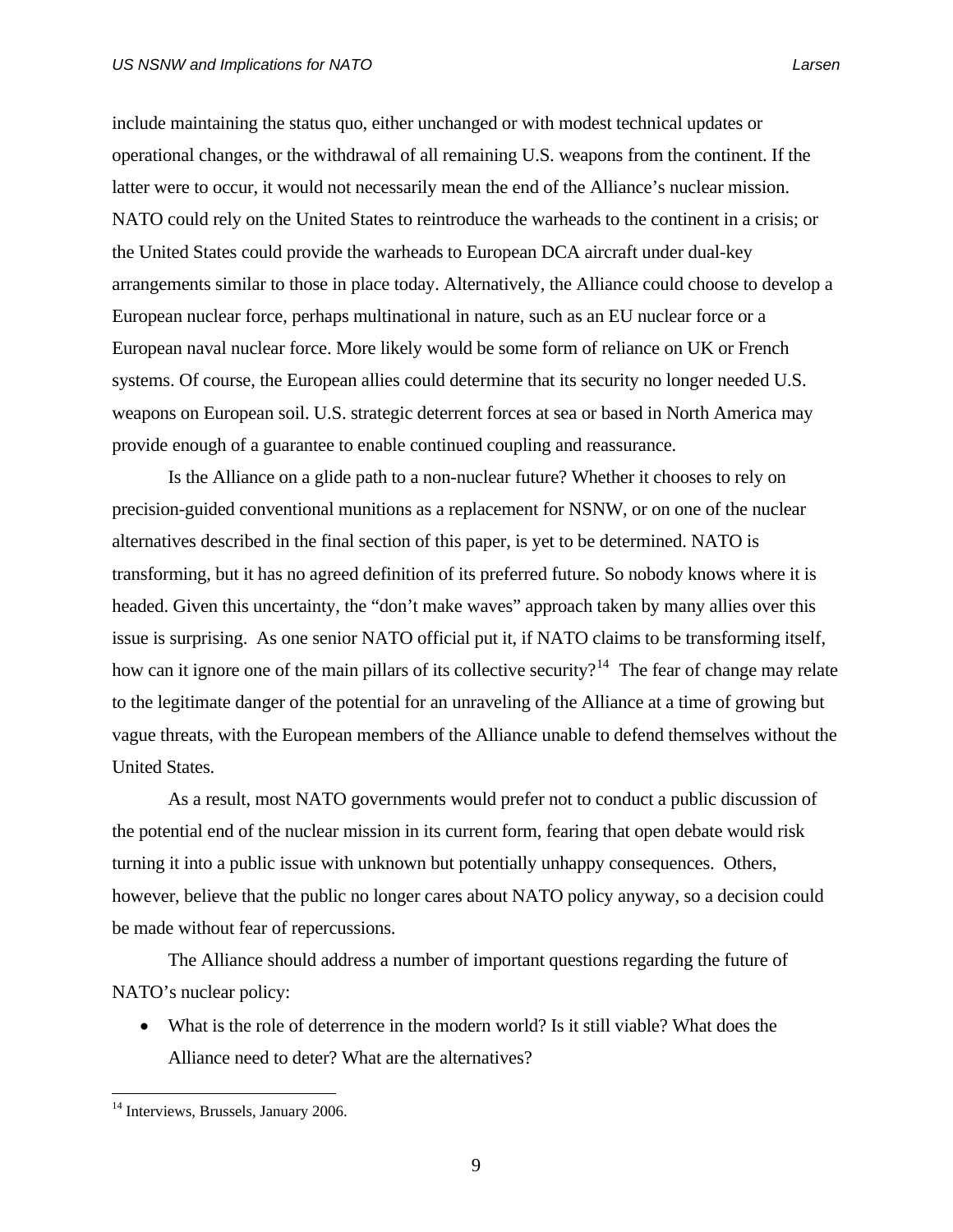- If deterrence is still necessary, what about nuclear deterrence? Do the same rules apply?
- What NATO nuclear forces are required in order to achieve nuclear deterrence?
- How does the Alliance make its nuclear policies credible?

Unfortunately, the allies do not appear to want to tackle these fundamental questions.

 As a result, as this paper will show, it is unlikely that there will be any American nuclear weapons based on European soil by the year 2020. That decision cannot be seen in advance as either good or bad; it is just likely. The "foreseeable future" is now foreseeable. Waves are rocking the boat, and the sleeping dog is stirring.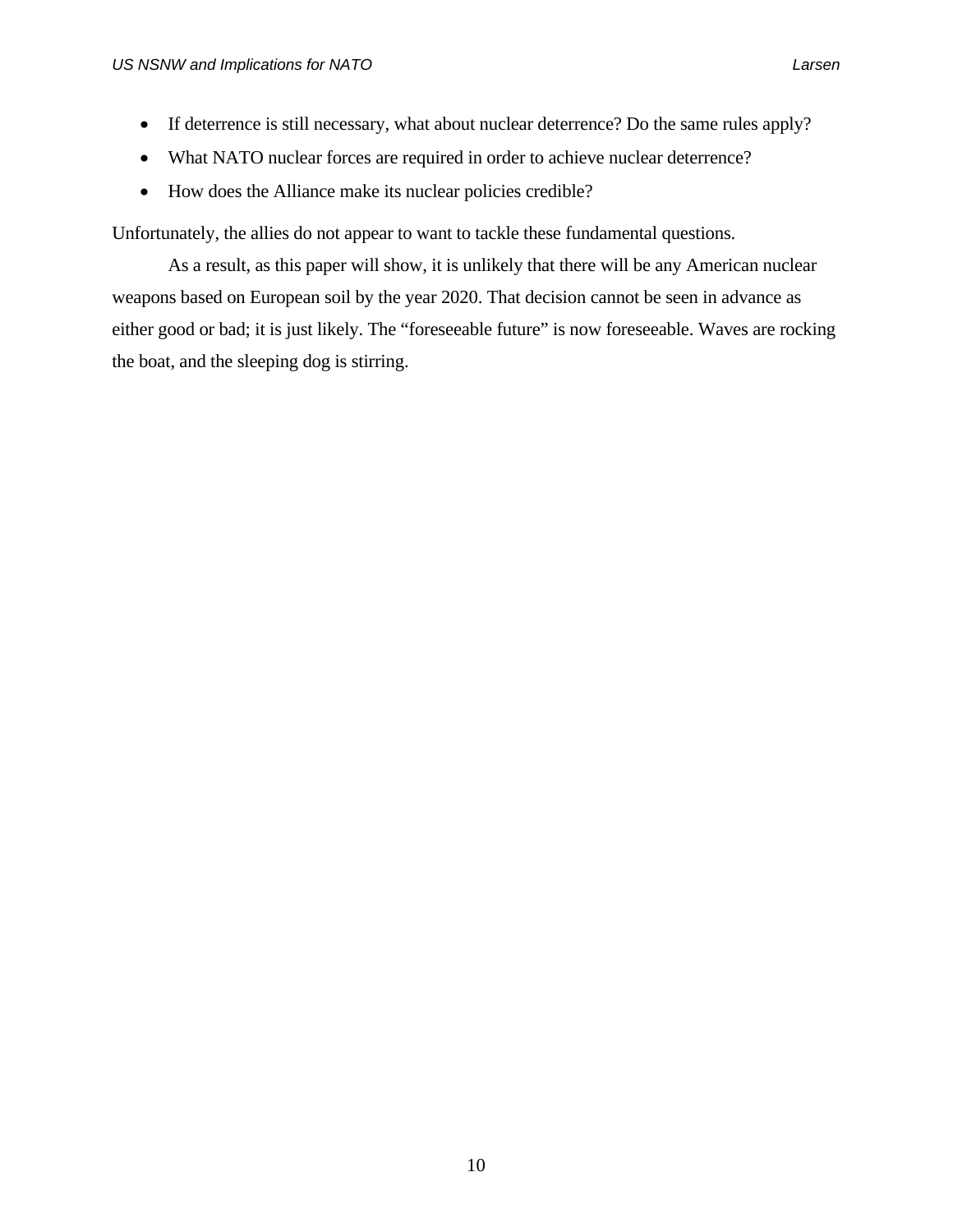## **II**

## **Historical Background**<sup>[15](#page-24-0)</sup>

 Nearly 50 years ago Professor Klaus Knorr captured concerns that were already arising over NATO's continued ability to conduct its primary mission. He wrote:

 In 1958, it is fair to say, the North Atlantic Treaty Organization began to be seriously strained by a profound crisis of confidence... Increasingly the question was put: Can NATO, with its present forces and strategy, still be expected to defend the West against possible aggression and aggressive threats—indeed, to deter military aggression? Is the alliance still able to fulfill its central function?<sup>[16](#page-24-1)</sup>

 The central problem of the Alliance was already evident in the ninth year of its charter, and has remained relatively unchanged in the half century since these lines were written. The same questions were heard again and again through the following years, surfacing, for example, in the debate over the need for and the prospects of modernizing short-range nuclear forces (SNF) in the late 1980s and early 1990s. Regardless of the technical characteristics of the hardware involved, the central questions have remained for over 50 years: Does the Alliance have a viable strategy? How can NATO deter the threat of external aggression? Are the allies willing to support the level of military forces necessary to effect such a strategy? Are nuclear weapons necessary for the success of that strategy? These recurrent questions have faced NATO planners and government leaders since the beginning of the Alliance. $^{17}$  $^{17}$  $^{17}$ 

<span id="page-24-0"></span><sup>15</sup> Portions of this chapter first appeared in Jeffrey A. Larsen, *The Politics of NATO Short-Range Nuclear Modernization, 1983-1990: The Follow-On to Lance Missile Decision,* Ph.D. dissertation, Princeton University, June 1991. It is also forthcoming in Larsen, *NATO's Final Cold War Debate: Modernizing Short-Range Nuclear Weapons as the World Changed, University of Missouri Press. 16Klaus Knorr, editor, <i>NATO and American Strategy* (Princeton: Princeton University Press, 1959), p. 1. As the

<span id="page-24-2"></span><span id="page-24-1"></span>French say, "the more things change, the more they stay the same."<br><sup>17</sup>This analysis of early NATO doctrine, force structure, the concepts of flexible response and deterrence theory, and the role of TNF weapons, is based on a selective reading of the immense literature available on these topics. Among the most helpful books for reviewing this history have been: David Schwartz, *NATO's Nuclear Dilemmas* (1983), which focuses on six modernization episodes between 1953 and 1979; Lawrence Freedman, *The Evolution of Nuclear Strategy* (1989) and *The Troubled Alliance: Atlantic Relations in the 1980's* (1983); Stephen Biddle and Peter Feaver, eds., *Battlefield Nuclear Weapons: Issues and Options* (1989); Jeffrey Record, U*.S. Nuclear Weapons in Europe: Issues and Alternatives* (1974) and *NATO's Theater Nuclear Force Modernization Program*: *The Real Issues* (1981); Sherri Wasserman, *The Neutron Bomb Controversy: A Study in Alliance Politics* (1983); Jeffrey Boutwell, Paul Doty, and Gregory Treverton, eds., *The Nuclear Confrontation in Europe* (1985); J.Michael Legge, *Theater Nuclear Weapons and the NATO Strategy of Flexible Response* (1983); Senate Foreign Relations Committee, *Report of the Special Committee on Nuclear Weapons in the Atlantic Alliance* (1985); Uwe Nerlich, "Theater Nuclear Weapons in Europe: Is NATO Running Out of Options?" (1980); Catherine Kelleher, *Germany and the Politics of Nuclear Weapons* (1975); John Steinbruner and Leon Sigal, eds., *Alliance Security: NATO and the No-First-Use Question*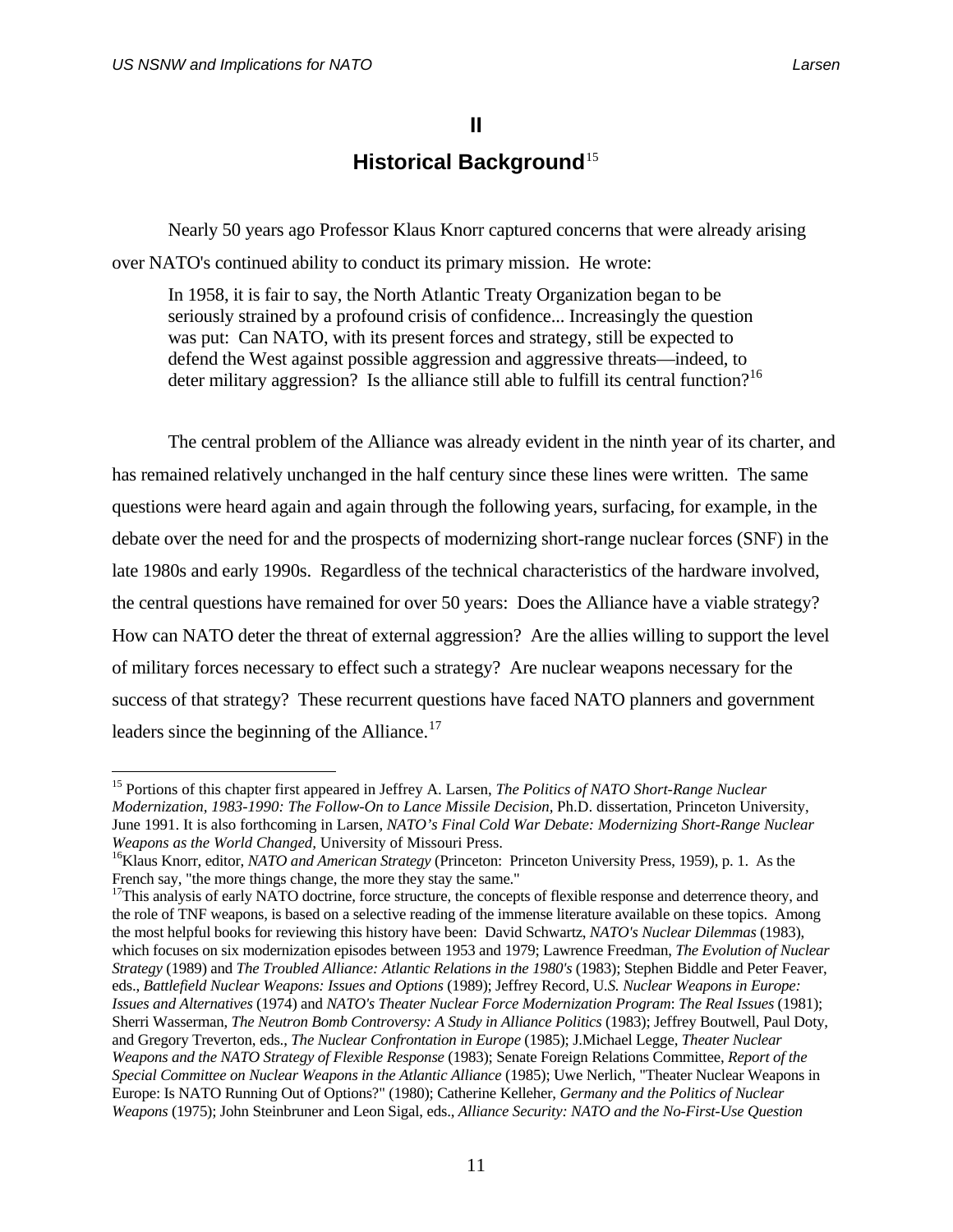Since the issues and questions surrounding Alliance nuclear weapons decisions are cyclical in nature, this review should prove helpful in sorting out the standard questions, justifications, and criticisms as they have appeared in past debates, giving us a better understanding of why governments took the positions they did.

### **A Historical Summary of Non-Strategic Nuclear Weapons in Europe**

 Tactical nuclear weapons have had three purposes in U.S. policy. First, they are meant to deter coercion and aggression against the United States, its allies, and its overseas interests. Second, they are meant to provide extended deterrence to U.S. allies, forging, for example, a tangible link between the European allies and the United States in the support of NATO defense as part of what during the Cold War was termed the Alliance's triad: conventional forces, tactical nuclear weapons in theater, and U.S. and British strategic nuclear systems. The third purpose, which has crystallized in the years since the end of the Cold War, has been to deter the use of weapons of mass destruction more broadly. Nuclear weapons have been in Europe almost from the beginning of the Alliance. The United States deployed its first battlefield nuclear weapon, the 280 millimeter atomic cannon, to Europe in 1953, followed by two types of surface-to-surface missiles the next year.<sup>[18](#page-25-0)</sup> The first American NSNW were deployed in West Germany as a means

 <sup>(1984);</sup> Robert Osgood, *NATO: The Entangling Alliance* (1962); Stockholm International Peace Research Institute, *Tactical Nuclear Weapons: European Perspectives* (1977); Klaus Knorr, editor, *NATO and American Security* (1959)*;* Richard Smoke, *National Security and the Nuclear Dilemma* (1988); Keith Dunn and Stephen Flanagan, eds., *NATO in the 5th Decade* (1990); P. Terrence Hopmann and Frank Barnaby, editors, *Rethinking the Nuclear Weapons Dilemma in Europe* (1988); Leon Sigal, *Nuclear Forces in Europe* (1984); John Cartwright and Julian Critchley, *Cruise, Pershing, and SS-20* (1985); Kenneth Myers, ed., *NATO: The Next Thirty Years* (1980); Carl Amme, *NATO Strategy and Nuclear Defense* (1980); Stephen Cimbala, *NATO Strategy and Nuclear Escalation* (1989); Stanley Sloan, *NATO's Future: Toward a New Transatlantic Bargain* (1986); Catherine Kelleher and Gale Mattox, eds., *Evolving European Defense Strategies* (1987)*;* David Yost, ed., *NATO's Strategic Options: Arms Control and Defense* (1981); Paul Bracken, *The Command and Control of Nuclear Weapons* (1988); James Golden, Daniel Kaufman, Asa Clark, and David Petraeus, eds., *NATO at Forty: Change, Continuity, and Prospects* (1989); *.*Jeffrey Larsen and Kurt J. Klingenberger, eds., *Controlling Non-Strategic Nuclear Weapons: Obstacles and Opportunities (2001)*; Thomas Halvorson, *The Last Great Nuclear Debate: NATO and Short-Range Nuclear Weapons in the 1980s* (1995); Hans M. Kristensen, *U.S. Nuclear Weapons in Europe: A Review of Post-Cold War Policy, Force Levels, and War Planning*  (2005); and Brian Alexander and Alistair Millar, eds., *Tactical Nuclear Weapons: Emergent Threats in an Evolving Security Environment* (2004).<br><sup>18</sup> The date of the first tactical nuclear warhead delivery to Europe varies according to the source one consults. Most

<span id="page-25-0"></span>authors place it in October 1953, as does Jeffrey Record, *US Nuclear Weapons in Europe: Issues and Alternatives* (Washington: The Brookings Institution, 1974), p. 8. Others differ: Timothy Ireland, for example, states that "small numbers of tactical nuclear artillery shells began to appear in Europe as early as the spring of 1952" (Ireland, p. 8), while David Schwartz says "these weapons made their first appearance in Europe in 1954." (Schwartz, "A Historical Perspective," in *Alliance Security: NATO and the No-First-Use Question*, edited by John D. Steinbruner and Leon V. Sigal (Washington: The Brookings Institution, 1983), p. 7.); and David C. Elliott also claims 1952 based on the Congressional testimony of General Lauris Norstad, in "Project Vista and Nuclear Weapons in Europe," *International*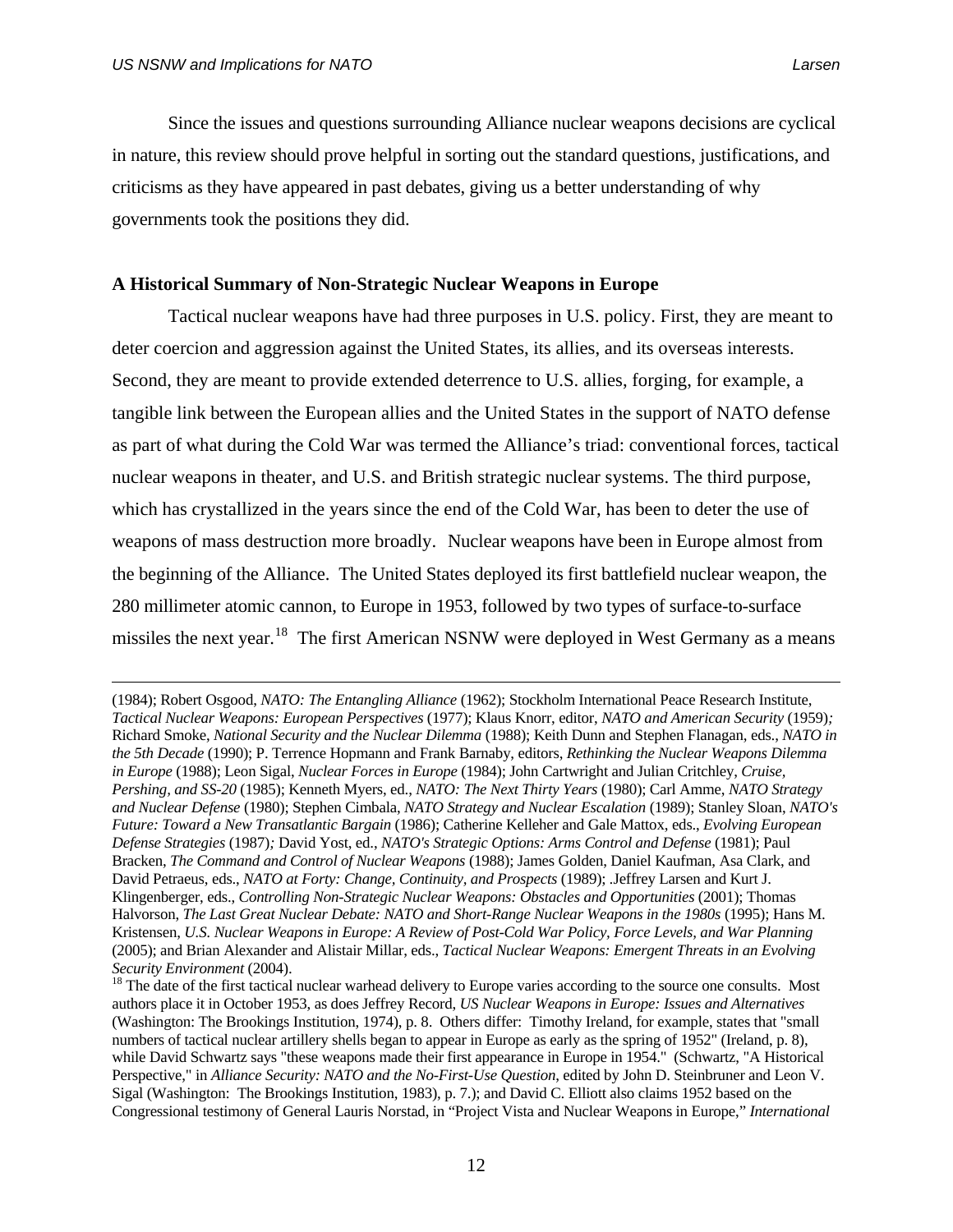of countering the massive conventional superiority of the Soviet armies that were threatening Western Europe. These weapons were also meant to provide "coupling" between the fates of the European and North American members of the North Atlantic Treaty Organization by threatening to escalate a conventional war to the nuclear level. The United States meant to intimidate the Soviet Union with this prospect while simultaneously reassuring its NATO allies that it was fully committed to their defense.

 By the early 1970s there were over 7,200 warheads deployed in Western Europe for potential use on well over a dozen different types of delivery systems.<sup>[19](#page-26-0)</sup> This was still a modest percentage of the total U.S. NSNW inventory.<sup>[20](#page-26-1)</sup> These weapons were truly ubiquitous; the United States military had nuclear bombs for fighter aircraft, nuclear artillery shells, atomic demolition munitions (nuclear land mines), atomic bazookas, surface to air missiles, and rockets of all shapes and sizes, deployed on land and at sea, in multiple countries around the globe. The largest concentrations of stored weapons were in Western Europe and in South Korea, but U.S. tactical nuclear weapons were stored in 18 different countries at one time or another. $21$ 

The Soviet Union lagged behind the United States in its deployment of tactical nuclear forces until the 1970s, when a massive expansion program resulted in strategic and tactical parity and, eventually, theater superiority in numbers and types of TNF weapons deployed in Europe.

 From 1977 through 1979 NATO debated the deployment of a new class of land-based nuclear missiles known as long-range theater nuclear forces  $(LRTNF)$ .<sup>[22](#page-26-3)</sup> These new missiles

*Security*, Summer 1986, p. 178. October 1953 was the date, perhaps not coincidentally, of National Security Council memorandum 162/2 instructing the Joint Chiefs of Staff to base their defense plans in Europe on the massive use of nuclear weapons.

<span id="page-26-1"></span><span id="page-26-0"></span> $19$  The number 7,200 comes from Secretary of Defense Clark Clifford, quoted in M. Leitenberg, "Background Materials" in Tactical Nuclear Weapons (Primarily in the European Context)," in Stockholm International Peace Research Institute, *Tactical Nuclear Weapons: European Perspectives* (London: Taylor and Francis Ltd., 1978), p. 16. 20 Which exceeded 20,000 tactical warheads at one point. See Kevin O'Neill, "Building the Bomb," in Stephen I. Schwartz, *Atomic Audit* (Washington, DC: Brookings, 1998), Fig, 1-4, p. 46; Hans M. Kristensen, *U.S. Nuclear Weapons in Europe: A Review of Post-Cold War Policy, Force Levels, and War Planning (Washington, DC: Natural* Resources Defense Council, February 2005), p. 24; and Jeffrey A. Larsen, "Tactical Nuclear Weapons," in *Weapons of Mass Destruction: An Encyclopedia of Worldwide Policy, History, and Technology, Volume 2: Nuclear Weapons,*  James J. Wirtz, Eric A. Croddy, and Jeffrey A. Larsen, eds. (Santa Monica, CA: ABC Clio, 2005), pp. 371-372. 21 Robert S. Norris, Hans M. Kristensen, and Christopher E. Paine, *Nuclear Insecurity: A Critique of the Bush Administration's Nuclear Weapons Policies* (Washington, DC: Natural Resources Defense Council, September 2004), p. 2.

<span id="page-26-3"></span><span id="page-26-2"></span><sup>&</sup>lt;sup>22</sup> This category's title was subsequently changed, during the Reagan administration, to longer-range intermediate-range nuclear forces (LRINF). This was in response to European concerns about their continent being a mere "theater." LRINF forces, along with shorter-range INF (SRINF, of which NATO had none), were both eliminated by the 1987 INF Treaty. This left only short-range nuclear forces (SNF; those with a range of less than 500 KM) stationed in Europe.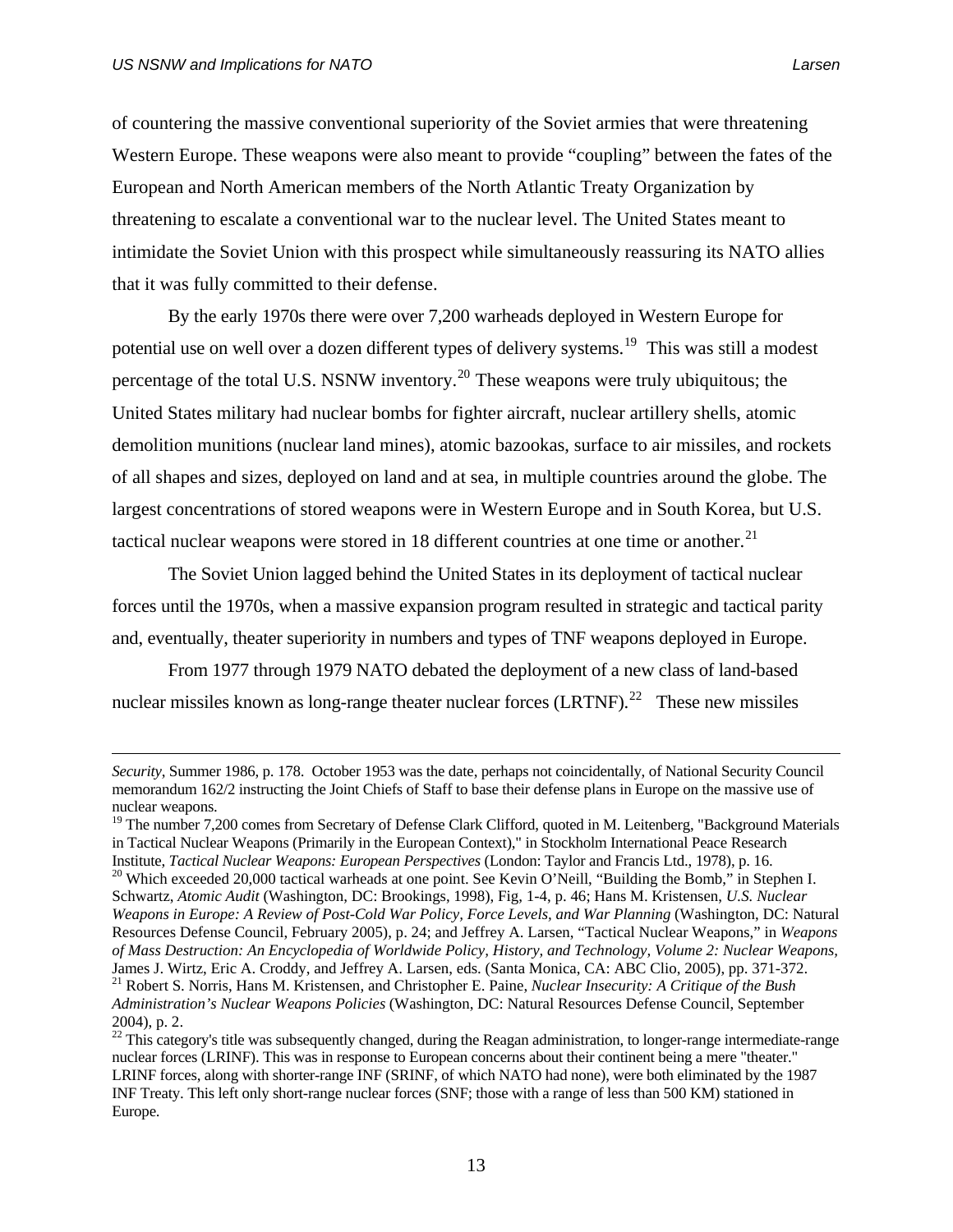included the ground-launched cruise missile and the Pershing II. In December 1979 NATO's foreign and defense ministers met and agreed to a dual-track arrangement, calling for simultaneous pursuit of LRTNF deployment and arms control initiatives to eliminate this category of weapons.<sup>[23](#page-27-0)</sup>

 NATO began reducing its nuclear arsenal in the early 1980s as a result of the Montebello Decision, which codified calls for a dual-track approach to dealing with security issues and the Soviet Union.<sup>[24](#page-27-1)</sup> This included the responsibility to provide continued military strength, with upgraded weaponry where appropriate, and a parallel track of diplomatic approaches, including arms control negotiations. The first half of that approach ran into public demonstrations in Europe when the Alliance deployed two new theater-range ballistic and cruise missiles to Germany, Italy, and Great Britain in the 1980s. But the host governments' desire to have that continued nuclear commitment overruled any popular opposition. At the same time, NATO was quietly removing thousands of NSNW warheads and delivery systems, and successfully pursuing arms control negotiations with the Warsaw Pact. These led to a number of arms control agreements, including the 1987 Intermediate-Range Nuclear Forces (INF) Treaty, the 1989 Conventional Armed Forces in Europe (CFE) Treaty (and its corollary, the 1992 CFE-IA treaty), and the 1991 Strategic Arms Reduction Treaty (START I). But after this initial flurry of arms control negotiations and agreements, further movement stopped and NSNW were mostly forgotten by both sides.

 The surprisingly swift end of the Cold War during the 1989-91 period led to renewed haste in removing most of NATO's remaining nuclear weapons from Europe. This move was accelerated by President George H.W. Bush's Presidential Nuclear Initiative in the fall of 1991, which effectively ended all new tactical weapons research and development, removed all NSNW from Naval ships and ground-based Army systems, and called for the retirement of most tactical nuclear types.<sup>[25](#page-27-2)</sup> The overall effect of these initiatives led to a reduction in U.S. nuclear forces deployed to Europe from approximately 4,000 in 1990 to only "a few hundred" gravity dropped

<span id="page-27-1"></span><span id="page-27-0"></span><sup>&</sup>lt;sup>23</sup> France did not participate in this special meeting of ministers that led to the Dual-Track Agreement.<br><sup>24</sup> For an in-depth analysis of the Montebello Decision and its consequences for NATO nuclear force structure and planning, see Larsen, *The Politics of NATO Short-Range Nuclear Modernization 1983-1990*. The official Montebello Decision can be found in Larsen and Klingenberger, *Controlling Non-Strategic Nuclear Weapons*, Appendix A.

<span id="page-27-2"></span><sup>25</sup> For the U.S. Presidential Nuclear Initiative and Russia's responses, see Larsen and Klingenberger, *Controlling Non-Strategic Nuclear Weapons*, Appendices C and D, pp. 273-290. The text of the initiative is also available at the archives of the George Bush Presidential Library and Museum, <http://bushlibrary.tamu.edu/papers/1991/91092704.html>.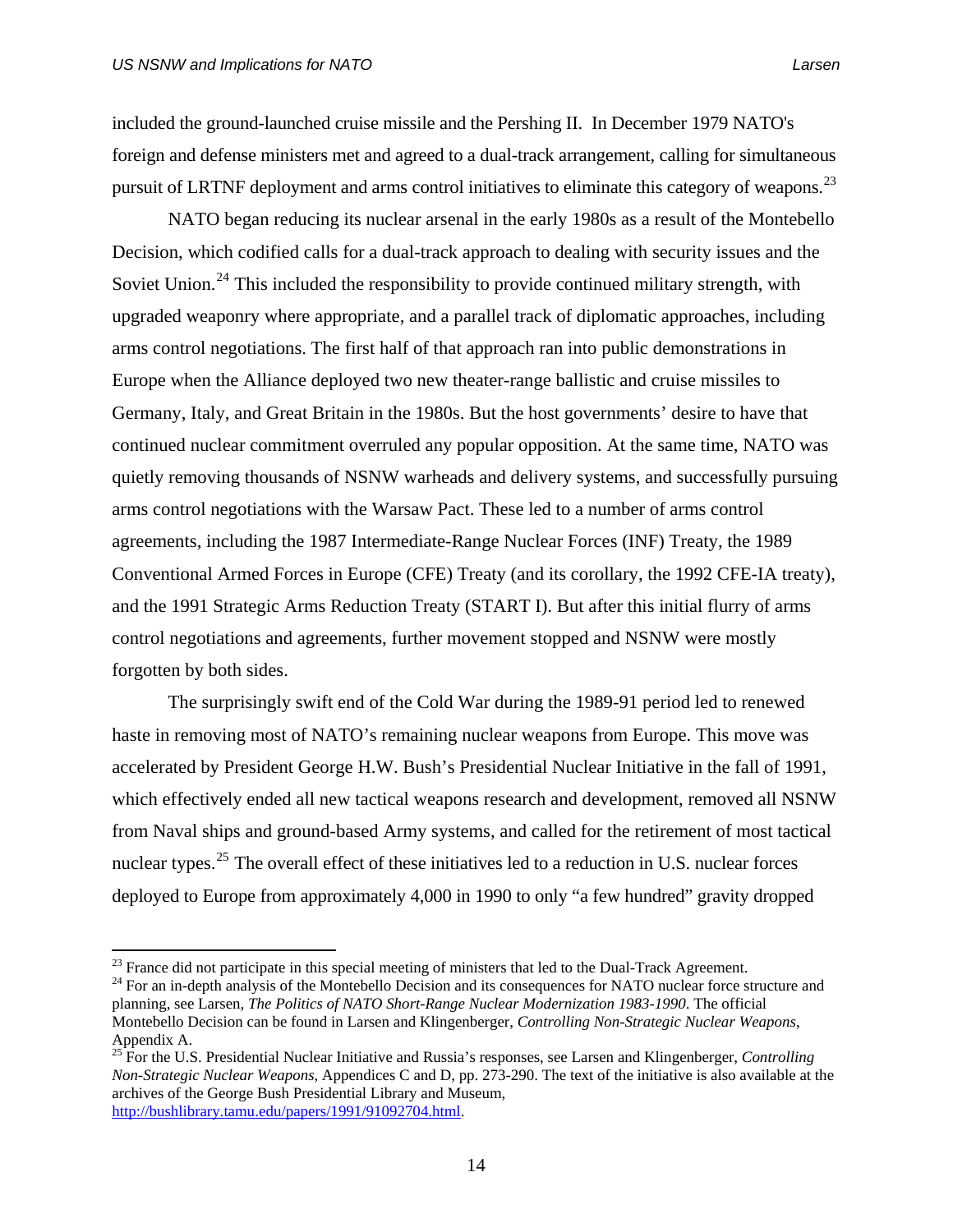bombs today. There have been no substantial efforts to modernize or reconstitute Cold War levels of nuclear forces in NATO Europe since the 1991 PNI, with the exception of upgraded storage, safety, and security measures for those weapons that remain.<sup>[26](#page-28-0)</sup> This is much that same inventory that NATO holds today. (See Figure 2.)



**Figure 2: US Nuclear Weapons in Europe**<sup>[27](#page-28-1)</sup>

 In 1997 Presidents William Clinton and Boris Yeltsin met in New York to finalize plans developed earlier that year in Helsinki to begin the START III process—the third major treaty in the strategic arms reduction process begun under President Ronald Reagan. The plan for START III included a separate venue for the two countries to "…explore, as separate issues, possible measures relating to nuclear long-range sea-launched cruise missiles and tactical nuclear systems, to include appropriate confidence-building and transparency measures."<sup>[28](#page-28-2)</sup> The goal of such talks, presumably, would have been to discuss how many NSNW each side had, what purpose they served, and how best to draw down the inventory of both sides so as to reduce the threat and enhance stability.<sup>[29](#page-28-3)</sup> But the START III talks never began, and the Moscow Treaty signed by Presidents George W. Bush and Vladimir Putin in 2002 ended any need for further strategic negotiations. NSNW were left out in the cold as the only nuclear weapon category not covered by any arms control treaty or agreement.

<span id="page-28-1"></span><span id="page-28-0"></span><sup>&</sup>lt;sup>26</sup> NATO *Nuclear Fact Sheets* and *Alliance Strategic Concept*, para. 64. 27 Source: NATO, modified with numbers showing approximate stockpile size by Hans Kristensen for *U.S. Nuclear* 

<span id="page-28-2"></span>*Weapons in Europe*, p. 24.<br><sup>28</sup> "Joint Statement on Parameters of Future Nuclear Reductions," Clinton-Yeltsin Summit, Helsinki, 21 March<br>1997, at www.nit.org/db/nisprofs/treaties/abm/abm\_heje.htm.

<span id="page-28-3"></span><sup>&</sup>lt;sup>29</sup> For the text of the Helsinki Agreement, see Larsen and Klingenberger, *Controlling Non-Strategic Nuclear Weapons*, Appendix F, pp. 307-308.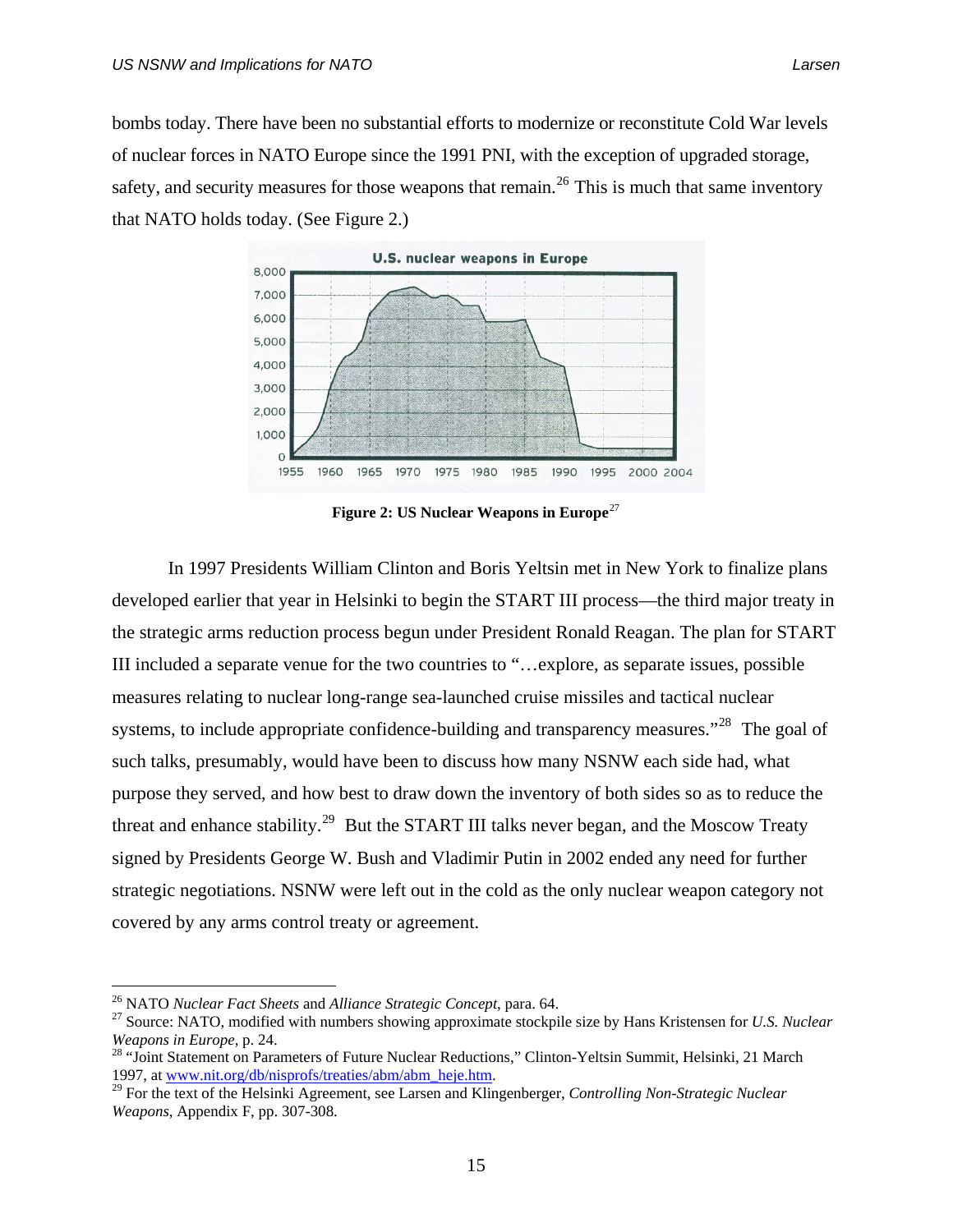#### **Recurrent Themes in Alliance Nuclear History**

*For two decades...the stockpile of US nuclear weapons in Europe has resembled fish flopping on a dock: they are still alive, but somehow out of their element.*[30](#page-29-0)

 We can expect that trends which have developed over a period of five decades will continue to play a role in future nuclear decisions by the Alliance. Among the major thematic cords linking NATO nuclear issues are the following:

### *1. The distinction between deterrence and reassurance as the key purpose of nuclear forces.*

Nuclear weapons have always been central to NATO's strategy. During the Cold War they dominated the United States' strategy and participation in the Alliance. The distinction between deterrence and assurance lies at the heart of Alliance debates over nuclear modernization and force employment policy changes. Whenever the United States has appeared to be placing more emphasis on the former, whether with talk of limiting a nuclear war to Europe, or making such weapons more useable for warfighting, the European allies have strenuously objected. The Europeans have, generally speaking, shown a marked preference for the political value of these weapons, seeing them as a link that couples the US to European security at the first infraction of the peace. Put another way, "the bottom line of alliance nuclear relations is not NATO's military doctrine but Europe's confidence in America's will."[31](#page-29-1) The level of assurance necessary is defined by the allies, not by the United States.

 The nuclear dilemma in Europe is rooted in geography. Some of the weapons which are supposed to protect Western Europe are located in Europe, as was the major threat to the West during the Cold War, yet the country providing the bulk of that deterrent is located some 3,000 miles away. The basic problem of American extended deterrence is the possibility of NATO being "self-deterred," either out of fear of nuclear devastation on its own territory or from American unwillingness to risk its homeland for Europe. This often disturbed the delicate compromise enshrined in MC 14/3 (the flexible response doctrine) between the American wish for theater

<span id="page-29-0"></span><sup>&</sup>lt;sup>30</sup>Harlan Cleveland, "Foreword," in *Rethinking the Nuclear Weapons Dilemma in Europe*, edited by P. Terrence Hopmann and Frank Barnaby (Basingstoke, UK: Macmillan Press, 1988), p. xiv. This quote remains valid two decades after it was penned.

<span id="page-29-1"></span><sup>&</sup>lt;sup>31</sup> Sheri L. Wasserman, *The Neutron Bomb Controversy: A Study in Alliance Politics* (New York: Praeger, 1983), p. 134.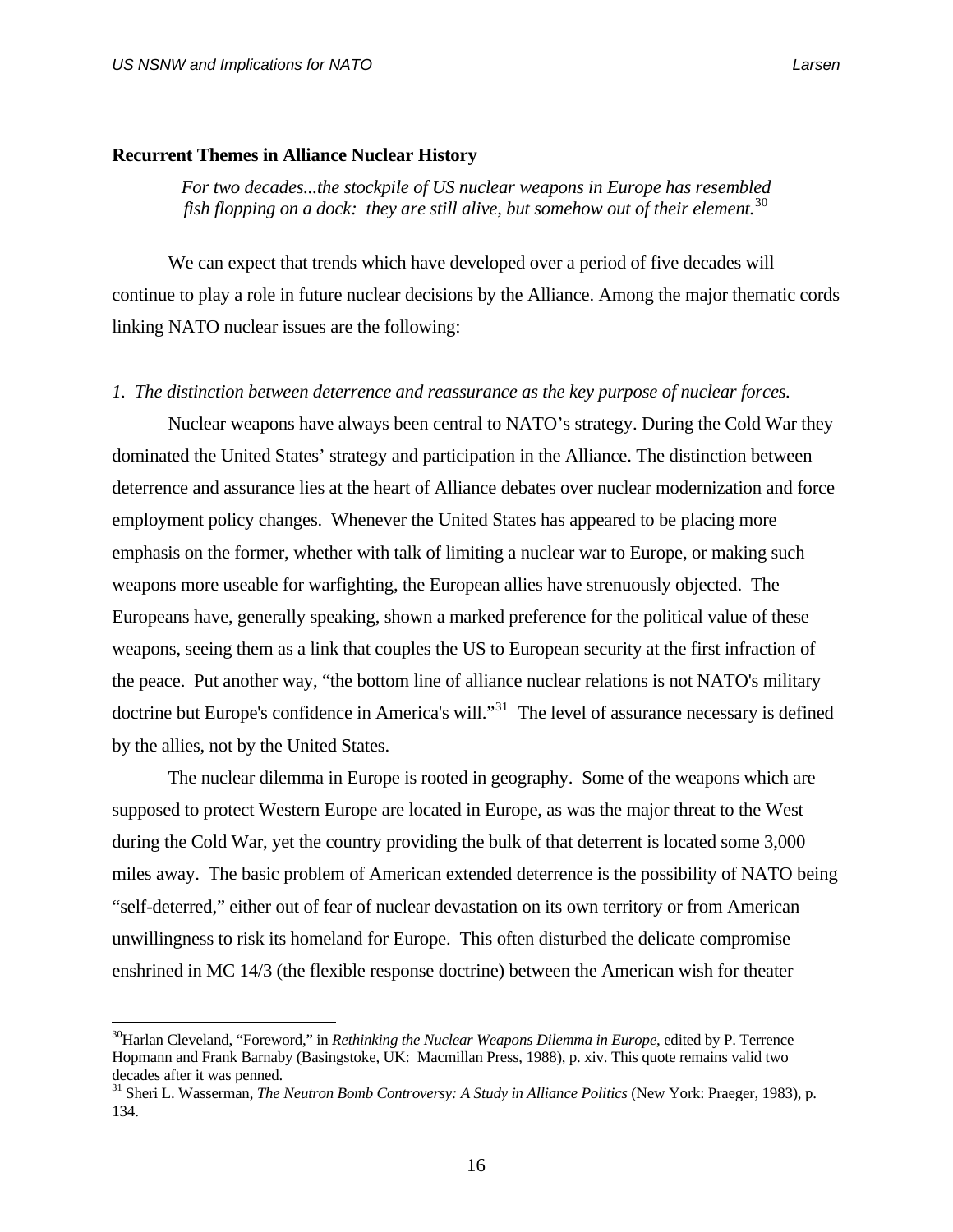options and the European desire for tight linkage and quick escalation to U.S. strategic forces. The ambivalence was tolerable only as long as the United States emphasized assured destruction of an enemy in the event of war—a condition no longer credible in an era of nuclear parity.<sup>[32](#page-30-0)</sup> Perhaps the continued reliance on nuclear deterrence is due to the Alliance adopting a form of "existential deterrence" and making that the fundamental purpose of nuclear weapons after the Cold War ended. As one book explained it,

 the possibility of irrational (or at least involuntary) behavior provides the foundation of existential deterrence. Given this, the mere *presence* of nuclear weapons in Europe contributes deterrent value—whether rational plans for the weapons' use exist or not. This clearly contributes to war prevention... The contribution of existential deterrence, while real, is not a formal element of Alliance policy.[33](#page-30-1)

## *2. The concern among European members that the United States does not consult with them prior to making nuclear decisions that affect the Alliance as a whole.*

 The desire of the European allies to be a part of Alliance nuclear policy making is a constant thread that weaves its way through NATO's history. Their anger over America's failure to consult them concerning such decisions in the past has been a natural outgrowth of this desire.

## *3. The attempt by NATO to overcome deep political divisions over the purpose and value of theater nuclear weapons with technological "fixes" rather than via new doctrine.*

 Supplying a technological "answer" to what is inherently a political problem has never satisfied the basic nuclear dilemma. This was attempted in several instances, notably the introduction of intermediate-range ballistic missiles (IRBMs) into the theater in the late 1950s, the attempt to create a multi-national medium-range ballistic missile (MRBM) force in the 1960s, and the deployment of INF forces in the early 1980s. All three were supported as much by political as by military rationale, yet none accomplished the difficult task of solving the simultaneous military and political needs that the Alliance faced, including ensuring a "seamless web" of deterrence. The

<span id="page-30-0"></span><sup>32</sup> Helga Haftendorn, in Keith Dunn and Stephen Flanagan, *NATO in the 5th Decade* (Washington: NDU Press, 1990), p. 116.

<span id="page-30-1"></span><sup>33</sup>Stephen Biddle and Peter Feaver in *Battlefield Nuclear Weapons:Issues and Options* (Cambridge, MA: Center for Science and International Affairs, 1989), p. 4. On the concept of existential deterrence, see McGeorge Bundy (who first coined the expression), "The Bishops and the Bomb," *The New York Review of Books*, 16 June 1983, pp. 3-8; Paul Bracken, *The Command and Control of Nuclear Forces* (New Haven, CT: Yale University Press, 1983); and Lawrence Freedman, "I Exist, Therefore I Deter," *International Security*, Summer 1988, pp. 177-195.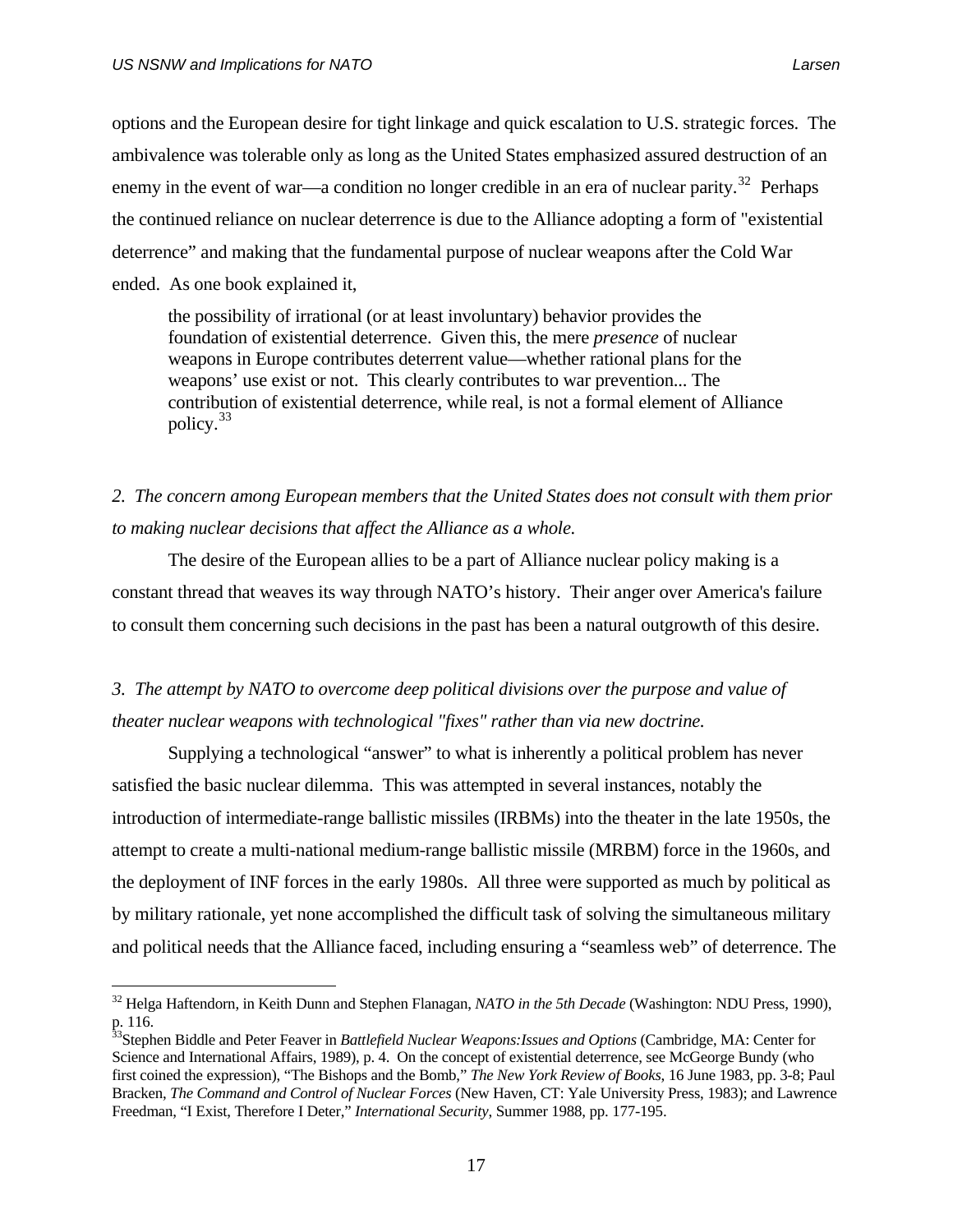seamless web relied on proving American stoutheartedness through renewed linkage between the conventional forces in the theater and nuclear weapons that began the escalatory chain leading to U.S. strategic forces. Creating this level of confidence has proved to be exceedingly difficult to do. The lesson, perhaps, is that "the political implications of deploying new nuclear weapons in Europe should be an integral part of the decision-making process."<sup>[34](#page-31-0)</sup>

 We see this again in 2006 as the allies attempt to resolve the larger question of NATO nuclear policy through technological discussions—for example, by sidestepping direct answers about future requirements for nuclear weapons in favor of raising issues about WS3 vault security, or the geographical location for weapons stationing.<sup>[35](#page-31-1)</sup> The ultimate decision on NATO's nuclear future may hinge, in fact, on a technical question: whether the replacement aircraft that the DCA allies buy over the coming decade to replace their current fleets will be nuclear capable or not. For several countries that acquisition question may drive the political decision whether to remain in the nuclear delivery business.

## *4. The increasing willingness of the Alliance to consider public opinion in its efforts at force modernization and rationalization in the middle years of Alliance nuclear history, but unwillingness to have public debates over the Alliance's nuclear future in the 2000s.*

 This recognition of the importance of public opinion was most evident in the 1979 dualtrack decision, which attempted to "sell" the INF modernization package to the public by attaching an arms control element to it—something which the Alliance had never felt it was necessary to do in earlier nuclear modernization episodes.<sup>[36](#page-31-2)</sup> Since an arms control deal seemed like it, too, would offer security improvements to the Alliance, due to the disparity between the long-range theater nuclear forces between the two blocks, and the associated unequal cuts required of the Soviets to reach parity, NATO appeared to have placed itself in a "no-lose" situation with this decision. Only after later re-examination of theater nuclear strategy revealed the apparent loss of coupling and the break in the seamless web of deterrence was the zero option seen to be dangerous by some

<span id="page-31-0"></span><sup>34</sup>Wasserman, p. 135.

<span id="page-31-1"></span><sup>&</sup>lt;sup>35</sup> The Weapons Safety and Security System (WS3), is a hardened protective vault for weapons that NATO installed at its dual-capable aircraft bases in the 1990s.

<span id="page-31-2"></span><sup>&</sup>lt;sup>36</sup>Although the first attempt to do so occurred a year earlier, in the proposed 1978 NATO plan to produce neutron weapons but delay their deployment pending Soviet arms control concessions. The lesson seemed obvious to some: "the dual track notion of parallel modernization and arms control has set a powerful precedent for future nuclear initiatives in NATO." Wasserman, p. 137.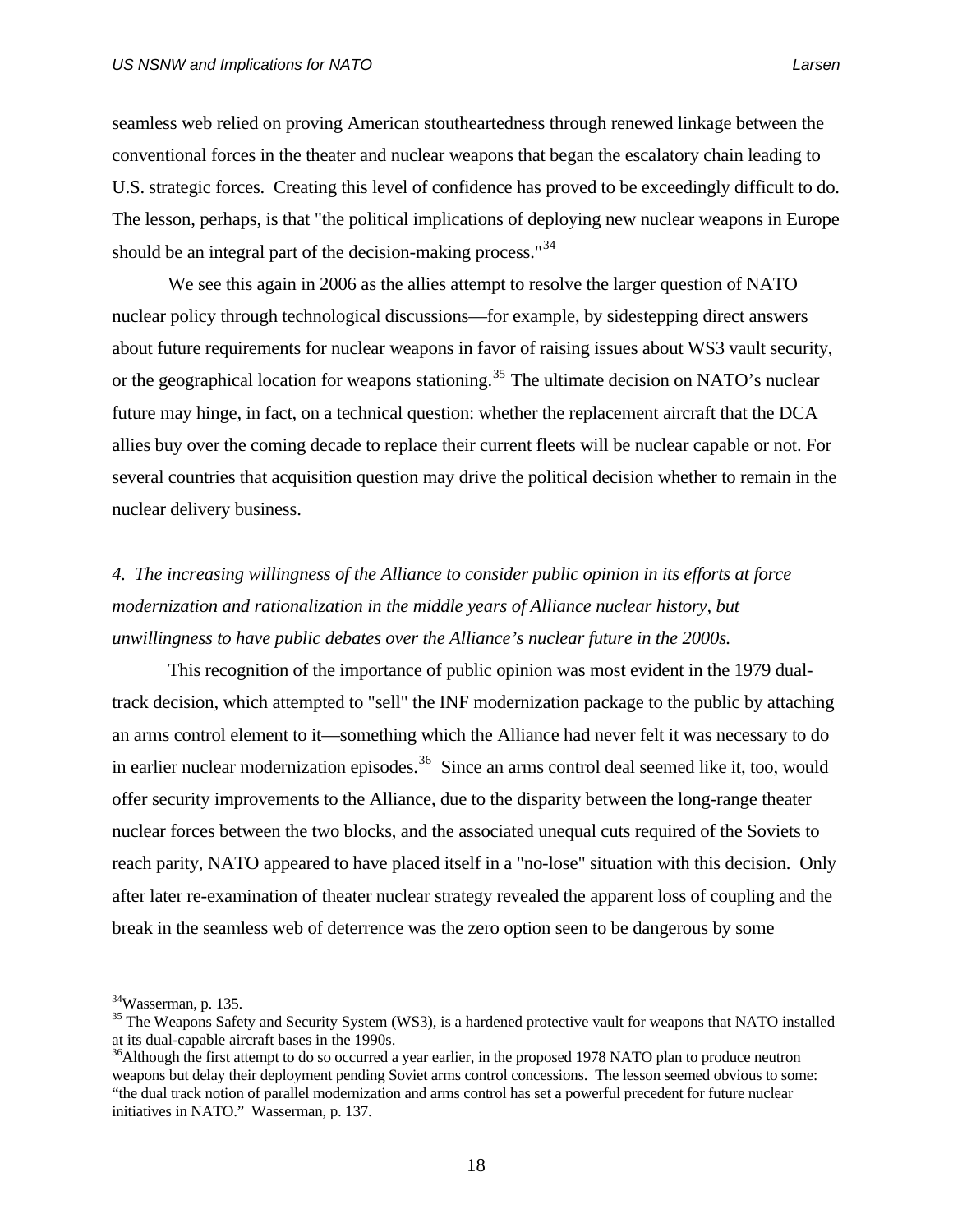European strategists. To the average citizen, however, the outcome seemed to be greater security through smaller numbers of weapons on the continent.

 On the other hand, there are those who argue that the Alliance needs a single strong leader, someone who can make the hard decisions when necessary and provide guidance on nuclear issues. The traditional leader in NATO is the United States. From this point of view, the United States should not put too much emphasis on public opinion, from whatever quarter. Sherri Wasserman, for one, came to this conclusion in her study of the neutron bomb episode, the lesson of which was, for her, that "Modernization of nuclear weapons in Europe cannot be managed by a pluralist approach to decision making."<sup>[37](#page-32-0)</sup> A major part of the political mess surrounding the enhanced radiation warhead stemmed from Washington's failure to exert strong, continuous, decisive leadership.

 There is still no definitive answer within Alliance circles as to which is better: a unilateral U.S. decision regarding the future of nuclear weapons in Europe, or a consensual decision by European members as to whether they want such weapons stationed in their countries. The former would certainly be easier for most European governments to deal with. This theme may explain the expressed desire by several European states in the 2006 time frame to keep any discussions about NATO nuclear policy quiet and out of the public eye.

#### *5. Europeans have often had multiple motives when accepting new nuclear systems on their soil.*

 Early cases clearly showed that European support for deployment, as far as it went, was often motivated more by a desire to acquire the most modern and capable systems with which to defend themselves, or to enhance their prestige within NATO, rather than by any real enthusiasm for American weapons based in Europe.<sup>[38](#page-32-1)</sup> The Alliance's unwillingness or inability to accommodate that desire, either through collective nuclear force arrangements (such as the Multilateral Force of the 1960s) or via independent national nuclear forces (such as deployed by Britain and France) has allowed this strain to continue. This has also proven true since 1999 with respect to the ten new member states from Eastern Europe. Unlike some of the older member states, many of these new members are very pro-nuclear. This undoubtedly reflects their previous

<span id="page-32-0"></span> $37$ Wasserman, p. 136.

<span id="page-32-1"></span> $38$ Ireland, p 40.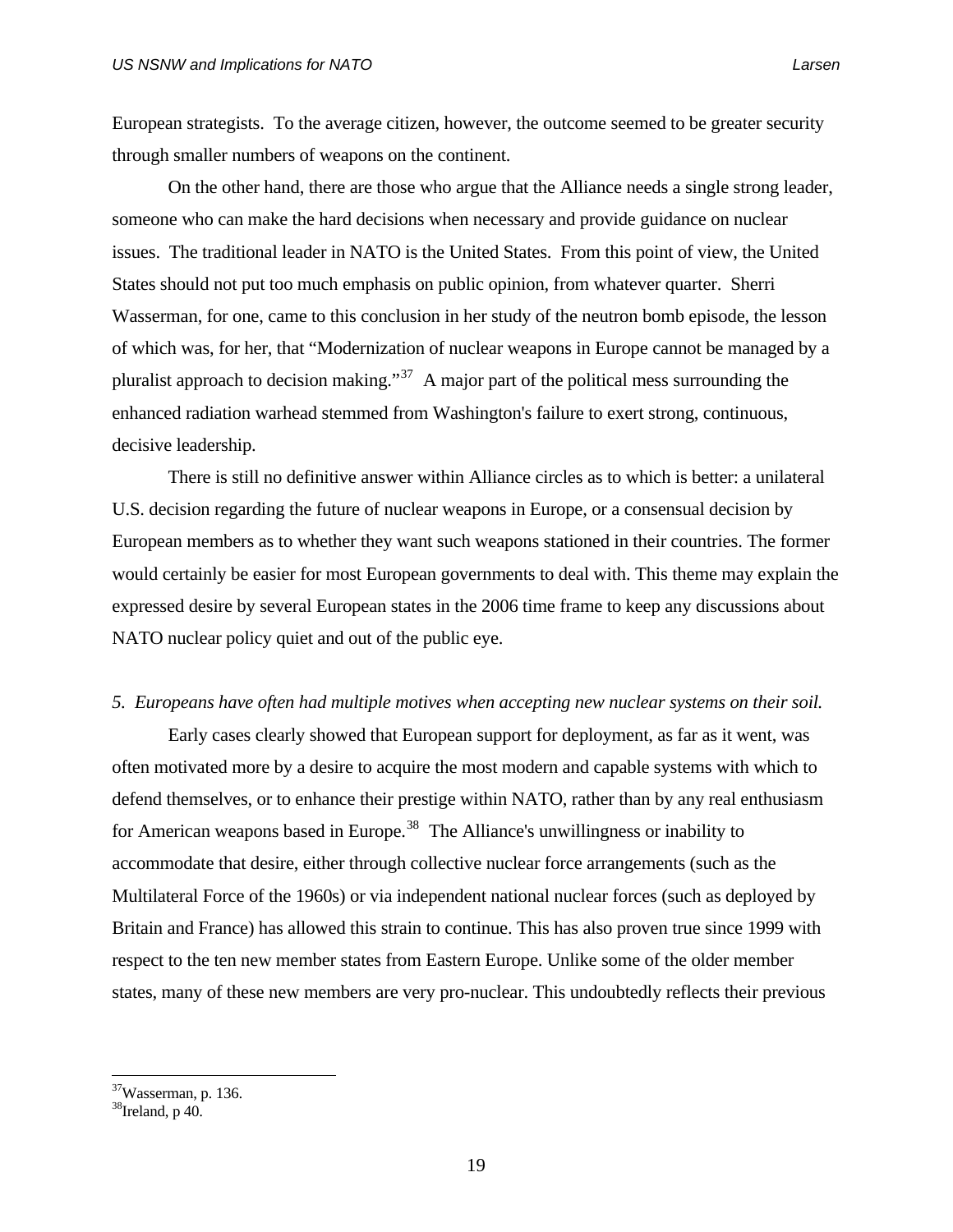experience as vassals of the Soviet Union, often involuntarily hosting Soviet nuclear weapons on their soil, and their resolute unwillingness to ever return to such a situation.

## *6. The desire by the United States and other allies to prevent West Germany from obtaining its own nuclear capability.*

 The State Department's worries over Germany's nuclear desires in the 1960s contributed to its organizational support for the MLF concept, despite bureaucratic opposition from several quarters, including the Pentagon and most other European states. MLF was designed to appease supposed German desires for such weaponry, as well as their concerns over France's burgeoning independent nuclear forces.<sup>[39](#page-33-0)</sup>

 The question of German interest in acquiring an independent nuclear capability reappeared during the hectic 1989-1990 period, when issues of SNF modernization were enveloped by the pace of German reunification. Germany committed to remaining non-nuclear in the 1990 "two plus four" agreement that led to German reunification. Yet this residual concern may play some part in its neighbors' continued support for U.S. weapons deployed in Europe.

### *7. The incompatibility of weapons and doctrine.*

 This theme is almost too obvious to mention, for it underlies all that has been said about NATO nuclear history. NATO's nuclear forces have never matched the doctrinal prescriptions for their use. As Jeffrey Record has pointed out, the reasons for this problem were clear: throughout the Cold War NATO had a surfeit of weapons, with extravagant yields, too-short ranges, and unnecessary vulnerability, all of which led to temptations for unauthorized early use of TNF (by both sides).<sup>[40](#page-33-1)</sup> Nevertheless, as he correctly pointed out, "the deployment's psychological value within NATO far outweighs whatever military contribution the weapons may make to overall deterrence of aggression."<sup>[41](#page-33-2)</sup>

 In terms of political reassurance, short-range battlefield nuclear weapons have usually caused more problems than they have solved. To be effectively reassuring, American forces must be credible, stabilizing, and appear to contribute to responsible force planning.<sup>[42](#page-33-3)</sup> Regardless of

<span id="page-33-0"></span> $39$ Schwartz, pp. 82-85.

<span id="page-33-1"></span><sup>40</sup>Record, pp. 50-54.

<span id="page-33-2"></span> $^{41}$ Record, p. 68.

<span id="page-33-3"></span> $42$ Biddle and Feaver, pp. 6-7.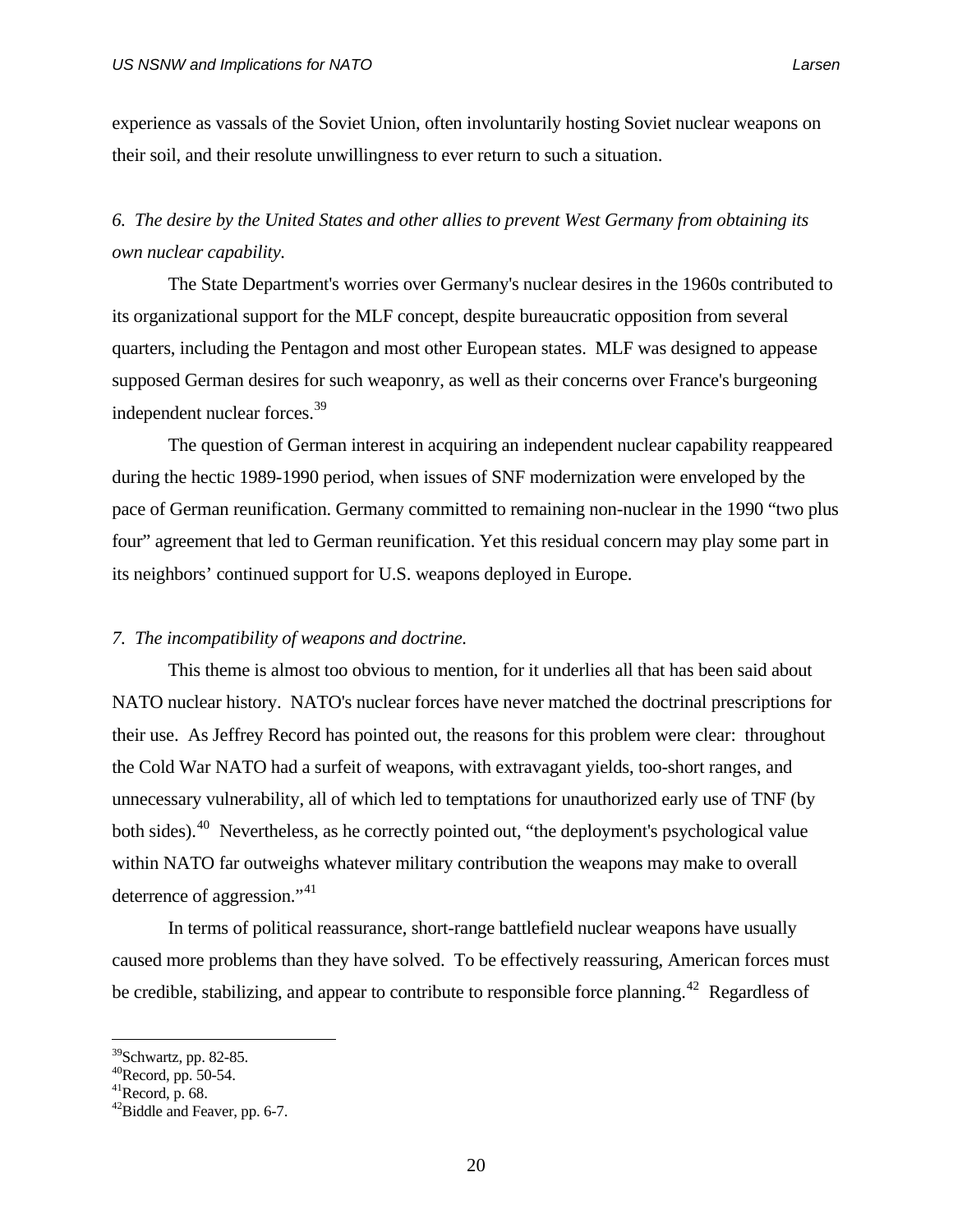military value, a weapon must pass strict political guidelines before it can be successfully deployed on the European continent. Today, as the Alliance *Strategic Concept* points out, politics provides the *only* guideline for nuclear weapons decisions. The role of nuclear weapons always has been, and remains, predominantly political.<sup>[43](#page-34-0)</sup>

#### **Modernization Episodes in Europe**

*If they did not exist, it is far from certain that NATO would, today, seek to develop and deploy them.*[44](#page-34-1)

 The term "modernization" is a more complex concept than one might first suspect, especially in the context of such emotionally charged issues as nuclear weapons. While in the simplest sense to modernize a military weapons system implies the improvement of a component on an existing system, or the replacement of an older system with a newer, perhaps more capable model, there are a number of other definitions apparent in the way this term has been applied over the past few decades with respect to NATO nuclear forces.

 Some would argue that the best way to achieve modernization is to go about it quietly, with a minimum of public notice or explanation. Calling such moves an "upgrade" or "improvement" of current capabilities, rather than a wholesale replacement of an existing system in the theater, may help the prospects of achieving a successful program. But this implies that without resorting to such techniques, the Alliance would not otherwise be able to "sneak it in" past an attentive and opposing public. Learning from experience, and not wishing to recreate the large public opposition to nuclear modernization in the early 1980s, the Alliance chose this option several times in its recent history. Modernization episodes that were undertaken without public fanfare in the late 1980s included replacing gravity bombs for dual-capable aircraft, providing improved 155 millimeter and 8 inch artillery shells, modifying target plans through Supreme Allied Commander of Europe (SACEUR) Nuclear Weapons Requirements Studies, and undertaking a quiet research and development program for the tactical air-to-surface missile.

 One alternative to that approach is to make the modernization program as public as possible, perhaps as part of a larger "package" of initiatives that may include arms control possibilities or doctrinal changes as well as weapons upgrades. This was the path taken by NATO

<span id="page-34-1"></span><span id="page-34-0"></span><sup>&</sup>lt;sup>43</sup> See *Alliance Strategic Concept*, 1999.<br><sup>44</sup>Colin Gray, "Theater Nuclear Weapons: Doctrines and Postures," *World Politics*, January 1976, p. 301.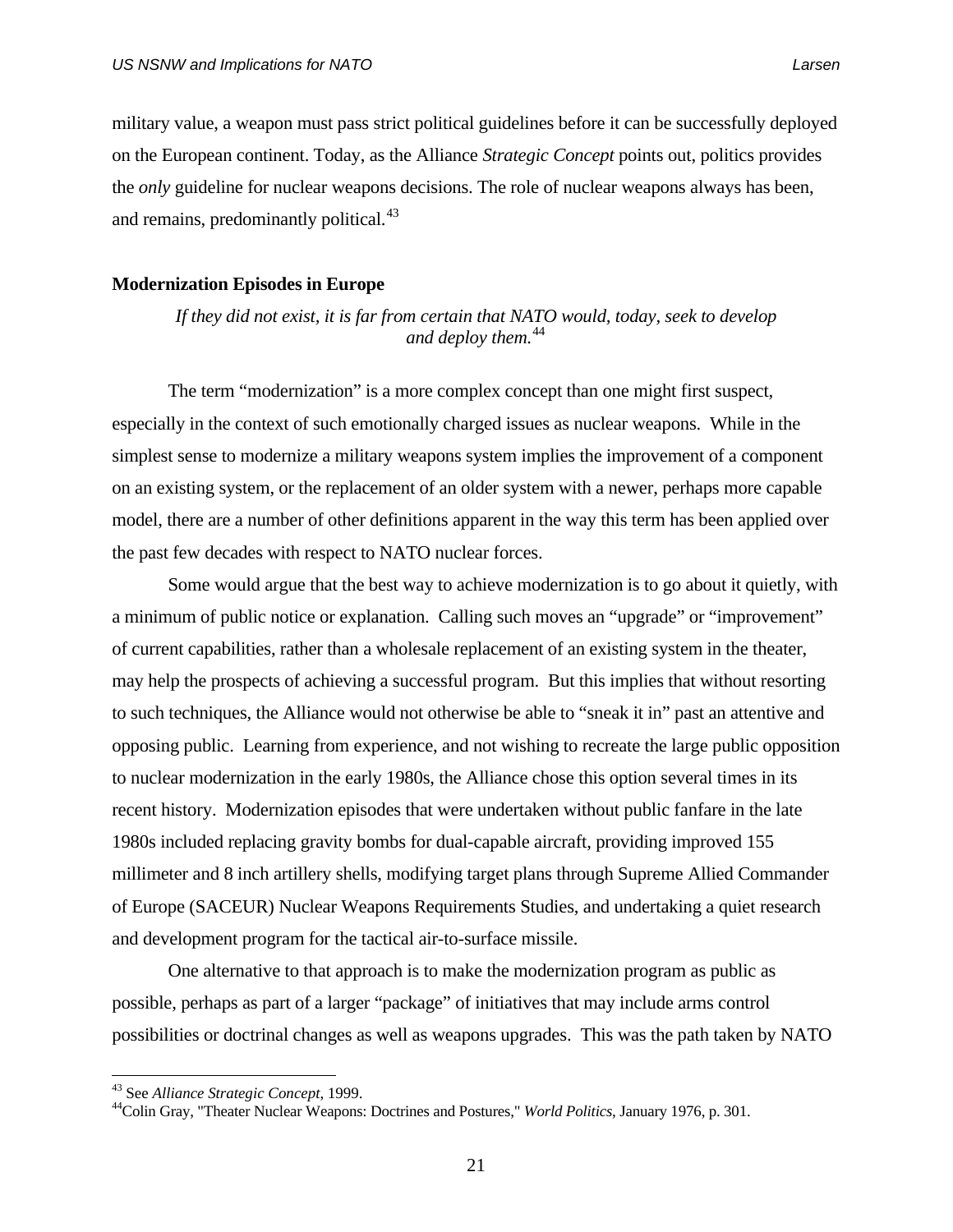with the INF dual track decision of 1979. It was also the means eventually adopted, albeit not necessarily by choice, for attempting to replace the Lance missile with the follow-on to Lance in the late 1980s.

### The Nuclear Planning Group

 $\overline{a}$ 

 The Nuclear Planning Group (NPG) was officially established in 1967 to provide a forum for the exchange of views between allied governments concerning nuclear planning and strategy. Meeting at ministerial level twice a year in an informal setting, it was meant to be an advisory body for the free exchange of information and ideas, reporting directly to the North Atlantic Council.<sup>[45](#page-35-0)</sup> Chaired by the NATO Secretary General, its membership has been kept intentionally small, made up of the Ministers of Defense from each state. Its administrative support is provided by an NPG Staff Group, composed of representatives from all nations in the NPG. The International Staff (Nuclear Policy Directorate) acts as the support staff for the committee.<sup>[46](#page-35-1)</sup>

 The NPG gave America's European allies an input into what had previously been purely American decisions. It was largely the creation of Secretary of Defense Robert McNamara, who wanted to improve consultative arrangements within the Alliance but also hoped to keep such interaction tightly constrained. He originally called for a small council limited to the major NATO powers. But when every NATO state except France declared an interest in gaining a seat on the new body, the US conceded that seven states could join.<sup>[47](#page-35-2)</sup> There were four permanent members—the United States, Britain, West Germany and Italy—and three other seats rotated among the six remaining states. This arrangement lasted until 1979, when the meetings were opened to all interested allies.[48](#page-35-3) As NATO's membership grew, each new member was invited to

<span id="page-35-1"></span><span id="page-35-0"></span><sup>&</sup>lt;sup>45</sup> In the early 2000s the NPG decided to reduce its formal ministerial meeting schedule to once per year. 46Scilla McLean, editor, *How Nuclear Weapons Decisions are Made* (Basingstoke, UK: MacMillan Press, 1986). Also *The North Atlantic Treaty Organisation: Facts and Figures* (Brussels: NATO Information Service, 1989); and interviews in Brussels, summer 2006. The best works on the beginnings of the NPG are: Paul Buteux, *The Politics of Nuclear Consultation in NATO, 1965-1980* (Cambridge: Cambridge University Press, 1983); and J. Michael Legge, *Theater Nuclear Weapons and the NATO Strategy of Flexible Response* (Santa Monica, CA: RAND Corporation, 1983), especially "Appendix B: The Composition of the Nuclear Planning Group." See also Chapter Six in Larsen, *The Politics of NATO Short-Range Nuclear Modernization 1983-1990*, for a more detailed look at the inner workings of NATO's nuclear planning process in the late 1980s.

<span id="page-35-2"></span><sup>&</sup>lt;sup>47</sup>Norway did not want a seat on the NPG at first, citing its unilateral restrictions on basing nuclear weapons on its soil in peacetime. Nor did Iceland (which has no military), Luxembourg, or Portugal initially choose to join in NPG discussions. After about two years the Norwegians changed their minds and joined as a rotational member. Legge, pp. 14-16, 81.

<span id="page-35-3"></span><sup>48</sup>Freedman, "The Wilderness Years," in Jeffrey Boutwell, Gregory Treverton, and Paul Doty, *Nuclear Confrontation in Europe* (London: Croom Helm, 1985), p. 51; and Legge, p. 82.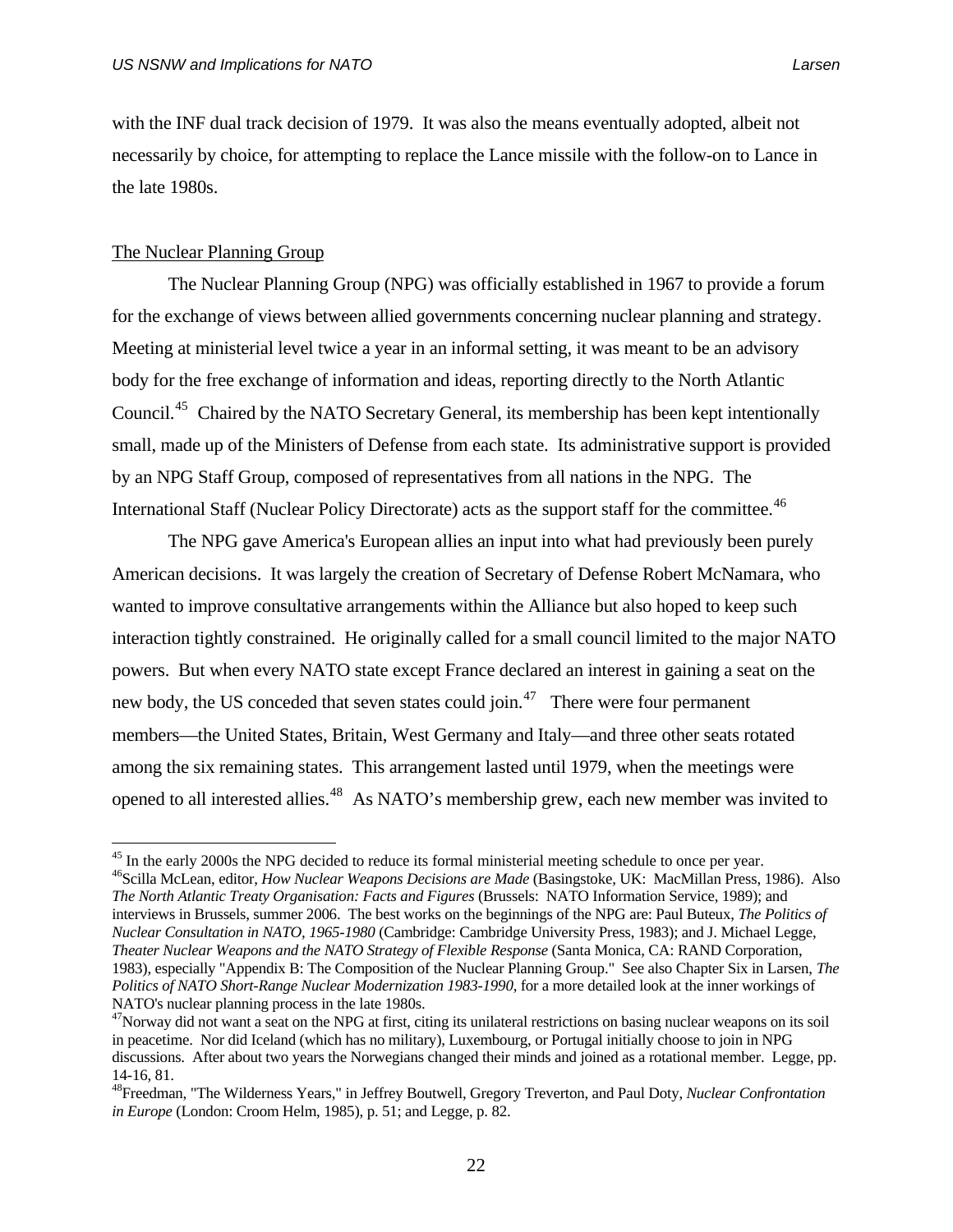join the NPG, and each has accepted. France remains excluded by choice. Nevertheless, the Alliance recognizes that it cannot ignore France's independent nuclear capabilities.

 The creation of the NPG was the first major success for attempts at rationalizing theater nuclear policy in Europe.<sup>[49](#page-36-0)</sup> It allowed the member nations to contribute to the decisions that affected them and their publics. It institutionalized and legitimized major decisions and force level requirements made by the Alliance, thus giving a united face to these decisions. This impacted on two important audiences for NATO: the Soviet Union, which could be expected to prefer a divided and rancorous Alliance to which it could direct divisive policy initiatives; and the European members' publics, who would be more apt to accept the arguments given for a particular position if the Alliance seemed firmly behind it. It would also improve the domestic political position of the incumbent party in each participating country.

 The principle committees dealing with NATO dual-capable aircraft and related nuclear decisions are the North Atlantic Council, which in 2006 meets weekly, with occasional summit meetings, at 26 (meaning all member states, including France); the Defense Planning Committee, which meets regularly at 25 (France not included); and the Nuclear Planning Group, which meets annually (its staff group meets more regularly, approximately biweekly) at 24 plus one (Iceland is an observer). The High Level Group, which provides supporting studies for the NPG, meets some three times a year.

### The High Level Group

 $\overline{a}$ 

 One important aspect of the INF dual track decision of 1979 was the institutional structure created by NATO to deal with this two-sided approach. The two newly created bodies were the High Level Group (HLG) and the Special Group (SG).<sup>[50](#page-36-1)</sup> Both played vital roles in the development of Alliance policy during the INF debates and deployments. The HLG became the centerpiece of Alliance nuclear strategy making in October 1977, when it was created to study NATO's nuclear requirements and the appropriate military and political responses to the Soviet TNF build-up in Eastern Europe. NATO and the Pentagon wanted "a group of individuals who

<span id="page-36-0"></span> $^{49}$ Some would disagree with this proposition. Scilla McLean, for instance, says that "to suggest that the NPG has been a political success is to fly in the face of NATO's nuclear history... The Nuclear Planning Group as an insitution is unresponsive to public attitudes on nuclear affairs." McLean, p. 231.

<span id="page-36-1"></span><sup>&</sup>lt;sup>50</sup>The Special Group was re-named the Special Consultative Group (SCG) in December 1979. Schwartz, p. 240.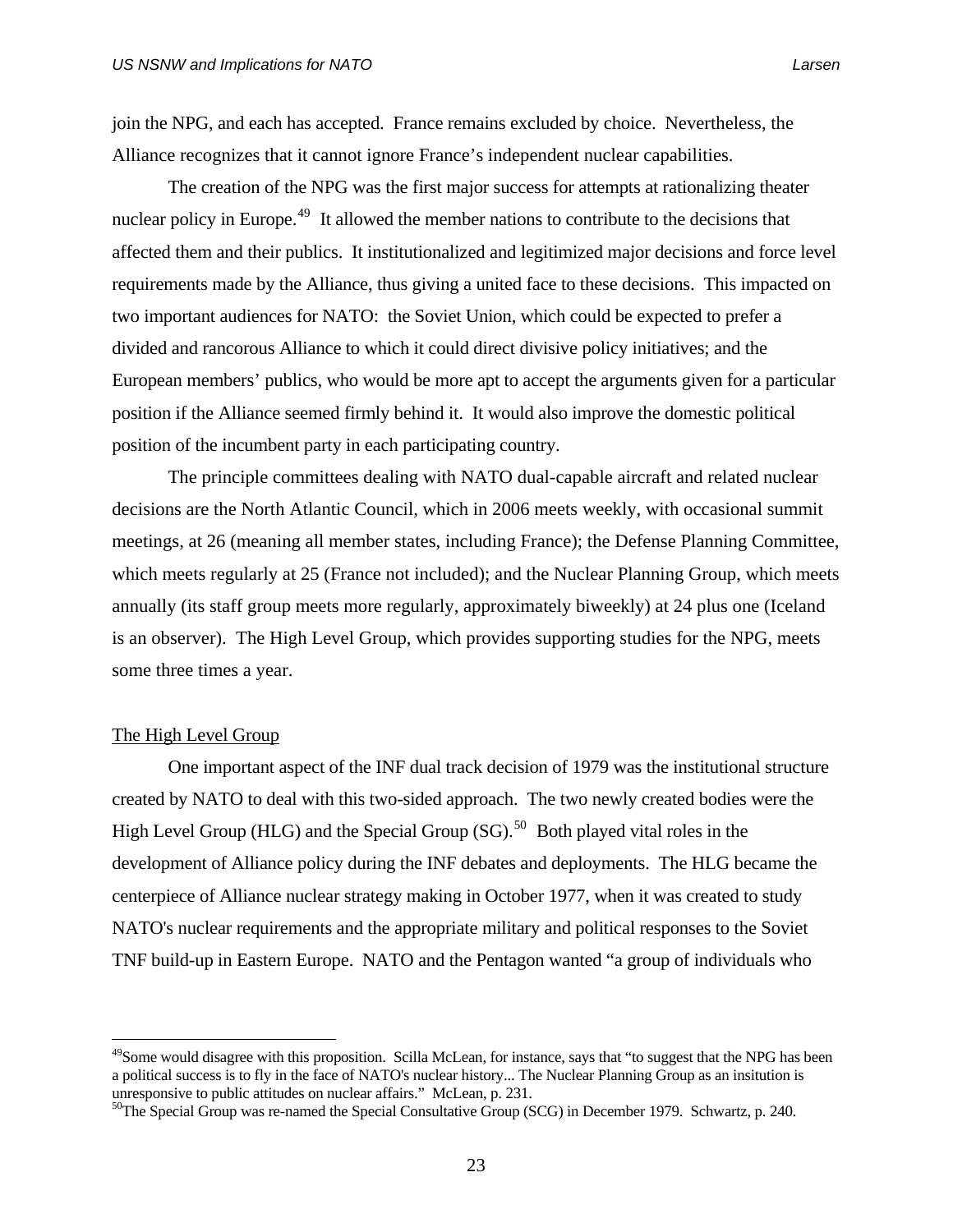had access to key political figures in their own countries *and* who had operational responsibility for defense planning within their governments. The High Level Group fitted the bill."<sup>[51](#page-37-0)</sup>

 The Special Group, which later became the Special Consultative Group, or SCG, was formed in April 1979 to study arms control options for theater nuclear weapons, but became moribund after the INF Treaty was signed in December 1987. Its purpose was primarily political: to establish and coordinate mutually agreed policy for the Alliance position *vis a vis* INF arms control negotiations with the Soviets. Since these were bilateral talks, only the United States was sitting down with the USSR in Geneva. The SCG made sure that nothing was done, however, without thorough consultation with all the allied partners and complete coordination within the American interagency process. The SCG officially reported to both the NPG and the North Atlantic Council.<sup>[52](#page-37-1)</sup>

 The High Level Group consists of senior defense ministry personnel from each member state and is chaired by the U.S. Assistant Secretary of Defense for International Security Policy (OSD/ISP). It acts as a senior nuclear think tank, doing preparatory work and studies for the Nuclear Planning Group. Its activities are kept behind the scenes and out of the public eye.

 The HLG served the innate European desire for ever more consultation with Washington, especially over nuclear matters. It has proved resilient and successful in this respect, as seen by its incorporation into the permanent NATO decision-making structure. It also provides a forum for continued American leadership of the Alliance in matters pertaining to nuclear weapons, in two ways: first, the U.S. chairmanship of the committee, and second, because matters are often worked out through the interagency process in Washington first, then briefed to the allies in Brussels for their concurrence and approval.<sup>[53](#page-37-2)</sup>

 The HLG's success in its first major effort, the INF dual-track decision, was significant not only because it marked the first time that the Alliance had used doctrine to determine a weapons

<span id="page-37-0"></span><sup>51</sup>Senate *Report of the Special Committee*, pp. 50-51, and Schwartz, p. 217. The HLG was created to handle Task Force 10, which dealt with nuclear aspects of the Long-Term Defense Program (LTDP), launched in May 1977 to pursue (primarily) conventional force improvements. In practice, as Legge points out, the HLG quickly became divorced from the work of the other LTDP groups. (Legge, p. 34.)

<span id="page-37-1"></span> $52$ McLean, p. 206.

<span id="page-37-2"></span><sup>&</sup>lt;sup>53</sup>This was the approach taken in preparing for the INF dual track, as Schwartz describes in great detail (pp. 223-240). Strobe Talbott points out, for instance, that "in the fall [of 1979] the US National Security Council staff and the State Department took the reports of the HLG and SCG and in effect stapled them together. The result became known as the Integrated Decision Document." (Talbott, *Deadly Gambits: The Reagan Administration and the Stalemate in Nuclear Arms Control* (New York: Alfred A. Knopf, 1984), p. 38.) This was essentially the approach taken again in discussions over FOTL and the Comprehensive Concept prior to the May 1989 NATO summit.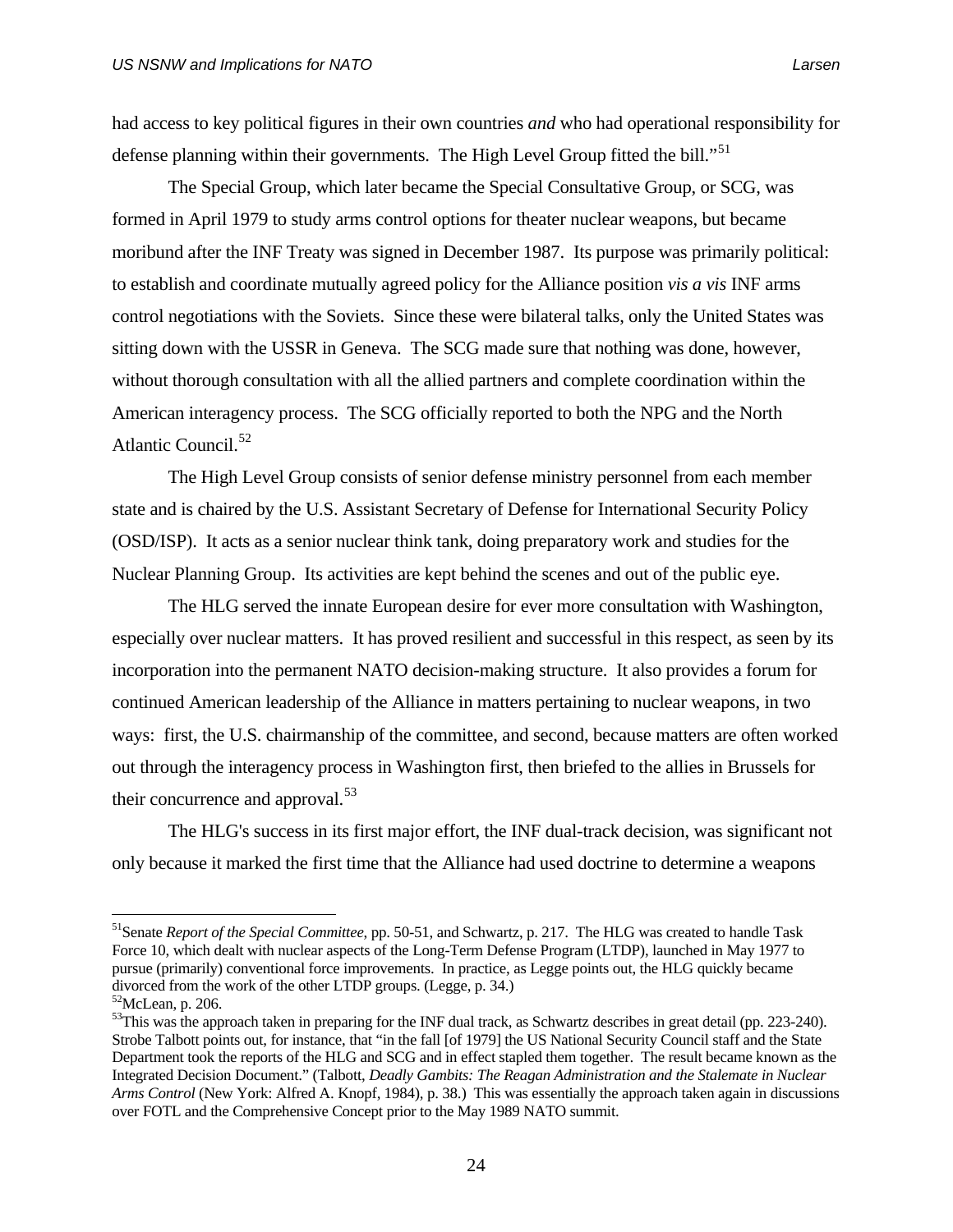systems selection, but because it was also the first occasion in which all the allies reached agreement on the types and numbers of a new weapon before deployment As part of the December 1979 INF decision, NATO ministers agreed to keep the HLG as a forum in which to study the size and composition of the rest of the TNF stockpile, as well as to oversee INF deployment and the withdrawal of 1,000 older TNF warheads from Europe.<sup>[54](#page-38-0)</sup> The HLG continues to play its designated role in 2006.

#### The Montebello Decision and Short-Range Nuclear Modernization

 America's open-ended involvement in security guarantees for Western Europe became an issue in the late 1980s as the burden of extended deterrence seemed to grow in an era of U.S. budget deficits, the diminishing credibility of extended deterrence, Gorbachevian peace proposals, declining threat perceptions in the West, calls for a new security order in Europe, and the resulting increased European indifference, or in some cases even hostility, toward a continued American presence in Europe.

 Within this environment, moves to effect nuclear modernization over the years were met with increasingly stiff opposition in many of the European member states. This was particularly true of land-based nuclear systems, and opposition was especially heated in Germany.

 The follow-on to Lance case was the last great nuclear debate of the Cold War, and it brought the key underlying issues right up to the surface. There was no way to avoid facing the crucial questions over the future role of tactical nuclear weapons in NATO strategy when talking about new theater nuclear weapons systems that were supposed to be deployed in Central Europe in the 1990s. This issue had been scrupulously avoided in the past by the NATO partners in their discussions of SNF modernization and, after 1989, of the future role of NATO in a new Europe. The adoption of MC 14/3 (flexible response) in 1967 as the ambiguous official doctrine of the Alliance had deflected this question for a generation, but the debate was re-opened as the Cold War ended. The Alliance's new Strategic Concept (first published in 1991), which replaced MC 14/3, only papered over the need for this larger debate.

 In 1983 the defense ministers meeting in Montebello, Canada, agreed to pursue modernization of NATO's battlefield nuclear forces. These short-range nuclear forces included atomic artillery, dual-capable aircraft stationed in Europe, and the Lance missile. The purpose of a

<span id="page-38-0"></span> $^{54}$ Legge, pp. 37-38.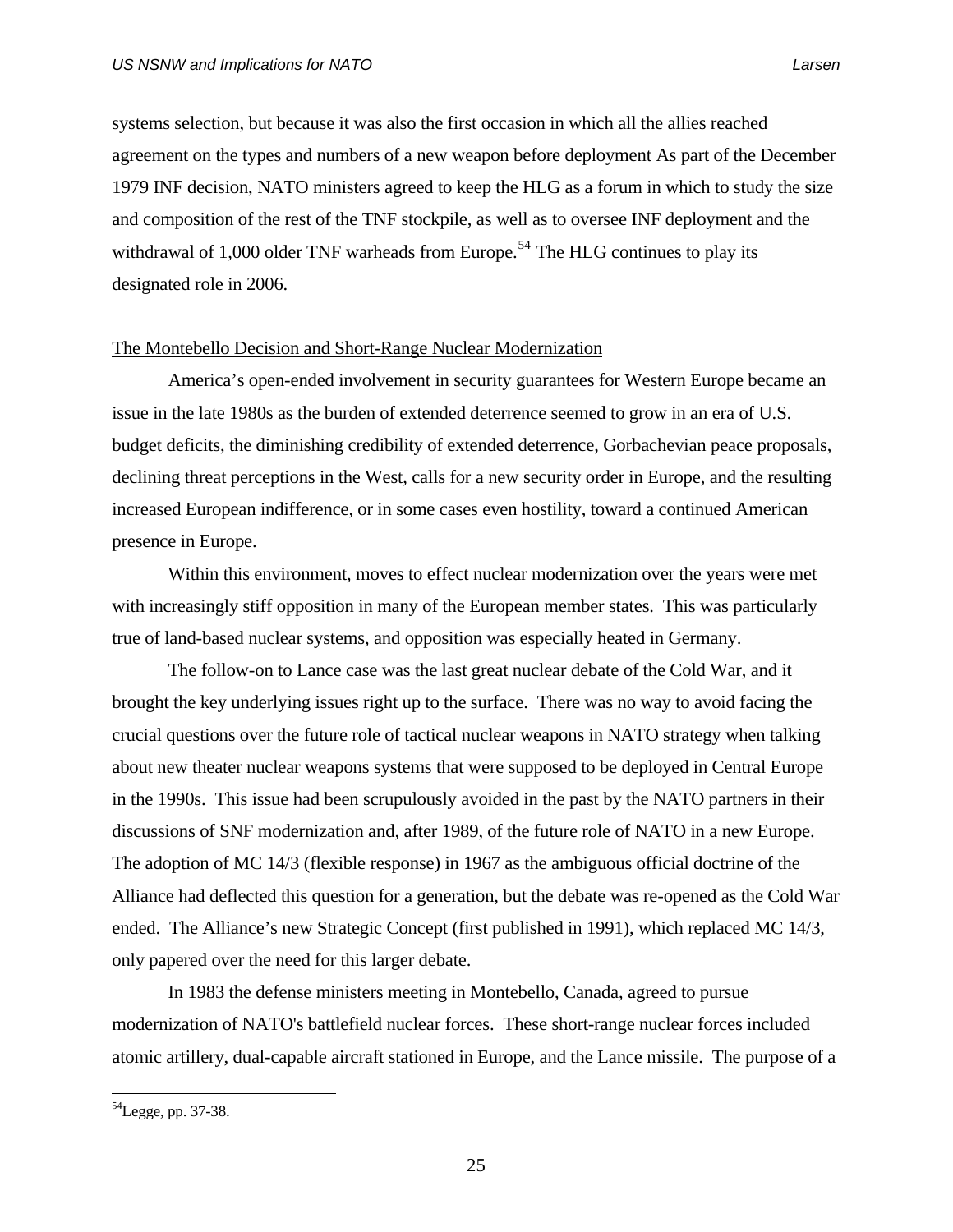follow-on to Lance would be to improve NATO's deterrent posture by threatening to strike at the rear echelons of Warsaw Pact invasion forces, while being stationed further back from the border than existing NATO short range missiles. This would give the political leadership more time to decide whether to use such weapons in wartime, thereby raising the nuclear threshold and contributing to crisis stability. Politically, it was expected to alleviate German concerns over nuclear singularity, since its increased range meant it could reach other East European states beyond East Germany. It was also meant to prove continued coupling of the American extended deterrence guarantee to Western Europe.<sup>[55](#page-39-0)</sup>

 The Montebello Decision followed the standard Alliance path of a dual-track approach, announcing not only a modernization program but also, simultaneously, a withdrawal of some 1,400 nuclear warheads from Europe. These reductions were primarily associated with several systems that were removed between 1981 and 1987: atomic mines, Honest John rockets, and Nike Hercules surface to air missiles.<sup>[56](#page-39-1)</sup> The 1987 INF Treaty led to even further reductions, as it eliminated intermediate- and shorter-range missiles such as the ground-launched cruise missile and Pershing II.

 After several years of quiet study and preparation, SNF modernization suddenly became a hot media item in 1988. Political maneuvering by the United States and Great Britain, on one side, and West Germany and other continental allies on the other, culminated in the May 1989 NATO  $40<sup>th</sup>$  Anniversary Summit meeting. Here it was agreed to defer any final decision on deployment of these weapons (particularly Lance's replacement) until 1992. The Heads of State and Government also signed a Comprehensive Concept on Arms Control and Disarmament to guide future NATO policies in this area.

 In May 1990, President George Bush announced that he was canceling the programs meant to modernize the Lance nuclear missile and upgrade nuclear artillery (155 mm howitzer shells) in Europe. At the same time, he called for earlier negotiations on remaining SNF assets in Central Europe. He followed this with the first in a series of Presidential Nuclear Initiatives in September

<span id="page-39-0"></span><sup>55</sup> See Larsen, *The Politics of NATO Short-Range Nuclear Modernization*, and Larsen and Klingenberger, *Controlling Non-Strategic Nuclear Weapons*, Appendix A, pp. 265-266. 56 *NATO's Nuclear Fact Sheets,* 2004.

<span id="page-39-1"></span>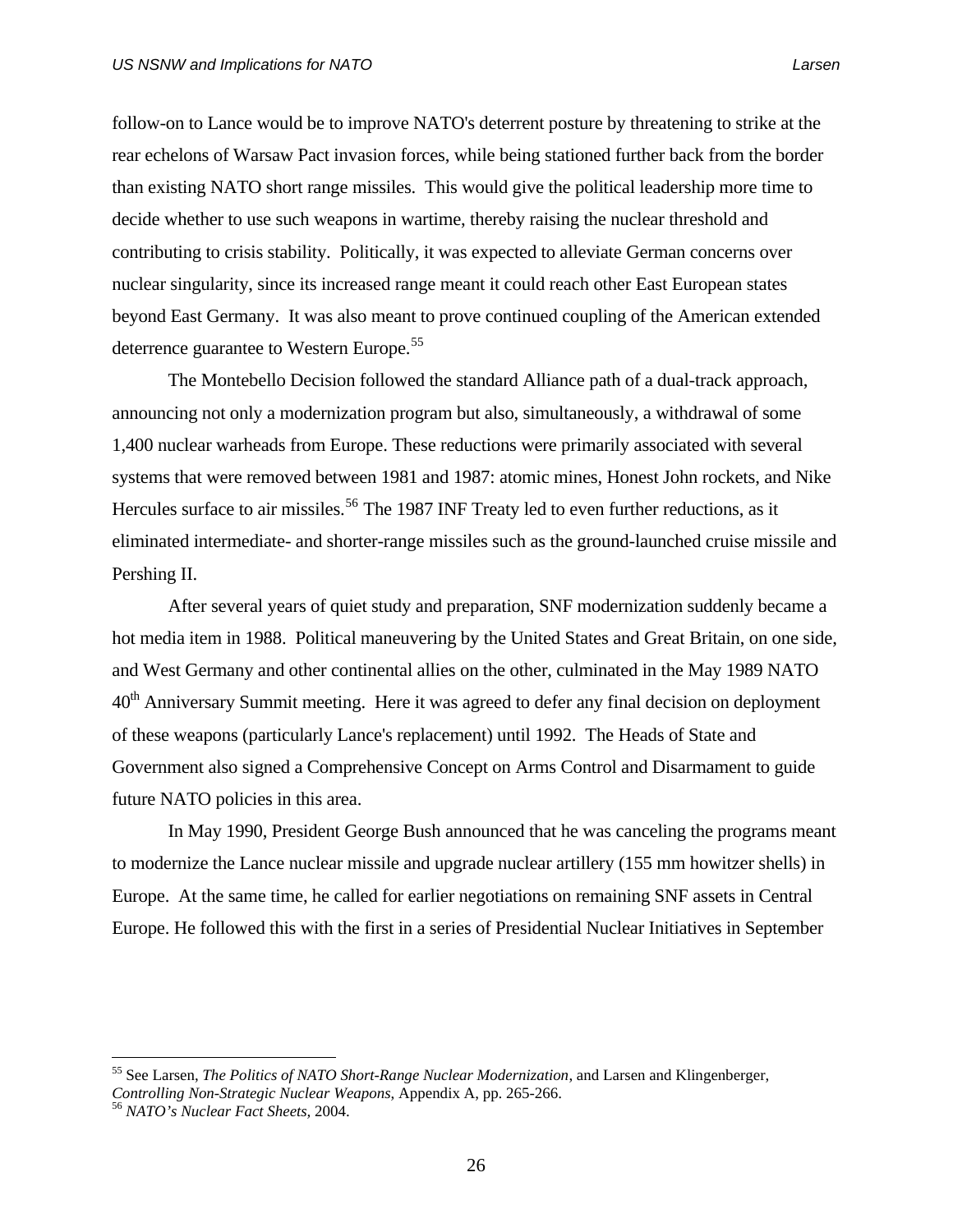1991 wherein among other steps he cancelled the final SNF program, the tactical air-to-surface missile  $(TASM)$ .<sup>[57](#page-40-0)</sup>

 The follow-on to Lance missile had caused major consternation and rancor within the North Atlantic Alliance less than one year earlier, threatening to turn NATO's 40<sup>th</sup> Anniversary summit into a disaster. The Lance modernization issue had been a major agenda item at NATO ministerials and summits for nearly seven years. It had created huge headaches for the West German coalition government. And it had caused a rift to develop between the United States and the United Kingdom, on one hand, and West Germany and several European allies on the other, over the proper role and future strategy of NATO's theater nuclear forces. It became, as one analyst put it, "the focus of a poisonous struggle between key allies."[58](#page-40-1)

 Once FOTL had been cancelled, as well as the upgrade for nuclear artillery, and the INF Treaty had eliminated all longer-range missiles, only dual-capable aircraft remained available for SACEUR's use as a nuclear deterrent.<sup>[59](#page-40-2)</sup> The rancor raised by the FOTL debate carried forward in to a broad public concern over any nuclear forces, thereby putting the spotlight on DCA. In response, NATO chose over the next 15 years to minimize public discussion or awareness of this aspect of its deterrent mission.

# The End of the Cold War<sup>[60](#page-40-3)</sup>

 $\overline{a}$ 

 The world witnessed a non-violent revolution from 1989 to 1991, a revolution in which the Soviet Union self-destructed, the Warsaw Pact disappeared, and Russia re-emerged as the new great power in Eastern Europe. NATO recognized that dramatic changes were in prospect at its

<span id="page-40-3"></span>60 For details on tactical nuclear weapons since the end of the Cold War, see Alexander and Millar, *Tactical Nuclear Weapons* (2003); Kristensen, *U.S. Nuclear Weapons in Europe: A Review of Post Cold-War Policy, Force Levels, and War Planning* (2005); Larsen and Klingenberger, eds., *Controlling Non-Strategic Nuclear Weapon* (2000); William C. Potter, Nikolai Sokov, Harald Müller, and Annette Schaper, *Tactical Nuclear Weapons: Options for Control* (New York: United Nations Institute for Disarmament Research, December 2000); Bruno Tertrais, *Nuclear Policies in Europe*, Adelphi Paper 327 (London: International Institute for Strategic Studies, March 1999); Amy F. Woolf, "Nonstrategic Nuclear Weapons," CRS Report for Congress, RL32572, 9 September 2004; and David Yost, *The U.S. and Nuclear Deterrence in Europe*, Adelphi Paper 326 (London: International Institute for Strategic Studies, March 1999).

<span id="page-40-0"></span><sup>&</sup>lt;sup>57</sup> TASM would have been a tactical version of the U.S. Short Range Attack Missile (SRAM) already deployed on B-52 and B-1 bombers.

<span id="page-40-1"></span><sup>58</sup> John Newhouse, "The Diplomatic Round: Eternal Severities," *The New Yorker*, 23 October 1989, p. 102.

<span id="page-40-2"></span><sup>59</sup> This ignores certain sea-based forces under SACEUR's control. For example, sea-launched cruise missiles (SLCMs) and sea-launched ballistic missiles (SLBM's) aboard American and British submarines were authorized for nuclear release by SACEUR to use in a European theater conflict. Sea-based forces, by their very nature, have a much lower profile and carry less political baggage than their land-based counterparts. Many critics of SNF modernization, in fact, actually favored sea-based nuclear forces for deterrence or reassurance purposes.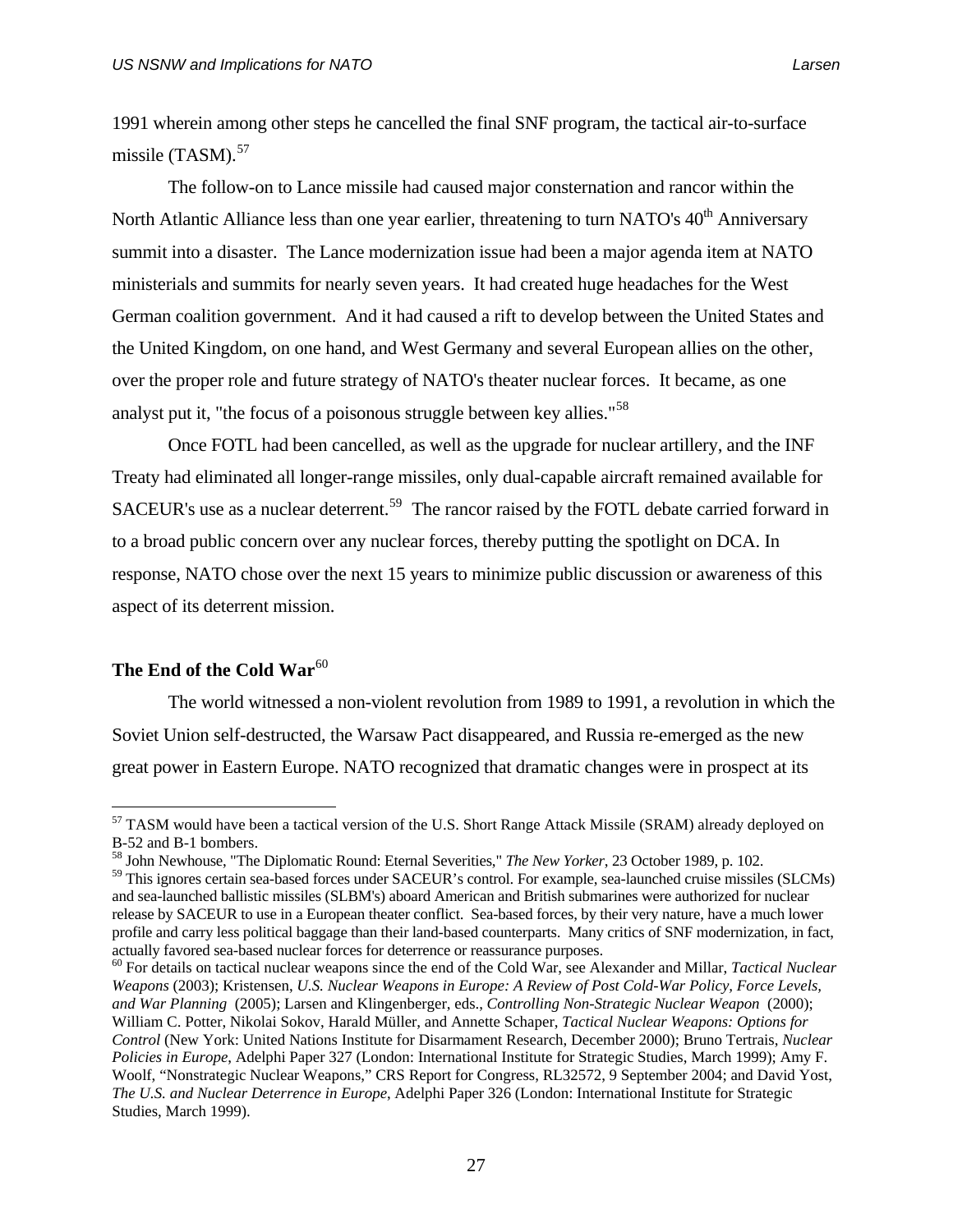$\overline{a}$ 

July 1990 London Summit, declaring that Russia was no longer an enemy. The allies expressed their determination to "reach out to the countries of the East which were our adversaries in the Cold War, and extend to them the hand of friendship."<sup>[61](#page-41-0)</sup> But it still considered nuclear weapons crucial to Alliance security, as stated in the communiqué from the NPG's meeting later that year:

Our nuclear policy will continue to be based on fundamental principles which remain valid: nuclear weapons, strategic and sub-strategic, play a key role in the prevention of war and the maintenance of stability; European-based nuclear forces provide the necessary linkage to NATO's strategic forces; and widespread participation in nuclear roles and policy formulation demonstrates Alliance cohesion and the sharing of responsibilities, and makes an important contribution to our nuclear posture.  $62$ 

 Within six months the NPG had hit upon the wording that, with minor tweaking, would be installed in the 1991 Strategic Concept and carried forward to documents 15 years later:

Nuclear weapons will continue *for the foreseeable future* to fulfill their essential role in the Alliance's overall strategy, since conventional forces alone cannot ensure war prevention. We will therefore continue to base effective and up-to-date substrategic nuclear forces in Europe, but they will consist solely of dual-capable aircraft, with continued widespread participation in nuclear roles and peacetime basing by Allies.<sup>[63](#page-41-2)</sup>

 In 1991 the Alliance gave up on its long-standing strategy of flexible response and released a new "Strategic Concept." This represented the first time NATO's core strategy document was unclassified and available to the public. It served as the authoritative guidance on Alliance objectives and the political and military means to achieve them. In 1997 allied leaders agreed to revise the concept to better reflect the changes in Europe that had occurred in the previous six years. This resulted in the 1999 Strategic Concept that was unveiled at NATO's 50<sup>th</sup> Anniversary summit in Washington.

 Reflecting the changed political-military environment and the new strategic concept, NATO's nuclear policy changed, too. As the 2001 *NATO Handbook* related,

<span id="page-41-0"></span><sup>&</sup>lt;sup>61</sup> "London Declaration on a Transformed North Atlantic Alliance," Issued by the Heads of State and Government Participating in the Meeting of the North Atlantic Council, 5-6 July 1990, para. 4, at [www.nato.int/docu/comm/49-](http://www.nato.int/docu/comm/49-95/c900706a.htm)

<span id="page-41-1"></span> $\frac{95/c900706a.htm}{62}$  $\frac{95/c900706a.htm}{62}$  $\frac{95/c900706a.htm}{62}$  "Final Communiqué," NATO Defense Planning Committee and Nuclear Planning Group, 6-7 December 1990, para. 13.

<span id="page-41-2"></span><sup>&</sup>lt;sup>63</sup> "Final Communiqué: Ministerial Meeting of the Defence Planning Committee and the Nuclear Planning Group," NATO Press Release M-DPC/NPG-1 (1991) 87, 7 June 1991, para. 8. Emphasis added.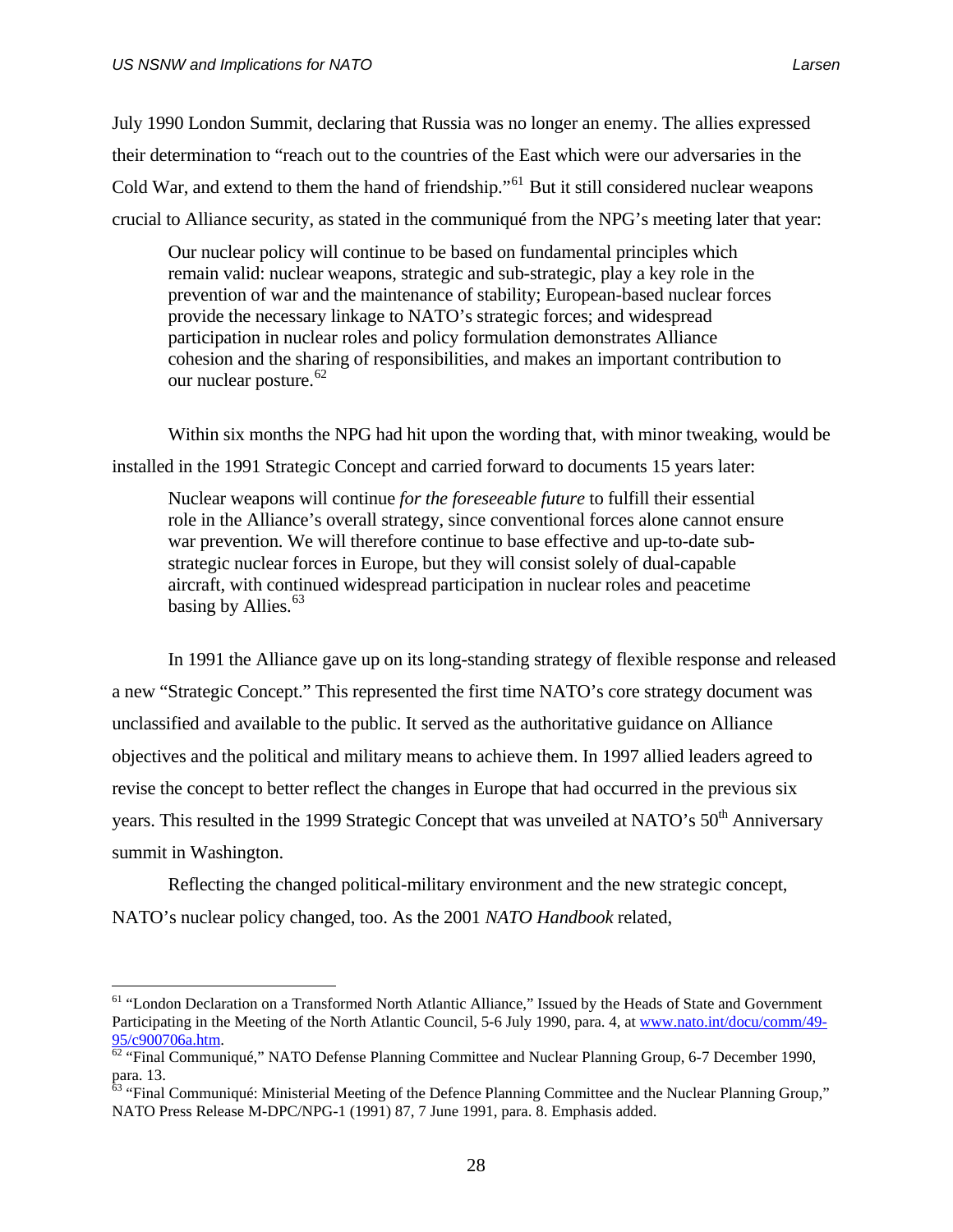$\overline{a}$ 

In the new security environment, NATO has radically reduced its reliance on nuclear forces. Its strategy remains one of war prevention, but it is no longer dominated by the possibility of nuclear escalation. Its nuclear forces are no longer targeted against any country, and the circumstances in which their use might have to be contemplated are considered to be extremely remote.<sup>[64](#page-42-0)</sup>

 NATO policy during the early 1990s could be described as one of "existential deterrenceplus." As one analyst put it, "It was existential in the sense that maintenance of a numerically small and limited TNF stockpile was judged to be sufficient for deterrence purposes now that the Soviet threat no longer existed… The 'plus' element arose from the fact that the NATO posture nevertheless went beyond that… to embrace the continued deployment of U.S. nuclear warheads widely dispersed geographically amongst European NATO member states." <sup>[65](#page-42-1)</sup>

 At the same time, the United States made a series of decisions, with the full concurrence of its allies, to expedite the withdrawal of most of its remaining nuclear weapons from European bases. A series of such reductions, some announced, some secret, led to the removal of all artillery fired atomic projectiles (some 1,300 shells for both 155 mm and 8 inch howitzers), 850 Lance missile warheads, and 900 anti-submarine depth bombs.<sup>[66](#page-42-2)</sup> They also reduced the number of DCA delivered gravity bombs stationed in Europe by 50 percent, and removed all naval non-strategic nuclear weapons from surface ships. Following the "largest nuclear weapons movement in United States history," these warheads were removed from Europe and flown to the United States. The reductions were completed by July 1992.<sup>[67](#page-42-3)</sup>

 The United Kingdom gave up most of its NSNW forces at this time, as well, including its nuclear Lance missile tubes, atomic artillery, maritime weapons, and air-launched nuclear weapons.<sup>[68](#page-42-4)</sup> According to NATO documents, the combined U.S. and UK cuts resulted in a reduction of some 85 percent of all nuclear warheads in Europe compared to the levels of 1991,<sup>[69](#page-42-5)</sup>

<span id="page-42-2"></span>

<span id="page-42-0"></span><sup>64 &</sup>quot;NATO's Nuclear Forces in the New Security Environment," *NATO/OTAN Handbook* (Brussels: NATO Office of Information and Press, 2001), p. 53.

<span id="page-42-1"></span><sup>&</sup>lt;sup>65</sup> Martin Smith, "To Neither Use Them nor Lose Them: NATO and Nuclear Weapons since the Cold War," Contemporary Security Policy, vol. 25, no. 3 (December 2004), p. 536.<br><sup>66</sup> Numbers from *NATO Nuclear Fact Sheets*, [2005, at](http://www.mcquire.af.mil/) <u><www.nato.int/issues/nuclear/index.html></u>.<br><sup>67</sup> Quote from McGuire AFB website, <u>www.mcquire.af.mi</u>

<span id="page-42-3"></span>*Weapons, p.* 190, endnote 8. President Bush declared in July 1992 that "...all of the planned withdrawals are complete. All ground-launched tactical nuclear weapons have been returned to U.S. territory, as have all naval tactical nuclear weapons. Those weapons designated to be destroyed are being retired and scheduled for destruction." George H.W. Bush, "Statement on the United States Nuclear Weapons Initiative," 2 July 1992. <sup>68</sup> NATO Handbook, pp. 54-55.<br><sup>69</sup> "NATO's Nuclear Forces in the New Security Environment," NATO Nuclear Fact Sheets, pp. 10-13.

<span id="page-42-5"></span><span id="page-42-4"></span>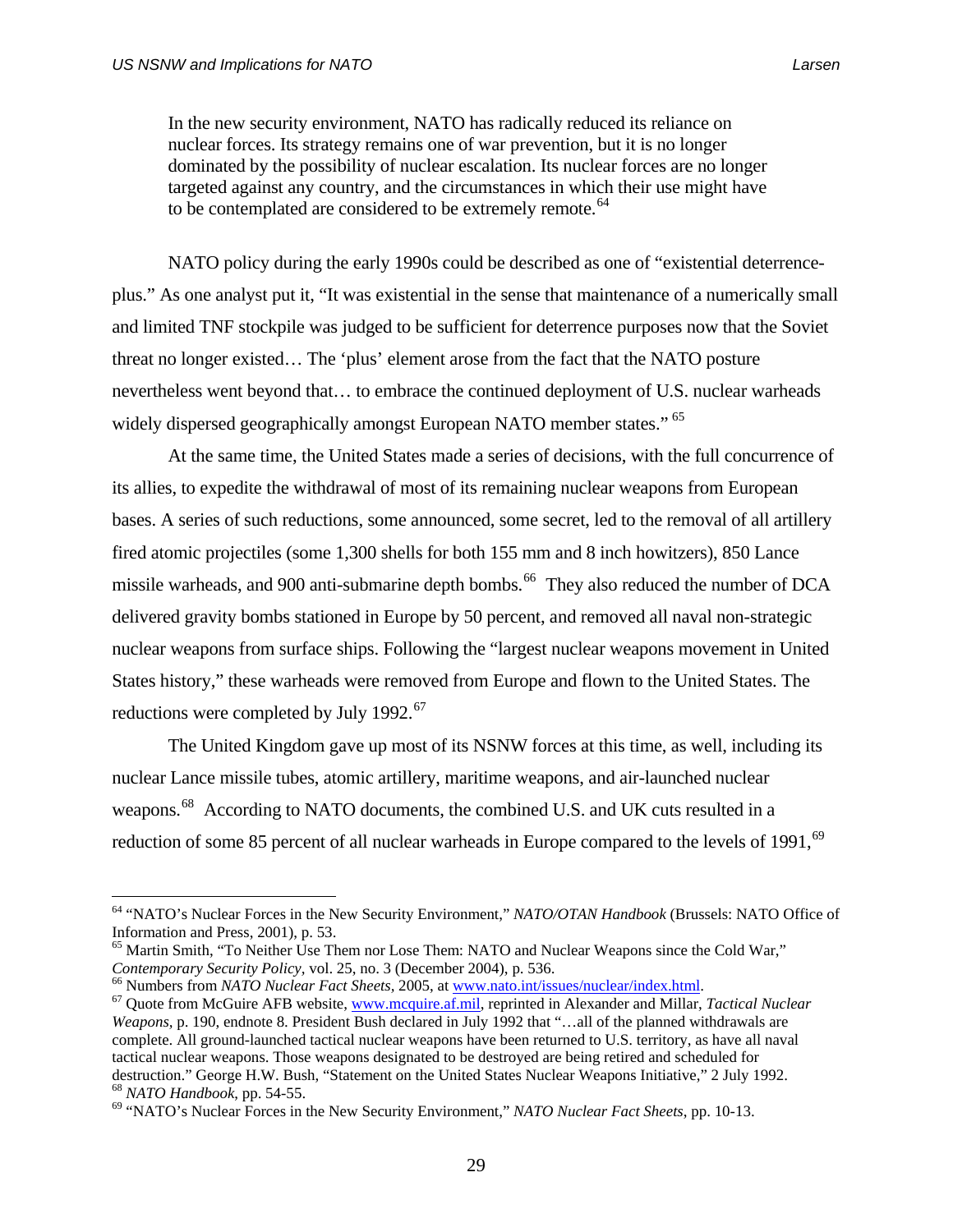and by the dawn of the  $21^{st}$  century some 95 percent lower as compared to the height of the Cold War. The only remaining weapons were "several hundred" B-61 bombs located at some eight bases in six countries, with an additional four bases having nuclear container vaults in caretaker status.<sup>[70](#page-43-0)</sup> And those remaining aircraft were no longer poised to deliver their weapons from an alert posture; as shown in Figure 3, decisions made in 1995 reduced the DCA readiness levels from minutes to weeks, and further decisions in 2002 reduced that readiness level even further, to "months."<sup>[71](#page-43-1)</sup>

 The reductions in U.S. NSNW in Europe were driven to some extent, it seems, by a desire to gain reciprocity from Moscow in highly unstable circumstances. There was no time for formal negotiations, so dramatic unilateral gestures were made that, it was hoped, might reassure Moscow and bring about parallel behavior on its part.



Figure 3: Reduced NATO Nuclear Aircraft Readiness Levels<sup>[72](#page-43-2)</sup>

# The U.S. Presidential Nuclear Initiative

 One of the most important reduction efforts came about as the result of a series of Presidential Nuclear Initiatives in late 1991 and early 1992.[73](#page-43-3) President George H.W. Bush began the process with a speech on 27 September 1991 in which he cancelled all modernization programs

<span id="page-43-3"></span><span id="page-43-2"></span>

<span id="page-43-1"></span><span id="page-43-0"></span><sup>&</sup>lt;sup>70</sup> Kristensen, *U.S. Nuclear Weapons in Europe*, p. 8.<br><sup>71</sup> NATO Handbook, p. 12.<br><sup>72</sup> Source: NATO Nuclear Fact Sheets, 2005.<br><sup>73</sup> For details on the PNIs, see Amy Woolf, "Nonstrategic Nuclear Weapons," CRS Report for 9 September 2004; Larsen and Klingenberger, *Controlling Non-Strategic Nuclear Weapon*, especially Appendices C and D, pp. 273-290; and Alexander and Millar, *Tactical Nuclear Weapons,* especially Chapter 2, "The 1991-1992 PNIs and the Elimination, Storage, and Security of Tactical Nuclear Weapons," by Joshua Handler, pp. 20-44, and Appendix A, "The 1991-1992 Presidential Nuclear Initiatives," pp. 167-181.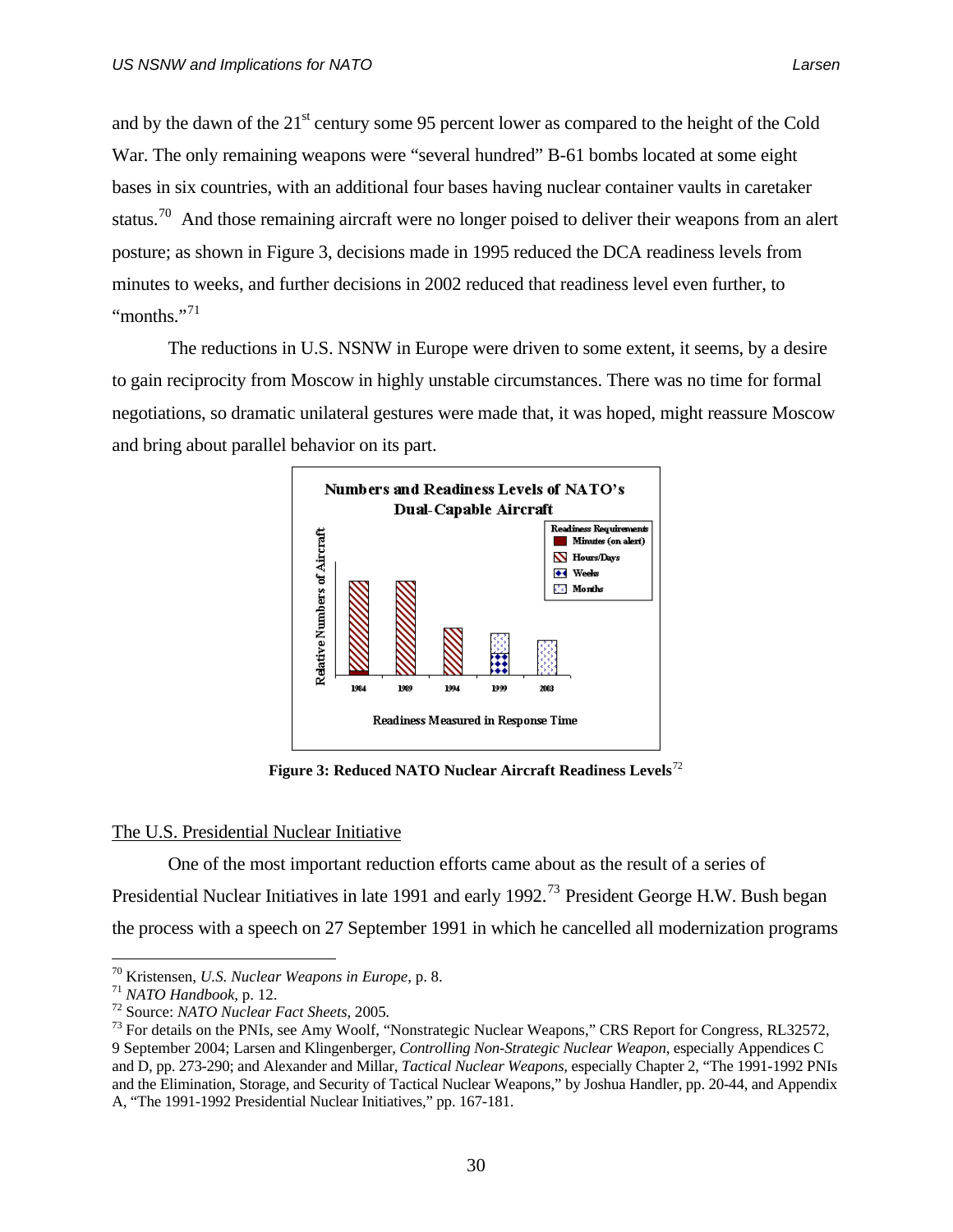involving nonstrategic nuclear weapons and called for the immediate elimination of all remaining land-based weapons systems, including Lance missiles and artillery fired atomic projectiles, as well as nuclear cruise missiles on surface ships. As a result of the initiative, the U.S. Army and the U.S. Marine Corps were denuclearized. The number of units requiring nuclear certification dropped dramatically in the aftermath: from 139 Army units in fiscal year 1991 to 1 in FY 1992 and 0 in FY 1996; the Marine Corps went from 18 units in FY 1991 to none the next year. Similarly, the U.S. Navy's nuclear certification requirements decreased from 200 units in FY 1991 to 38 by FY 1998.<sup>[74](#page-44-0)</sup>

 The number of nuclear storage sites in Europe was reduced dramatically, as well. As some weapons systems were eliminated and others reduced in number, the number of sites required to store those warheads remaining was reduced by some 80 percent.<sup>[75](#page-44-1)</sup> The number of sites storing weapons dedicated to delivery by national air forces (NATO allies with DCA responsibilities) was reduced from 12 in 1990 to 4 by 2006.<sup>[76](#page-44-2)</sup> At the same time, a new, more survivable and secure weapon storage system was installed, one of several changes and improvements that led to greatly improved safety and security for the remaining weapons in Europe. Weapons storage and security system (WS3) vaults were built into protective aircraft shelters so that the bombs could be stored in underground vaults below their delivery aircraft. This made security simpler, and represented a major improvement in protection against possible theft or terrorism of DCA warheads.<sup>[77](#page-44-3)</sup> At the same time, the Alliance had removed the most easily concealed weapons from Europe, such as atomic artillery shells. Figure 4 shows this decrease.

<span id="page-44-0"></span><sup>&</sup>lt;sup>74</sup> Alexander and Millar, *Tactical Nuclear Weapons*, p. 26.<br><sup>75</sup> *NATO Handbook*, p. 12.<br><sup>76</sup> Kristensen, p. 56.

<span id="page-44-1"></span>

<span id="page-44-2"></span>

<span id="page-44-3"></span><sup>&</sup>lt;sup>77</sup> Kristensen gives a very good description of WS3 vaults and their operation; see also Alexander and Millar, p. 32, and *NATO Nuclear Fact Sheets.*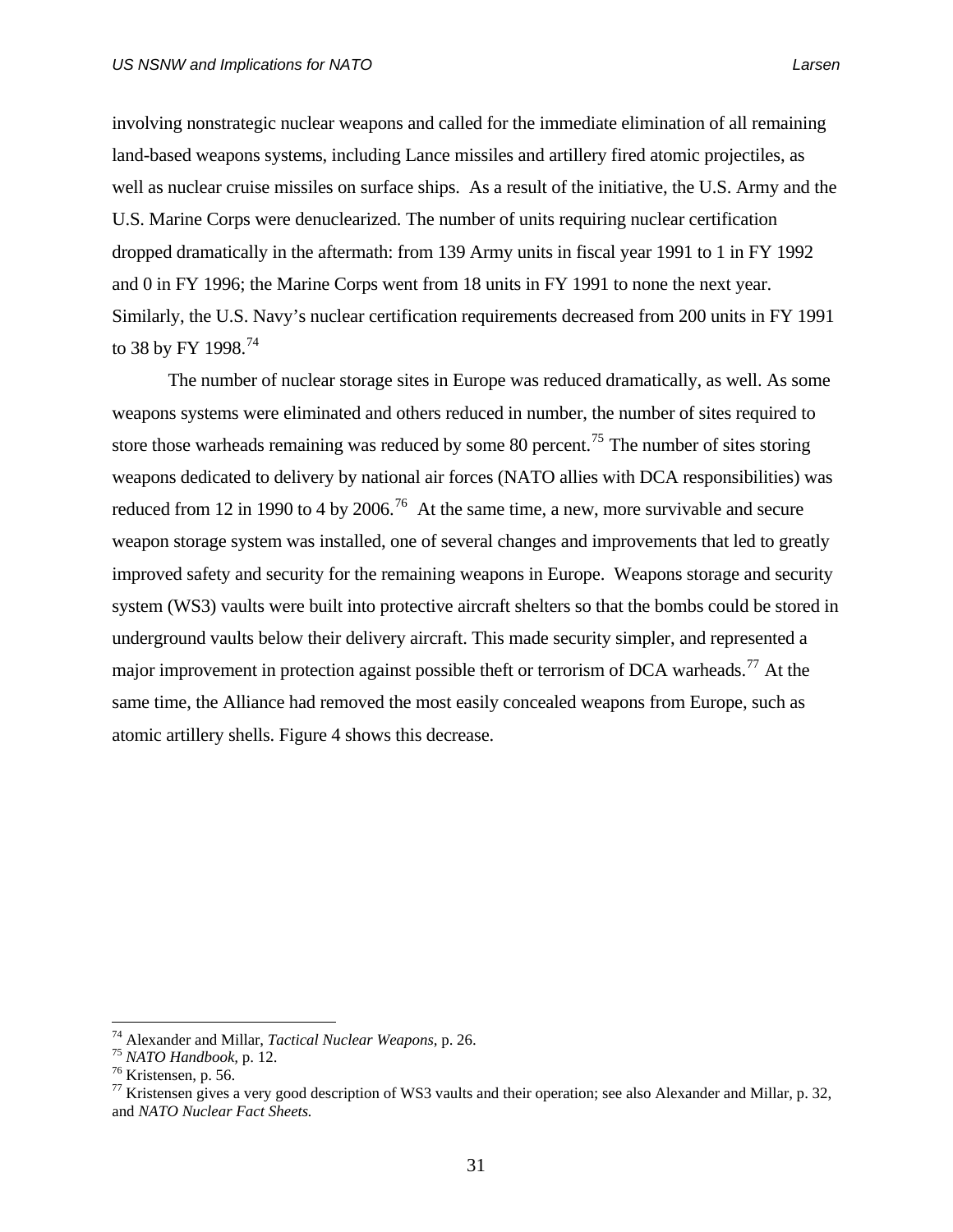

**Figure 4: NATO Nuclear Reductions by Type**<sup>[78](#page-45-0)</sup>

 In the mid-1990s both Great Britain and France further reduced their sub-strategic nuclear systems, as well. The UK eliminated its WE177 gravity bomb, effectively ending any nuclear role for its dual-capable aircraft. Today Great Britain's only nuclear capability resides in its Trident submarine fleet, with less than 200 nuclear warheads. Its four boats remain dedicated to NATO missions, with some of their SLBMs assigned to sub-strategic tasks. France has eliminated four of the six nuclear delivery systems it had in 1991. Today it retains nuclear submarine-launched ballistic missiles and air-delivered cruise missiles, with a total arsenal of about 350 warheads.<sup>[79](#page-45-1)</sup>

 The Nuclear Planning Group responded to President Bush's initiative in October 1991 by clarifying what the PNIs would mean for NATO force structure:

In addition to the elimination of ground-launched nuclear systems, the number of air-delivered weapons in NATO's European stockpile will be greatly reduced. The total reduction in the current NATO stockpile of sub-strategic weapons in Europe will be roughly 80 percent... We will therefore continue to base effective and upto-date sub-strategic nuclear forces in Europe, but they will consist solely of dualcapable aircraft, with continued widespread participation in nuclear roles and peacetime basing by Allies.<sup>[80](#page-45-2)</sup>

<span id="page-45-1"></span><span id="page-45-0"></span><sup>78</sup> *NATO's Nuclear Fact Sheets.* 79 The current arsenal strengths for both the UK and France are widely reported. See, for example, Joseph Cirincione, Jon B. Wolfsthal, and Miriam Rajkumar, *Deadly Arsenals: Nuclear, Biological, and Chemical Threats*,

<span id="page-45-2"></span><sup>2&</sup>lt;sup>nd</sup> ed. (Washington, DC: Carnegie Endowment for International Peace, 2005), "France," p. 191.<br><sup>80</sup> "Final Communiqué," NATO Nuclear Planning Group, 17-18 October 1991, paras. 5-6.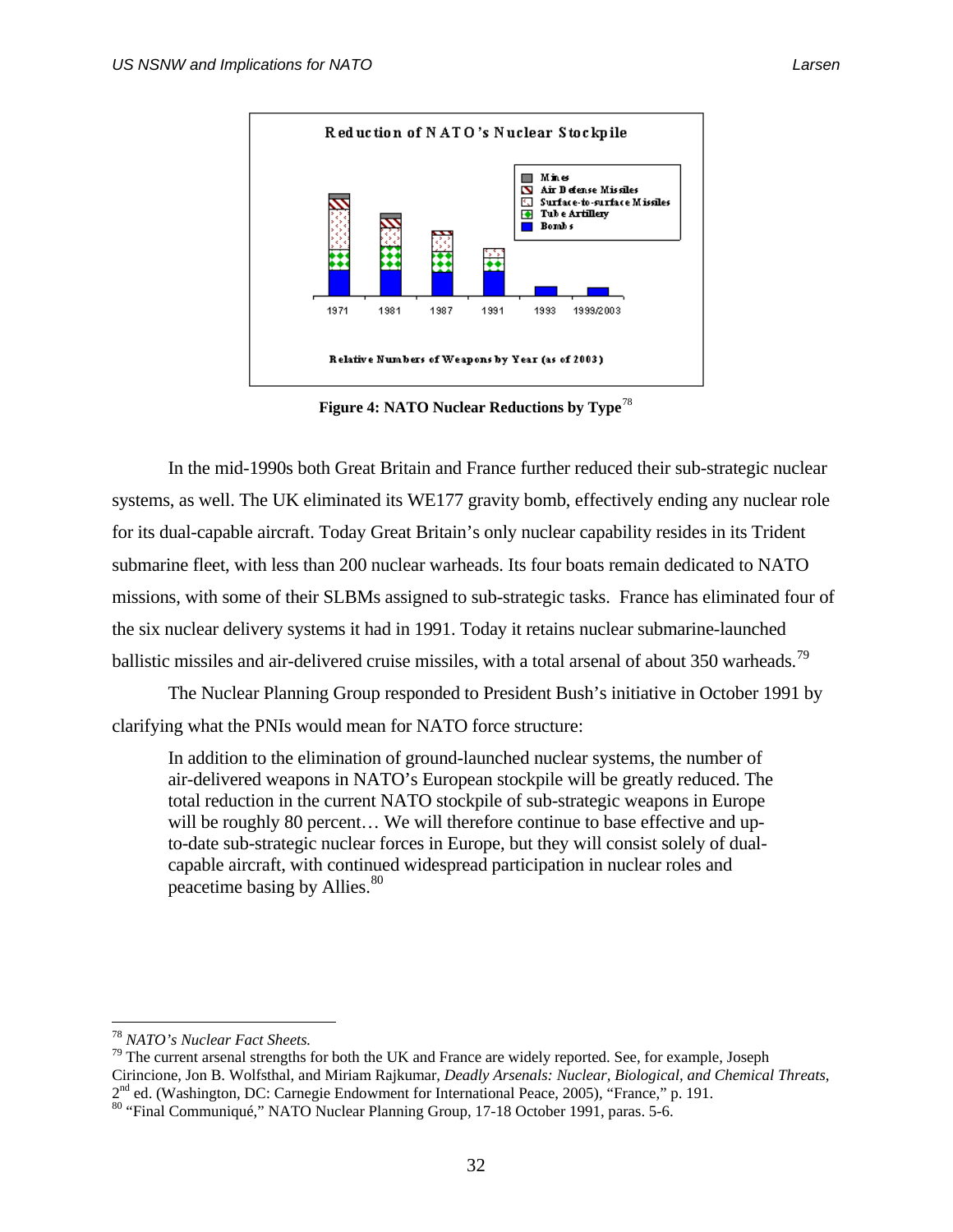The United States also removed its arsenal of tactical nuclear weapons from South Korea by the end of 1991.<sup>[81](#page-46-0)</sup> The number of storage sites for U.S. NSNW worldwide, including inside the United States, was reduced by some  $75$  percent in the 1990s. $^{82}$  $^{82}$  $^{82}$ 

 President Bill Clinton took the PNIs one step further when, in 1994, he denuclearized the U.S. surface navy completely in accordance with recommendations of the Nuclear Posture Review (NPR). This ended all SLCM launch capabilities on surface ships and the final nuclear roles for naval aviation.<sup>[83](#page-46-2)</sup> The NATO NPG concurred with the findings of the 1994 NPR, stating in its December 1994 communiqué that "we reiterate the essential value of maintaining widespread deployment of NATO's sub-strategic nuclear forces by the United States and European Allies. These forces, which are an integral part of NATO's nuclear posture, represent an essential element of the trans-Atlantic link and are visible evidence of NATO's cohesion, solidarity, and burden-sharing."<sup>[84](#page-46-3)</sup>

# Russian Response to the PNIs

President Bush's PNI initiative was matched by Soviet President Mikhail Gorbachev in a December 1991 speech, and by Russian President Boris Yeltsin in January 1992. In its response to the U.S. initiative, Russia agreed to reduce its forces significantly, as well. The numbers were expressed in percentages rather than specific numbers of warheads, but they represented a substantial portion of the existing Russian arsenal. Russia committed to eliminating all warheads on three types of short-range missiles and six types of artillery; all nuclear mines; one third of its naval warheads; one half of its air force warheads; and one half of nuclear air defense warheads. The Russian timeline for these reductions was considerably slower than that of the United States, France, and Great Britain, planning to take until 2000 to reach some of those goals.<sup>[85](#page-46-4)</sup>

 In April 2002 the Russian government gave a public summary of its PNI reduction status. In its "Russian Statement on Article VI," it claimed that:

• All nonstrategic nuclear weapons have been dismantled from surface ships and multiple-purpose submarines, as well as from ground-based Naval Air Force and

<span id="page-46-0"></span><sup>&</sup>lt;sup>81</sup> "Seoul Says it Now Has No Nuclear Arms," *New York Times*, 19 December 1991.<br><sup>82</sup> Alexander and Millar, p. 21.

<span id="page-46-1"></span>

<span id="page-46-2"></span><sup>&</sup>lt;sup>83</sup> Kristensen, p. 45.<br><sup>84</sup> "Final Communiqué," NATO Press Communiqué M-DPC/NPG-2(94)126, 15 December 1994, para. 19.

<span id="page-46-4"></span><span id="page-46-3"></span><sup>&</sup>lt;sup>85</sup> Alexander and Millar, p. 28; Gorbachev's original speech carried the more vague phrasing "Part of them will be reduced," but Yeltsin's January speech and further clarifications by Russian military leaders led to the more precise percentages. See Handler chapter endnotes in Alexander and Millar, pp. 191-193.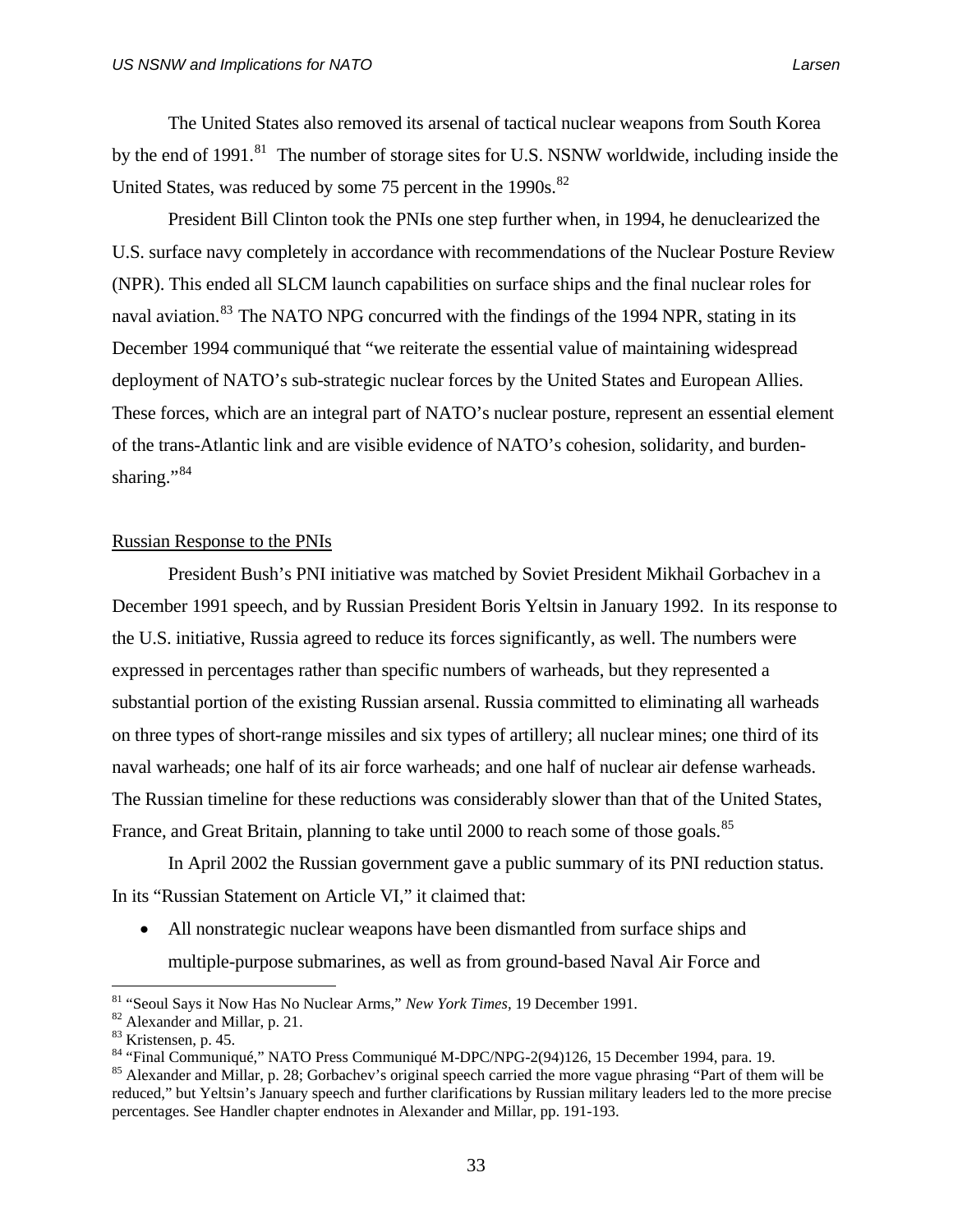placed for centralized storage; more than 30 percent of nuclear munitions of the total number designed for tactical sea-launched missiles and naval air forces have been eliminated;

- All tactical nuclear munitions previously deployed outside Russia have been brought back to her territory and are being eliminated;
- Production of nuclear munitions for tactical ground-launched missiles, nuclear artillery shells, and nuclear mines has been completely stopped;
- 50 percent of nuclear reentry vehicles for surface-to-air missiles and 50 percent of nuclear air bombs of their total number have been destroyed;
- All Russian nonstrategic nuclear weapons have been placed only within national territory.<sup>[86](#page-47-0)</sup>

 Whether the Russian Federation has actually met any of its promised goals regarding the elimination of NSNW in its arsenal is unclear. Traditional Russian opacity regarding national security matters has made it difficult for the West to confirm Russian actions. The 2002 document quoted above, in fact, concludes by admitting that "Russia has practically implemented all the declared initiatives to reduce NSNW with the exception of elimination of nuclear weapons in the Army."<sup>[87](#page-47-1)</sup> And at times Russian rhetoric in response to calls for greater openness appear much like Soviet sentiment during the Cold War. In June 2006, for example, a Tass report quoted a highranking Defense Ministry official reminding the world that "this type of weapon is not restricted by any international treaties and agreements, and Russia does not wish to hold talks on them either with the United States or any other foreign nations." The official also tried to obfuscate the debate by questioning America's claim that it had reduced its nuclear arsenal by 90 percent since the end of the Cold War. "The Americans are refusing to disclose any concrete information on their tactical nuclear arsenal and why should they expect us to do it?" he asked. $88$ 

<span id="page-47-0"></span><sup>&</sup>lt;sup>86</sup> Quoted by Ivan Safranchuk, "Tactical Nuclear Weapons in the Modern World: A Russian Perspective," in Alexander and Millar, p. 63. The last bullet reflects a particular Russian bone of contention regarding U.S. nuclear weapons deployed in Europe.

<span id="page-47-1"></span><sup>87</sup> Alexander and Millar, p. 63.

<span id="page-47-2"></span><sup>88 &</sup>quot;Russia Does Not Wish to Hold Talks with U.S. on Tactical Nuclear Weapons," ITAR-TASS, internet, 13 June 2006.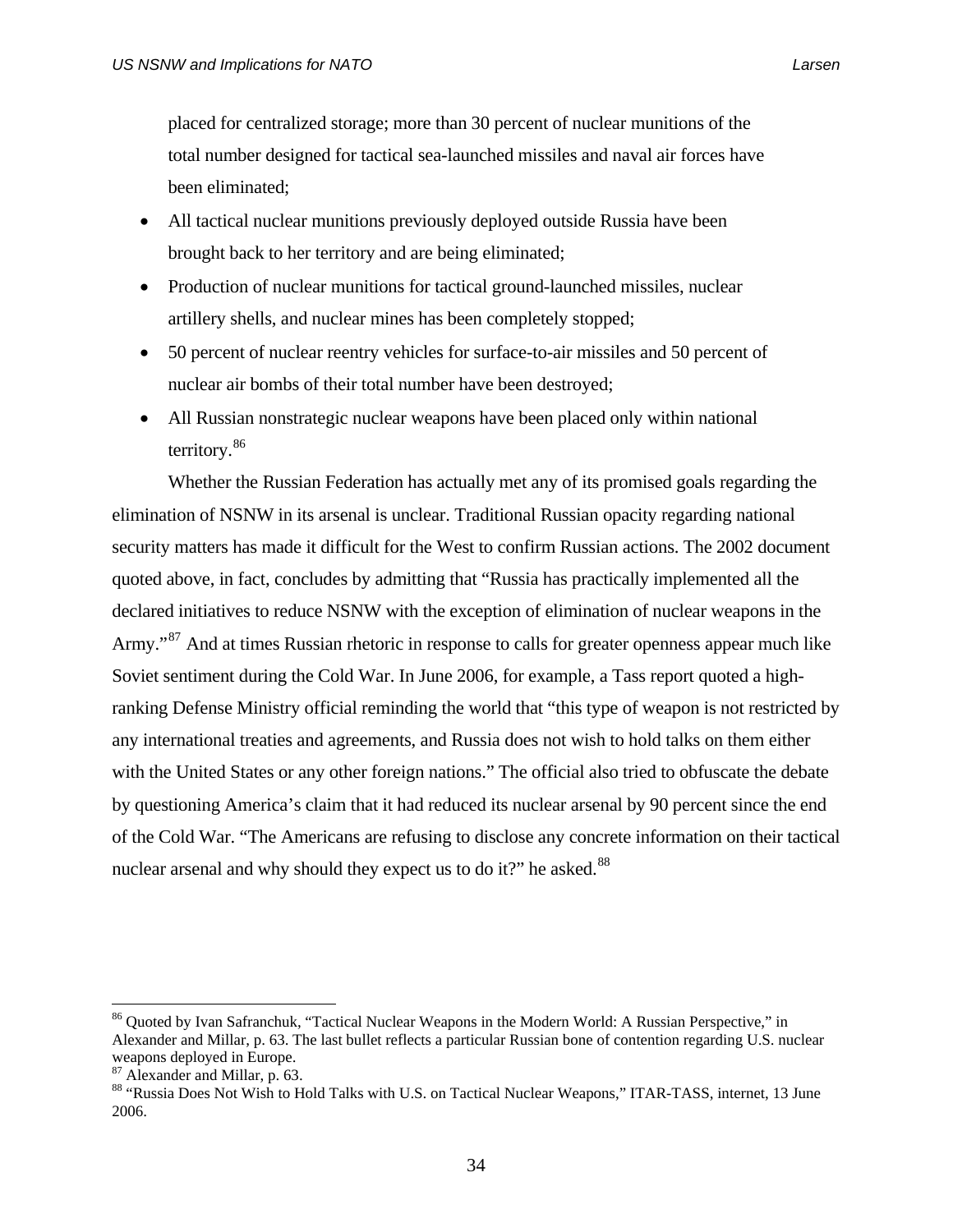### Arms Control and Relations with Russia in the 1990s

The early 1990s were the high water mark for arms control agreements between Russia and the United States. A series of strategic treaties were signed which significantly reduced the stockpiles of both sides and introduced considerably improved political relations and levels of trust between Russia and the United States. None of these treaties, however, addressed non-strategic nuclear weapons. Nearly two decades after the end of the Cold War the world is still living with NSNW deployed on NATO air bases in Central Europe; and the West still faces the specter of thousands of Russian tactical nuclear missiles, bombs, artillery shells, anti-aircraft missiles, and land mines.<sup>[89](#page-48-0)</sup>

 The first Strategic Arms Reduction Treaty entered into effect in 1992. As relations improved more quickly than either side envisioned, START II was signed in 1993. Neither treaty addressed non-strategic nuclear weapons. But this category was not forgotten, and in the 1997 Helsinki Agreement between President Bill Clinton and Boris Yeltsin the two leaders agreed to consider NSNW as a separate negotiating category in the next round of START III talks.<sup>[90](#page-48-1)</sup> Those negotiations never took place, however. In their place, in December 2001 President George W. Bush met with Russian President Vladimir Putin to agree to even more substantial reductions in strategic force levels. This agreement was codified in the May 2002 Strategic Offensive Reductions Treaty (SORT, more commonly known as the Moscow Treaty). This short agreement, while having major implications for U.S. and Russian strategic force levels and decisions, again neglected to mention non-strategic forces. As a result, the two nations still retain some residual capabilities in tactical nuclear systems, and there is little chance of negotiating away those weapons in the near term.

 Politically, the Alliance has developed close ties with Russia, even in the arena of nuclear weapons. In 1994 Russian joined NATO's Partnership for Peace program, and in July 1997 Russia signed a wide ranging agreement with the Alliance known as the NATO-Russia Founding Act on Mutual Relations, Cooperation, and Security. This led to the creation of the NATO-Russia Permanent Joint Council (PJC), with multiple sub venues for discussion and cooperation on a

<span id="page-48-0"></span><sup>&</sup>lt;sup>89</sup> For one suggestion on dealing with Russia's remaining SNF and TNF stockpile outside the bounds of traditional arms control, see Timothy D. Miller and Jeffrey A. Larsen, "Dealing with Russia's Tactical Nuclear Arsenal: Cash for Kilotons," *Naval War College Review*, Spring 2004. Russia also has non-NATO-related purposes for some of its NSNW.

<span id="page-48-1"></span> $90$  See "Joint Statement on Parameters of Future Nuclear Reductions," 21 March 1997.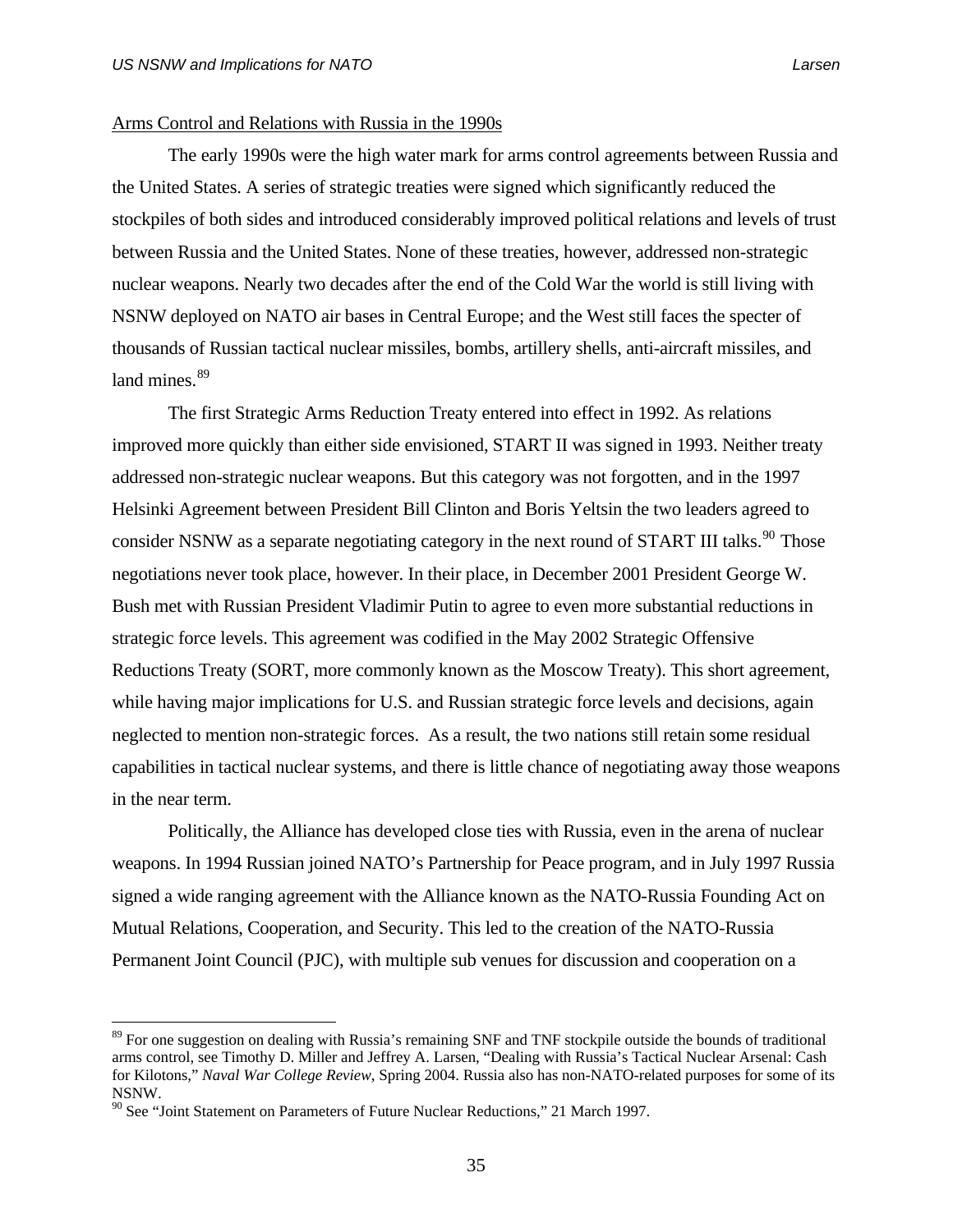variety of issues, including nuclear matters. <sup>[91](#page-49-0)</sup> The PJC met regularly until 2002, when the NATO-Russia Council was established. The PJC's first session dedicated to nuclear issues was held in April 1998. These meetings, at the ambassador level, were preceded by smaller experts meetings at which the presentations were prepared. $92$  Some senior NATO officials admit that they are frustrated by a lack of progress in these venues, and by Russia's preference for taking whatever they are given but giving little in return. But, they say, they will keep trying to influence Moscow to become more cooperative over time.  $93$ 

 NATO has attempted to reassure Moscow regarding nuclear threats and Alliance enlargement. Shortly after NATO announced in December 1994 that it would be willing to admit new members, it declared its "three no's" policy: that it had "no intention, no plan, and no reason to deploy nuclear weapons on the territory of new member countries, nor any need to change any aspect of NATO's nuclear posture or nuclear policy, and that it does not foresee any future need to do so."[94](#page-49-3) Nonetheless, all new member states have acceded to the provisions of the Washington Treaty and become full members of the Alliance in all respects, including their commitments to NATO's nuclear policies and consequent nuclear guarantees.<sup>[95](#page-49-4)</sup>

The dual-track nature of Alliance security interests remains alive in the  $21<sup>st</sup>$  century. In the NPG's June 2005 meeting, for example, the members agreed that

NATO Allies have maintained a long-term commitment to nuclear arms control, disarmament, and non-proliferation as an integral part of their security policy. We stressed the importance of abiding by and strengthening existing multilateral nonproliferation and export control regimes and international arms control and disarmament accords.<sup>[96](#page-49-5)</sup>

<sup>91</sup> *NATO Handbook*, p. 60; and interviews in Europe, winter 2006.

<span id="page-49-1"></span><span id="page-49-0"></span> $92$  These meetings cover a range of issues. The October 2000 session, for example, addressed such topics as nuclear terminology, nuclear force structure, and the evolution of each side's nuclear strategy. Rob Irvine, "The Role of Nuclear Weapons in NATO's Strategy," presentation to Airlie House Conference on NSNW, 2-3 November 2000. <sup>93</sup> Interviews in Europe, March 2006.

<span id="page-49-2"></span>

<span id="page-49-3"></span><sup>&</sup>lt;sup>94</sup> The three no's were originally announced by NATO's Foreign and Defense Ministers in December 1996, and reiterated by the NATO Heads of State and Government at the May 1997 "Founding Act on Mutual Relations, Cooperation and Security between NATO and the Russian Federation." It has subsequently been repeated at the NATO-Russia Summit in Rome in May 2002, which established the NATO-Russia Council; and at the November 2002 Prague Summit. An important though implicit "fourth no" was the NATO commitment to not build or re-open any closed Warsaw Pact nuclear weapons storage sites in new member states for use as potential future storage facilities. Interviews in Europe, March 2006.<br><sup>95</sup> NATO's Nuclear Fact Sheets, p. 13.

<span id="page-49-4"></span>

<span id="page-49-5"></span><sup>&</sup>lt;sup>96</sup> "Final Communiqué: Ministerial Meeting of the Defence Planning Committee and the Nuclear Planning Group Held in Brussels on Thursday, 9 June 2005," para. 9, at [www.nato.int/docu/pr/2005/p05-075e.htm.](http://www.nato.int/docu/pr/2005/p05-075e.htm)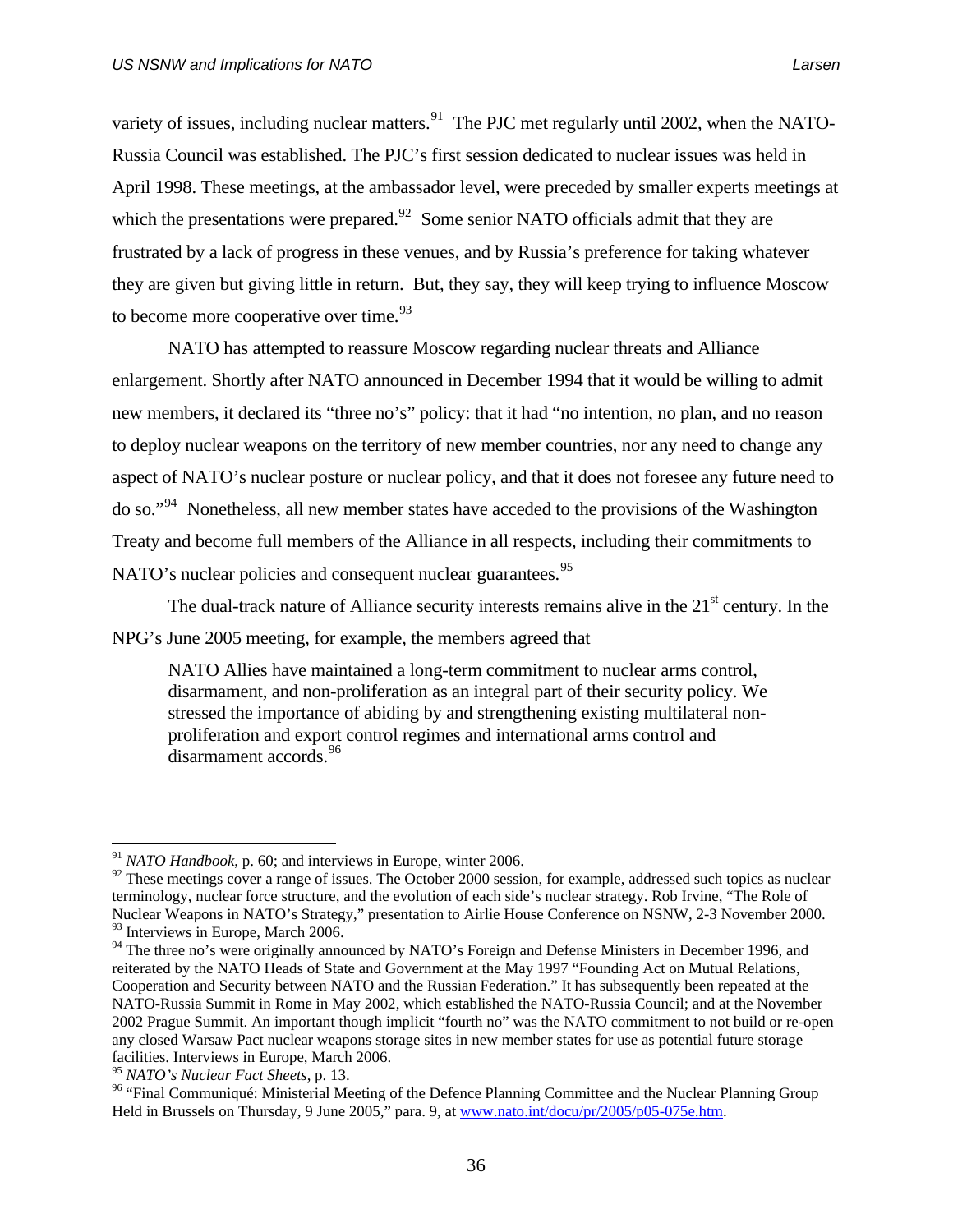# **Key Nuclear Documents**

In the 1990s Alliance decision-making circles put into place several key documents and policies that are still in use today, dated as they may be. Three documents form the backbone of NATO nuclear policy: the Alliance Strategic Concept, the Political Principles, and the Nuclear Consultation Procedures.<sup>[97](#page-50-0)</sup> The Political Principles of Nuclear Planning and Consultation regarding the use of nuclear weapons were drafted in 1992 and are still valid.<sup>[98](#page-50-1)</sup> Although the details of the principles remain classified, NATO officials stress that the Alliance retains full political control of all nuclear planning, which is conducted at SHAPE Headquarters.<sup>[99](#page-50-2)</sup> The Alliance no longer targets any country; its nuclear forces are no longer on alert to respond to a specific threat. So there are no standing plans for nuclear use on the shelf at SHAPE, as there were during the Cold War.<sup>[100](#page-50-3)</sup> As it has for 35 years, the Nuclear Planning Group continues to provide a forum for the member defense ministers to discuss nuclear matters.

 The Alliance Strategic Concept released at the April 1999 summit meeting did not have much new to say about nuclear weapons or policies, but there was some excitement leading up to the summit as Canada and Germany led a mini revolt against existing Alliance nuclear policy. In 1998 these two countries called upon the Alliance to review its nuclear policy in general, and its first-use option in particular. These demands were quickly quashed by the other allies, led by the United States, the United Kingdom, and France, but it showed that serious doubts about the cogency of NATO's nuclear strategy were beginning to appear even among the member states.<sup>[101](#page-50-4)</sup> Nor has this issue disappeared. In February 2006, during the Munich Security Conference, German Chancellor Angela Merkel suggested that NATO conduct a review of its strategic concept in 2008, because "the world has changed considerably since 1999," not least because seven new members joined NATO in 2004.<sup>[102](#page-50-5)</sup> The NPG nations do not want NATO's nuclear policy considered in a vacuum, but rather in conjunction with a larger review of the entire Strategic Concept.

<span id="page-50-0"></span><sup>&</sup>lt;sup>97</sup> Interviews in Brussels, January 2006.

<span id="page-50-1"></span><sup>&</sup>lt;sup>98</sup> These were based on provisional political guidelines first drafted in December 1969, and updated in 1986 as the General Political Guidelines. Interviews in Europe, early 2006.

Interviews in Europe, March  $2006$ .

<span id="page-50-3"></span><span id="page-50-2"></span><sup>&</sup>lt;sup>100</sup> As the Alliance Strategic Concept states, "These include...the termination of standing peacetime nuclear contingency plans." Para. 64.<br>
<sup>101</sup> Kristensen, pp. 53-54, and interviews in Washington, December 2005, and Brussels, January 2006.

<span id="page-50-5"></span><span id="page-50-4"></span><sup>&</sup>lt;sup>102</sup> Angela Merkel quoted in "Assembly Fact Sheet No. 2: European Security Policy, Collective Defence, and Nuclear Deterrence," Assembly of the Western European Union, 1 March 2006; her comments also found at [www.securityconference.de.](http://www.securityconference.de/)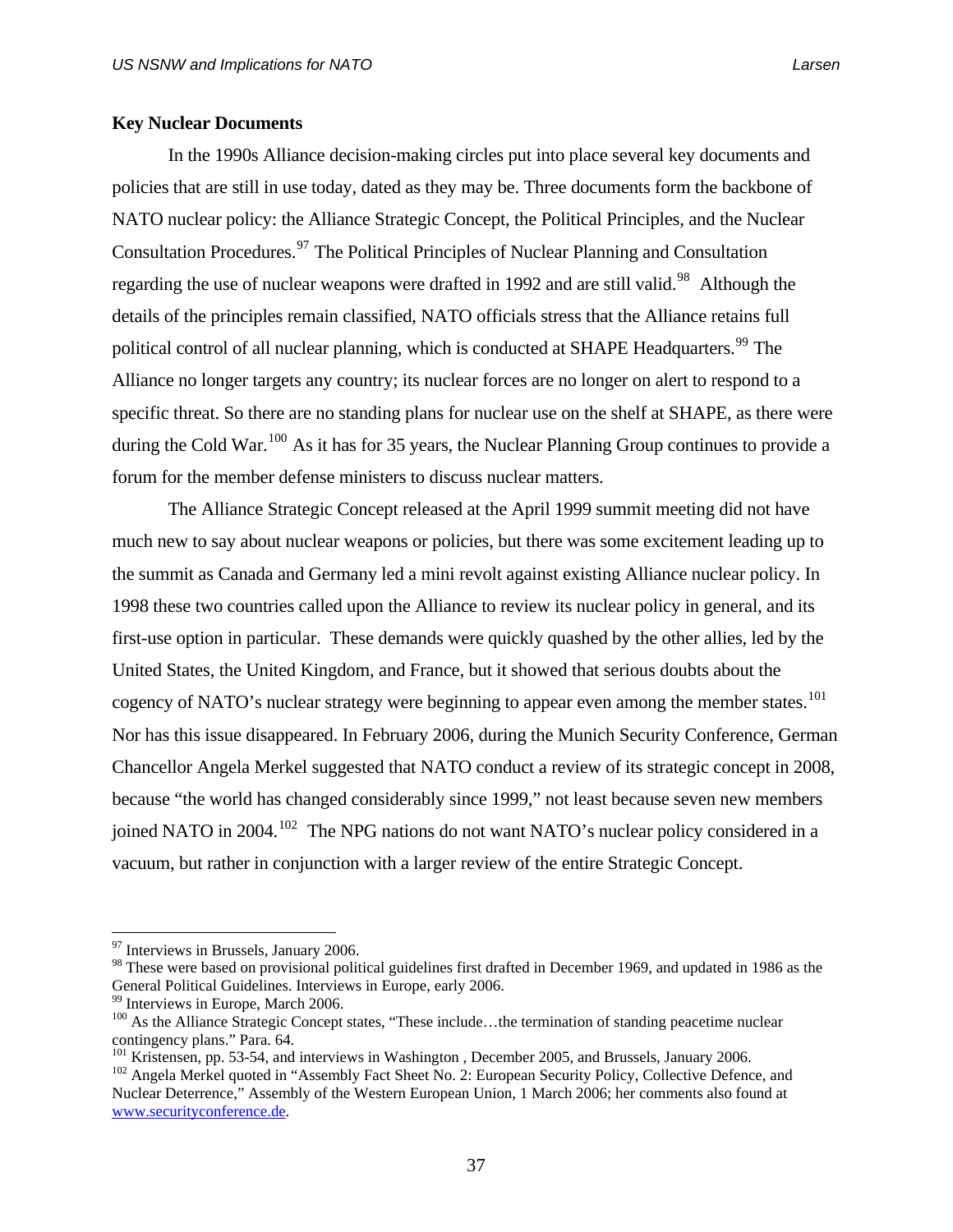The U.S. Nuclear Posture Review unveiled in December 2001 mentioned a study taking place in NATO regarding its nuclear forces. The results of that study have not been unveiled. Yet in March 2004 the SACEUR, General James Jones, told a Belgian reporter that with regard to the number of nuclear weapons deployed in Belgium, "the reductions will be significant; good news is on the way."[103](#page-51-0) Whether this implied a major restructuring of NATO DCA forces and weapons in Europe has not been verified, but it would seem to suggest that the Alliance was carrying out the study mentioned in the NPR.

### **Summary**

 To conclude this short history of NATO non-strategic nuclear weapons, let us examine another summary chart showing the types of weapons systems removed from Europe since 1971. Figure 5 dramatically illustrates the large-scale reductions in this category of weapons over the past generation.

|   |                          | 1971 | 1981 | 1987 | 1991 | 1999 | 2003 |
|---|--------------------------|------|------|------|------|------|------|
| ٠ | Mines                    | x    | x    |      |      |      |      |
| ٠ | <b>Nike Hercules SAM</b> | x    | x    | x    |      |      |      |
| ٠ | Honest John SSM          | x    | x    |      |      |      |      |
| ٠ | <b>Lance SSM</b>         | x    | x    | x    | x    |      |      |
| ٠ | Sergeant SSM             | x    |      |      |      |      |      |
| ٠ | Pershing IA              | x    | x    | x    |      |      |      |
| ٠ | Pershing II              |      |      | x    |      |      |      |
| ٠ | <b>GLCM</b>              |      |      | x    |      |      |      |
| ٠ | 155mm Howitzer           | x    | x    | x    | x    |      |      |
| ٠ | 8-inch Howitzer          | x    | x    | x    | x    |      |      |
| ٠ | Walleye ASM              | x    |      |      |      |      |      |
| ٠ | ASW Depth Bombs          | x    | x    | x    | x    |      |      |
| ٠ | DCA Bombs                | x    | x    | x    | x    | x    | x    |
|   | <b>Total Systems</b>     | 11   | 9    | 9    | 5    | ı    | ı    |

Figure 5: Types of Nuclear Systems Eliminated in Europe since 1971<sup>[104](#page-51-1)</sup>

<span id="page-51-0"></span><sup>&</sup>lt;sup>103</sup> "U.S. to Reduce Nuclear Presence in Europe, Top NATO Commander Says," *Global Security Newswire*, 12 March 2004.

<span id="page-51-1"></span><sup>104</sup> Source: *NATO Nuclear Fact Sheets,* 2005.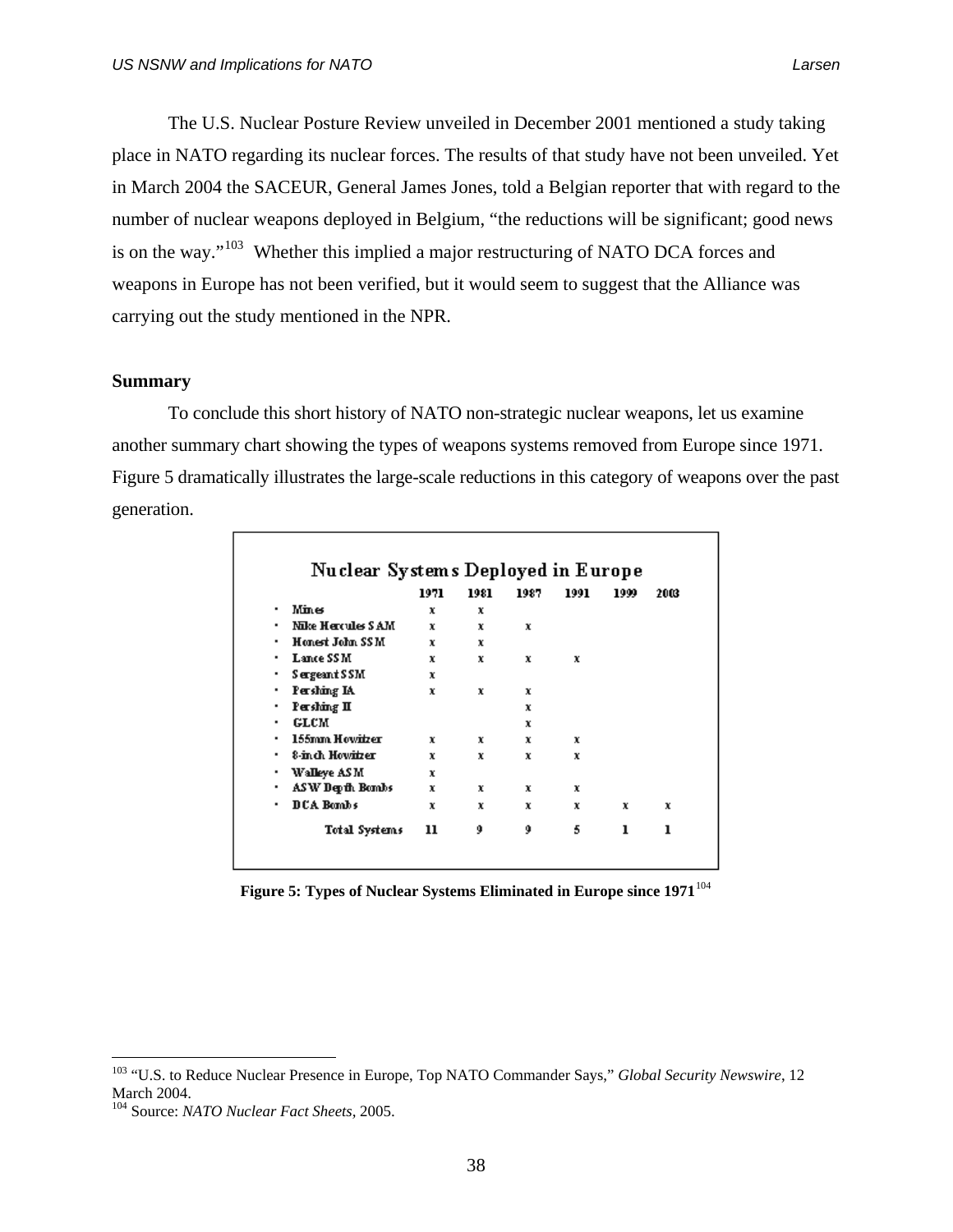$\overline{a}$ 

## **III**

# **Is There a Future for Non-Strategic Nuclear Weapons?** [105](#page-52-0)

Despite common perceptions that they disappeared after the end of the Cold War, nonstrategic nuclear weapons still exist, and they are likely to have a modest, if short-lived, future. Using the definition of nonstrategic nuclear weapons developed in this paper, we can say that with the exception of Great Britain, all nuclear states have some type of NSNW in their inventories; in fact, some of those arsenals are exclusively tactical in nature and unlikely to change. Russia retains a particularly large residual arsenal of NSNW. The United States may reduce its numbers of NSNW but will likely keep at least a small number in its stockpile for the following reasons:

- Political—to provide credible, deployable extended deterrence to allies, even if not physically stationed in the region; to possibly provide an arms control bargaining chip vis Russia's NSNW; and to enhance deterrence through greater credibility of use than strategic weapons.
- Military—to provide tailored and proportional strike options for battlefield use below the strategic level, including countering specific targets like chemical and biological agents and hard and deeply buried targets; and, when forward deployed, to enhance capabilitiesbased planning.
- Supporting the strategic nuclear stockpile—to provide robustness in the nuclear inventory; and to serve as a hedge against surprise during the drawdown of strategic weapons.

 Tactical nuclear weapons were a central concern of both sides in the superpower struggle of the Cold War. While they are not as visible, nor arguably as important, in today's world, there still exists a stockpile of between 5,000 and 25,000 such warheads across the globe, none of them constrained by any arms control agreement.<sup>[106](#page-52-1)</sup> Accordingly, they present a continuing potential threat to mankind, both through the possibility of their use in anger and by their

<span id="page-52-0"></span><sup>&</sup>lt;sup>105</sup> This chapter was originally produced for the U.S. Defense Threat Reduction Agency's "Alternative Nuclear Futures" project. A version appeared under the same title in *Defence Studies,* vol. 6, no. 1 (March 2006), pp. 52-72; a shorter version is also forthcoming in *World Defence Systems.* 106 This range results from adding the total non-strategic stockpiles of all nine de facto nuclear weapons states, as

<span id="page-52-1"></span>explained below.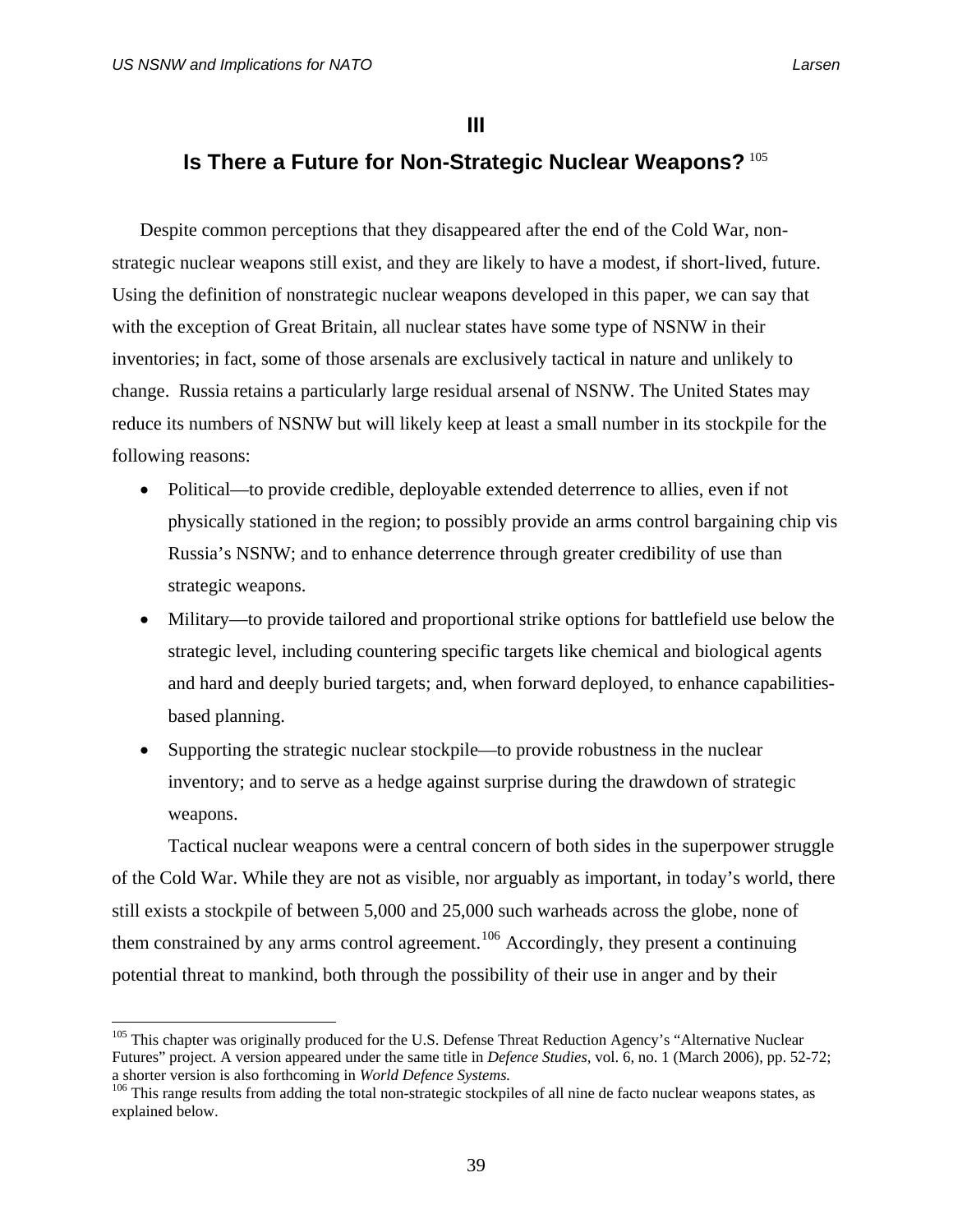possible loss to rogue elements through proliferation. Furthermore, in a period of reduced superpower rivalry but increasing threats from rogue states and nonstate actors, the argument can

 Today's world is facing a new strategic paradigm. Russia is no longer a threat to the United States; instead, as enunciated by President George W. Bush, the greatest threat today results from the crossroads of radicalism and technology.<sup>[107](#page-53-0)</sup> Historically, non-strategic nuclear weapons may have served a deterrent purpose, but today's international security environment raises new questions about a possible future role for such weapons. As participants at a recent strategic conference asked with regard to these weapons in general, "What is the problem for which nuclear weapons provide the answer?"<sup>[108](#page-53-1)</sup> The answer to this question will have important implications for America's—and NATO's—nuclear force structures and policies.

be made that this category actually holds greater military utility than its better known strategic

## **Recent Developments**

 $\overline{a}$ 

nuclear cousins.

The United States is clearly uncertain as to what to do with its small legacy arsenal of non-strategic nuclear weapons. It has not decided whether to keep its existing stockpile at current levels, or reduce those numbers further. Nor has it decided where to station those that remain. At the moment most of the stockpile is dedicated to NATO defense, stored in facilities in Europe and the United States. The delivery vehicles are similarly deployed on both sides of the Atlantic, although primarily in Europe. The US Navy has a residual mission for nuclear-tipped sealaunched cruise missiles fired from submarines, but the warheads are all stored ashore and their future is uncertain even in the short term.<sup>[109](#page-53-2)</sup> The perceived battlefield utility of these weapons has dropped considerably since the early 1990s. Nevertheless, the U.S. government maintains the

<span id="page-53-0"></span><sup>&</sup>lt;sup>107</sup> See George W. Bush Statement, December 13, 2001; U.S.-Russia Agreed Joint Statement, Moscow, May 24, 2002; *National Security Strategy of the United States of America* (Washington, DC: The White House, September 2002); and *National Strategy to Combat Weapons of Mass Destruction* (Washington, DC: The White House, December 2002); all referenced in Sidney D. Drell and James E. Goodby, *What Are Nuclear Weapons For? Recommendations for Restructuring U.S. Strategic Nuclear Forces* (Washington, DC: Arms Control Association, April 2005), pp. 5-8.

<span id="page-53-1"></span><sup>&</sup>lt;sup>108</sup> "Visions for the Nuclear Future, Implications for U.S. Policy," 5<sup>th</sup> Strategic Concepts Roundtable, Colorado Springs, CO, 6-8 September 2006.

<span id="page-53-2"></span> $10^9$  TLAM-N may be on the way to retirement, according to interviews in Washington, spring 2006. The Navy may retire the TLAM's nuclear warheads due to technical and fiscal realities. The service life for TLAM/N is estimated to end by 2010, and there are no plans for a service life extension program for the Tomahawk; nor is a replacement weapon on the drawing board. Similarly, the W-80 warhead needs modernizing to be maintained past the year 2008. Michele A. Flournoy and Clark A. Murdock, *Revitalizing the U.S. Nuclear Deterrent*, CSIS Report (Washington, DC: Center for Strategic and International Studies, July 2002), p. 98.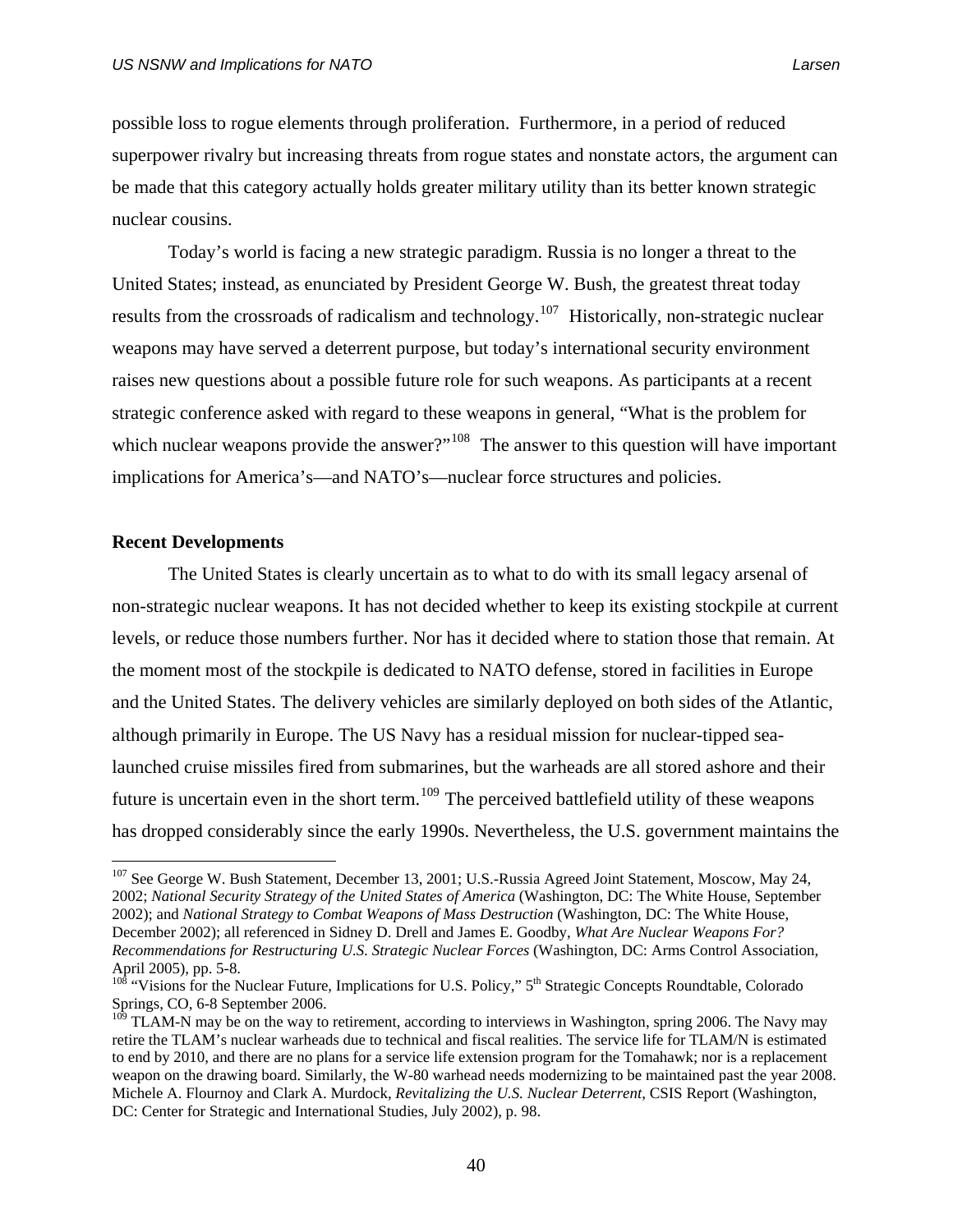policy that it must be able to deliver on its threat to use nuclear weapons in dire circumstances. As the most recent National Security Strategy of the United States has stated, "Both offenses and defenses are necessary to deter state and non-state actors, through denial of the objectives of their attacks and, if necessary, responding with overwhelming force. Safe, credible, and reliable nuclear forces continue to play a critical role."<sup>[110](#page-54-0)</sup> Indeed, there exist some military missions that can only be accomplished using the effects that nuclear weapons produce. Those missions may be best handled by delivery means other than strategic systems. For these reasons the United States continues to maintain a small number of NSNW.

The 2001 U.S. Nuclear Posture Review renewed attention on nuclear weapons more generally, even though it had very little to say specifically about U.S. nonstrategic nuclear weapons. As one critical reviewer put it, "Not since the resurgence of the Cold War in Ronald Reagan's first term has there been such an emphasis on nuclear weapons in U.S. defense strategy."<sup>[111](#page-54-1)</sup> The NPR called for the development of a new generation of enhanced NSNW warheads to defeat hard and deeply buried targets (HDBT) with minimal collateral damage. It called upon the Departments of Defense and Energy to begin research on a robust nuclear earth penetrator (RNEP), possibly using a smaller yield, tailored nuclear warhead, to achieve the defeat of WMD in HDBTs. This common-sense suggestion resulted in considerable public controversy and Congressional debate over the next few years and resulted in Congress refusing to fund research into an RNEP. $^{112}$  $^{112}$  $^{112}$ 

 A major non-governmental study completed in 2002 on the U.S. nuclear force structure suggested several useful roles for the NSNW that remain in America's arsenal. In particular, the report pointed to two areas where NSNW might prove valuable: as insurance against the emergence of a catastrophic vulnerability as the United States continues to reduce its strategic nuclear stockpile, and as a hedge against an uncertain future security environment.<sup>[113](#page-54-3)</sup>

<span id="page-54-2"></span><span id="page-54-1"></span>

<span id="page-54-0"></span><sup>&</sup>lt;sup>110</sup> National Security Strategy of the United States (Washington: White House, March 2006).<br><sup>111</sup> Nuclear Insecurity, p. 1.<br><sup>112</sup> Unclassified excerpts from the *Nuclear Posture Review* (Washington, DC: The White House, be found at "Special Briefing on the Nuclear Posture Review," J.D. Crouch, 9 January 2002, available at [www.defenselink.mil/news/Jan2002/t01092002\\_t0109npr.html;](http://www.defenselink.mil/news/Jan2002/t01092002_t0109npr.html) also see

[www.globalsecurity.org/wmd/library/policy/dod/npr.htm;](http://www.globalsecurity.org/wmd/library/policy/dod/npr.htm) and William J. Arkin, "Commentary: Secret Plan Outlines the Unthinkable," *Los Angeles Times*, 10 March 2002, at [www.latimes.com/news/opinion/la-op-arkinmar10.story](http://www.latimes.com/news/opinion/la-op-arkinmar10.story). 113 See Flournoy and Murdock, *Revitalizing the U.S. Nuclear Deterrent*.

<span id="page-54-3"></span>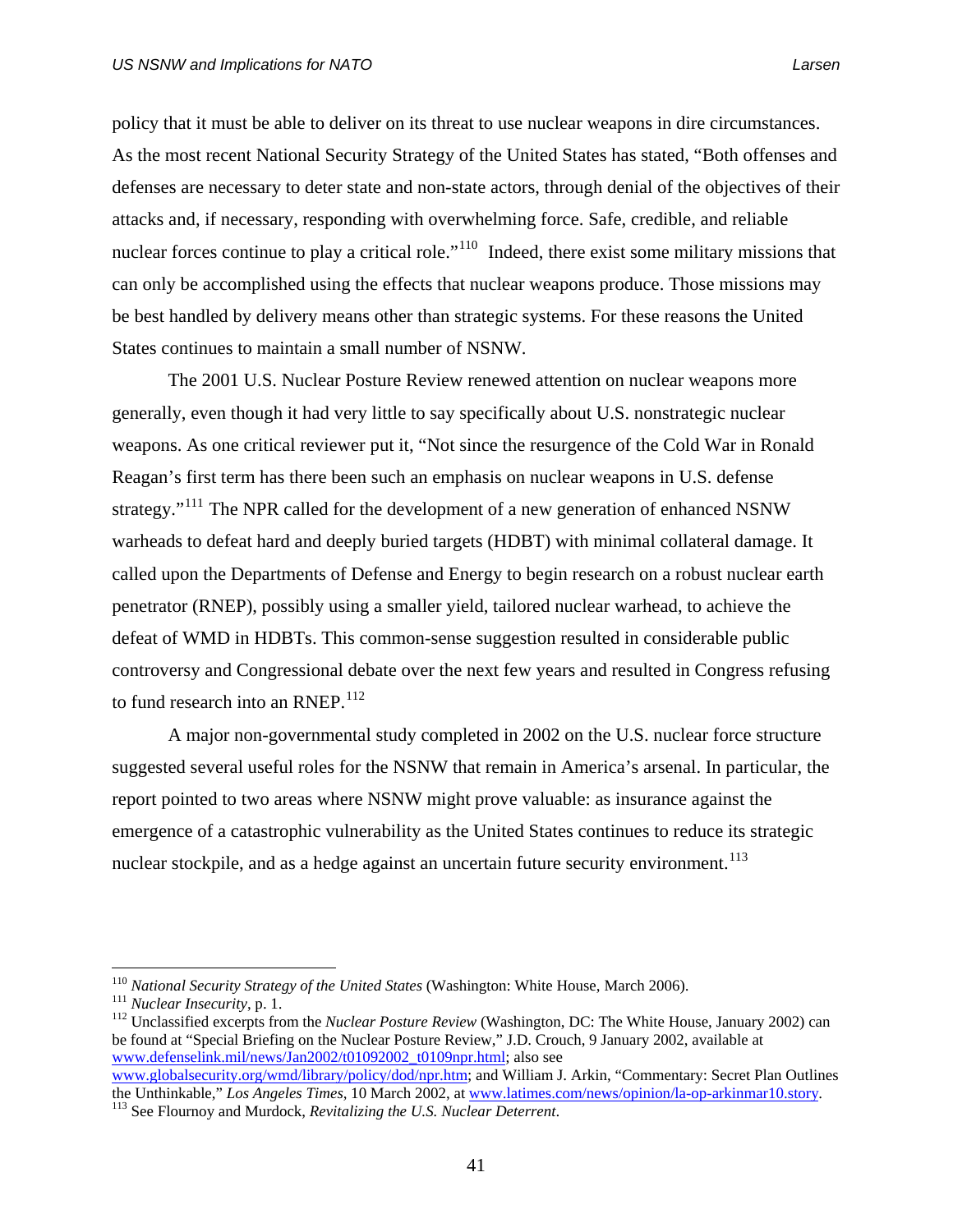### **Current Status of NSNW in States of Interest**

 Of the nine states around the world in 2006 with a nuclear weapons capability, only five are recognized as nuclear weapons states according to the Nuclear Nonproliferation Treaty.<sup>[114](#page-55-0)</sup> All but one of them maintain weapons that fall under most definitions of non-strategic, although any use would certainly have a strategic impact. The two most important states for this study, of course, are the United States and Russia, both of which have substantial stockpiles of NSNW that are labeled as such.

### *United States*

 $\overline{a}$ 

 Aspects of U.S. nuclear policy can be found in a variety of national security documents that, when read collectively, create a new vision of U.S. approaches to strategic strike and deterrence. There is no single document or agency that is the source of all U.S. nuclear policy one has to read multiple publications and consult with multiple organizations, and even then it may be necessary to interpolate between views held by different agencies to come up with the "real" U.S. policy. In doing so, one realizes that recent changes have impacted America's Cold War force structure, doctrine, and strategy, and have raised the possibility of new weapons, a resumption of nuclear testing, major increases in funding and attention paid to the defense infrastructure, and potentially the development of new policies—some of them, such as preemption, quite controversial. These changes, when viewed in concert with the Bush administration's rhetoric, the global war on terrorism, and the conflicts in Afghanistan and Iraq, have made for some critics a persuasive argument that has led to concerns about the direction of America's nuclear policy among some of its closest allies, and has also led to the re-emergence of a small international anti-nuclear movement.

The United States currently maintains fewer than 1,100 non-strategic nuclear weapons.<sup>[115](#page-55-1)</sup> Sources differ as to the exact number, which is of course classified in any event, but these estimates range from a high of approximately 1,300 to  $780$ .<sup>[116](#page-55-2)</sup> These include some 320 nuclear

<span id="page-55-0"></span><sup>&</sup>lt;sup>114</sup> Article IX of the 1968 Nuclear Nonproliferation Treaty (NPT) defines a nuclear weapons state as "one which has manufactured and exploded a nuclear weapon or other nuclear explosive device prior to 1 January 1967."<br><sup>115</sup> Woolf, CRS Report, p. 13.<br><sup>116</sup> The lower number does not include an additional 435 B-61 bombs in reserve, accord

<span id="page-55-2"></span><span id="page-55-1"></span>Hans M. Kristensen, "NRDC Nuclear Notebook: U.S. Nuclear Forces 2005," *Bulletin of the Atomic Scientists,* January/February 2005, pp. 73-75. Their 2006 update changed its estimates of those numbers somewhat, to 500 operational NSNW warheads and an additional 790 in reserve. ("U.S. Nuclear Forces 2006," *Bulletin of the Atomic Scientists,* January/February 2006, p. 71. These authors claim that "most or all" of those bombs are slated for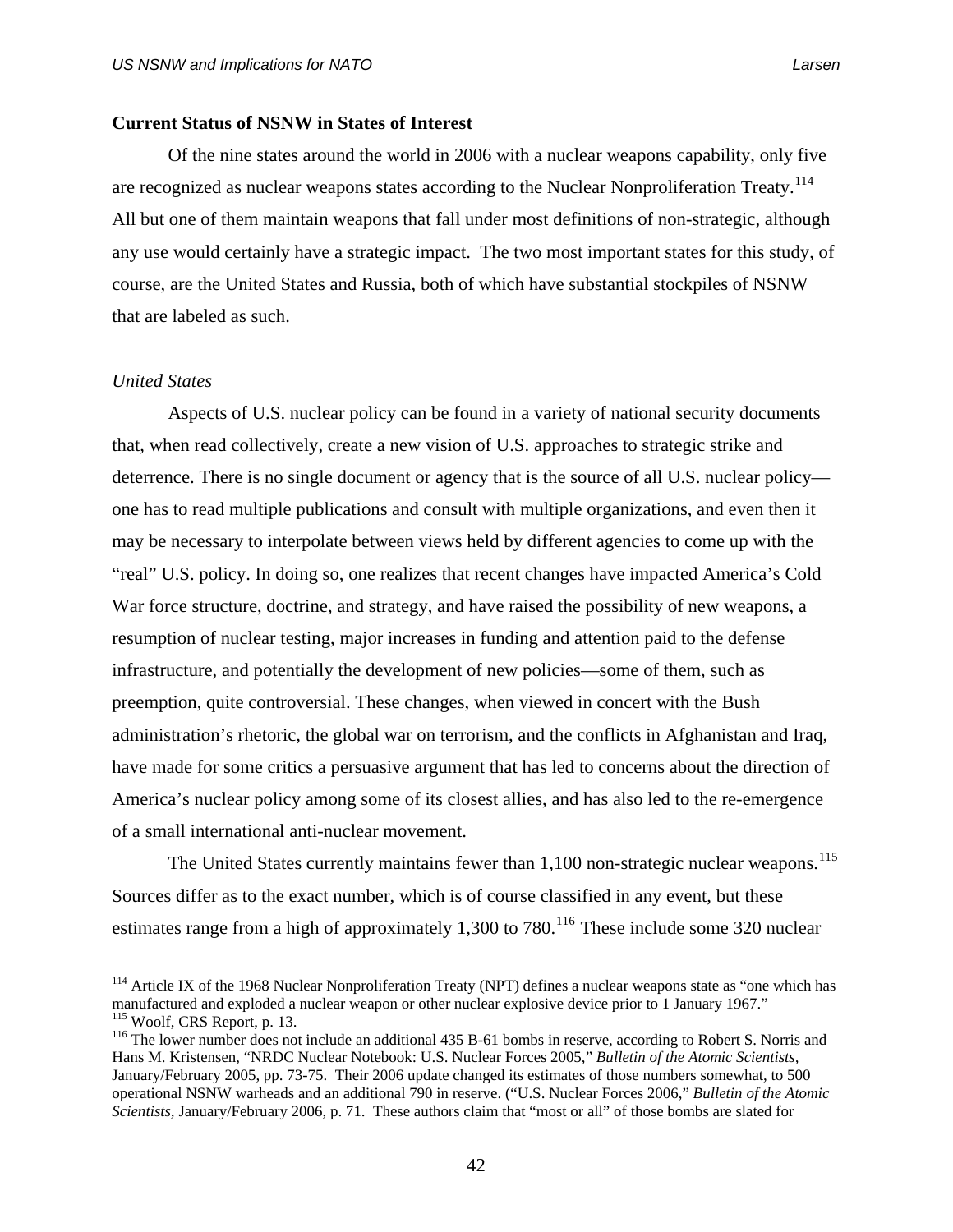Tomahawk land attack cruise missile (TLAM) warheads in storage. The United States Navy has been restoring the capability to use these warheads and cruise missiles on as many as 14 TLAM/N-capable nuclear attack submarines.<sup>[117](#page-56-0)</sup> It also includes warheads slated for ten Air Force squadrons comprising some 240 dual-capable fighter aircraft (F-15E and F-16C/D) based in the United States and Europe.<sup>[118](#page-56-1)</sup> The 2005 base realignment and closure commission (BRAC), however, called for closing some U.S. bases, including one that hosted F-16 dual-capable aircraft with missions in NATO Europe—Cannon AFB, New Mexico.<sup>[119](#page-56-2)</sup> In addition, the F-15 base dedicated to providing replacement dual-capable aircraft to NATO, Seymour Johnson AFB, North Carolina, has eliminated that mission. Those aircraft are no longer certified for a nuclear delivery role while based in the United States.<sup>[120](#page-56-3)</sup> The BRAC report did not address what will happen to the NATO nuclear mission once the only remaining U.S. bases with the responsibility to provide DCA aircraft to the European theater no longer have that mission.

The service life for both types of U.S. DCA will end in 2013. Possible replacements for the F-15 and F-16 include the F-22, which is designed to be conventional only, and the new F-35 Joint Strike Fighter. The F-35 may eventually have a nuclear capable variant, but not until a later production run, and then only if enough foreign orders come in to justify the additional cost. Its estimated initial operating capability (for the first, non-nuclear version) is approximately  $2012.<sup>121</sup>$  $2012.<sup>121</sup>$  $2012.<sup>121</sup>$ 

The total number of warheads in the NSNW stockpile includes some 580 B-61 bombs, of which as many as 480, according to some widely quoted sources, are in storage at eight bases in six European nations.<sup>[122](#page-56-5)</sup> None of these are on alert, as they were during the Cold War; preparing

retirement and dismantlement in coming years as a result of the Department of Energy's June 2004 decision to retire "nearly half" of the U.S. nuclear arsenal. In another report the same authors project that the 2012 U.S. nuclear stockpile will contain 840 NSNW warheads: 500 operational B-61 bombs, plus 80 spares; and 100 SLCM warheads,

<span id="page-56-1"></span><span id="page-56-0"></span>with 160 spares. *Nuclear Insecurity*, Table 1, p. 4.<br><sup>117</sup> Revitalizing the U.S. *Nuclear Deterrent*, p. 96.<br><sup>118</sup> That number is probably dropping, since only 48 of those are based in Europe, at a handful of U.S. bases, U.S. replenishment bases no longer have that mission. Interviews in Europe, March 2006.<br><sup>119</sup> Base Realignment and Closure Commission, 2005, at www.defenselink.mil/brac/.

<span id="page-56-3"></span><span id="page-56-2"></span>

<span id="page-56-4"></span><sup>&</sup>lt;sup>120</sup> Interviews in New Mexico, Washington, and Europe, October 2005, March and July 2006.<br><sup>121</sup> Revitalizing the U.S. Nuclear Deterrent, p. 97; also "U.S. Nuclear Forces 2005," p. 75; Robert S. Norris, William Arkin, and Hans M. Kristensen, "NRDC Nuclear Notebook: U.S. Nuclear Forces 2002," *Bulletin of the Atomic Scientists*, May/June 2002, p. 73; and interviews, 2006. For background on the JSF, see "The Joint Strike Fighter— America Sounds the Attack: U.S. Controller General Takes Critical View of Program," *Mforum*, December 2001, pp. 8-10; and Christopher Preble, "Joint Strike Fighter: Can a Multiservice Fighter Program Succeed?" *Policy* 

<span id="page-56-5"></span><sup>&</sup>lt;sup>122</sup> The weapons are supposedly based in Great Britain, Germany, Belgium, Netherlands, Italy, and Turkey, according to multiple sources. The most comprehensive open source data can be found in Kristensen, *U.S. Nuclear*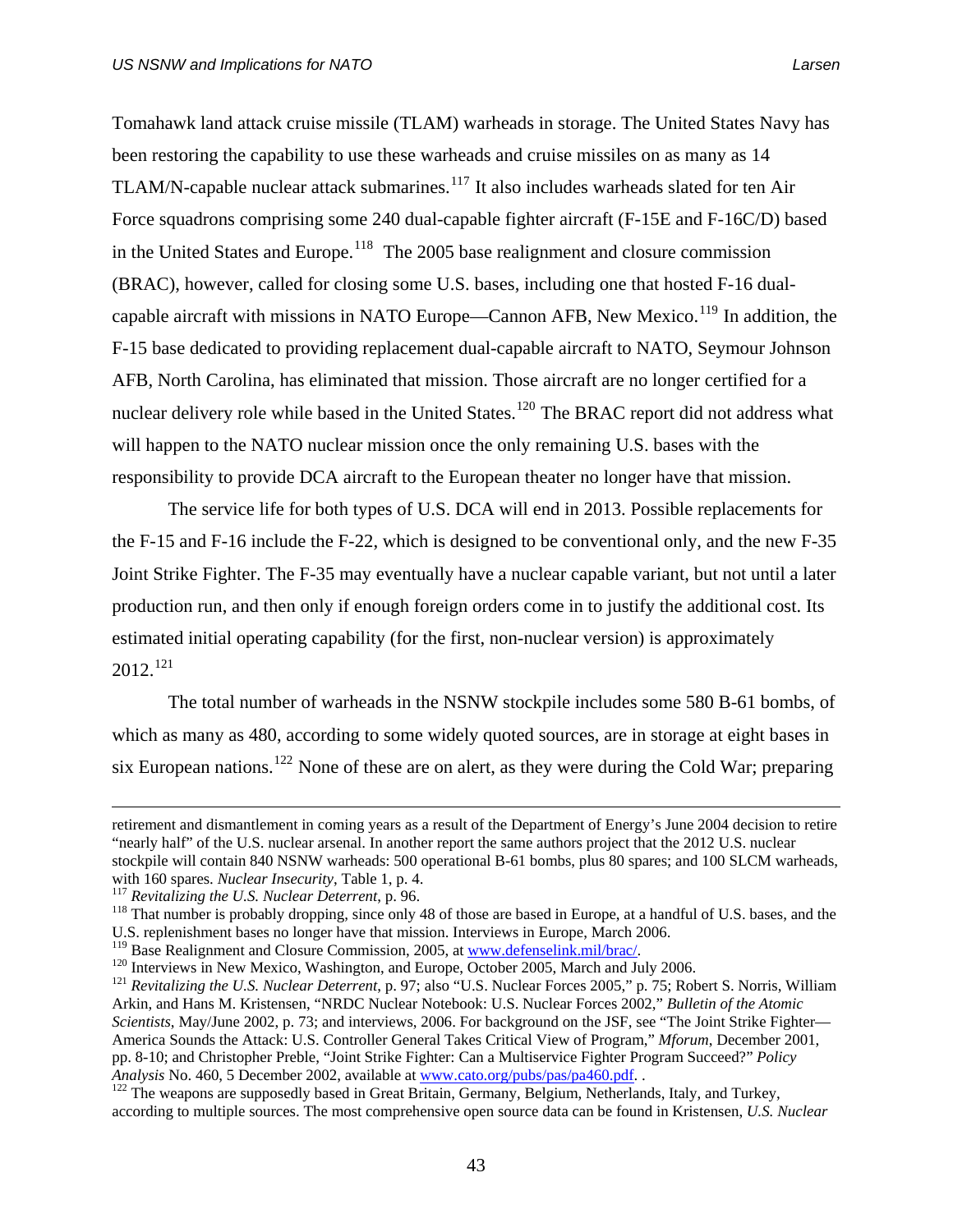the aircraft and associated bombs for use would likely take 30 days or longer, as shown in Figure 2. In the 1988-1994 time frame the number of sites capable of storing NSNW was reduced by some 75-80 percent worldwide. Similarly, in Europe, the number of NSNW weapons storage facilities has been reduced from 125 to just 10 since the height of the Cold War in the mid-1980s, as seen in Figure 6.<sup>[123](#page-57-0)</sup> Outside of Europe, no American NSNW are deployed in any other country anywhere else in the world, nor on U.S. ships at sea.<sup>[124](#page-57-1)</sup>



Figure 6: NATO Nuclear Storage Sites in Europe<sup>[125](#page-57-2)</sup>

 The U.S. Air Force and its major regional command supporting NATO, U.S. Air Forces Europe (and possibly the joint command to which it reports, U.S. European Command), would like to end its NATO DCA commitment. Nonetheless, the Air Force and Navy both continue to train for and support nuclear missions involving tactical weapons. Neither service sees these missions as core to their organizational essence. As a result, there is little desire to continue carrying these responsibilities. The U.S. Navy does not like its remaining NSNW mission, and reports in early 2006 indicated that it may be planning to retire its TLAM-N cruise missile and associated W80 warhead.<sup>[126](#page-57-3)</sup> (There are no extended deterrence responsibilities requiring the

*Weapons in Europe*, Appendix A: "U.S. Nuclear Weapons in Europe, 2005," p. 75; and Robert S. Norris and Hans M. Kristensen, "Nuclear Notebook: U.S. Nuclear Forces in Europe, 1954-2004" *Bulletin of the Atomic Scientists,*  November/December 2004, pp. 76-77.<br><sup>123</sup> Woolf, p. 13.

<span id="page-57-0"></span>

<span id="page-57-1"></span><sup>&</sup>lt;sup>124</sup> U.S. tactical nuclear weapons were removed from South Korea in 1991. "Seoul Says it Now Has No Nuclear Arms," *New York Times*, 19 December 1991.

<span id="page-57-3"></span><span id="page-57-2"></span><sup>&</sup>lt;sup>125</sup> Source: *NATO Nuclear Fact Sheets*, 2005.<br><sup>126</sup> "US Looks to Phase Out W-80 Warhead," Kyodo News, reported in *Global Security Newswire*, Nuclear Threat Initiative, 1 May 2006, [www.nti.org/d\\_newswire/issues/print.asp?story\\_id=74EA7E7D-1706-4FF2-8CA3-9](http://www.nti.org/d_newswire/issues/print.asp?story_id=74EA7E7D-1706-4FF2-8CA3-9).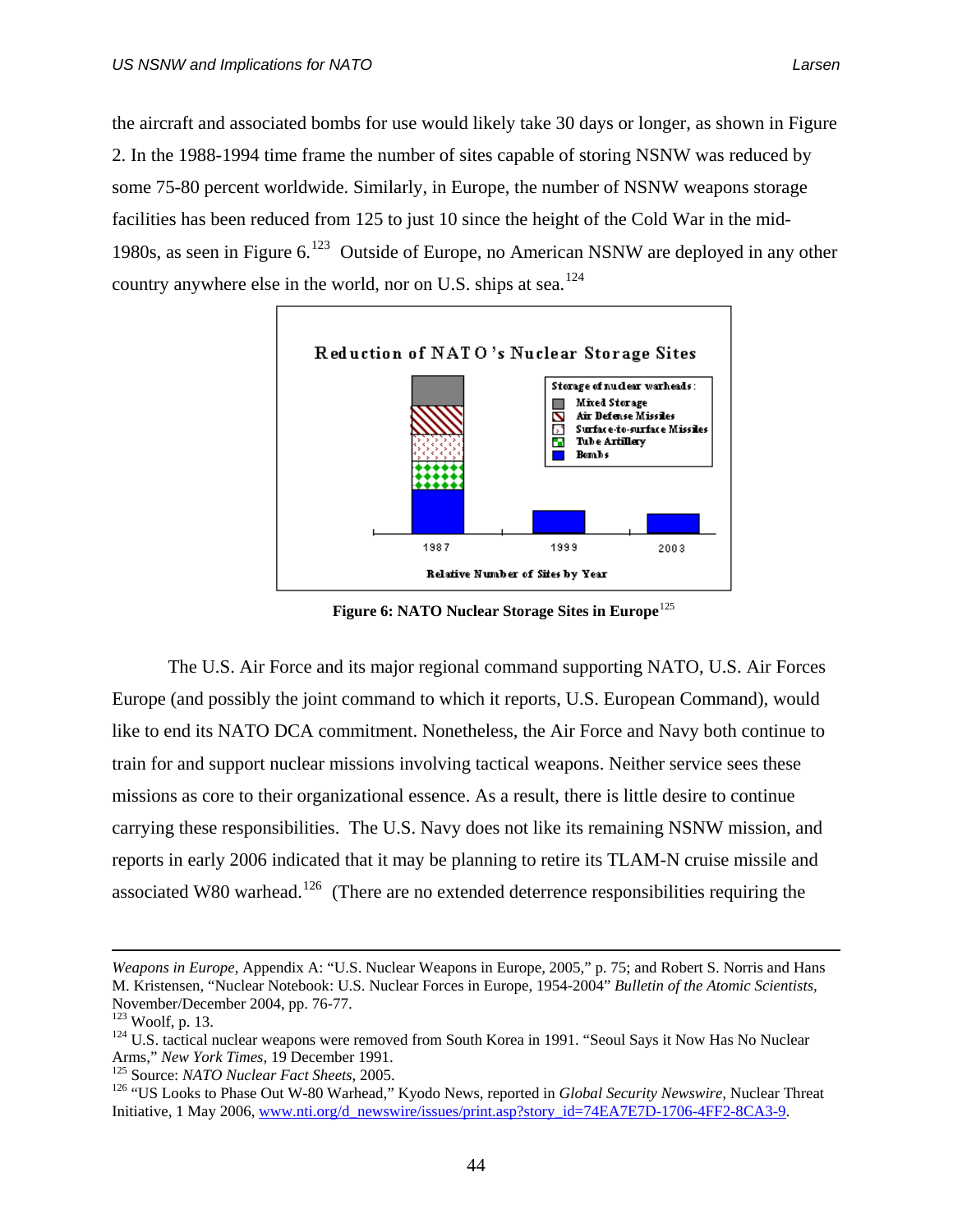$\overline{a}$ 

Navy to keep its TLAMs, as is the situation with the Air Force and its DCA mission. If the Navy were to eliminate TLAMs, in other words, nobody would miss them.)

 The military services are not the only ones tired of the mission. Nuclear weapons and nuclear policies have very few advocates in government circles any longer. U.S. Strategic Command, historically one of the strongest advocates for these weapons, has multiple new missions, only one of which involves nuclear weapons and strategic deterrence. The Joint Chiefs of Staff no longer has much interest in nuclear weapons, except as a secondary residual responsibility, and in mid-2006 the office that deals with nuclear matters under the Secretary of Defense was downgraded organizationally. It is now very difficult even identifying the responsible authority for nuclear matters in the Department of Defense. The most senior advocate of nuclear weapons in the U.S. government appears to be the head of the National Nuclear Security Administration, which is supposed to be concerned with stockpile and infrastructure issues, rather than policy.<sup>[127](#page-58-0)</sup>

Corresponding to this nuclear weariness within the military services and the U.S government more generally, in 2005 the media reported some rumblings from America's European allies that some of them might be willing to consider retiring their nuclear missions.<sup>[128](#page-58-1)</sup>

<span id="page-58-0"></span> $127$  Interviews in Washington, December 2005 and January 2006; also discussions at the 5<sup>th</sup> Annual Strategic Concepts Roundtable, Colorado Springs, CO, 6-8 September 2006.

<span id="page-58-1"></span><sup>&</sup>lt;sup>128</sup> On 21 April 2005, for example, the Belgian Senate passed a unanimous resolution calling for the gradual withdrawal of all American nuclear weapons from Europe in fulfillment of Article VI of the NPT. On 23 April 2005 several parties in the German Bundestag (the Free Democrats and Greens) called on the government to raise the question about eventual nuclear withdrawal in the NATO Nuclear Planning Group and with its European allies. Both initiatives, according to government officials interviewed in Berlin and Brussels in late 2005 and early 2006, may have been the result of renewed interest in nuclear matters generated by the release of Hans Kristensen's study, *U.S. Nuclear Weapons in Europe.* On June 5, 2005 the Schröder government decided not to pursue this position since a new government was expected later that year. See "Rot-Grün kippt Forderung nach Abzug der US-Atomwaffen," *Der Spiegel*, June 5, 2005, at [www.spiegel.de/spiegel/vorab/0,1518,358961,00.html](http://www.spiegel.de/spiegel/vorab/0,1518,358961,00.html), and Oliver Meier, "News Analysis: An End to U.S. Tactical Nuclear Weapons in Europe?" *Arms Control Today*, July/August 2006, pp. 37-40.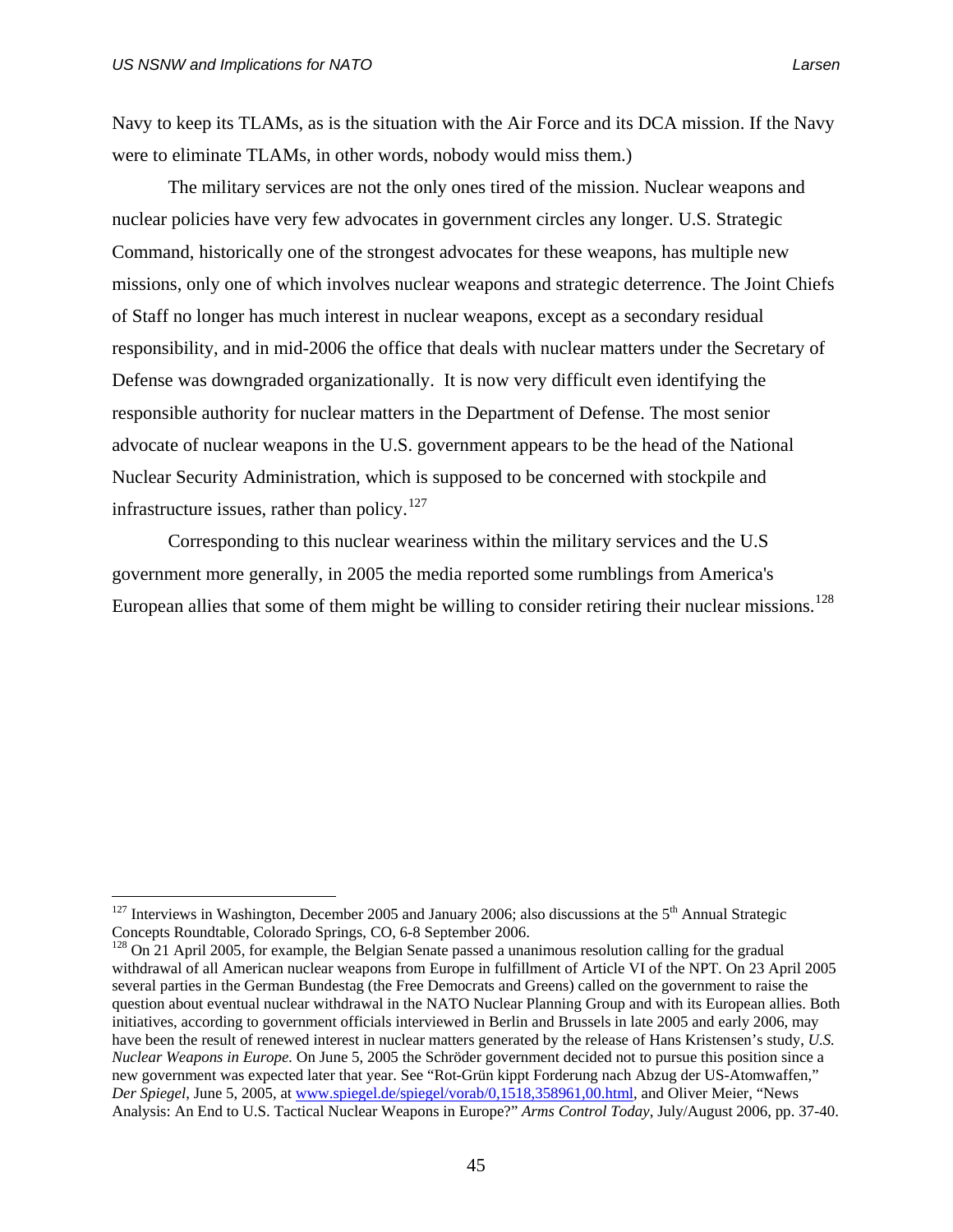### *Russia*

Russia retains at least 3,500 non-strategic nuclear warheads, and possibly many more.<sup>[129](#page-59-0)</sup> This is down from a peak arsenal of over  $25,000$  weapons at 600 bases in the late  $1980s$ .<sup>[130](#page-59-1)</sup> Why does Russia feel the need to keep so many nuclear weapons? Various rationales have been put forward, including its desire to maintain great power status; to show its equivalency with, and maintain its special relationship to, the United States; for extended deterrence over its neighbors and allies; or possibly for genuine security concerns and potential operational use. Russia also relies on nuclear weapons to make up for its declining conventional military capabilities; because nuclear weapons are less expensive to maintain than conventional forces; because of Russia's limited economic resources; due to problems recruiting enough manpower; and as a substitute for high technology conventional forces. $131$ 

Recent Russian national security decisions have increased that country's reliance on nuclear forces to counter NATO's conventional superiority and Russia's own conventional military and economic weakness.<sup>[132](#page-59-3)</sup> Non-strategic nuclear weapons remain an important element of Moscow's military strategy to counter NATO's geographic expansion as well as to deter other neighboring states. In Russia's view, the combat potential of NSNW enhance their credibility and hence, their deterrent value. Despite dramatic reductions in its strategic nuclear forces, in fact, many observers agree that, "Over the past two decades, Russia has actually increased the role of nuclear weapons in its security doctrine."<sup>[133](#page-59-4)</sup> In 1993 Russia abandoned its 1982 "no first use" pledge. And Russia's 2000 Military Doctrine stated that "The Russian Federation keeps the

<span id="page-59-0"></span><sup>129</sup> Brian Alexander and Alistair Millar estimate between 3,500 and 22,000 in *Tactical Nuclear Weapons*, p. 14. Woolf estimates between 3,000 and 8,000. A similar estimate is found in "NRDC Nuclear Notebook: Russian Nuclear Forces 2006," *Bulletin of the Atomic Scientists,* March/April 2006, p. 67: the authors estimate some 2,330 operational NSNW, and an additional 4,170 in reserve. Alain Richard, French Minister of Defense, claimed in a 10 February 1998 speech at the Institut des Hauts Études de Défense Nationale that Russia's "stockpile of so-called tactical weapons… is estimated to be between 10,000 and 30,000 warheads, and we have only fragmentary information on their control." U.S. intelligence sources more conservatively estimate the number as between 3,500 and 5,000, according to interviews in Washington, May 2006.

<span id="page-59-3"></span><span id="page-59-2"></span><span id="page-59-1"></span><sup>131</sup> Interviews in Europe, March 2006.<br><sup>132</sup> Woolf, p. 14; also David S. Yost, "Russia and Arms Control for Non-Strategic Nuclear Forces," in Larsen and Klingenberger, *Controlling Non-Strategic Nuclear Weapons*, pp. 119-157; and Alexander G. Saveliev, "Implementing the Nuclear Posture Review: The Impact on Russia," in James J. Wirtz and Jeffrey A. Larsen,

<span id="page-59-4"></span>*Nuclear Transformation: The New U.S. Nuclear Doctrine* (New York: Palgrave Macmillan, 2005), pp. 195-204.<br><sup>133</sup> George Bunn and Christoper F. Chyba, eds., *U.S. Nuclear Weapons Policy: Confronting Today's Threats* (Washington: Brookings Institution, 2006), p. 13.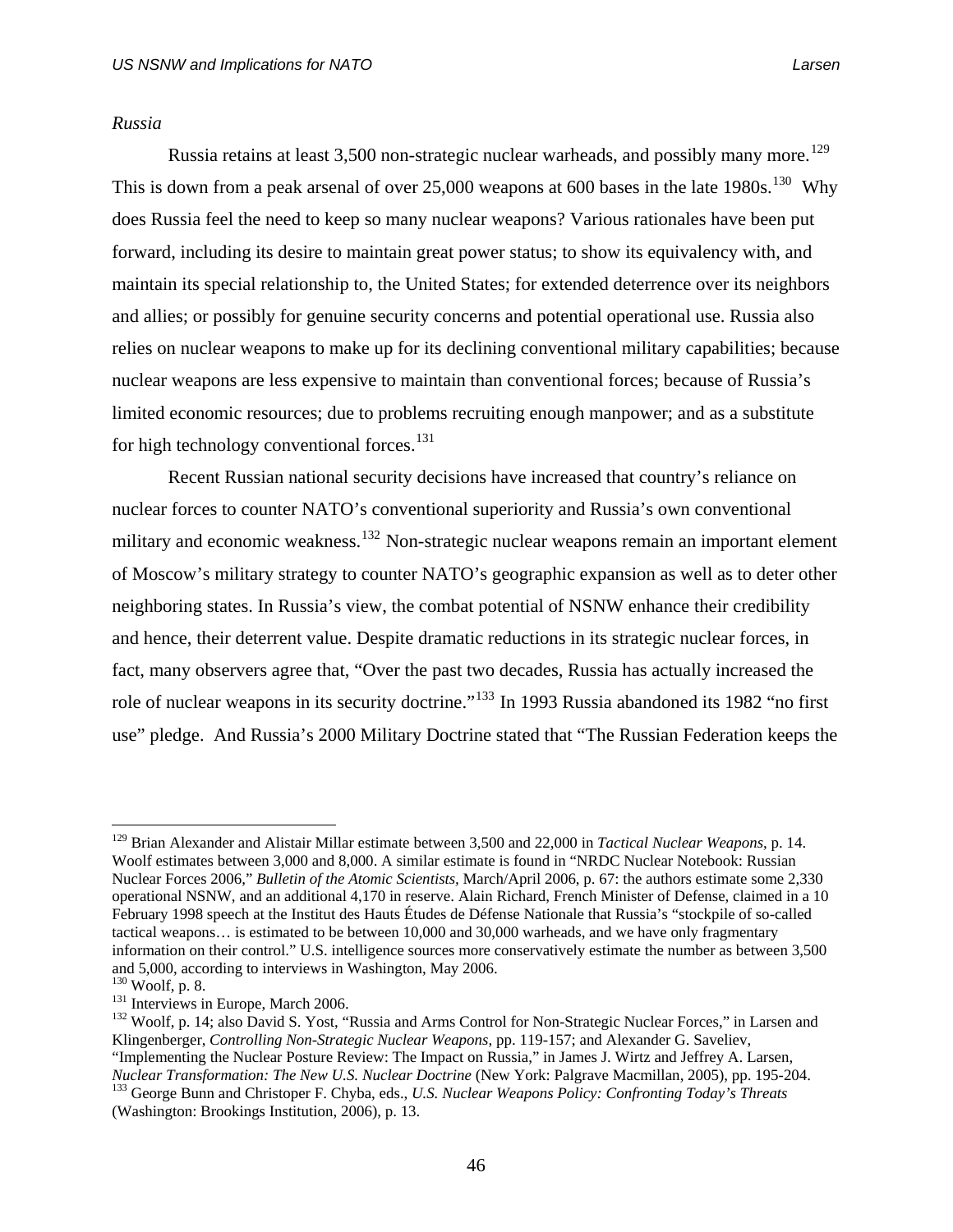$\overline{a}$ 

right to use nuclear weapons in response to large-scale conventional aggression in critical situations for Russian national security."<sup>[134](#page-60-0)</sup>

Outside concern lies in both the potential military value of these weapons, but also in the possibility that they could be lost, stolen, or sold to a third party. Some argue that proliferation is the primary reason the West needs to control these weapons, rather than any direct threat they may pose to NATO.

 The security status and numbers of Russia's NSNW stockpile are uncertain. The West believes that Russia has reduced its deployed locations by half and its strategic storage facilities by two-thirds in the past decade.<sup>[135](#page-60-1)</sup> Whether Russia has completed its commitments under the Presidential Nuclear Initiatives of 1991-1992 is uncertain, but there is considerable doubt in Western circles that it has. There is a distinct lack of transparency when it comes to Russia's nuclear forces, and Moscow has been less than forthcoming in helping to allay Western concerns.[136](#page-60-2) Assistant Secretary of State Charles Rademaker made this point during a visit to Moscow in October 2004. In the view of the U.S. government, he said, "considerable concern exists that the Russian commitments have not been entirely fulfilled."<sup>[137](#page-60-3)</sup> The Russian Ministry of Foreign Affairs responded that "commitments" was too strong a word for promises made in late 1991 that were merely good will gestures rather than binding political agreements. In fact, the Ministry said, Russia has "practically carried out in full" its promised reductions, and that efforts were continuing on weapons that, "unlike the situation with the United States, are located solely within our national territory"—a not very subtle reminder that U.S. weapons are still deployed in Europe.<sup>[138](#page-60-4)</sup>

<span id="page-60-1"></span><span id="page-60-0"></span><sup>&</sup>lt;sup>134</sup> "Military Doctrine of the Russian Federation," 22 April 2000, p. 5, quoted in Bunn & Chyba, p. 13.<br><sup>135</sup> Woolf, p. 17.<br><sup>136</sup> One approach to dealing with this notable lack of transparency, and the associated concern

<span id="page-60-2"></span>theft, or sale of Russia's NSNW warheads, can be found in Miller and Larsen, "Dealing with Russia's Tactical Nuclear Weapons: Cash for Kilotons," pp. 64-86.<br><sup>137</sup> "Press Roundtable at Interfax: Stephen G. Rademaker, Assistant Secretary of State for Arms Control," 6 October

<span id="page-60-3"></span><sup>2004.</sup> 

<span id="page-60-4"></span><sup>&</sup>lt;sup>138</sup> Alexander Yakovenko, Ministry of Defense spokesman, 7 October 2004, quoted in Kristensen, p. 65. This argument may be gaining some ground in influencing Europeans, too. An Atlanticist French expert mused during an interview that it might make sense for the United States to withdraw all its weapons in order to create the norm that no state should forward deploy its nuclear weapons on the territory of another state. Interview in Paris, March 2006.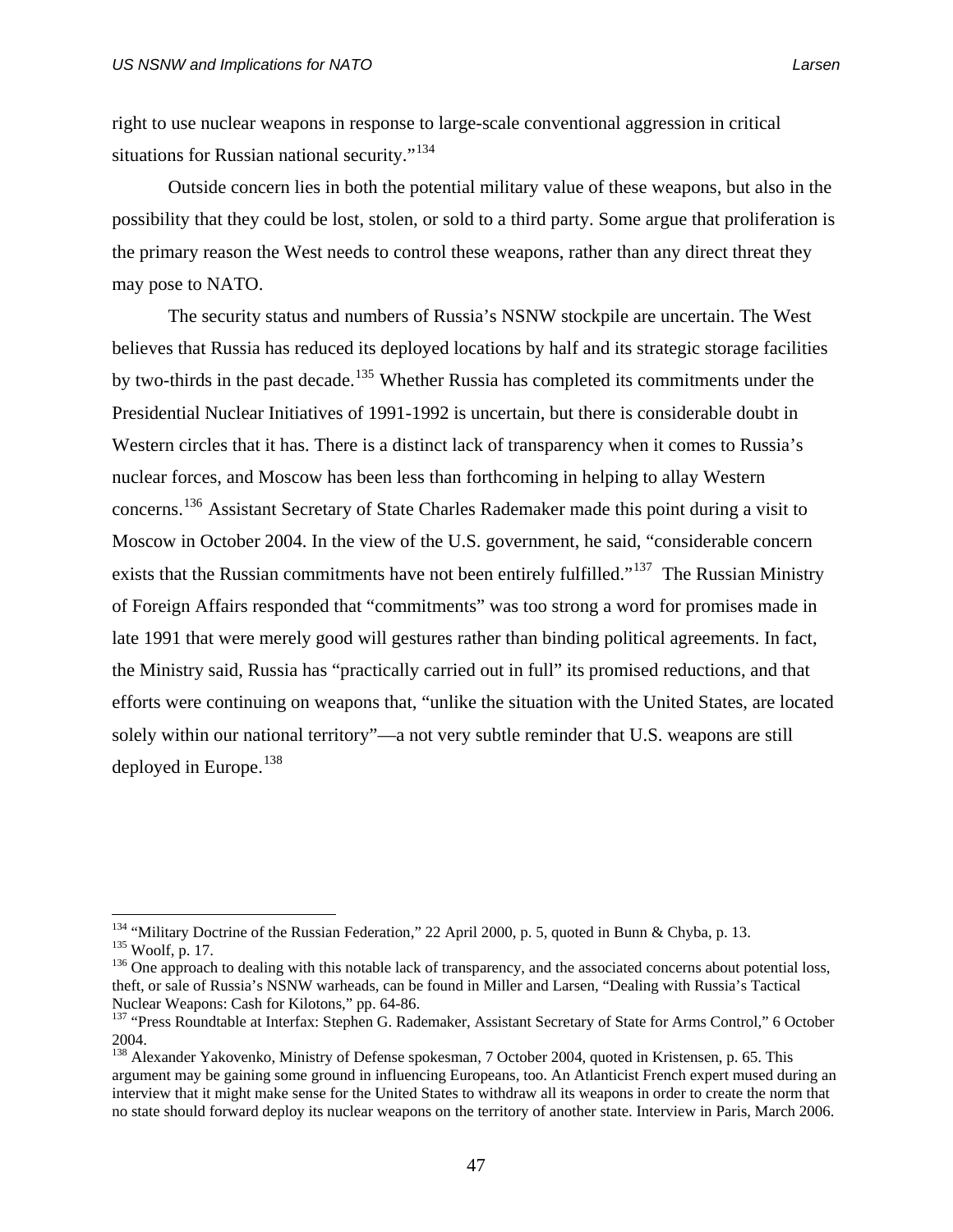# **Issues Regarding NSNW**

The Congressional Research Service has identified several issues that need to be addressed in the field of non-strategic nuclear weapons, particularly within government circles of the United States:  $^{139}$  $^{139}$  $^{139}$ 

- *Safety and security of Russia's nonstrategic nuclear weapons.* There is concern over the possible loss, theft, or sale of Russia's NSNW to other states or groups.
- *Role of nonstrategic nuclear weapons in Russia's national security policy.* Increased Russian reliance on nuclear weapons may pose a continued or increased risk to NATO and the United States.
- *Role of nonstrategic nuclear weapons in U.S. national security policy.* It is unclear whether the NPR called for a decreased reliance on NSNW, or whether its calls for new designs mean that they may become more usable, and thereby destabilizing. On the other hand, the U.S. government is now beginning to emulate the long-standing French view that *any* nuclear weapon is strategic in nature. So the category NSNW may soon be gone from the official lexicon.<sup>[140](#page-61-1)</sup>
- *Role of nonstrategic nuclear weapons in NATO policy and Alliance strategy.* The Cold War distinction between strategic and nonstrategic weapons, delivery systems, and even missions has become blurred. This may in turn have reduced the utility of forward deployed nuclear weapons, raising the old question whether a withdrawal of American NSNW from NATO may actually improve the United States' political relationship with respect to European politics and Russia.
- *Relationship between nonstrategic nuclear weapons and U.S. nonproliferation policy.*  One must ask whetether the creation of credible and usable retaliatory weapons deter or dissuade other states from acquiring WMD, or whether maintaining a nuclear weapons capability actually leads others to pursue similar capabilities.<sup>[141](#page-61-2)</sup>

The same CRS report then listed a menu of policy options for the United States in its nuclear policy:

<span id="page-61-2"></span>

<span id="page-61-1"></span><span id="page-61-0"></span><sup>&</sup>lt;sup>139</sup> Bullets from Woolf, pp. 18-22.<br><sup>140</sup> Interviews in Washington, August 2005 and July 2006.<br><sup>141</sup> This is a position held by many disarmament advocates. See, for example, Henrik Salander, "Is There a Role for Nuclear Weapons Today?" *Arms Control Today*, July/August 2005, p. 9; and *Nuclear Insecurity*.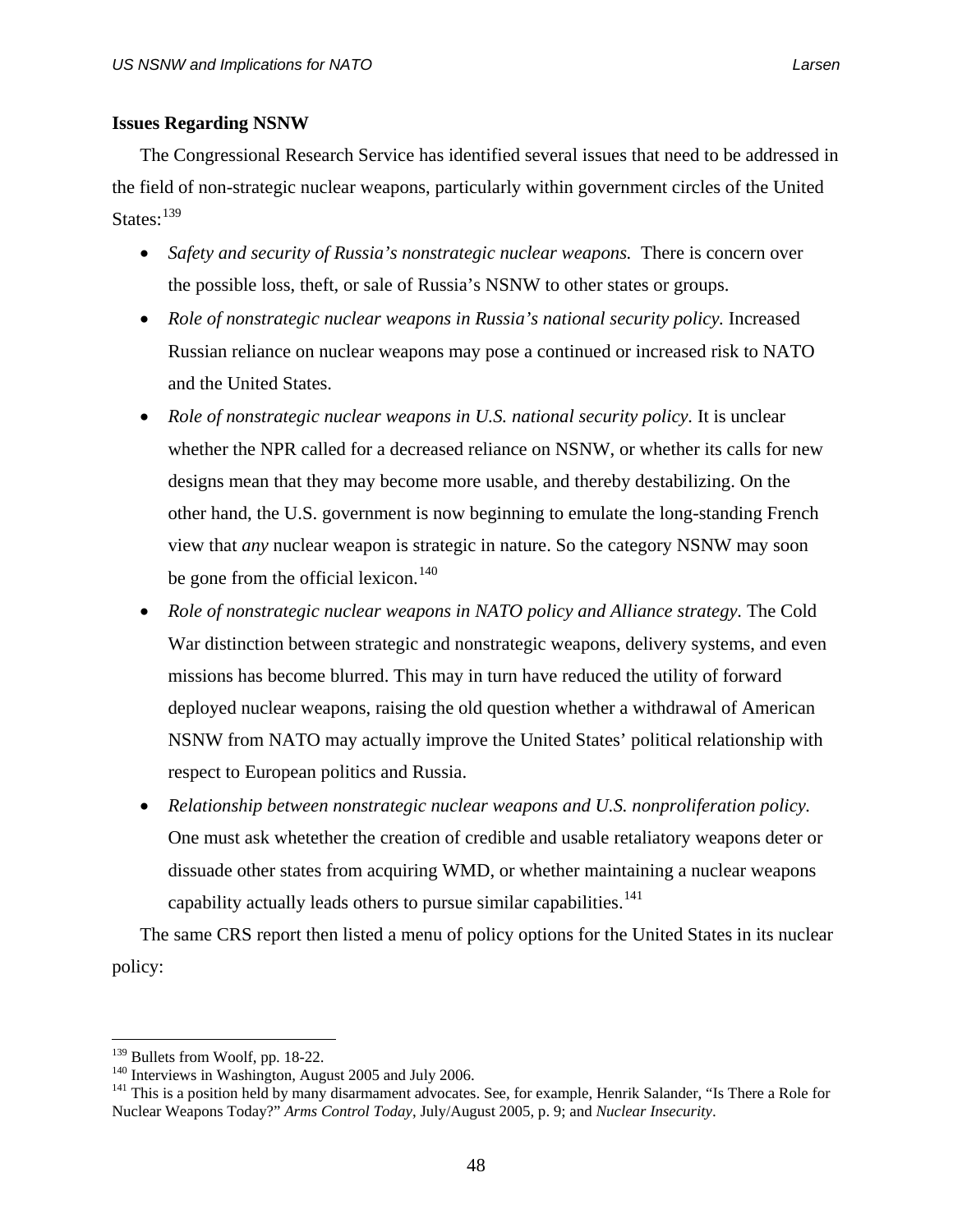- Accept the status quo—pursue the goals of the Nuclear Nonproliferation Treaty, and accept Russia's NSNW stockpile as posing no threat to the West.
- Reduce reliance on nuclear weapons—keep nuclear weapons distinct, and prevent blurring them with conventional weapons and missions.
- Increase transparency—exchange information on the number, location, and status of NSNW with Russia and other states.
- Expand threat reduction assistance—increase funding and opportunities for cooperation within the Cooperative Threat Reduction program.
- Negotiate a formal treaty—codify the Presidential Nuclear Initiatives and restrict numbers and roles for NSNW.<sup>[142](#page-62-0)</sup>

NATO recognizes the need to adapt its policies and forces to new realities. Accordingly, it has its own list of prime concerns and issues it wants to address with respect to its nuclear forces and strategy:

- The role of nuclear weapons against WMD threats
- The role of nuclear weapons in combating terrorism
- The relationship between deterrence and missile defense
- The development of relations with Russia
- The impact of NATO enlargement
- Necessary changes to the Alliance's Strategic Concept.<sup>[143](#page-62-1)</sup>

# **Arguments For and Against Future Roles for NSNW**

# Arguments For

There are a number of valid arguments on both sides of the debate over the future of nonstrategic nuclear weapons. Those calling for continued reliance on NSNW cite the uncertain international security environment and the need to hedge against surprise or reduced levels of strategic weapons in the future. NSNW could provide tailored and proportional options for countering or deterring regional WMD threats; they could provide limited nuclear options in a crisis; they might avoid concerns about ICBM overflight over friendly nations; and they may be necessary to provide continued political commitment to America's European allies, particularly

 $\overline{a}$ 

<span id="page-62-1"></span><span id="page-62-0"></span> $142$  Woolf, pp. 22-26.<br> $143$  Interviews in Europe, March 2006.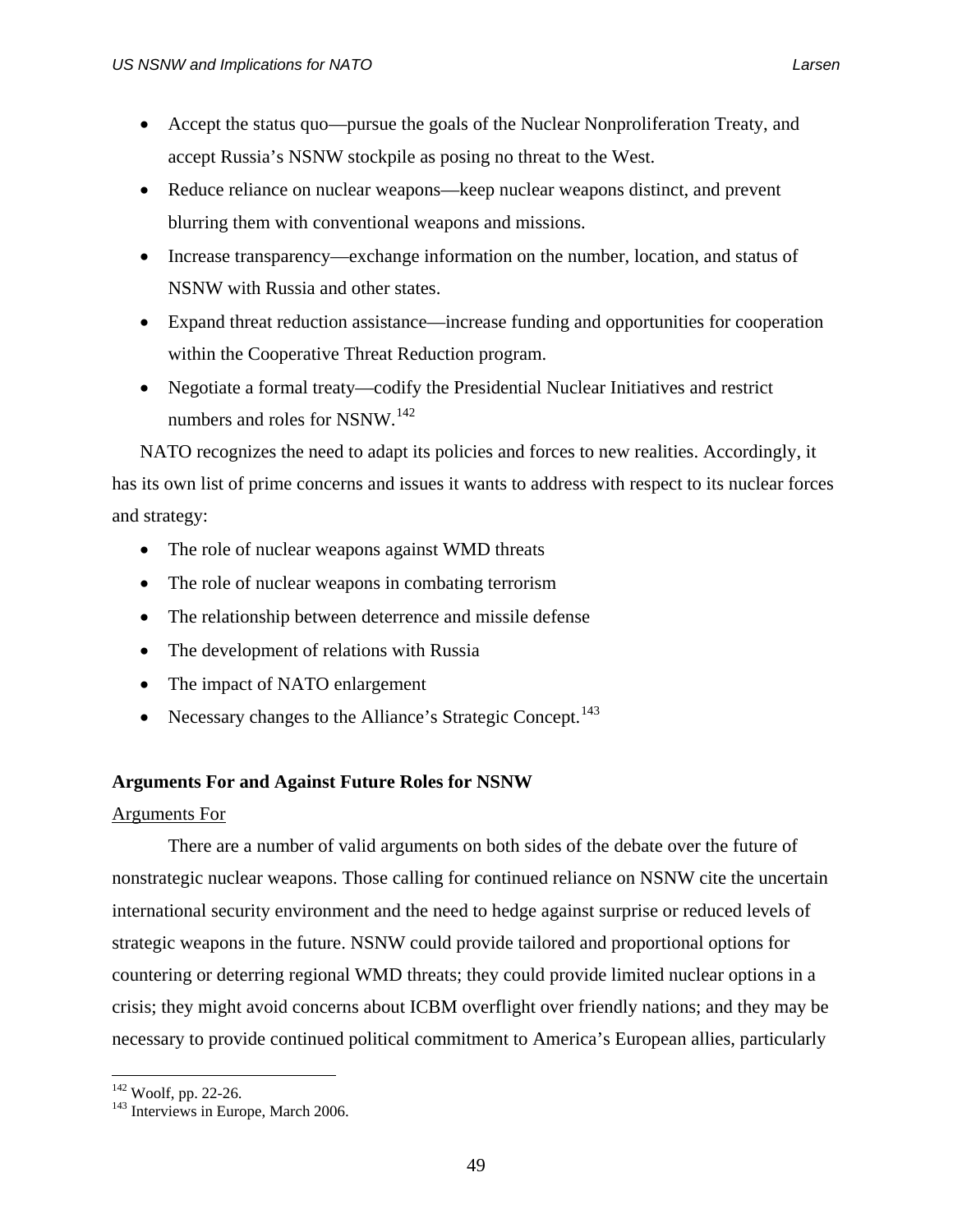in the face of overwhelming Russian tactical nuclear forces. Arguments in favor of continued development, deployment, and potential use of nonstrategic weapons are based on an uncertain future and the supposed success of such weapons for deterrence purposes over the past 50 years. In some cases no level of counter arguments or dissuasive measures will prevent a state from developing indigenous nuclear weapons for reasons of status, commitment, or prestige. In such cases, the size, delivery means, and purpose of such a state's small nuclear capability will most likely fall within the traditional definition of "nonstrategic" nuclear weapons.

#### Arguments Against

Those opposed to a future role for NSNW, on the other hand, highlight the need to move beyond Cold War thinking, and to take the lead in nonproliferation and disarmament efforts. NSNW, goes this argument, cannot replace strategic nuclear forces, nor are they necessary to substitute for strategic missions. Summarizing the nuclear opposition's arguments against the continued need for NSNW, one recent book stated that "In the post-Cold War context of greatly improved NATO relations with Russia, NATO and the United States no longer have the same need for tactical nuclear weapons."[144](#page-63-0) The arguments made for eliminating this category of weapons rest on this fundamental belief—that NSNW, which have been deployed in multiple forms and locations worldwide for over 50 years, are no longer needed in the post-Cold War era. Old rationales and nuclear theology may have made sense during the Cold War, but those perspectives are no longer logical or applicable in today's world. Nearly 15 years after the dissolution of the the Soviet Union and the end of the Cold War, there is no longer any military or political need to deploy NSNW in Europe. Nuclear missions hurt the conventional preparations of the Air Force and the Navy, and in any case are unlikely to be of much use in a conflict, given the long spool-up period necessary to use a tactical nuclear warhead, and the fact that NATO's delivery aircraft cannot reach their projected targets from their home bases without air refueling.  $145$ 

According to an overview of these weapons by the Nuclear Threat Initiative,

In some respects, TNWs [tactical nuclear weapons] are more dangerous than strategic weapons. Their small size, vulnerability to theft, and perceived usability

<span id="page-63-1"></span><span id="page-63-0"></span><sup>&</sup>lt;sup>144</sup> Alexander and Millar, *Tactical Nuclear Weapons*, p. 14.<br><sup>145</sup> The summary for these arguments can be found in *Revitalizing the U.S. Nuclear Deterrent*, p. 97; also Roger Speed and Michael May, "Assessing the United States Nuclear Posture," in Bunn and Chyba, pp. 267-269.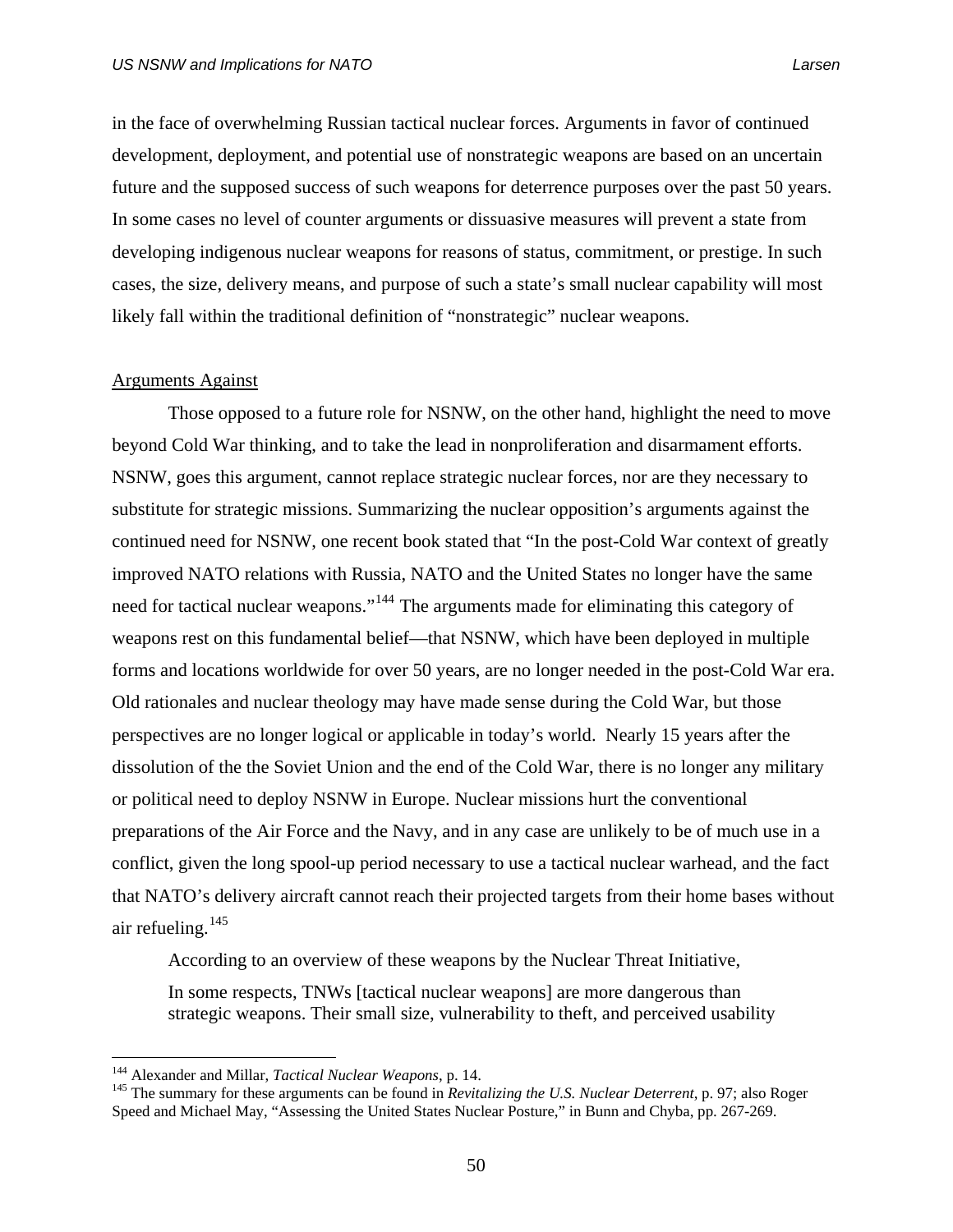make the existence of TNWs in national arsenals a risk to global security. And the new perception of the usability of nuclear weapons in both Russia and the United States, albeit for different reasons, could create a dangerous precedent for other countries.[146](#page-64-0)

### **Future Roles for Nonstrategic Nuclear Weapons**

 There are at least seven categories that may justify the continued existence of nonstrategic nuclear weapons: providing political commitment through extended deterrence guarantees; covering certain types of targets; military use on the battlefield under certain scenarios; as a specific counter for WMD proliferation and use; to provide robustness to the U.S. military arsenal; to hedge against sudden or surprise shifts in the international security environment, particularly as the United States continues to reduce the size of its strategic arsenal; and to serve as potential negotiating chips in future arms control negotiations. These categories are broad enough to apply to any state, although the arguments are most useful when looking at the United States and Russia.

#### Political

 $\overline{a}$ 

*Extended Deterrence.* NSNW can show a commitment to America's allies, particularly in NATO Europe, as validated once again in the NATO Nuclear Planning Group's June 2005 communiqué<sup>[147](#page-64-1)</sup> This may not necessarily require stationing U.S. weapons in Europe. They might be withdrawn, or NATO and the United States might consider plans to shift the deployment of U.S. nuclear warheads in Europe to the southern tier of the Alliance, thereby placing them within more efficient range of their most likely threats and targets around the Mediterranean. But they would still provide that guarantee that has proven so valuable since 1953. Furthermore, the new Eastern European members of NATO all accept and welcome their potential nuclear obligations as partners with the United States. NSNW can also contribute to continued provision of a nuclear umbrella over America's allies elsewhere, particularly Japan,

<span id="page-64-0"></span><sup>&</sup>lt;sup>146</sup> "Issue Brief: Tactical Nuclear Weapons (TNW)," Nuclear Threat Initiative, accessed August 2006 at [www.nti.org/e\\_research/e3\\_10a.html.](http://www.nti.org/e_research/e3_10a.html) [147](http://www.nti.org/e_research/e3_10a.html) The June 2005 meeting of the NATO Nuclear Planning Group left the language supporting U.S. nuclear

<span id="page-64-1"></span>deployments unchanged from previous such statements: "The nuclear forces based in Europe and committed to NATO continue to provide an essential political and military link between the European and North American members of the Alliance." "Final Communique: Ministerial Meeting of the Defence Planning Committee and the Nuclear Planning Group Held in Brussels on Thursday, 9 June 2005," NATO Press Release (2005)075, 9 June 2005, para. 8, at NATO On-line Library, [www.nato.int/docu/pr/2005/p05-075e.htm](http://www.nato.int/docu/pr/2005/p05-075e.htm).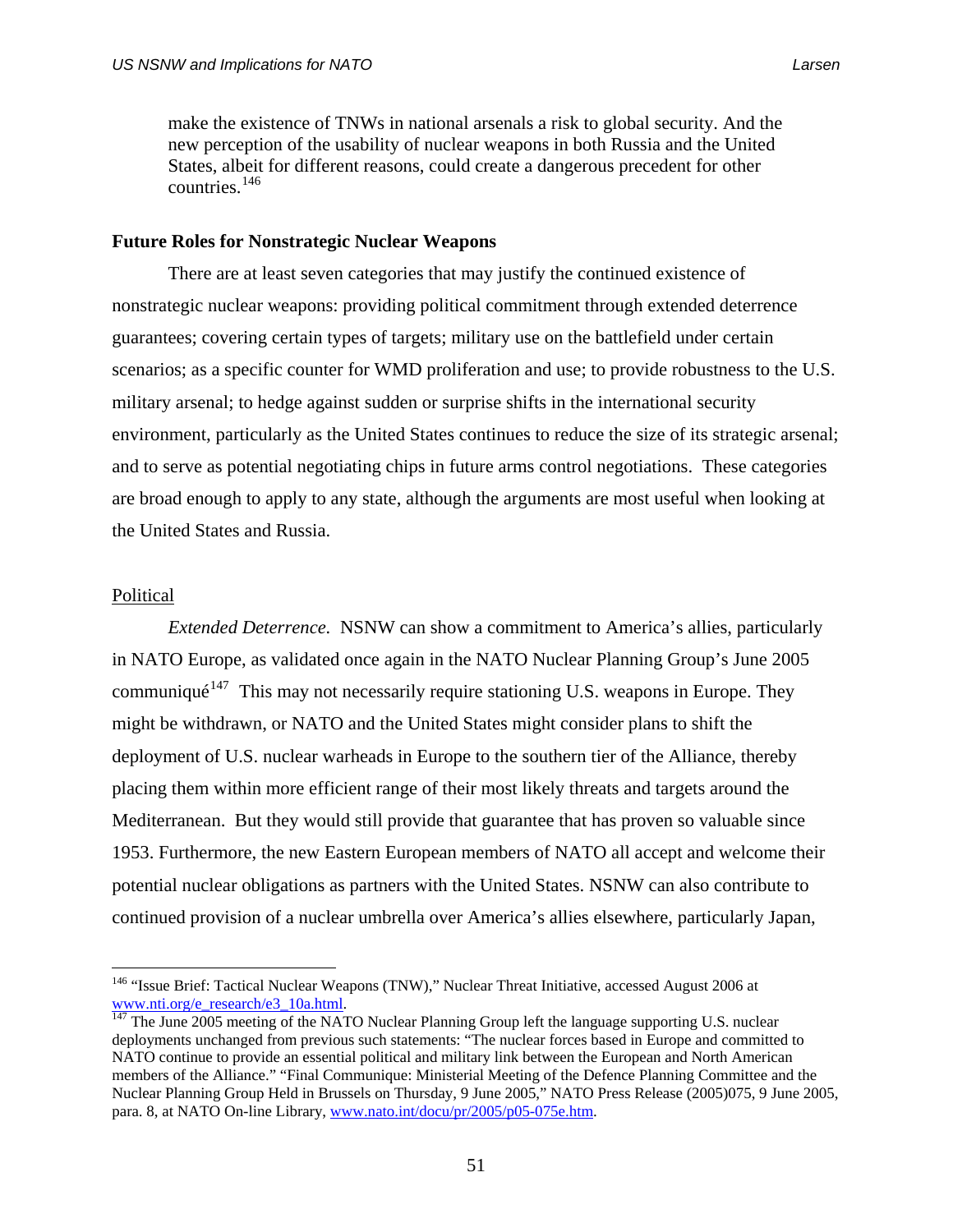South Korea, Taiwan, and Israel, countries that may see NSNW as providing greater credibility than strategic forces based in the CONUS.

*Arms Control.* The United States may decide to keep its NSNW in Europe as a bargaining chip in arms control negotiations to reduce Russia's NSNW arsenal. Some would argue that this is unnecessary; the West, after all, has already reduced its force levels there by some 95 percent from Cold War highs, so now it is up to Russia to show its commitment by meeting its unilateral declarations.<sup>[148](#page-65-0)</sup> Whether the proposed rejuvenation of strategic arms negotiations agreed to by the United States and Russia at the June 2006 G-8 Summit in Moscow will affect NSNW force levels is yet to be determined. But one Russian spokesman told a reporter that August that Russia "does not want to discuss the issue [of NSNW] as long as the United States has nuclear weapons deployed in Europe," a common theme heard from  $M$ oscow.<sup>[149](#page-65-1)</sup>

One perspective held by some in Europe is that working an arms control deal with Russia will prove to be too difficult. Instead, the Alliance should set the example by disarming unilaterally, thereby putting pressure on Moscow to follow suit with its NSNW stockpile. Others believe that any effort to reduce Russia's arsenal must be done on a bilateral basis by the United States, since Russia refuses to talk directly with NATO on such matters.<sup>[150](#page-65-2)</sup>

### **Military**

 $\overline{a}$ 

*Escalation Dominance.* The original purpose of NSNW in NATO Europe was to deter and, if necessary, defeat an overwhelming Soviet conventional attack on Western Europe by escalating the conflict to the next level of the conflict spectrum—specifically from conventional war to theater nuclear weapons. This would not only force an attacker to stop and reassess his goals, but would also couple the fate of Europe to that of the United States, risking a further move up the escalatory ladder—the final rung being strategic use employing weapons based at sea or in North America. This showed America's political commitment to the security of the

<span id="page-65-0"></span><sup>148</sup> For example, see Frank Miller, "Is There a Role for Nuclear Weapons Today?" *Arms Control Today*, July/August 2005, p. 10; and Jonathon Dean, "Tactical Nuclear Weapons and the Promise of Arms Control," in Alexander and Millar, pp. 155-166.

<span id="page-65-2"></span><span id="page-65-1"></span><sup>&</sup>lt;sup>149</sup> These pending negotiations are also called the Joseph-Krislyak Talks. See "What Comes After START? U.S., Russia Slated to Kick Off Wide-Ranging Security Talks Next Month," *Inside the Pentagon*, 17 August 2006.<br><sup>150</sup> Interviews in Europe, Spring 2006.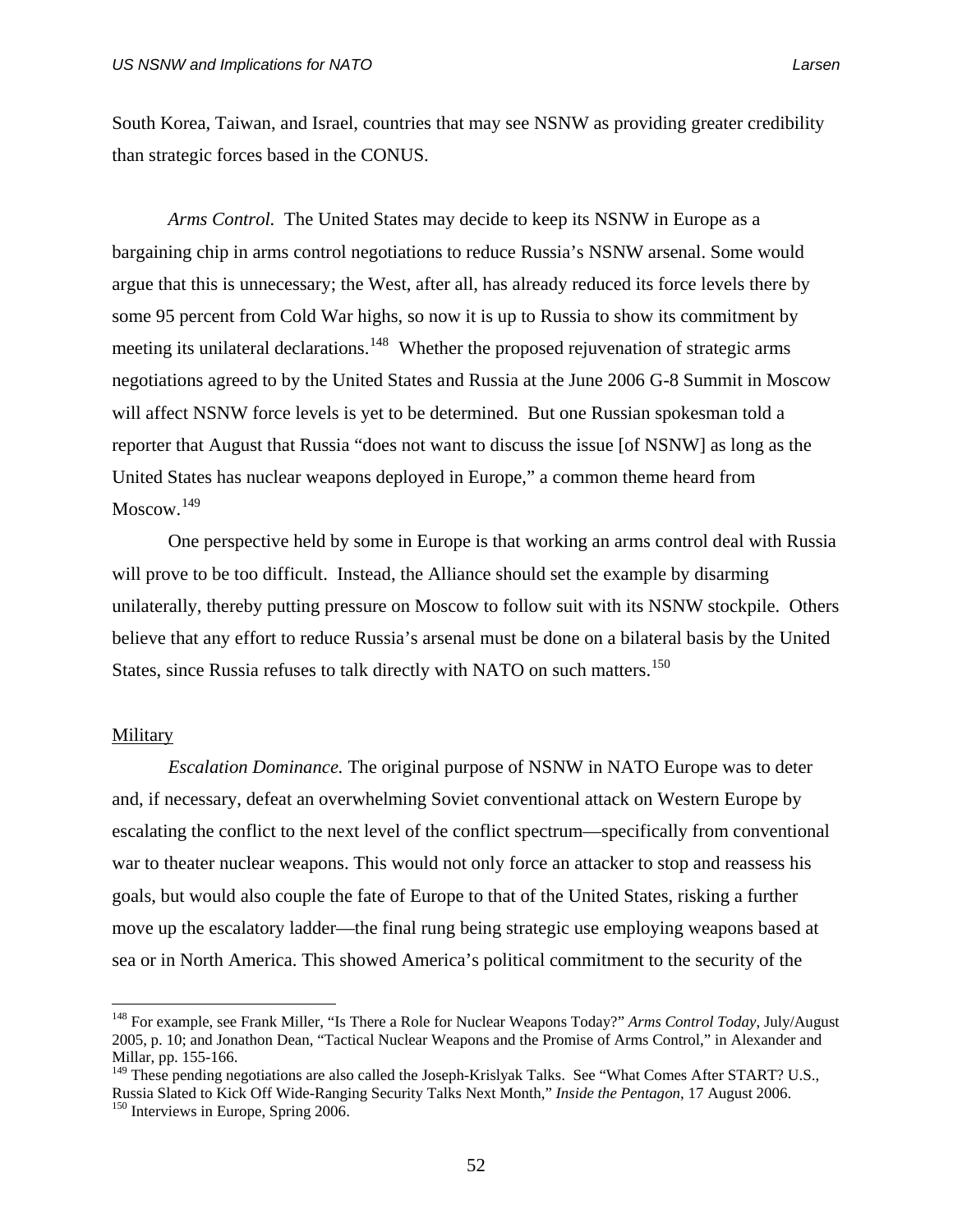North Atlantic Alliance. Is this still a feasible responsibility for either the United States or its nuclear arsenal? Is it believable in the modern post-Cold War world?

A possible future use for NSNW might be hedging against certain future scenarios wherein a nuclear state would find itself facing a nuclear battlefield. In such a case, dual-capable aircraft and nuclear Tomahawk cruise missiles could avoid the touchy issue of ICBM overflight if they were stationed in-theater in advance, or if the necessary delays to deploy them in the proper launch locations were acceptable (as opposed to the need for immediate nuclear response requiring an ICBM or SLBM). Some would argue that there still is nothing in a state's military arsenal better suited to defeating large conventional forces in a cost-effective manner than nuclear weapons. While most military leaders see nuclear weapons as a separate category that cross the threshold into weapons only to be used as a last resort, it may be the case that such a capability would be valued by a theater military commander in a future crisis or conflict.<sup>[151](#page-66-0)</sup>

*Target Coverage.* Some analysts (and the 2001 NPR) have argued that the United States needs a new series of small, usable nonstrategic nuclear warheads in order to destroy hard and deeply buried targets with minimal collateral damage. As a recent CSIS Report pointed out, however, NSNW don't add much to target coverage. Most feasible targets can be struck using strategic warheads and strategic delivery methods. Nor can all types of NSNW do the job. The Tomahawk TLAM/N, for example, does not currently have hard target kill capability. It would require an upgraded or new warhead in order to achieve the ability to destroy an HDBT. On the other hand, a dual-capable aircraft delivering a version of the "dial-a-yield" B-61 bomb could significantly reduce collateral damage if the bomb were set at the lowest yield, and if it was linked to a JDAM-style PGM capability with a robust earth penetrating warhead. Achieving either of these technological requirements will require continued research, development, and testing. $152$ 

<span id="page-66-0"></span><sup>151</sup> See *Revitalizing the U.S. Nuclear Deterrent.* Forward-deployed NSNW would achieve several of the goals for nuclear weapons established by the Strategic Deterrence Joint Operations Concept. See George R. Nagy, "The Role of Nuclear Weapons within the DoD Strategic Deterrence Joint Operating Concept," in *Project on Nuclear Issues: The Future Security Environment and the Role of U.S. Nuclear Weapons in the Twenty First Century* (Washington, DC: CSIS, 2005). Of course, it is worth reiterating that positive control procedures preclude the use of *any* nuclear weapon in the U.S. arsenal without the explicit approval of the president in his role as the National Command Authority.

<span id="page-66-1"></span><sup>152</sup> *Revitalizing the U.S. Nuclear Deterrent*, p. 98.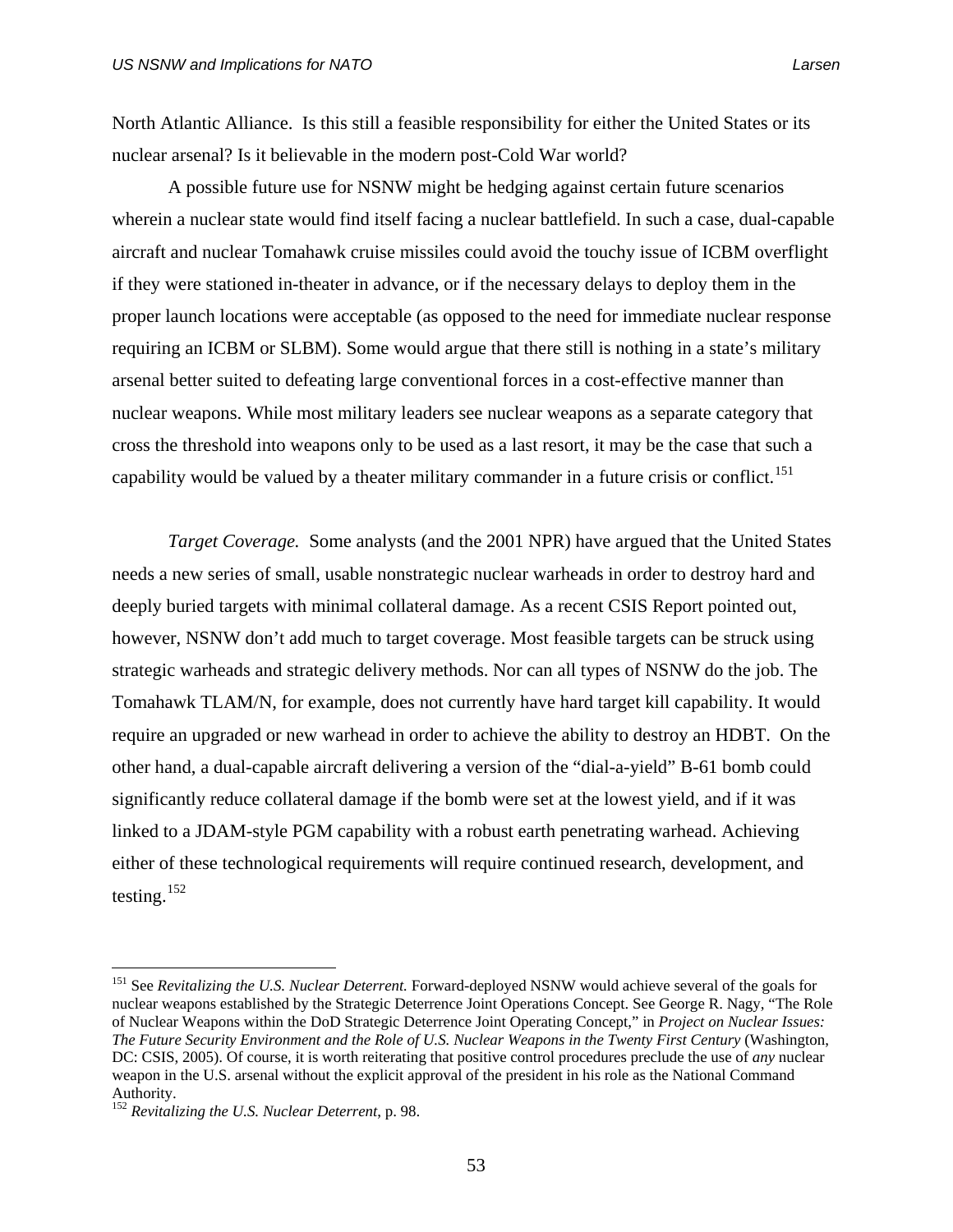*Counter NBC.* One commonly understood mission for U.S. nuclear weapons is to deter or defeat other weapons of mass destruction.<sup>[153](#page-67-0)</sup> Some argue that only the intense heat, pressure, and prompt radiation of an atomic fireball can ensure the complete destruction of chemical or biological agents, thereby minimizing collateral damage to the surrounding area.<sup>[154](#page-67-1)</sup> A regional commander may want to keep at his disposal some U.S. capability to accomplish this, in case a president were one day to call upon him or her to do so. NATO may also want this capability. In the early 2000s, for example, the High Level Group apparently studied the relevance of NATO nuclear weapons to deter chemical and biological weapons from North Africa and the Middle East.<sup>[155](#page-67-2)</sup>

# Supporting the Strategic Nuclear Arsenal

*Robustness.* Keeping even one NSNW system could add robustness to the U.S. strategic nuclear triad. This is particularly true if one leg of the strategic triad were to be eliminated for other reasons, such as arms control restrictions, or domestic budgetary or operational decisions. There is value in the fact that all current NSNW systems are dual-capable, providing greater return on investment than nuclear-only systems. A dual-capable fighter, for example, can be used for conventional weapons delivery and other missions, then be refitted for a nuclear role, something much more difficult to do with an ICBM. These weapons may enhance deterrence in the changing strategic environment by being more credible than an arsenal of high-yield strategic forces.[156](#page-67-3)

*Hedging.* Since the early 1990s, as its conventional capabilities have diminished, Russian military strategy has increasingly relied on the warfighting role of nuclear weapons, as well as nuclear deterrence. Russian military doctrine seems to have moved closer to NATO's

<span id="page-67-0"></span><sup>&</sup>lt;sup>153</sup> In 2002 the White House stated that "The United States will continue to make clear that it reserves the right to respond with overwhelming force—including through resort to all of our options—to the use of WMD against the United States, our forces abroad, and friends and allies." *National Security to Combat Weapons of Mass Destruction*  (Washington: The White House, December 2002), p. 3.<br><sup>154</sup> Technological arguments countering this requirement suggest that this would only work in shallow underground

<span id="page-67-1"></span>bunkers, otherwise the agents are more likely to be ejected in the debris cloud than destroyed. See Drell and Goodby, *What are Nuclear Weapons For?* pp. 20-21; also Michael May and Zachary Haldeman, "The Effectiveness of Nuclear Weapons Against Buried Biological Agents," *Science and Global Security*, vol. 12, 1-2 (2004), pp. 91- 114.<br><sup>155</sup> Interviews in Washington, December 2005.

<span id="page-67-2"></span>

<span id="page-67-3"></span><sup>&</sup>lt;sup>156</sup> See Keith Payne, "The Nuclear Posture Review: Setting the Record Straight," *The Washington Quarterly*, Summer 2005, pp. 169-186.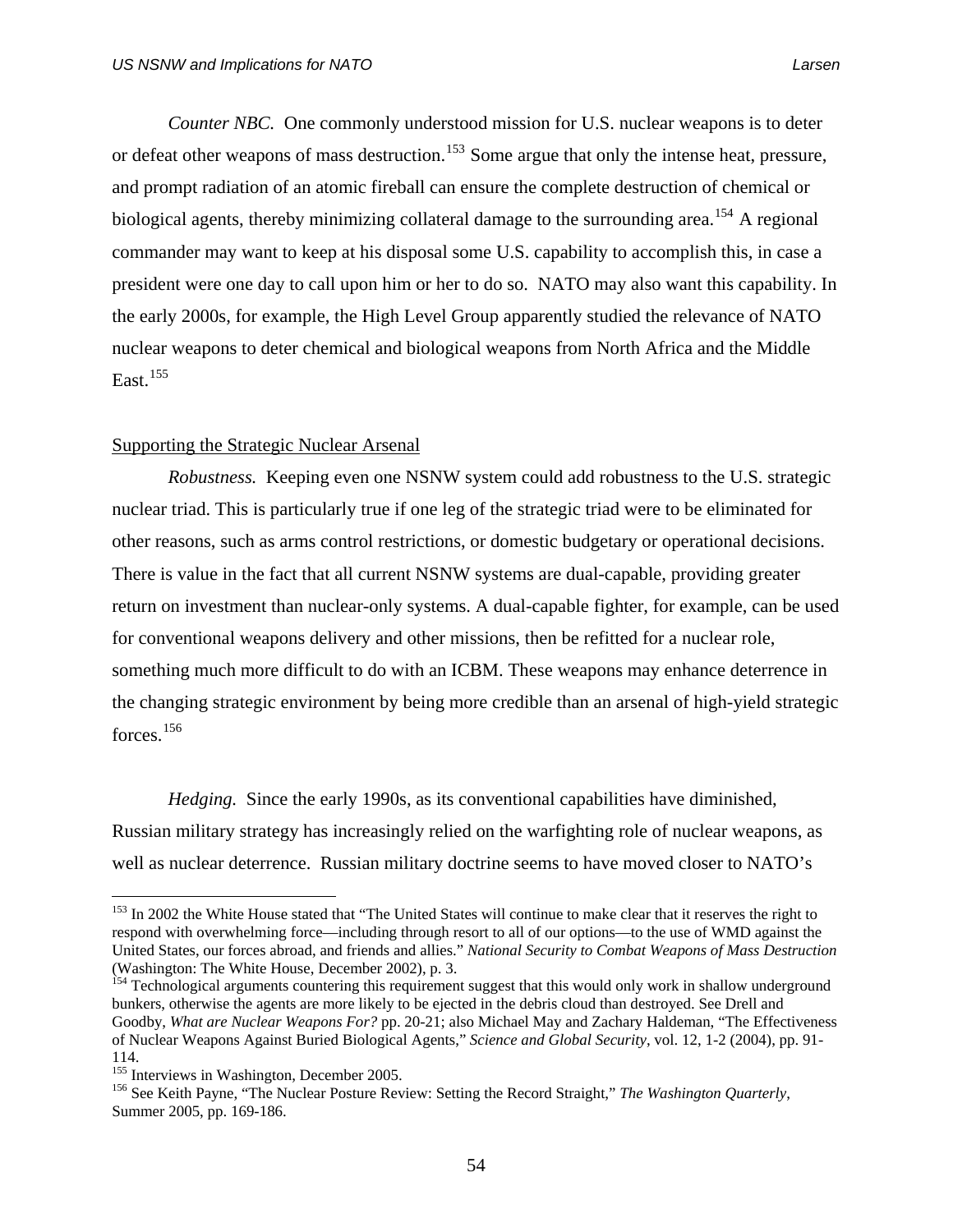Cold War era rationale—to deter and defeat the overwhelming conventional forces of the other side. This Russian emphasis on nuclear weapons is ironic, but a situation that Western strategists familiar with past NATO strategy certainly appreciate. As Russia's strategic nuclear arsenal continues to wither, due to arms control commitments and fiscal realities, it may find it prudent to hold on to its large, if aging, stockpile of tactical warheads as an insurance policy. The United States has not found itself in the same predicament, due to its more advanced strategic arsenal and stronger economy. Yet it, too, may one day decide that as its strategic arsenal continues to shrink, and its global adversaries continue to pursue nuclear or other WMD capabilities, there is some value in retaining its small but still capable number of NSNW warheads and delivery means.<sup>[157](#page-68-0)</sup>

#### **Summary**

 Recent changes to U.S. nuclear policy may be viewed differently in foreign capitals than the intended message sent by Washington. American policy changes can be characterized in four categories: operations and strategy; testing; infrastructure and acquisition; and arms control. All of these issue areas have been considered at the highest levels of the U.S. government and, in many cases, specific programs have been funded in the past few years. Taken individually, each of these efforts by the Bush administration appears to be a logical and evolutionary measure that will help ensure the continued deterrent value of America's nuclear stockpile. Yet these same measures, when viewed collectively and from a different ideological starting point, have raised eyebrows over the United States' ultimate goals regarding its nuclear future. Hence the concerns often heard on the international stage and by some elements of American society about the direction of U.S. nuclear policy.<sup>[158](#page-68-1)</sup> See Table 1.

# Table 1: Summary of Recent Changes to U.S. Nuclear Strategy<sup>[159](#page-68-2)</sup>

*Operations and Strategy*  • Development of a New Triad

<span id="page-68-0"></span><sup>&</sup>lt;sup>157</sup> Revitalizing the U.S. Nuclear Deterrent., p. 100.

<span id="page-68-1"></span><sup>&</sup>lt;sup>158</sup> For one example, see Keir Lieber and Daryl Press, "The Rise of U.S. Nuclear Primacy," *Foreign Affairs*, March/April 2006, pp. 42-54.

<span id="page-68-2"></span><sup>&</sup>lt;sup>159</sup> Chart from Jeffrey A. Larsen, "U.S. Nuclear Baseline," paper prepared for DTRA/ASCO Project on Foreign Perspectives of U.S. Nuclear Policy, presented at 5<sup>th</sup> Annual Strategic Concepts Roundtable, Colorado Springs, CO, 6 September 2006.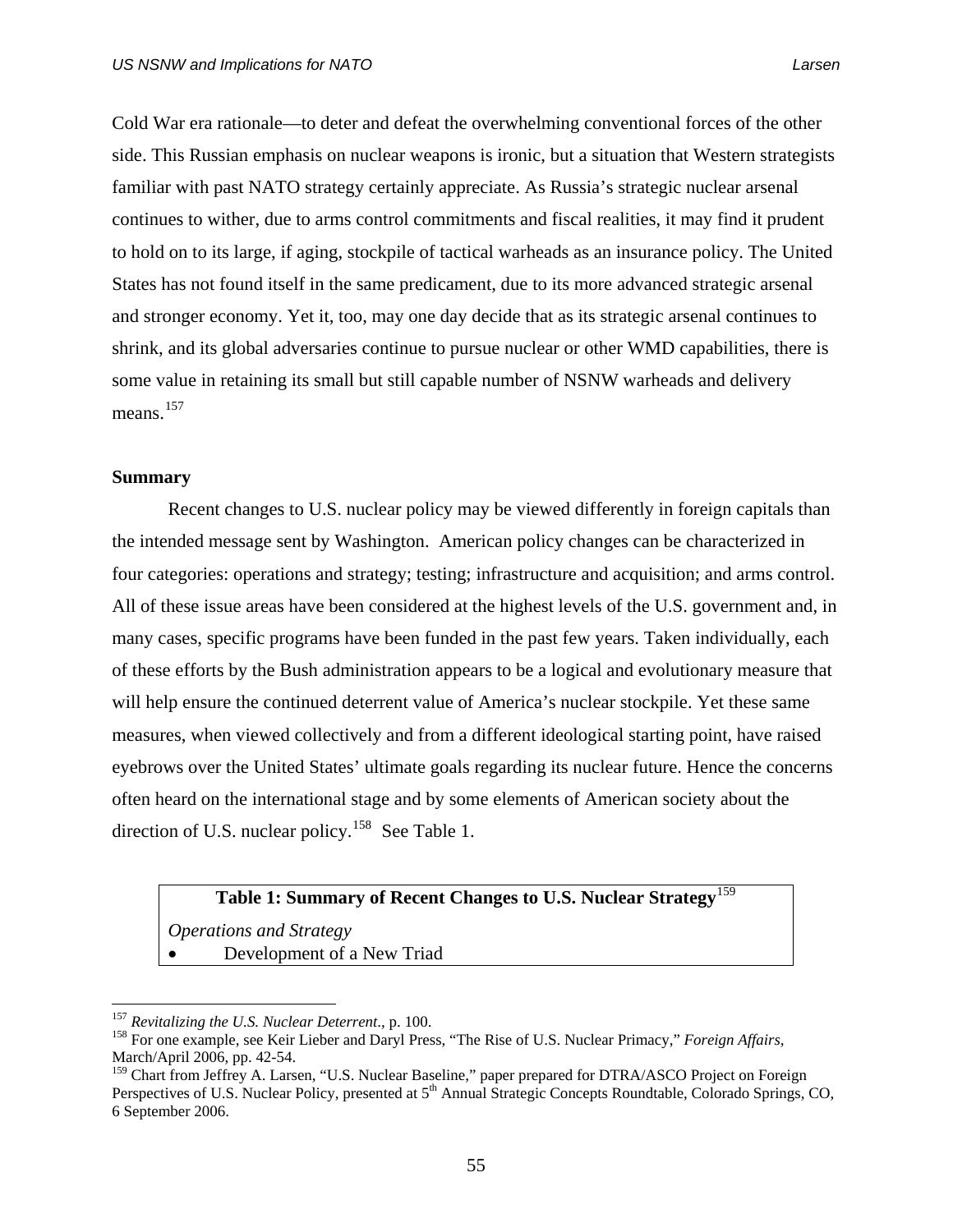- Increased emphasis on preemption as a policy choice (though not necessarily *nuclear* preemption)
- Increased emphasis on strategic defenses (particularly missile defense of North America)
- Continued reduction in the size of the remaining strategic nuclear arsenal
- Movement toward quick-strike strategic delivery systems with conventional warheads

*Testing* 

• Increased preparedness to resume nuclear testing should it be deemed necessary

*Infrastructure and Acquisition* 

- Continued modernization of the strategic arsenal—bombers, submarines, missiles, warheads, and the underlying C4ISR capabilities
- Consideration of new nuclear weapons purposes, and possible new designs to simplify, reduce costs, and give the residual arsenal greater deterrent value (for example, the Robust Replacement Warhead)
- Enhancements to certain aspects of the nuclear weapons production establishment

*Arms Control* 

- Diminished view of the value of arms control by the current administration
- Multiple treaties and agreements to which the United States subscribes, only a few of which actually restrain the United States in its nuclear strategies.

The rationale for maintaining an NSNW capability reflects a mix of political and military reasons: as a hedge against a revanchist Russia or the rise of a regional power; as an insurance policy during a period of strategic reductions; to meet military requirements such as the ability to destroy hard and deeply buried targets; if kept in a forward deployed mode in Europe, to provide continued political coupling with the European members of the NATO alliance; and in keeping with the concept of capabilities based planning, forward deployed when necessary to enhance response time, avoid the problem of friendly nation overflight, and enhance deterrence by providing a more usable option to a president in time of crisis.

Despite these rationales, however, when it comes to NSNW in Europe there is general consensus that they have no military utility; few states like them or want to carry on the mission; and in scenarios involving nuclear use, they believe that the United States would be more likely to use a strategic delivery system anyway. But since America believes its allies still want these weapons deployed in Europe, and it could cause a lot of trouble to withdraw them, the default position is to leave them there and avoid discussing them at all.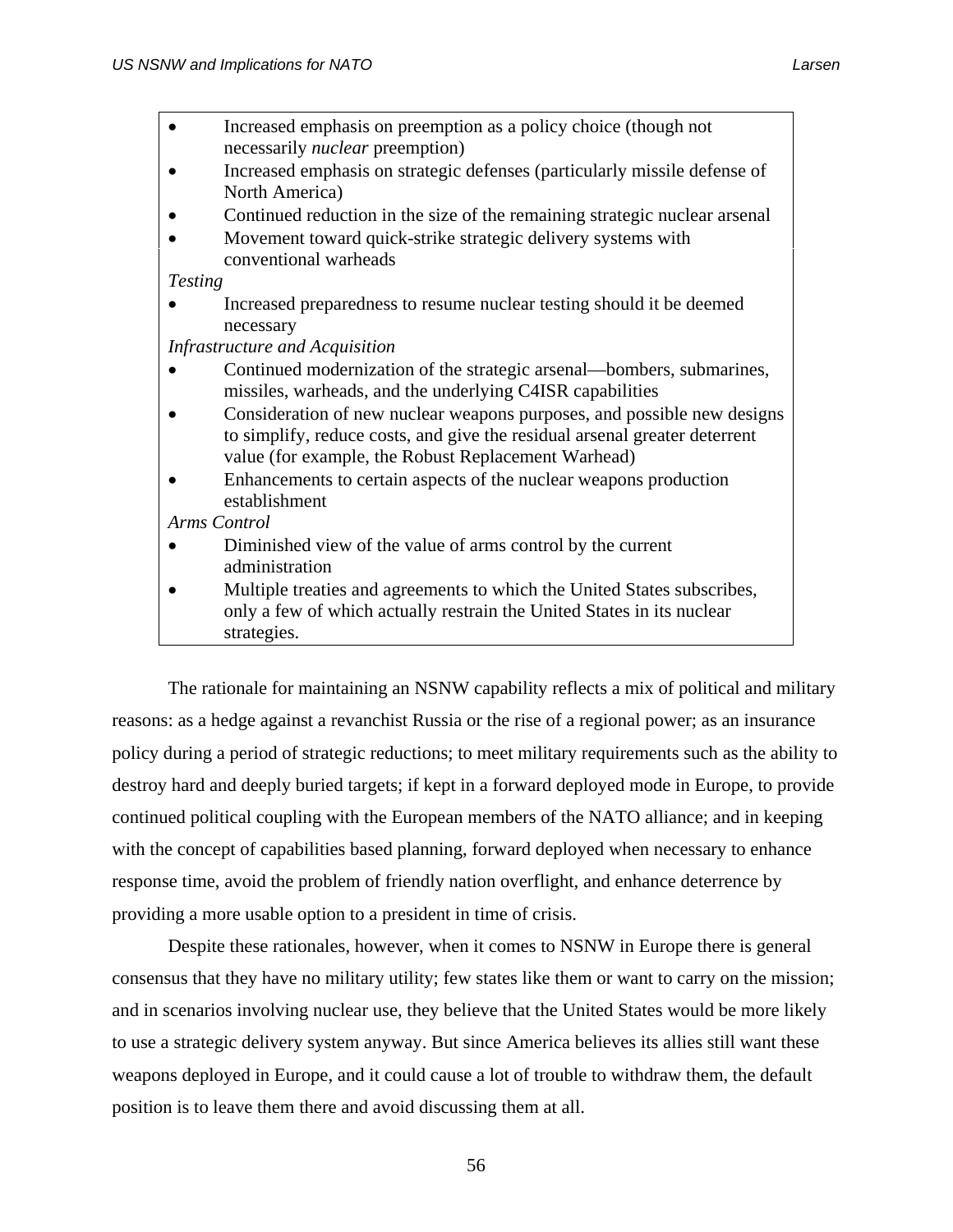# **IV**

 $\overline{a}$ 

# **Current Issues Affecting NATO Nuclear Policy**

# **The Value of Nuclear Weapons in Europe**

# Cold War Balance

 During the Cold War, nuclear weapons deployed in NATO Europe had three broad missions that were in balance, as shown in Figure 7. First, they provided military value to the Alliance by showing the cost-effective and asymmetrical capability of allied military forces in several phases of a conflict: warfighting, war winning, and conflict termination. Second, nuclear forces provided political value by showing the credible will of the Alliance to pursue selfdestructive nuclear war, if necessary, to prevent Soviet forces from dominating the continent. The ambiguity of nuclear weapons and nuclear use policies created fear and uncertainty in the minds of the Alliance's adversaries, while simultaneously providing assurance to the allies. Third, the combination of military capabilities and political will created a deterrent value to these forces that effectively kept the peace in a relatively stable environment for more than 50 years.<sup>[160](#page-70-0)</sup>



**Figure 7: Balanced Objectives During the Cold War** 

<span id="page-70-0"></span><sup>&</sup>lt;sup>160</sup> Thanks to my colleague Tim Miller for suggesting this model of the changing relationship between the three classic objectives of nuclear weapons in NATO: deterrence, warfighting, and assurance.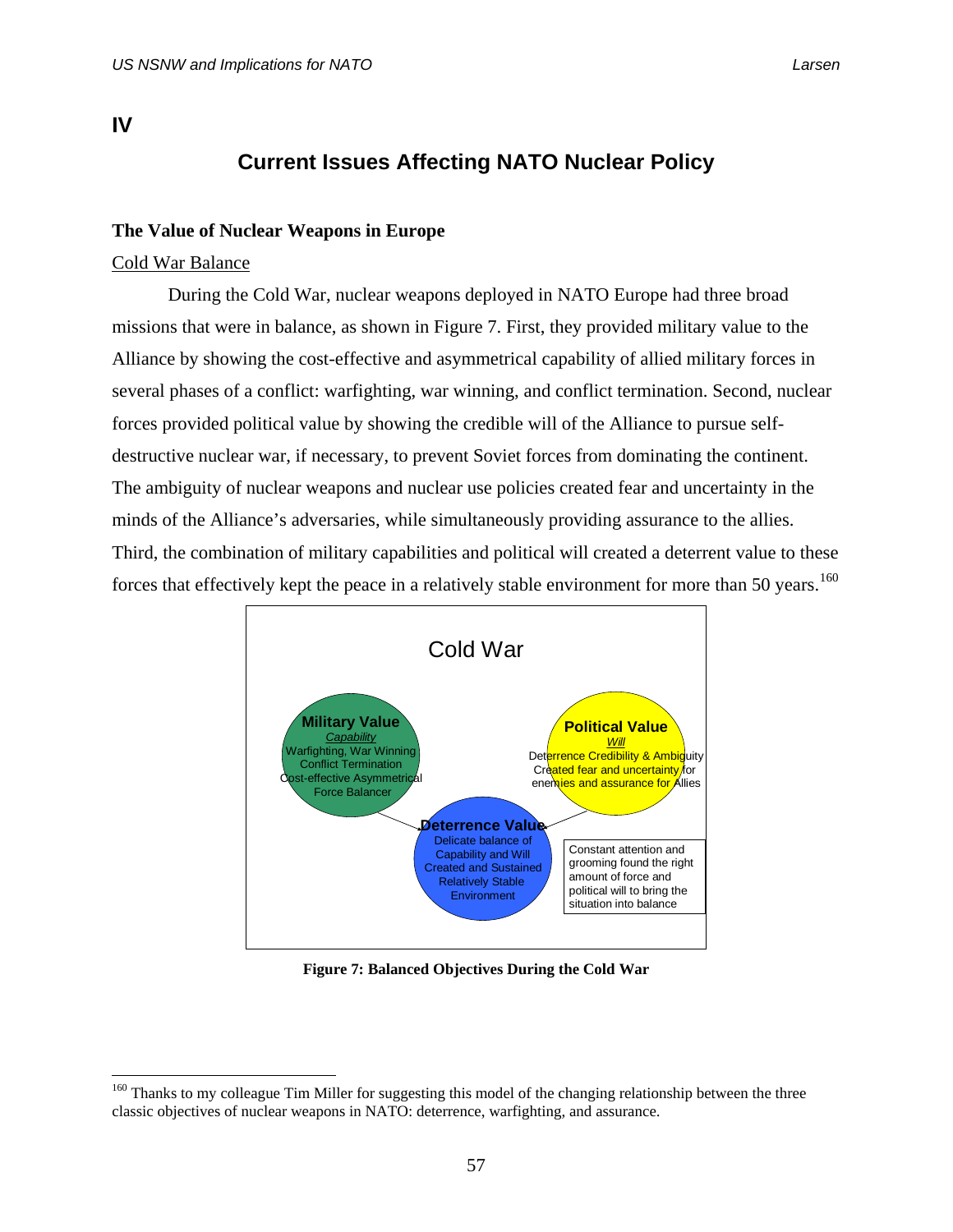# Immediate Post-Cold War Period

 In the immediate blush of optimism following the dissolution of the Soviet threat, the military value of these weapons began to shrink first. All aspects of their military value during the Cold War began to be questioned in the aftermath of that conflict, particularly their costeffectiveness. From a political point of view, questions began to arise as the known adversarydisappeared. Who were these weapons now meant to deter? Who was the enemy now? As a result, even though the Alliance continued to put great stock in the enduring political value of those weapons at the existential level, their deterrent value began to diminish due to the lack of perceived credibility in a military sense. See Figure 8.



**Figure 8: Changing Balance in the 1990s** 

## Changes Since 2001

 In the post-9/11 world, all three aspects of the supposed value to nuclear weapons have shriveled considerably, as shown in Figure 9. The military value of NATO's remaining DCA weapons is almost nil. No member state can justify the continued deployment of these weapons from a military or threat standpoint. Their sole remaining purpose is political. Indeed, the Alliance continues to emphasize that aspect of these weapons above all others, as seen in the unchanged wording of NATO's 1991 and 1999 Strategic Concepts. Nevertheless, even their political value is now in question as the potential threats against the Alliance appear increasingly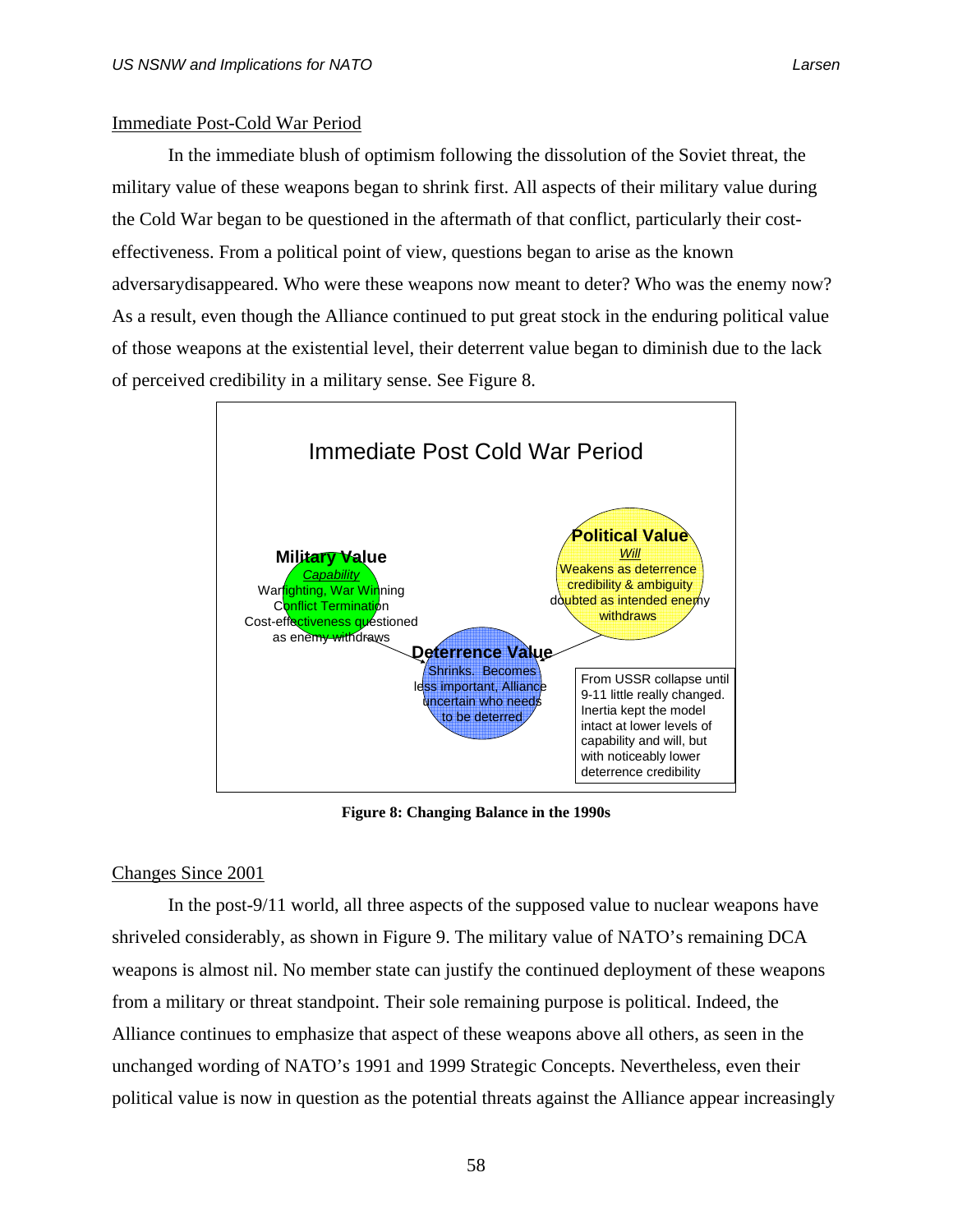difficult to elucidate, and the asymmetry between nuclear weapons and any foreseeable use scenarios becomes more starkly defined. As a result, the overall value of non-strategic nuclear weapons based in Europe is becoming more suspect to some observers.



# **Figure 9: The Situation Today**

 Today's NATO places value on nuclear weapons primarily in political terms, and that is primarily to assure allies—not so much to assure them of American military protection, as in decades past, but to assure them that the United States will remain a leading partner in Alliance politics and European affairs. As the 1999 Alliance Strategic Concept states, "The fundamental purpose of the nuclear forces of the Alliance is political: to preserve peace and prevent coercion and any kind of war. They will continue to fulfill an essential role by ensuring uncertainty in the mind of any aggressor about the nature of the Allies' response to military aggression. They demonstrate that aggression of any kind is not a rational option."[161](#page-72-0) Furthermore, NSNW provide a continuing venue for the allies to play a role in American defense decision-making through such forums as the Nuclear Planning Group. The allies don't want to lose that access to the inner workings of U.S. defense policy making. They also want to retain what they see as the real value to this mission: shared costs, shared risks, and shared responsibilities.

 The only remaining military value to these weapons is as a hedge against unforeseen change. They represent the ultimate capability based planning against an unknown future. So the

<span id="page-72-0"></span><sup>161</sup> *Alliance Strategic Concept*, 1999, para. 62.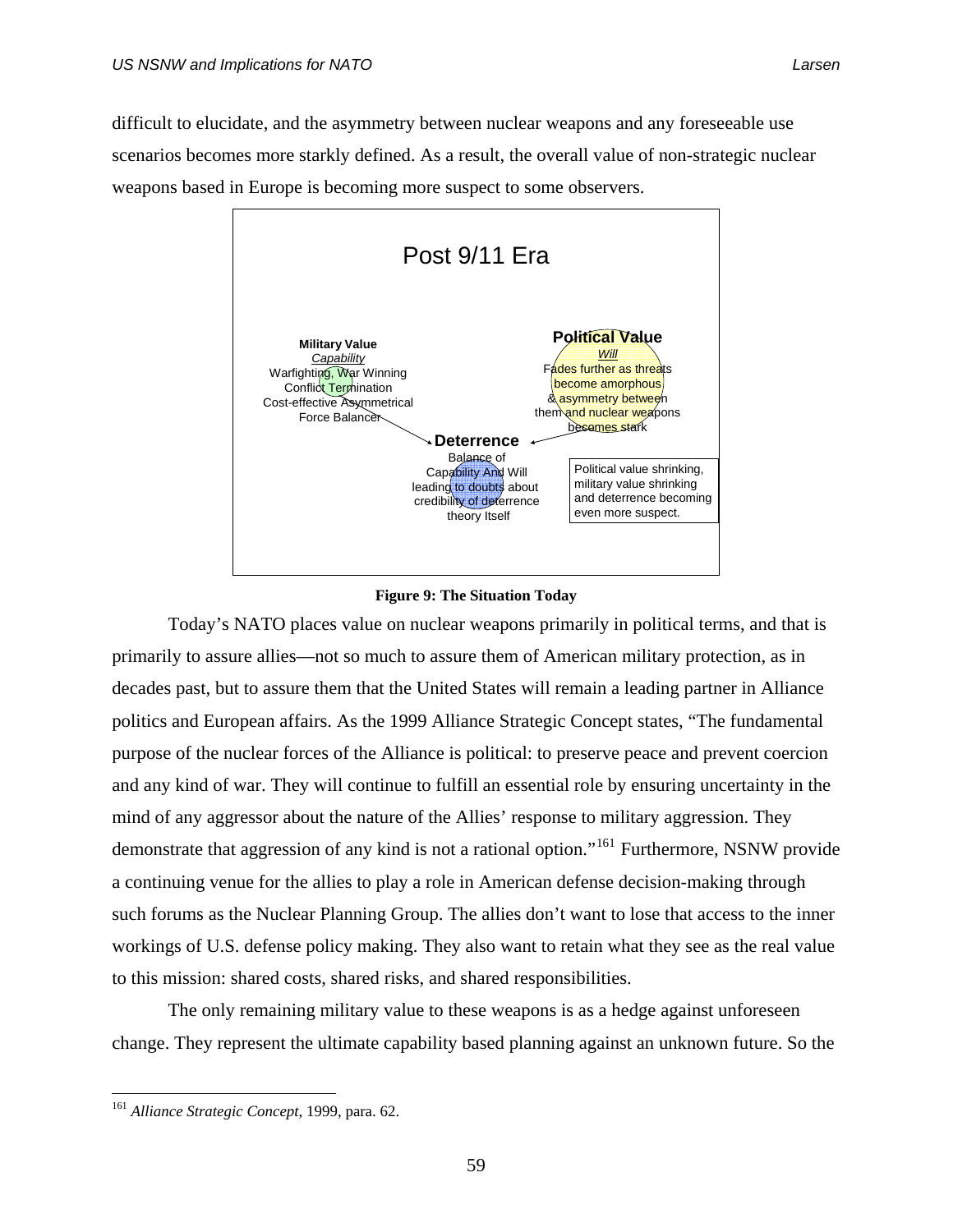member states with a DCA mission feel a need to continue to provide the same level of performance as in the past, lest they undercut the remaining deterrence value of NSNW. This becomes more difficult to do in an environment where for reasons of political sensitivity staffs cannot conduct threat-based planning (as the NATO staff has apparently been precluded from doing in recent years).<sup>[162](#page-73-0)</sup> This breaks the logic of weapons choices for particular targets, further reducing any perceived military value to the remaining weapons arsenals.

 The NATO states require good arguments to continue spending resources on nuclear systems. Coupling and assurance are still discussed, but not as passionately as they were during the Cold War. Some have argued that nuclear weapons are no longer the primary issue coupling the two sides of the Atlantic—today it is more likely be issues regarding logistics, transportation, communications, or out of area conventional missions that dominate budgets and plans.<sup>[163](#page-73-1)</sup>

 Can the model be restored to balance? How can the situation be resolved? Perhaps it will take a shock to the system. Either the United States determines that continuing to provide NSNW based in Europe no longer meets its security requirements, or the European members decide that they no longer want to (or can) participate in the DCA mission; or a nuclear event or accident could occur that dramatically hardens public opinion against these weapons. Any one of these eventualities could lead to a withdrawal of American nuclear weapons from Europe. On the other hand, the use of a weapon of mass destruction by an adversary, whether or not on European soil; the resurgence of an adversarial Russia; or some other major factor could see a renewed call for robust nuclear forces stationed on European allied bases.

# **Future Threats**

1

 Nearly every member state in NATO has completed one or more studies in recent years on the strategic threat and future security environment. Planners have to make some working assumptions about the future even if they cannot foretell what is going to happen. There are a number of potential issues that may arise in the decades ahead that will reflect a deteriorating international security environment. The Alliance's 1999 Strategic Concept described the evolving security environment in terms that remain valid. The environment continues to change, but it remains complex and subject to unforeseeable developments. In particular, international

<span id="page-73-1"></span><span id="page-73-0"></span><sup>&</sup>lt;sup>162</sup> Interviews in Brussels, March 2006.<br><sup>163</sup> Interviews in Washington, December 2005.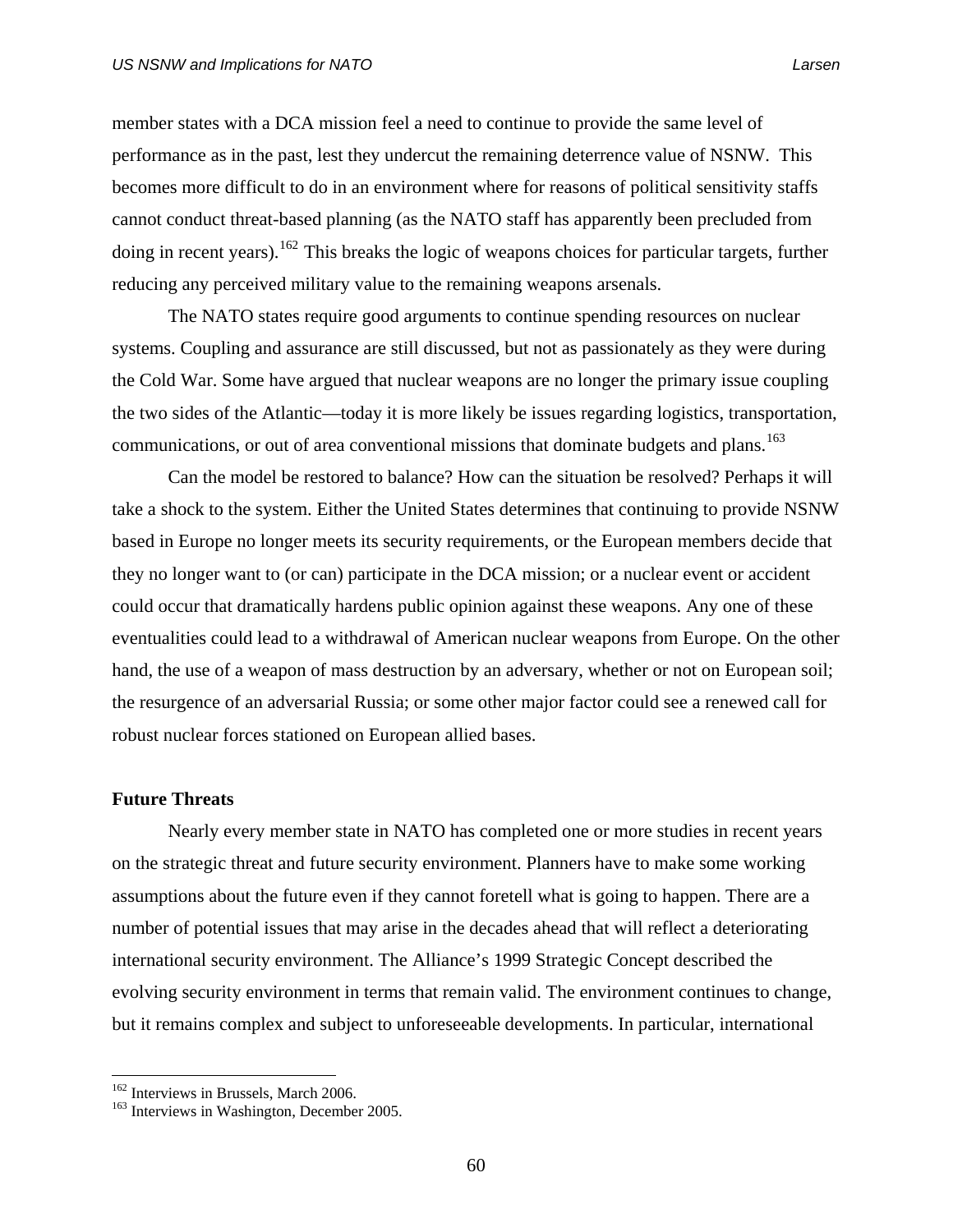terrorism has had an impact on the lives of regular citizens in many Western countries. The combination of terrorism, the rise of anti-Western global Islamic fundamentalism, and the spread of nuclear technology and materials through proliferation make for a potent brew that will pose the greatest threats to the Alliance in the coming decades. The as-yet to be released Comprehensive Political Guidance apparently lists the prime threats to the Alliance in the near term as terrorism, failed states, and the proliferation of WMD.<sup>[164](#page-74-0)</sup> And European analysts point out that their populations have been surprised by the direction of the global security environment in recent years. Their initial post-Cold War optimism has been replaced by a more pragmatic view of the world and the necessity for dealing with proliferation and bad actors.<sup>[165](#page-74-1)</sup>

Other issues that will create risks to the Alliance or its constituent members include instability due to failed or failing states; regional crises and conflicts; the growing availability of sophisticated conventional weaponry; the misuse of emerging technologies; and the disruption of the flow of vital resources. From a longer term perspective, the Alliance might need to concern itself with even larger issues, such as global warming; climate change; food, water, or energy shortages; population growth; AIDS and other infectious diseases; an increase in the number of sovereign entities on the world stage; potential clashes of cultures, ethics, values, and civilizations; and next-generation weapons technologies. This latter list is so vague and unpredictable, however, that it is nearly impossible for an organization that works by committee and consensus to effectively deal with the complete roster. From the perspective of nuclear weapons planners, there remain a few more immediate and more easily understandable threats, as illustrated in the next sections.

# Revanchist Russia

 $\overline{a}$ 

The primary underlying concern which drives the Alliance to maintain nuclear weapons in Europe is the potential for the return of a militarily strong, anti-Western Russia on its eastern borders. At the moment such a major shift in Russia's foreign policy direction seems unlikely, and Russia has close ties to NATO through a number of forums. It is also politically incorrect to discuss this openly within NATO circles. Russia today is a "strategic partner" rather than a potential threat. Yet the possibility exists that things could change. The new member states of

<span id="page-74-0"></span><sup>&</sup>lt;sup>164</sup> Interviews in Europe, March 2006.<br><sup>165</sup> Interviews in Berlin, January 2006.

<span id="page-74-1"></span>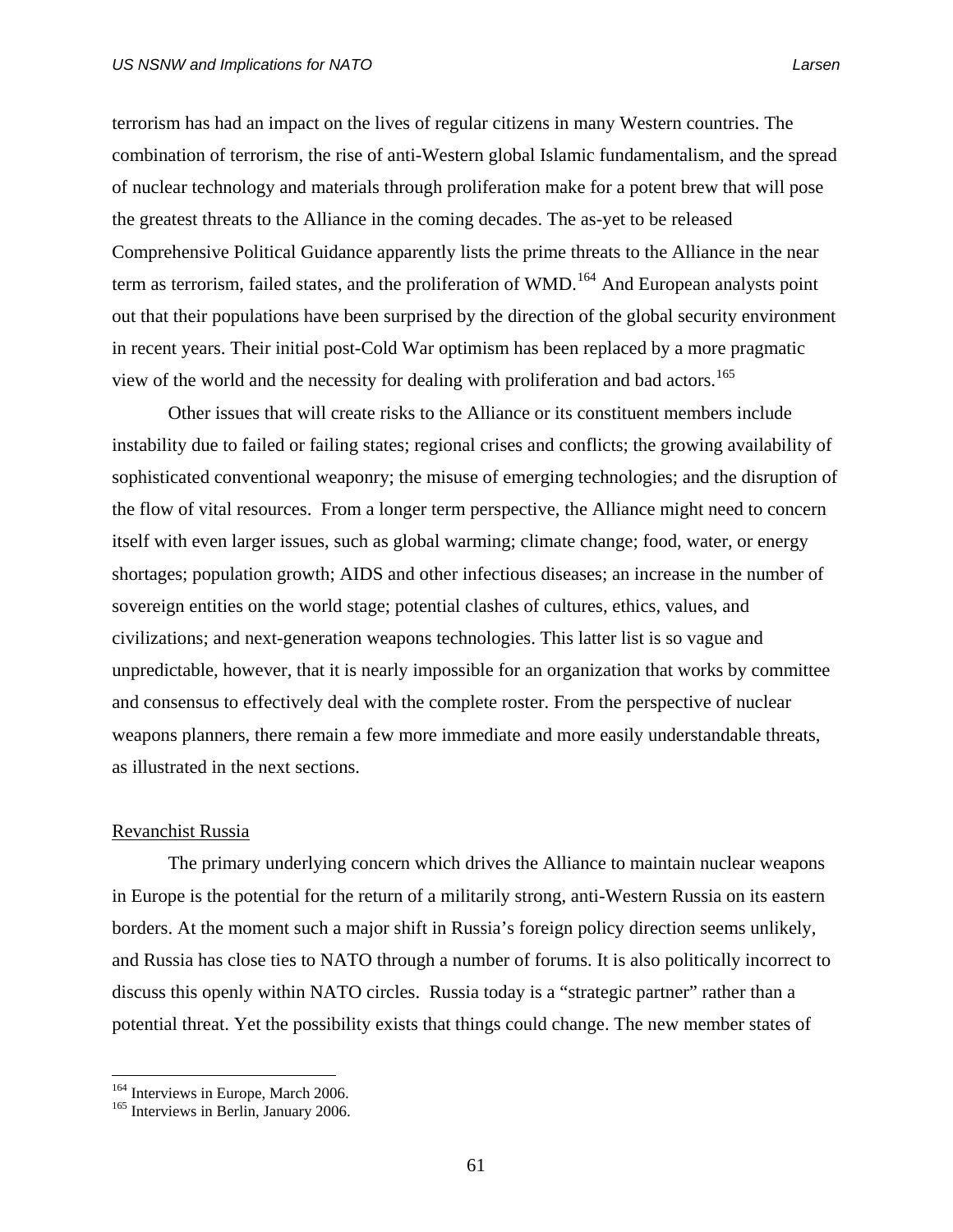Eastern Europe are understandably the most cognizant of this potential. They are watching Russia warily, suspicious of what they see as a corrupt and undemocratic Moscow and its intentions, attitude, and modernization programs. But older members like Germany express reservations about Russia in private, as well.<sup>[166](#page-75-0)</sup> Military planners are required to think about worst case scenarios, of course. The combination of Russian opacity as to its nuclear arsenal and intentions, its apparent unwillingness to abide by the terms of the 1991-92 Presidential Nuclear Initiatives regarding nonstrategic nuclear weapons, its recent development and testing of new strategic rockets, the centralization of political power within a hierarchically governed executive branch, and the possibility that President Putin's successor may not be as friendly to or cooperative with the West lead, in many officials' perspectives, to the pessimistic but unassailable conclusion that Moscow is not to be completely trusted. Russia is under pressure today from several directions, including rising threats on its borders and the need to respond to U.S. strategic initiatives such as missile defense and the New Triad. President Putin has spoken of the need to develop new nuclear weapons to maintain the strategic balance in the new "arms spiral" with the United States.<sup>[167](#page-75-1)</sup>

# New Nuclear Armed Adversaries

Iran is within several years of having an indigenously produced nuclear weapons arsenal and delivery capability. This would present the Alliance with a new nuclear-armed state on its southeastern flank, one that abuts a NATO member (Turkey) and which has serious anti-Western attitudes. Other states in the region considered likely candidates to acquire nuclear weapons in the longer term include Ukraine, Kazakhstan, and Egypt. These are all within range of NATO Europe, and all lay within the so-called "arc of instability" that crosses the Middle East and extends through South Asia.

Most European member states do not see Tehran as an adversary today. Indeed, as one French diplomat explained, the United States appears to be demonizing the Iranian regime and overstating its nuclear capabilities in order to force Europeans to choose sides—something they are not ready to do.<sup>[168](#page-75-2)</sup> Some Turks point out that their border with Iran is its most stable frontier,

<span id="page-75-1"></span><span id="page-75-0"></span><sup>&</sup>lt;sup>166</sup> Interviews in Berlin, Oberammergau, Brussels and Tallinn, January-March 2006.<br><sup>167</sup> Vladimir Putin, Annual Address to the Federal Assembly, 10 May 2006, at [www.kremlin.ru/eng/speeches/2006/05/10/1823\\_type70029\\_105566.shtml.](http://www.kremlin.ru/eng/speeches/2006/05/10/1823_type70029_105566.shtml)<br><sup>[168](http://www.kremlin.ru/eng/speeches/2006/05/10/1823_type70029_105566.shtml)</sup> Interview in Paris, March 2006.

<span id="page-75-2"></span>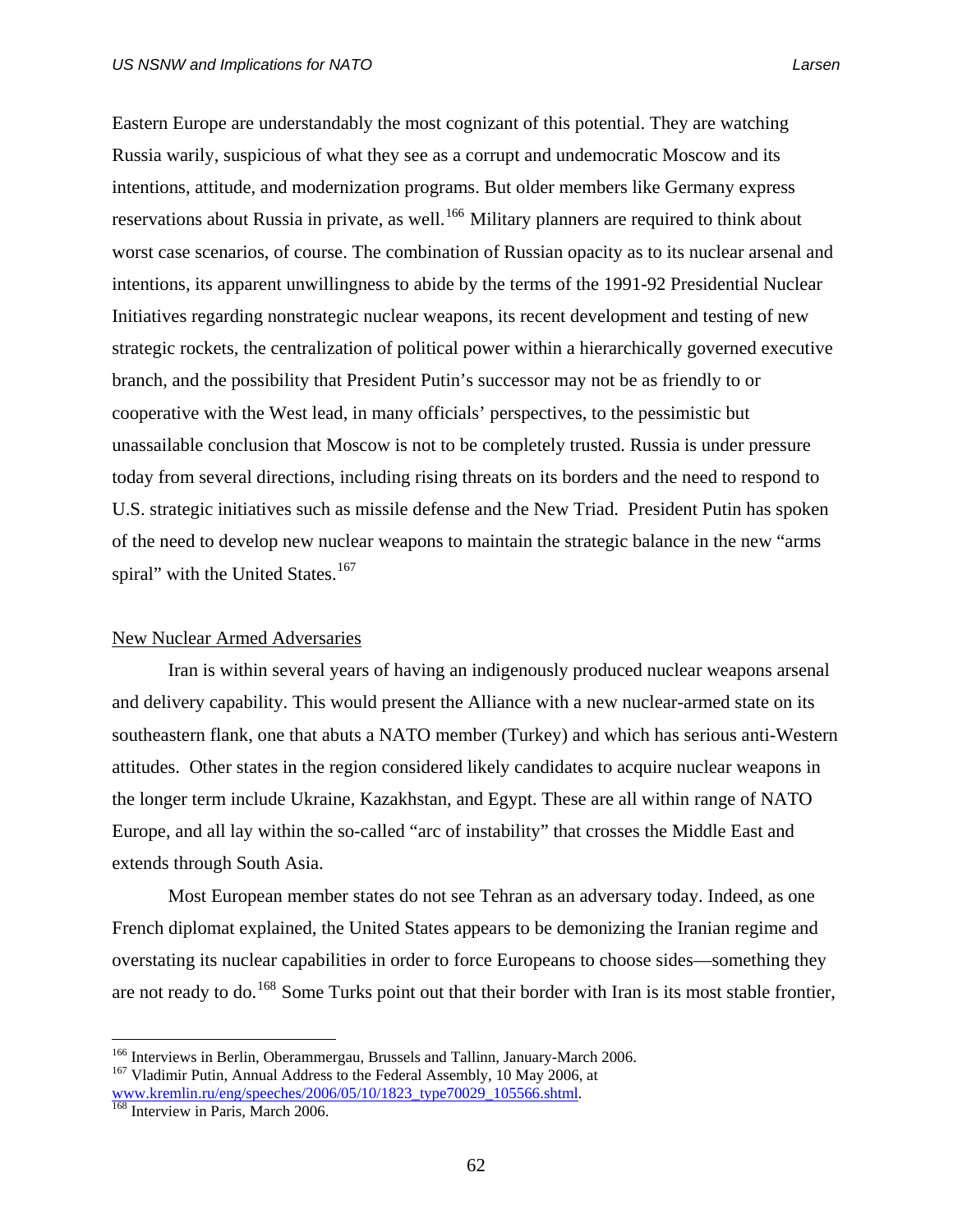having had no serious problems with its southeastern neighbor for hundreds of years. <sup>[169](#page-76-0)</sup> Yet prudent military planning would advise the Alliance to expect Iran to have a nuclear capability within the next 10 years, just about the time that the Alliance will most likely be removing the last vestiges of its Cold War nuclear posture from Europe. In addition, several European members have made security commitments to Israel, which would be the most likely target of Iranian nuclear threats.

Several states, including Canada, believe that nuclear weapons have only one purpose: to deter other nuclear weapons. According to this view, the Alliance needs to try and prevent nuclear proliferation to other states, thereby relaxing the requirement to keep its own weapons as a deterrent.[170](#page-76-1)

## Terrorism

France, Britain, and the United States all recognize the dangers of violent non-state actors in today's world. Those dangers would rise dramatically if a terrorist group were able to acquire some type of WMD, particularly a nuclear weapon. As President Chirac made clear in his January 2006 speech on French nuclear forces, France stands with the United States in considering a state sponsor of terrorism a legitimate target for nuclear retaliation in response to a terrorist WMD attack.<sup>[171](#page-76-2)</sup> At lower levels on the threat spectrum, however, or when a terrorist group acts without the help of a state sponsor and cannot be identified, it would be difficult to envision a purpose for nuclear weapons in preventing, deterring, countering, or responding to terrorism.

# Other Threats

 $\overline{a}$ 

In a January 2006 speech President Jacques Chirac illuminated some additional threats to a modern nation-state's national interests that could lead to a need for nuclear deterrence, threat, or use. Among those are the threats to commerce, sea lanes of communication, and other trade

<span id="page-76-2"></span>

<span id="page-76-1"></span><span id="page-76-0"></span><sup>&</sup>lt;sup>169</sup> Interview in Brussels, January 2006.<br><sup>170</sup> Interviews in Europe, March 2006.<br><sup>171</sup> Speech by Jacques Chirac to the Strategic Air and Maritime Forces at Landivisiau/L'lle Longue, 19 January 2006, available at www.ambafrance-au.org/article.php3?id\_article=1492. This speech reflected concepts previously raised in a series of U.S.-French working group sessions on counterproliferation in the mid-1990s. See Robert Grant, *Counterproliferation and International Security: The Report of a U.S.-French Working Group (Arlington, VA:* U.S.-CREST, 1995).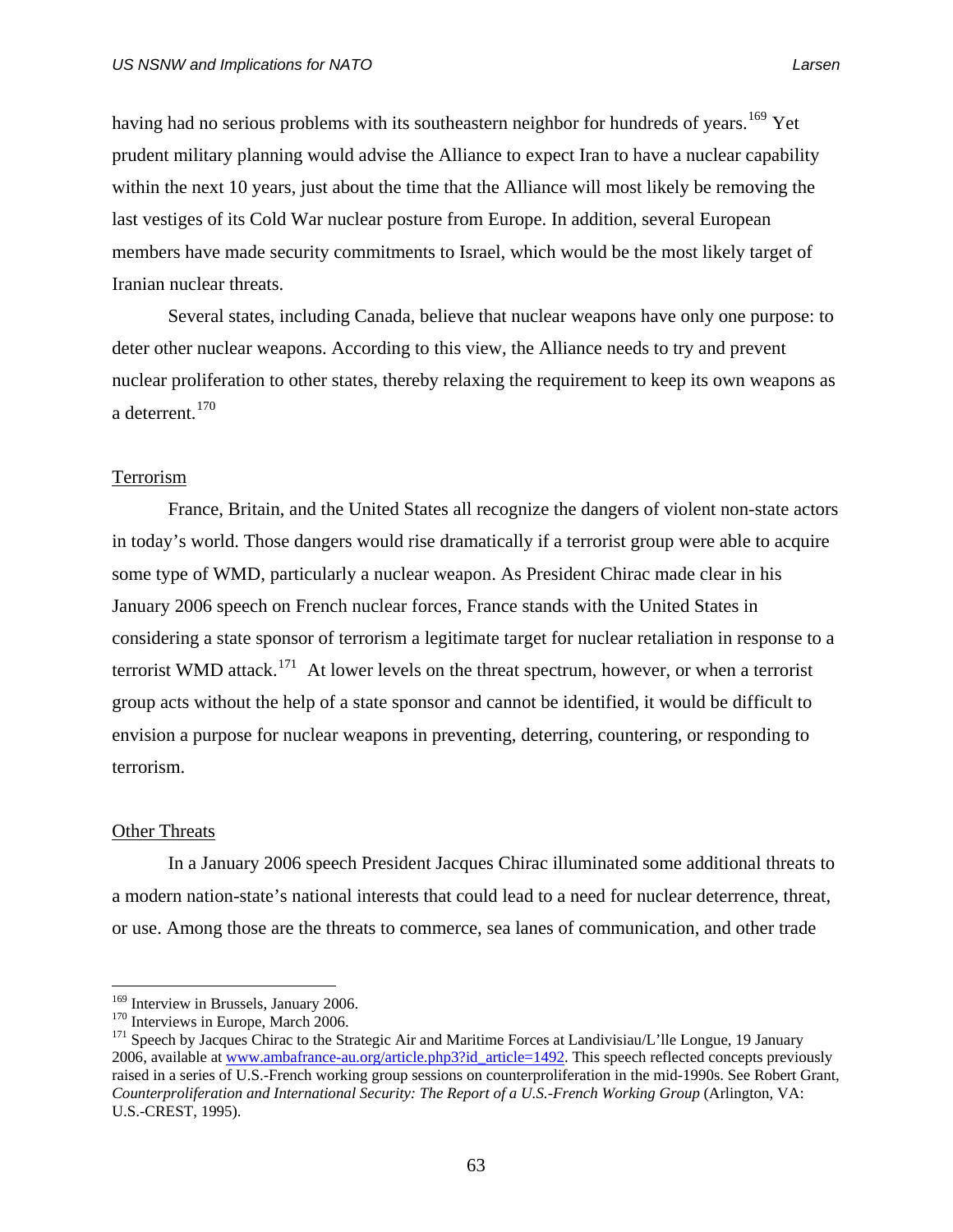routes. A modern society cannot afford to allow those routes to be interrupted or threatened.<sup>[172](#page-77-0)</sup> By including trade in the definition of France's national interests, the president expanded the role of nuclear deterrence considerably from the traditional NATO sense.

Modern conventional weapons in the hands of an aggressor may also pose a security threat, especially from cruise missiles or conventionally armed ballistic missiles.

# **Allied Perspectives**

 Tactical nuclear weapons have served the Alliance well since their introduction in the early 1950s. Their credibility was based on solidarity, widespread participation, and proven capabilities. They have allowed NATO to meet its military requirements at less cost and greater likelihood of success; they have provided reassurance to European allies of American commitment to their defense; they have provided that essential "Atlantic link" between North America and Europe; and they have provided a venue for cooperation and cohesion through the Nuclear Planning Group and nuclear mission sharing through programs of cooperation and dualkey arrangements. As Martin Smith has written,

the legacy of the Cold War years to NATO was… the permanent and institutionalized framework for multilateral consultations amongst NATO members on issues relating to prospective use policy, modernization programs, and arms control decisions.<sup>[173](#page-77-1)</sup>

 In general, however, Europeans and Americans see the world through different lenses. The United States has a global perspective, and often sees solutions that emphasize military means. Europeans, on the other hand, see alternatives in more diplomatic ways, including the use of treaties, agreements, and multilateral approaches. Regardless of one's starting perspective, however, all agree that today the rationales offered above for nonstrategic weapons are fading in a post-Cold War world. The proximate threat that justified these weapons in the first place has disappeared (at least for the time being); many of the member states are weary of the burdens of defense in general, and nuclear matters in particular; and in some ways the European members seem to be shifting politically away from the United States on foreign policy matters. This is especially important with regard to the major partner states. As a study on European nuclear

<span id="page-77-1"></span><span id="page-77-0"></span><sup>&</sup>lt;sup>172</sup> Chirac speech, 2006.<br><sup>173</sup> Smith, "To Neither Use Them or Lose Them: NATO and Nuclear Weapons Since the Cold War," *Contemporary Security Policy*, vol. 25, no. 3 (December 2004), p. 527.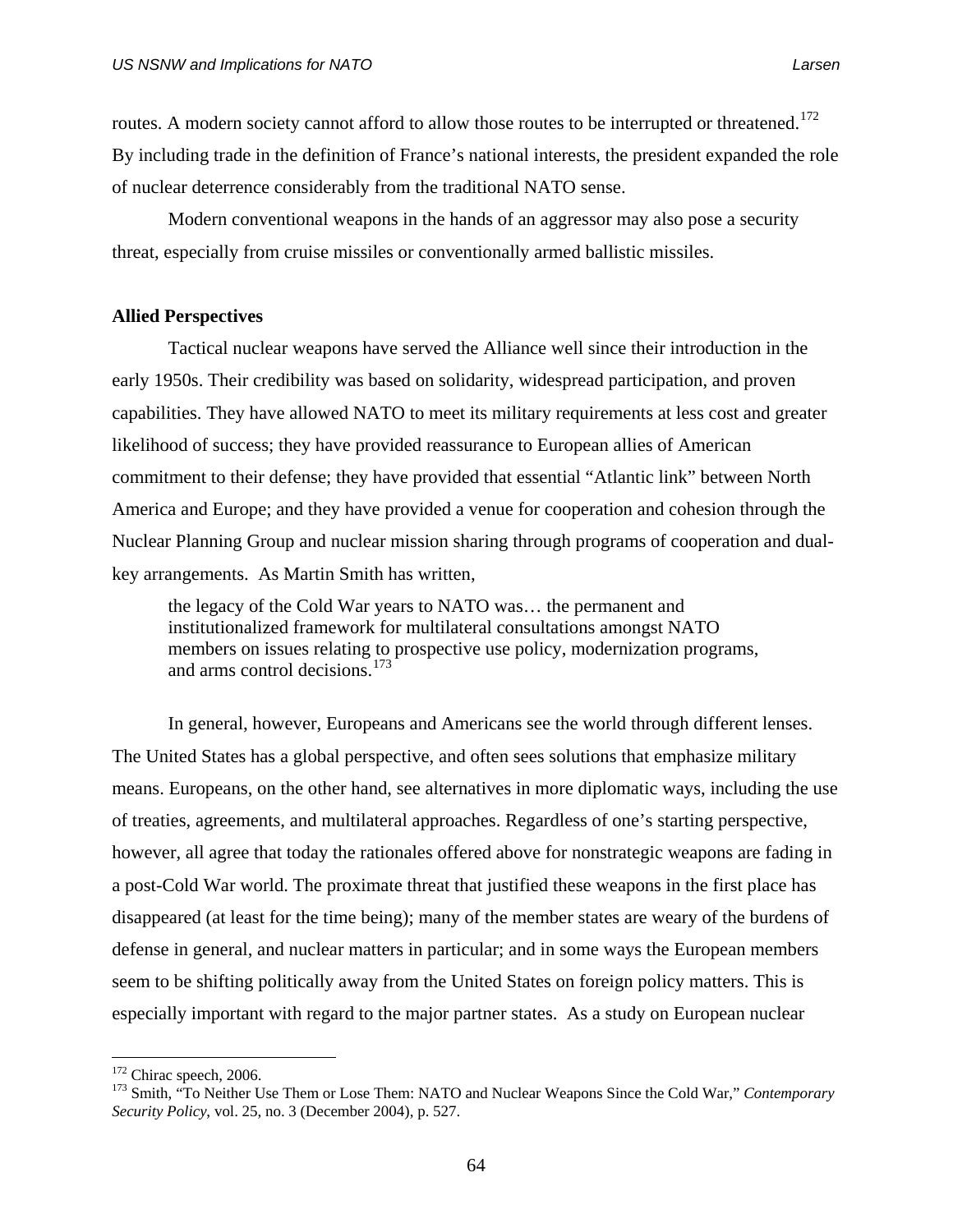roles recently concluded, "The trend seems clear: nuclear burden-sharing in NATO, in as far as host country nuclear strike missions are concerned, is on a slow but steady decline toward ending altogether. The only question seems to be when and whether it will be constrained defense budgets and force structure reorganization or a political decision that will end it."<sup>[174](#page-78-0)</sup>

 European publics are either ambivalent or anti-nuclear, often unaware that these weapons are still stationed in their countries. According to a poll taken in May 2006, some 60 percent of the people in Belgium, Germany, Italy, and the Netherlands don't even know that U.S. weapons are deployed on their soil. And an even larger number in Italy and Germany hold strong antinuclear beliefs. Among the NATO DCA states, only Turkey was in favor of allowing the United States to continue stationing these weapons in its country.<sup>[175](#page-78-1)</sup> Any European politician faces a complicated set of issues and constituencies when addressing nuclear forces: domestic audiences, fellow allies, transatlantic partners, potential adversaries to the east and south, and the disarmament lobby. While every state has some degree of anti-nuclear faction, the most antinuclear countries in Europe would appear to be Norway, Sweden, Finland, Austria, Ireland—and Germany—the latter a NATO member with a DCA mission.<sup>[176](#page-78-2)</sup>

In its June 2005 communiqué, the Nuclear Planning Group reiterated the Alliance's belief in the value of U.S. non-strategic nuclear weapons:

At our first Nuclear Planning Group meeting with new members, we reviewed the status of NATO's nuclear forces and the work of the High Level Group and reaffirmed the continued validity of the fundamental principles governing NATO's nuclear policy and force posture as set out in the Strategic Concept, which affirms the fundamental political purpose of NATO's nuclear forces: to preserve peace and prevent coercion. Within this context, the Alliance is committed to its long-standing goal to enhance security and stability at the lowest possible level of forces consistent with its requirements for collective defence and deterrence.<sup>[177](#page-78-3)</sup>

Yet some in the Alliance have, in recent years, begun to question whether the increased precision of conventional weapons have made nuclear weapons unnecessary in a military campaign. If the same levels of effects or destructiveness can be reached using conventional weapons, why does the Alliance still need nuclear weapons? This line of thinking has been

<span id="page-78-0"></span> $174$  Kristensen, p. 59.

<span id="page-78-1"></span><sup>&</sup>lt;sup>175</sup> Greenpeace survey results quoted by Meier, "An End to U.S. Tactical Nuclear Weapons in Europe?" p. 40. <sup>176</sup> Interviews in Europe, spring 2006. 177 "Final Communiqué," June 2005, para. 7.

<span id="page-78-2"></span>

<span id="page-78-3"></span>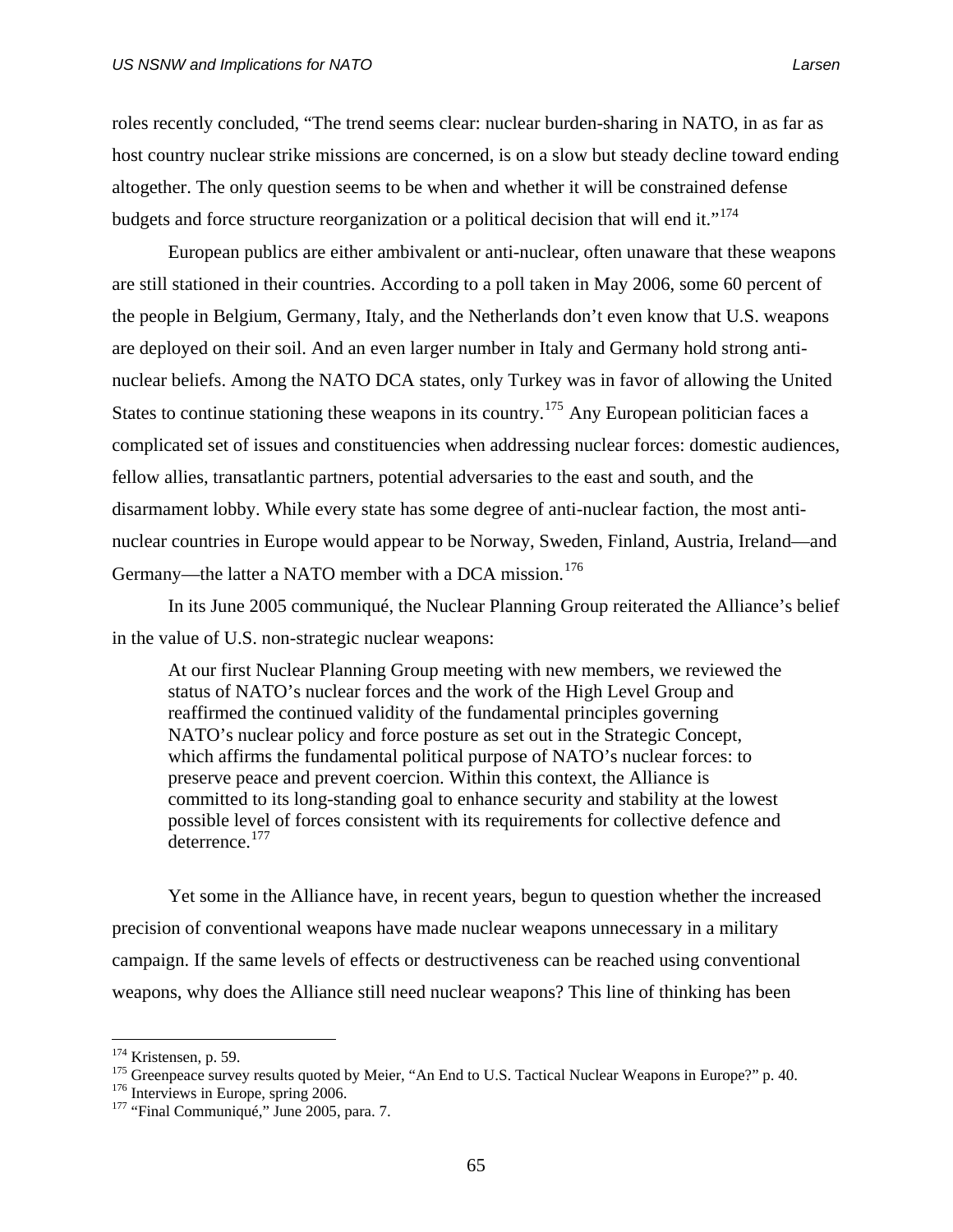pushed by Spain, Canada, Belgium, Italy, and Norway, all for different reasons—some because of a home-grown green movement, or because of a philanthropic bent, or due to a nuclear allergy.[178](#page-79-0)

Officials on both sides of the Atlantic readily admit that they have held on to nuclear weapons as long as they have for political, rather than military, reasons. As the Strategic Concept says, "To protect peace and to prevent war or any kind of coercion, the Alliance will maintain for the foreseeable future an appropriate mix of nuclear and conventional forces based in Europe and kept up to date where necessary."[179](#page-79-1) But such qualitative rationales may no longer suffice as the Alliance faces the bills for several major nuclear replacement programs in the next ten years. As one European analyst has written, "European governments may not be willing to make the investments in a new generation of nuclear-capable aircraft or participate in relevant technology sharing that would be needed to sustain the policy."<sup>[180](#page-79-2)</sup> A 2004 Defense Science Board study on future strategic strike forces called NATO's continued nuclear role into question, suggesting that the DCA aircraft mission could be eliminated because there is "no obvious military need for these systems."<sup>[181](#page-79-3)</sup>

A recent master's degree thesis by a U.S. Air Force pilot came to the same conclusion. It recommended "withdrawing U.S. theater nuclear weapons from Europe" because:

…economic and political ties, including widespread participation in nuclear planning, the increasingly important nuclear taboo, prospects for conventional deterrence and the U.S. strategic nuclear umbrella render TNWs [tactical nuclear warheads] irrelevant. Emphasizing their utility provides incentive for others to join the 'nuclear club,' degrades the nonproliferation regime, and creates a roadblock for NATO-Russian arms control and nonproliferation efforts.<sup>[182](#page-79-4)</sup>

A scathing assessment of NATO's continued nuclear role concurs with respect to current Alliance policy. Referring to paragraph 46 of the 1999 Alliance Strategic Concept, this report comments:

Instead of formulating a clear and bold new vision for its nuclear policy for the  $21<sup>st</sup>$  century, NATO bureaucrats have put together a hodgepodge of justifications

<sup>&</sup>lt;sup>178</sup> Interviews in Europe, January 2006.

<span id="page-79-3"></span>

<span id="page-79-2"></span><span id="page-79-1"></span><span id="page-79-0"></span><sup>&</sup>lt;sup>179</sup> Alliance Strategic Concept, para. 46.<br><sup>180</sup> Meier, p. 37.<br><sup>181</sup> Report of the Defense Science Board Task Force on Future Strategic Strike Forces (Washington: Office of the Secretary of Defense for Acquisition, Technology, and Logistics, February 2004), pp. 5-13.

<span id="page-79-4"></span><sup>&</sup>lt;sup>182</sup> Brian G. Polser, "Theater Nuclear Weapons in Europe: The Contemporary Debate," MA Thesis, Naval Postgraduate School, September 2004, p. v.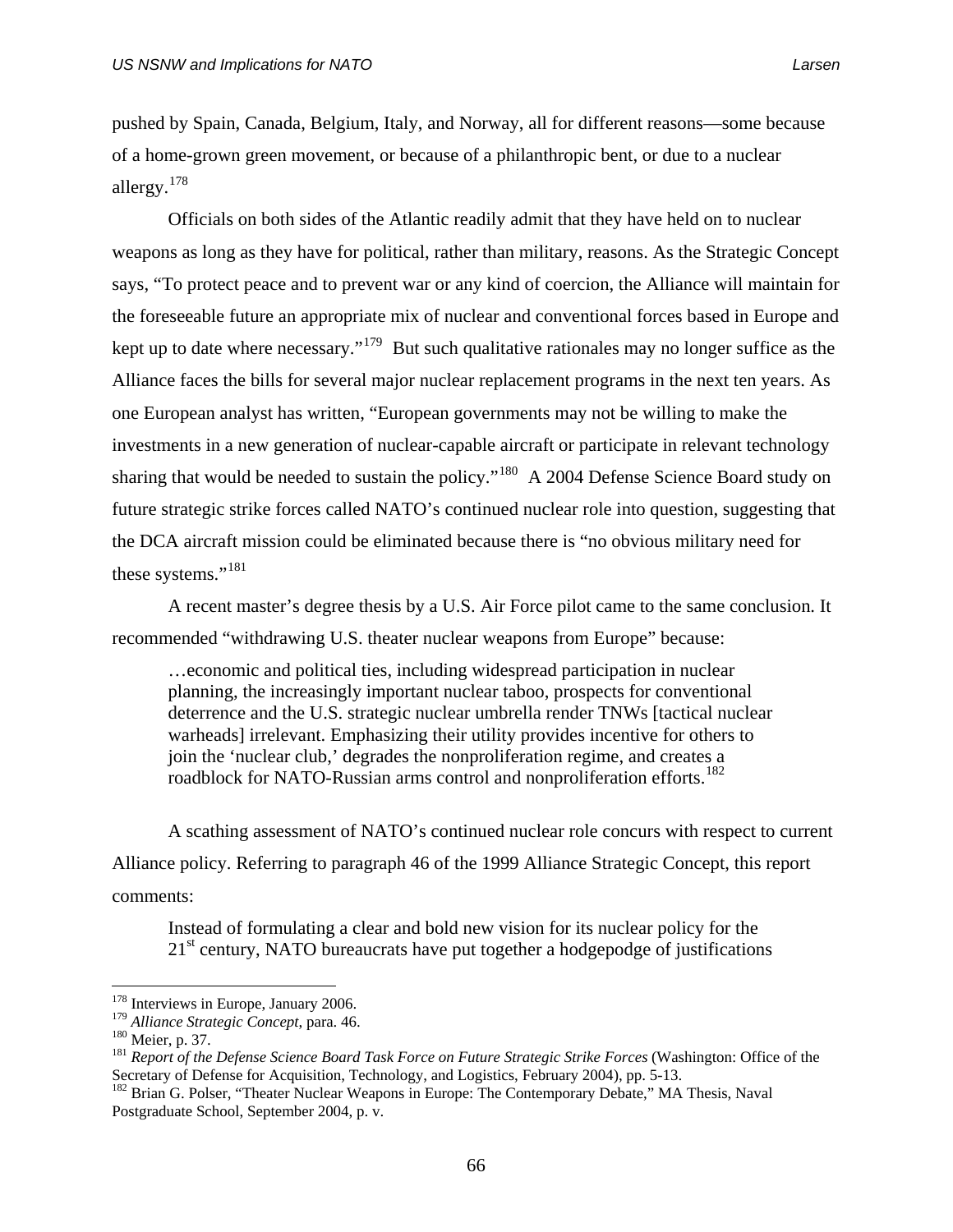consisting of slightly rewritten policy language from the past, outdated remnants of Cold War threats… unsubstantiated claims of deterring proliferators of weapons of mass destruction, vague and exaggerated rhetoric about preserving peace and preventing "any kind of war," and peripheral managerial issues of providing a political and military link between Europe and the United States. Under this vision, forward-deployed U.S. nuclear weapons appeared to serve essentially any purpose against any opponent in Europe or outside the region.<sup>[183](#page-80-0)</sup>

This quote is obviously overblown and meant to serve political purposes. It neglects the fact that NATO policy is approved by all the heads of state and government by consensus, and therefore reflects the view that the member states believe that such weapons still have a role to play in today's security environment. Nevertheless, the Alliance has not publicly responded to this criticism, nor provided an updated rationale for its continued reliance on nuclear weapons.

# Germany

Throughout the Cold War Germany was always a leading supporter of Alliance nuclear policy, the host of the largest number of American warheads in Europe, and a full partner in Alliance DCA missions, with Pershing I missiles, multiple land-based tactical systems, and several squadrons of Luftwaffe fighter-bombers assigned to the nuclear role. Today, as one senior German official has said, "We are uncertain the direction in which NATO is headed, but we want to help."<sup>[184](#page-80-1)</sup> Changes in Germany's support to the Alliance and its nuclear aspects, therefore, are unlikely in the short term. Germany has long had a firm commitment to nuclear sharing within the Alliance. Those attitudes began changing, however, in the early 1980s with the dual-track decision and INF missile deployments.

Today, the German public is overwhelmingly anti-nuclear, though they don't think about this issue much. They seem more concerned with economic and domestic issues than national security.<sup>[185](#page-80-2)</sup> A survey in early 2006 revealed that 71 percent of the German population wants Europe to be free of nuclear weapons.<sup>[186](#page-80-3)</sup> Government officials in Berlin interviewed in January

<span id="page-80-0"></span><sup>&</sup>lt;sup>183</sup> Kristensen, p. 61.

<span id="page-80-3"></span>

<span id="page-80-2"></span><span id="page-80-1"></span><sup>&</sup>lt;sup>184</sup> Interview in Berlin, January 2006.<br><sup>185</sup> Interviews in Berlin, January 2006.<br><sup>186</sup> "Nuclear Weapons in Europe: Survey Results in Six European Countries," Strategic Communications, 25 May 2006, at [http://www.greenpeace.org/international/press/reports/nuclear-weapons-in-europe-survey.](http://www.greenpeace.org/international/press/reports/nuclear-weapons-in-europe-survey) Of course, it may be difficult to separate anti-nuclear views from anti-American or anti-Bush sentiments.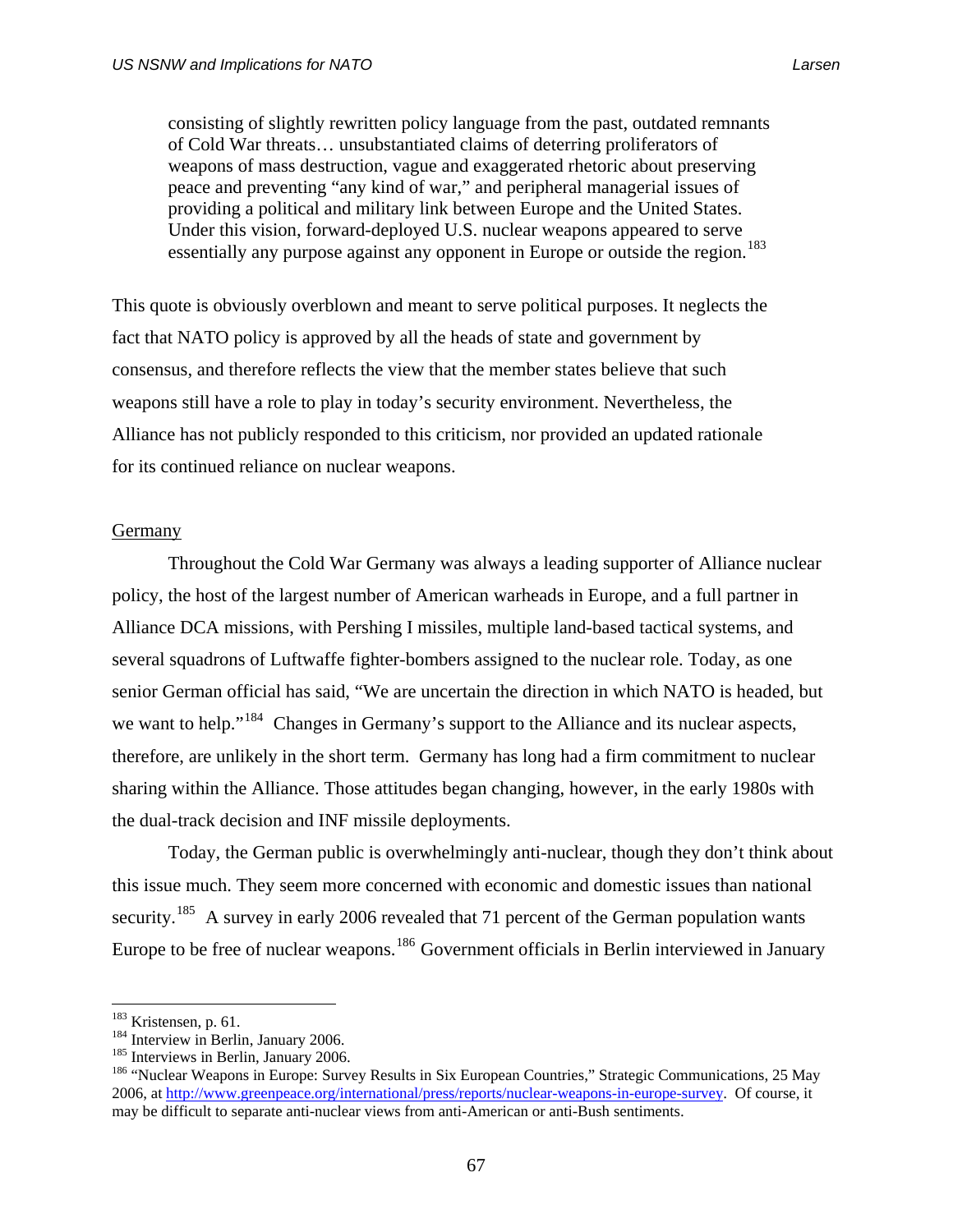2006 estimated that the actual number was probably closer to 80-85 percent. As it has since the 1950s, however, despite such polling data the German government still supports nuclear deployments on its soil to deter potential Russian revanchism, and to prove its value as an ally. Berlin wants no public debate over possible alternative nuclear futures because it fears the public uproar that could ensue.<sup>[187](#page-81-0)</sup> The German government believes that if it were to go public with this issue it couldn't win. The public has little knowledge of the subject, and therefore cannot argue rationally based on facts. But they will still hold strong anti-nuclear views.<sup>[188](#page-81-1)</sup>

A recent study concurred, pointing out that "discussion of the issue [of DCA replacement] is most highly charged in Germany."<sup>[189](#page-81-2)</sup> Their fleet of Tornado PA-200 aircraft has been in service since the early 1980s, and is expected to need replacing by the year 2012, with complete phase-out by 2020. The leading candidate for a new fighter bomber is the Eurofighter Typhoon, which is not currently designed to carry out a DCA nuclear mission.

In February 2006 the German government announced that it might keep some of its Tornados on active service beyond their phase-out date of 2020. One implication of this move is that it would allow Germany to maintain its DCA responsibilities for an undetermined additional period of time. But opposition parties have objected to this continued commitment. There have been resolutions in the German Bundestag since April 2005 calling for a reconsideration of Germany's role in the nuclear business, and of the continued stationing of American weapons on German soil. Furthermore, when a draft of the new German defense white paper was leaked to the public in spring 2006, several political parties were extremely critical of its apparent traditional and unchanging approach to nuclear policy.<sup>[190](#page-81-3)</sup> The Social Democrats, Free Liberals, and Greens want to see Germany's mission end no later than the start of the phase-out of the Tornados next decade.<sup>[191](#page-81-4)</sup> Christian Democrats, on the other hand, remain committed to Germany's participation in Alliance nuclear matters, and claim it would be irresponsible to allow their long-standing commitment to wither as a result of an acquisition decision. Rather, they say, Germany should make a conscious decision about its future defense policy, and announce that

<span id="page-81-0"></span> $187$  Interviews in Berlin, January 2006.<br><sup>188</sup> Interviews in Germany, January 2006.

<span id="page-81-2"></span><span id="page-81-1"></span><sup>&</sup>lt;sup>189</sup> Meier, p. 37. This perspective confirmed by interviews in Europe, January and March 2006.

<span id="page-81-3"></span><sup>&</sup>lt;sup>190</sup> The draft defense white paper is available at  $www.geopower.com$  (in German).

<span id="page-81-4"></span><sup>&</sup>lt;sup>191</sup> Meier, p. 38; also interviews in Berlin, January 2006.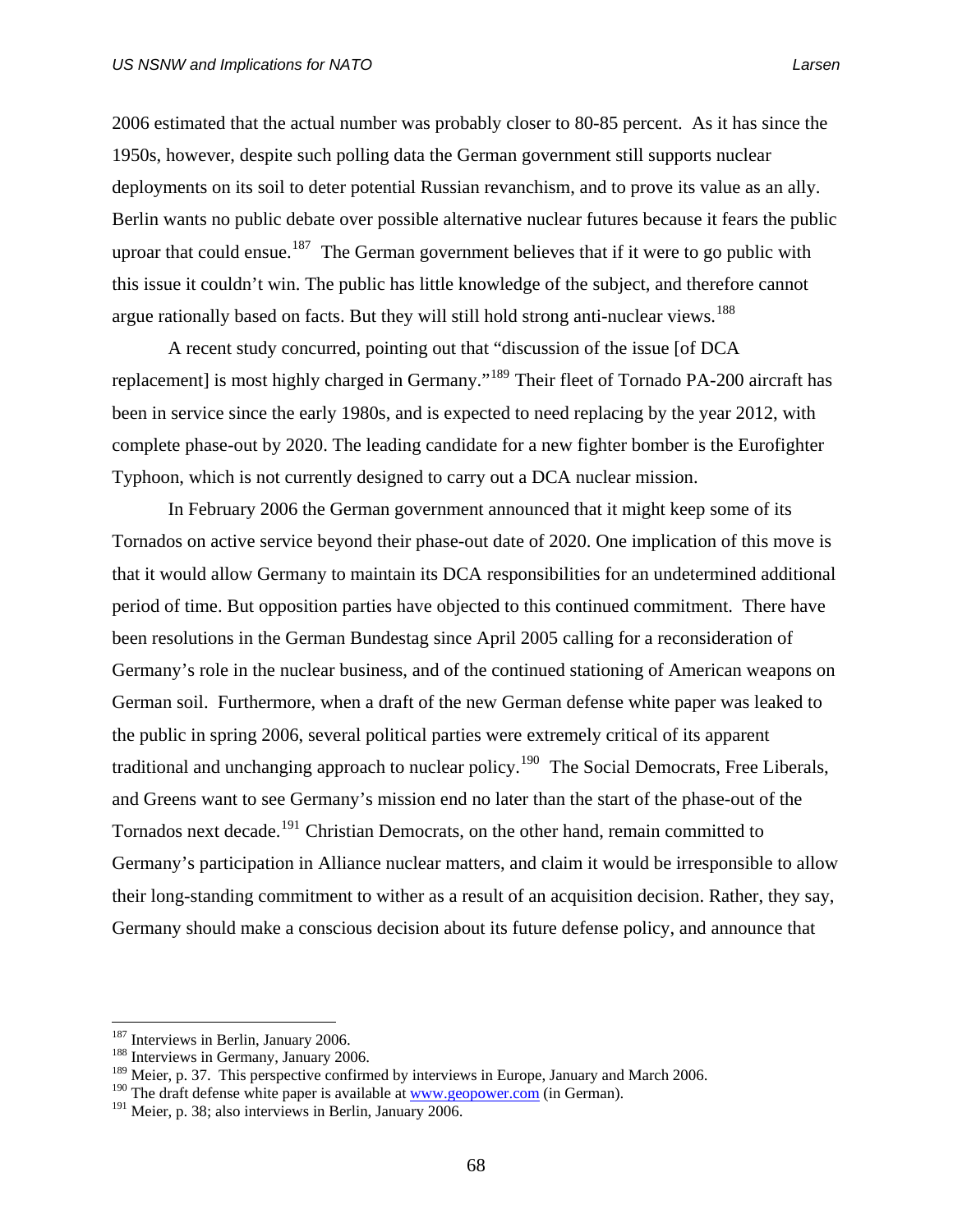decision to its allies. At the moment, according to a CDU spokesman, there is no need to "fundamentally call into question NATO's current strategy."<sup>[192](#page-82-0)</sup>

# Great Britain

 Great Britain was the third nuclear power, and at one time had a substantial commitment to its own triad of air, sea, and land-delivered weapons. Historically, all of its nuclear weapons have been assigned to NATO.<sup>[193](#page-82-1)</sup> Fiscal and political realities led the UK to make the decision in 1991 to reduce its remaining stockpile by one third; in 1998 it went further, deciding to reduce its arsenal to fewer than 200 warheads.<sup>[194](#page-82-2)</sup> All of these are SLBM warheads on the Vanguard ballistic missile submarine fleet. There are four Vanguard-class boats in the British navy, only one of which is on patrol at any one time to provide a "credible minimal deterrent." The fleet came into operation between 1990 and 1996 with an expected service life of 30 years.<sup>[195](#page-82-3)</sup> Each boat can carry up to 16 Trident D-5 missiles with 3 MIRVed warheads, for a total of 48 UK-designed warheads.<sup>[196](#page-82-4)</sup> The Trident boats have also provided a substrategic option for NATO operations since the late  $1990s$ .<sup>[197](#page-82-5)</sup> According to Michael Quinlan,

The declared intention since the mid-1990s has been to exploit the versatility and accuracy of the Trident system to provide 'sub-strategic' or war-termination options short of extensive multiple strikes. Details of this concept have not been disclosed, but it is widely conjectured and not officially denied that some missiles may carry only one live warhead, and that that one warhead may have an explosive yield... well below that of the normal warhead.<sup>[198](#page-82-6)</sup>

In 2002 Defence Minister Geoff Hoon clarified that Britain would be willing to use nuclear weapons against any state if it employed WMD against British troops in the field.<sup>[199](#page-82-7)</sup>

<span id="page-82-0"></span><sup>192</sup> CDU spokesman Bernd Siebert, 9 June 2006, quoted in Meier, p. 38.

<span id="page-82-1"></span><sup>&</sup>lt;sup>193</sup> This requirement was part of the 1962 Nassau Agreement whereby the United States agreed to sell the UK Polaris SLBMs, conditional upon Great Britain assigning all its weapons to NATO missions.

<span id="page-82-2"></span><sup>&</sup>lt;sup>194</sup> Cirincione, *Deadly Arsenals*, "The United Kingdom," p. 197; and "NRDC Nuclear Notebook: UK Nuclear Forces, 2005," *Bulletin of the Atomic Scientists,* November/December 2005.

<span id="page-82-3"></span><sup>195</sup> Michael Clarke, "Does My Bomb Look Big in This? Britain's Nuclear Choices after Trident," *International Affairs*, vol. 80, no. 1 (2004), p. 50.

<span id="page-82-4"></span> $1^{96}$  The warheads are close copies of the U.S. W-76 design. Clarke, p. 51. See also Chapter Four, "Deterrence and Disarmament," in Great Britain's 1998 Strategic Defence Review, at [www.fas.org/nuke/guide/uk/doctrine/sdr98/chapt04.htm.](http://www.fas.org/nuke/guide/uk/doctrine/sdr98/chapt04.htm) [197](http://www.fas.org/nuke/guide/uk/doctrine/sdr98/chapt04.htm) Clarke, p. 58.

<span id="page-82-5"></span>

<span id="page-82-6"></span><sup>198</sup> Michael Quinlan, "The Future of United Kingdom Nuclear Weapons: Shaping the Debate," *International Affairs*, vol. 82 (2006), p. 628.

<span id="page-82-7"></span><sup>&</sup>lt;sup>199</sup> Geoff Hoon, quoted in "UK 'Prepared to Use Nuclear Weapons," BBC News, 20 March 2002, at news.bbc.co.uk/1/hi/uk\_politics/1883258.stm.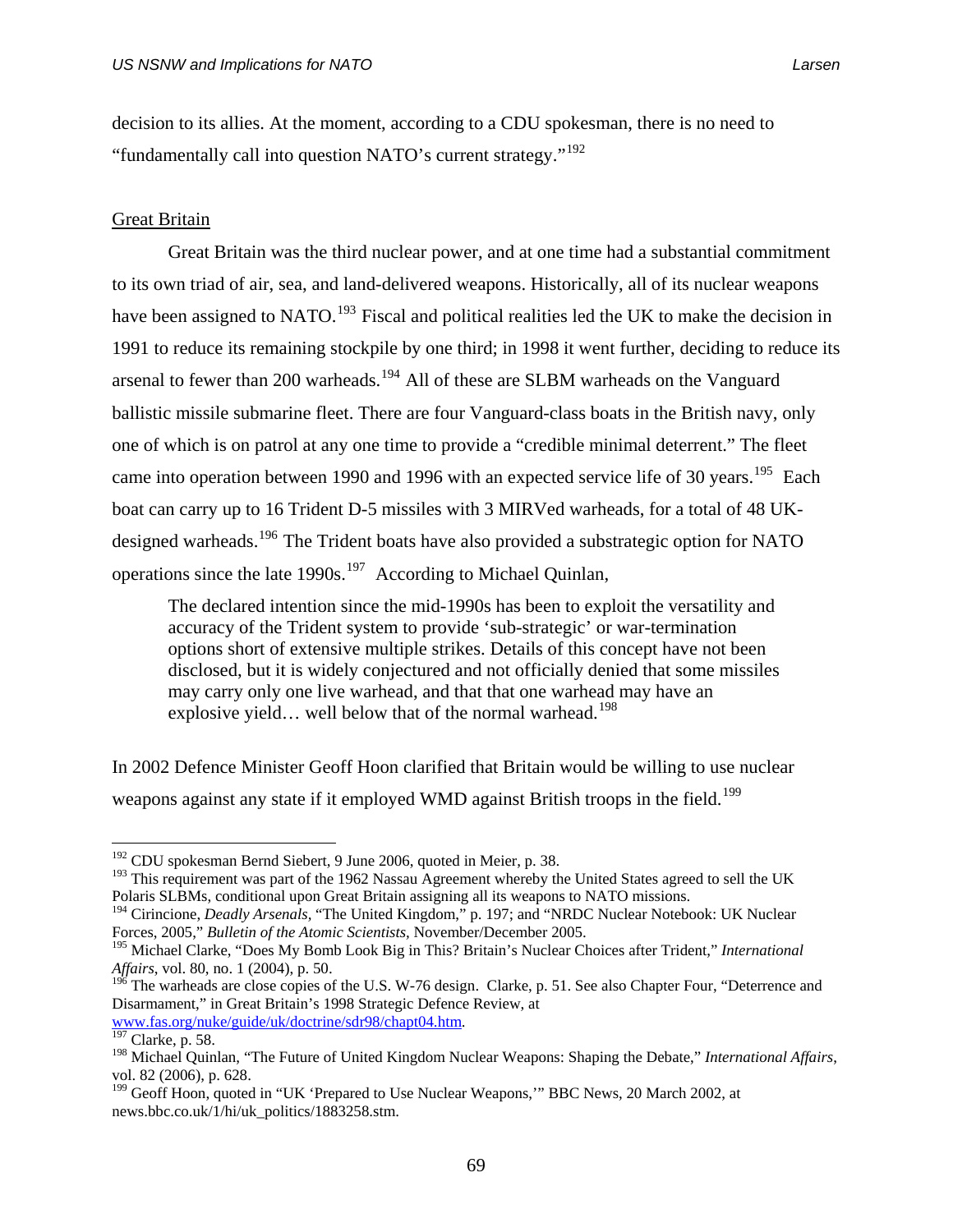The land-based leg of the nonstrategic triad, consisting of battlefield nuclear warheads for the Lance missile, 155 mm howitzer shells, and nuclear depth charges, was eliminated by 1993.[200](#page-83-0) The 1998 Strategic Defense Review codified the elimination of Britain's remaining NSNW capability, which had rested on its WE-177 bombs carried aboard Tornado fighter bombers. The WE-177s were all retired by March 1998. $^{201}$  $^{201}$  $^{201}$ 

So Britain has abandoned its nuclear triad, preferring to rely on a single deterrent system. It accepts its status as the smallest of the original five nuclear powers, and emphasizes deterrence minimalism. In February 1994 it declared a de-targeting agreement with Russia, so it no longer aims its missiles at a specific state. It could take days for UK Tridents to reach launch ability, vice minutes during the Cold War, according to the 1998 Strategic Defence Review.<sup>[202](#page-83-2)</sup> The former imperial state has accepted its role as a junior partner of the United States and minor nuclear ally of fellow European states. As Michael Clarke has written, "A world dominated by a single superpower hegemon… is not a world which gives minor players much of a role in nuclear deterrence."<sup>[203](#page-83-3)</sup> The prime minister retains authorization to launch a UK Trident missile, but politically they remain assigned to NATO. As the Strategic Defence Review put it, "Our Trident force will continue to be allocated to NATO in both the strategic and sub-strategic roles. It will, however, remain operationally independent and available for use by the United Kingdom alone in a case of supreme national need."<sup>[204](#page-83-4)</sup> According to British officials, Britain enjoys the current nuclear arrrangements. It gives Britain some independence, but also binds it in Alliance commitments.[205](#page-83-5)

London must make a decision to replace its Trident fleet by 2008 in order to have a like system in place by 2023, when the current fleet reaches its operational life span. There is a broad national consensus within Britain to maintain a nuclear deterrent capability of some kind, although the nature of that deterrent was being debated in 2006. Indeed, with current weapons, policies, and deployments reflecting the Cold War legacy, one can reasonably ask whether Britain's nuclear forces continue to serve any useful purpose in today's world. Who they deter is

<span id="page-83-0"></span> $200$  Clarke, p. 51.

<span id="page-83-1"></span><sup>&</sup>lt;sup>201</sup> Stockholm International Peace Research Institute, *SIPRI Yearbook 2000* (Stockholm, Sweden: SIPRI, 2000), p. 486; and Strategic Defence Review, para. 62.<br><sup>202</sup> Clarke, p. 52.

<span id="page-83-4"></span><span id="page-83-3"></span><span id="page-83-2"></span><sup>&</sup>lt;sup>203</sup> Clarke, p. 56.<br><sup>204</sup> "Strategic Defence Review: Nuclear Deterrent," summary from the Federation of the American Scientists, at [www.fas.org/nuke/guide/uk/doctrine/sdr98/nuclear.htm.](http://www.fas.org/nuke/guide/uk/doctrine/sdr98/nuclear.htm) [205](http://www.fas.org/nuke/guide/uk/doctrine/sdr98/nuclear.htm) Interviews in Brussels, January 2006.

<span id="page-83-5"></span>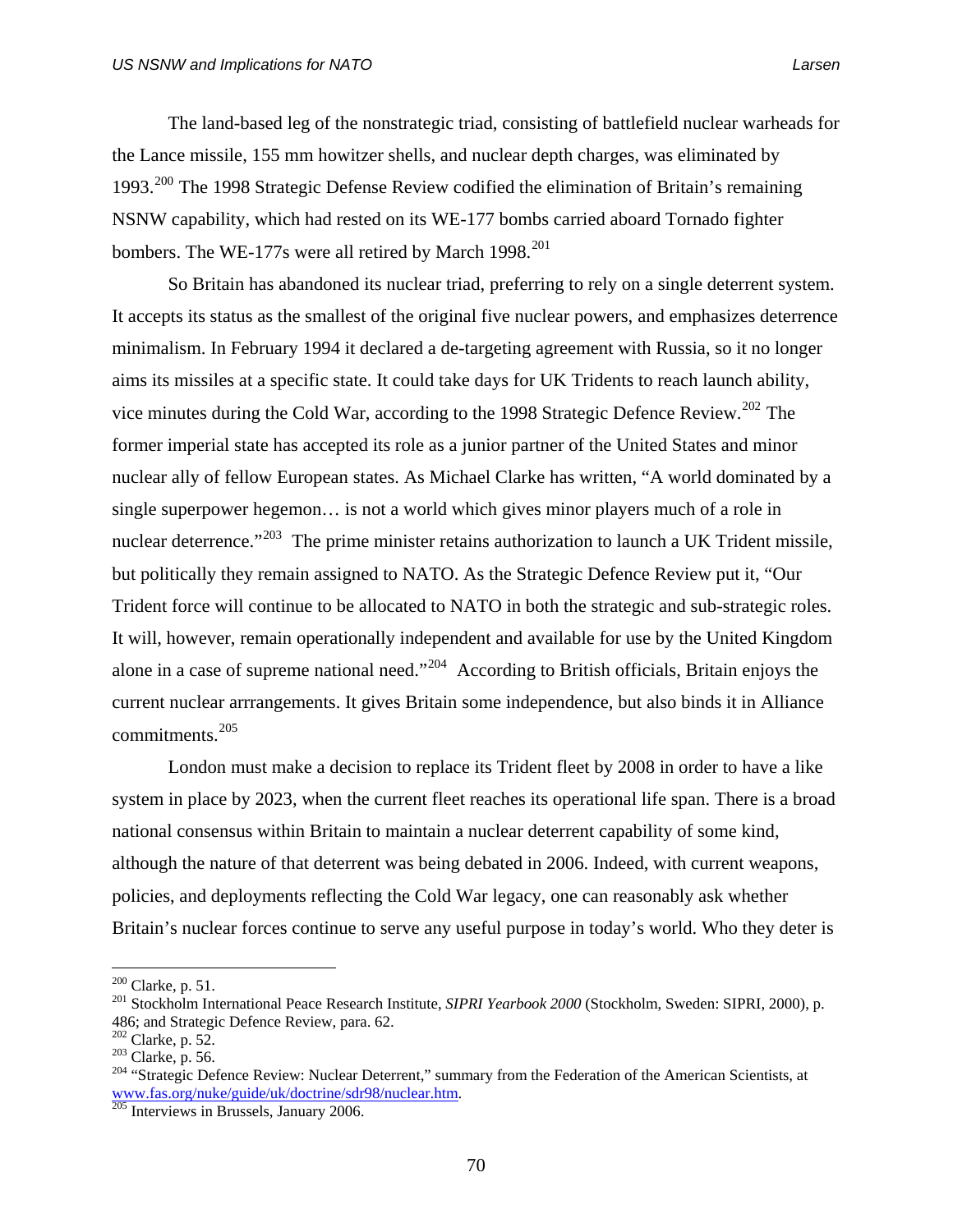unclear, beyond giving Britain the ability to respond "to whom it may concern."<sup>[206](#page-84-0)</sup> Nevertheless, as Michael Quinlan has argued, "It seems almost certain that if United Kingdom governments decide to maintain a nuclear-weapon capability, this will continue to rest on the familiar operational basis and established infrastructure of submarine-launched missiles."<sup>[207](#page-84-1)</sup>

# France

France maintains an abiding belief in nuclear deterrence and the importance of independent French nuclear forces. Its nuclear doctrine parallels that of Great Britain, and its nuclear thinking about the role and purpose of nuclear weapons seems to have begun converging with similar thoughts in the United States over the past five years. France has been a member of NATO's Military Committee since 1996, but it does not take part in any Alliance nuclear discussions other than those in the NATO-Russia Council.<sup>[208](#page-84-2)</sup>

France puts forward three primary rationales for retaining and modernizing its nuclear forces. First is the "life insurance" function. Since it is impossible to exclude the emergence of a new threat to Europe on the mid-term horizon (15-20 years), it is only prudent for France to maintain a national nuclear deterrent. Second, French nuclear weapons will guarantee that no regional power will be able to blackmail or pressure Paris with WMD. France believes that while missile defenses could perform the same function, deterrence is a better and safer choice. Third, France would like to maintain the strategic autonomy it has held since the 1960s, when it developed its nuclear capabilities and withdrew from the integrated military structure of NATO. It believes that French forces could serve as the backbone of an eventual European nuclear capability, which would make the continent as a whole more independent of U.S. or other outside influence.<sup>[209](#page-84-3)</sup>

<span id="page-84-0"></span><sup>&</sup>lt;sup>206</sup> Interview in Brussels, January 2006. For more on the Trident debate, see Ken Booth and Frank Barnaby, eds., *The Future of Britain's Nuclear Weapons: Experts Reframe the Debate,* Current Decisions Report, Oxford Research Group, March 2006; and Rebecca Johnson, Nicola Butler, and Stephen Pullinger, *Worse Than Irrelevant? British Nuclear Weapons in the 21<sup>st</sup> Century* (London: Acronym Institute, 2006), available at www.acronym.org.uk/uk/Worse than Irrelevant.pdf. .  $^{207}$  Quinlan, p. 635.

<span id="page-84-2"></span><span id="page-84-1"></span><sup>&</sup>lt;sup>208</sup> In fact, France has excluded itself from any Alliance military debates, including those surrounding nuclear issues. But the Alliance recognizes that it cannot consider its nuclear policy without taking into account the independent forces of France.

<span id="page-84-3"></span><sup>&</sup>lt;sup>209</sup> Bruno Tertrais, "France and Nuclear Deterrence," paper presented to the UK House of Commons Defence Committee, 17 February 2006, p. 1.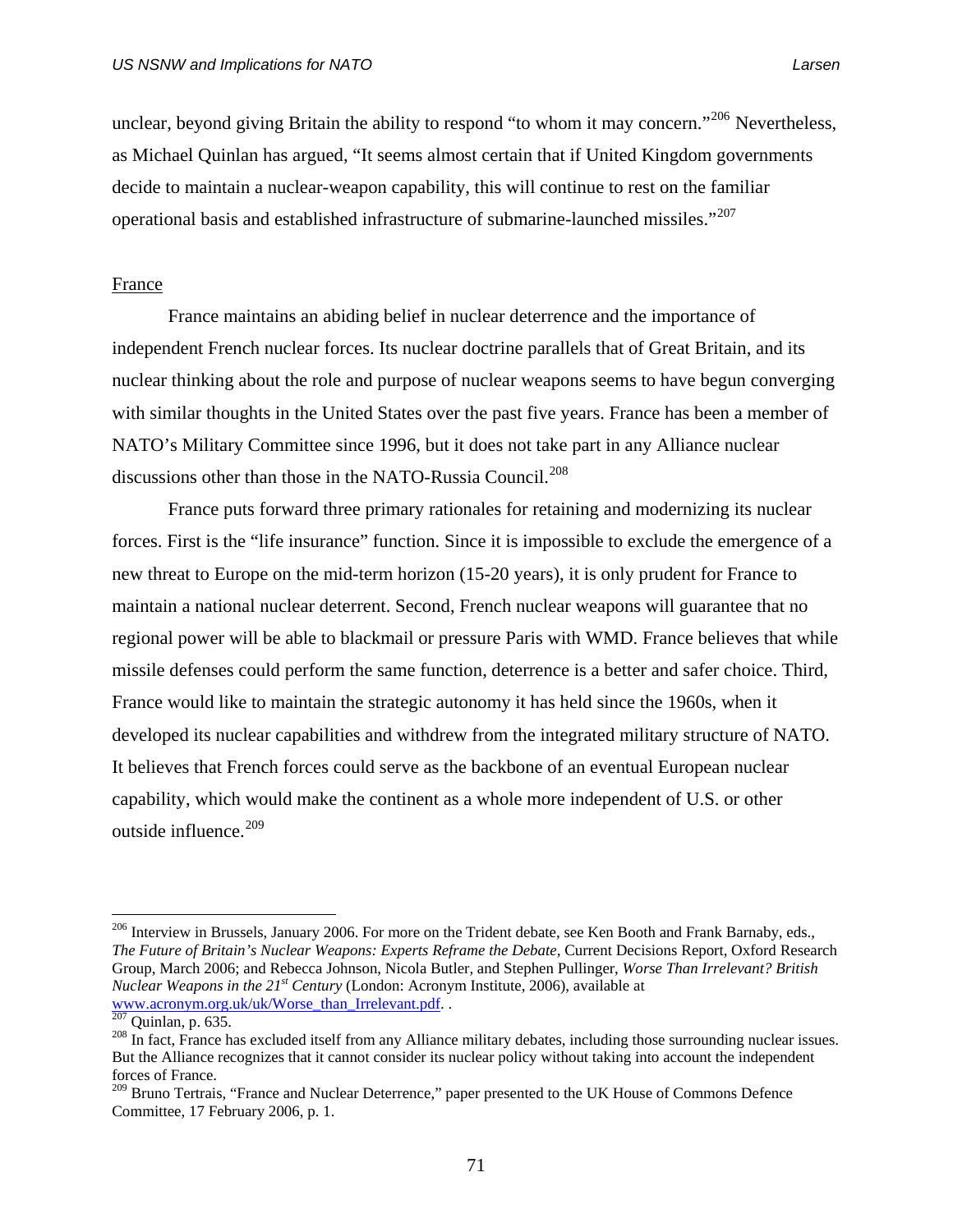France's nuclear deterrence covers its vital national interests. In an expansion of the role for French nuclear forces put forth by President Jacques Chirac in January 2006, this now includes not only French national territory and sovereignty by deterring rogue states or state sponsors of terror, but possibly protecting allied territory and safeguarding strategic supplies, as well.<sup>[210](#page-85-0)</sup> An attack on those interests would bring a nuclear response in the form of unacceptable damage to the adversary state regardless of the methods used in the first attack. Paris rejects any no first use policy.[211](#page-85-1)

France maintains its nuclear deterrent force at a level of "sufficiency," which equates to minimal deterrence. It has approximately 350 nuclear weapons that can be deployed on 84 nuclear capable aircraft and 48 submarine-launched ballistic missiles on 4 submarines (one of which is on patrol at any given moment).<sup>[212](#page-85-2)</sup> While most of these are strategic warheads on its SSBN force, some 60 warheads are dedicated to nuclear capable aircraft (the Navy's Super Étendard, the Air Force's Mirage 2000N, and the new Rafale, which will enter the inventory in 2007), each of which can carry the Air Sol Moyenne Portee (ASMP) supersonic nuclear guided missile. $^{213}$  $^{213}$  $^{213}$ 

During the Cold War France fielded a triad of forces, but its S-3D IRBM force was retired beginning in 1996. At the same time, it also scrapped three additional systems, including its Hades short range missile, and retired approximately 175 nuclear warheads.<sup>[214](#page-85-4)</sup> France is making a large investment in its new Rafale force, planning to buy some 294 of these multirole aircraft for both the air force and the navy (which has one operational aircraft carrier), and it is developing an advanced ASMP missile (the ASMP-A), possibly with a reduced payload that

<span id="page-85-0"></span><sup>210</sup> Chirac speech, January 2006; also "News in Review: Chirac Reasserts French Nuclear Weapons Policy," *Disarmament Diplomacy*, Spring 2006, available on line at [www.acronym.org.uk/dd/dd82/82chirac.htm.](http://www.acronym.org.uk/dd/dd82/82chirac.htm) The best analysis of Chirac's speech and France's "new" approach can be found in David S. Yost, "France's New Nuclear Doctrine," International Affairs, vol. 82, no. 4 (2006), pp. 701-721.

<span id="page-85-2"></span><span id="page-85-1"></span><sup>&</sup>lt;sup>211</sup> Tertrais, p. 2.<br><sup>212</sup> Cirincione and others who quote his *Deadly Arsenals* claim that three French submarines are at sea at any given time. According to French security expert David Yost, however, "France maintained three SSBNs at sea at all times from January 1983 to June 1992, when the requirement was reduced to two SSBNs. With the reduction from six to four SSBNs during the 1990s, the requirement was cut back to a minimum of one SSBN at sea at all times." Personal correspondence, 30 May 2006.

<span id="page-85-4"></span><span id="page-85-3"></span><sup>&</sup>lt;sup>213</sup> Cirincione, "France," p. 191; also Robert S. Norris and Hans M. Kristensen, "Nuclear Notebook: French Nuclear Forces, 2005," *Bulletin of the Atomic Scientists*, July/August 2005, pp. 73-75; and Tertrais, p. 2. 214 Cirincione, "France," p. 191.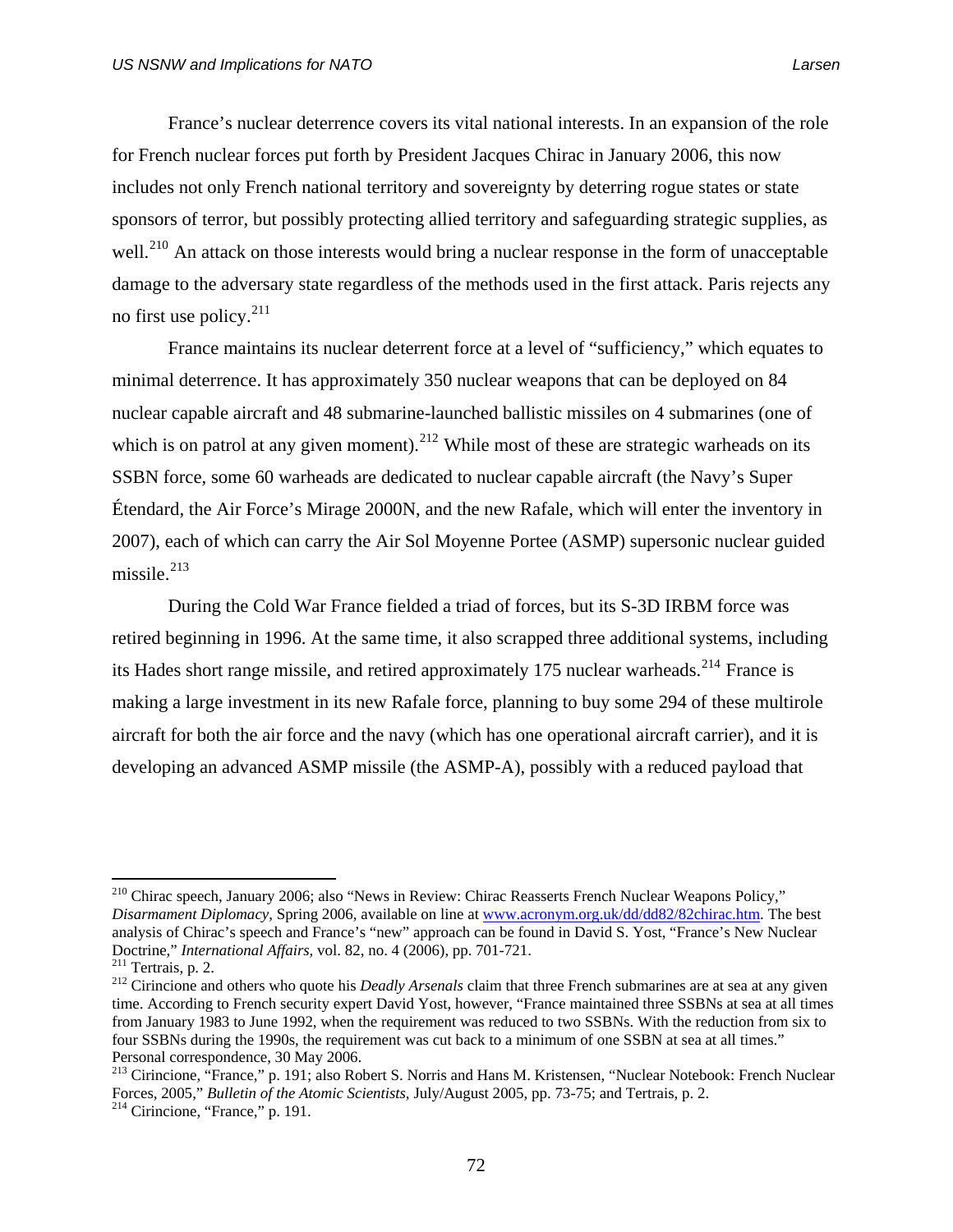would be used for a "final warning shot."<sup>[215](#page-86-0)</sup> So French warheads, including those for aircraft delivery, will remain an integral part of its defense plan.

France has offered to lead the development of a broader European nuclear capability, but no other state has opted to take Paris up on that offer.<sup>[216](#page-86-1)</sup> This concept, sometimes called "concerted deterrence," was first proposed by France in 1995. In his January 2006 speech Chirac proposed a "deepening reflection" within the European Union about the role of existing nuclear weapons in common defense, and stated that "French nuclear deterrence, by its very existence, is a core element in the security of the European continent."<sup>[217](#page-86-2)</sup> The British response to this overture has been consistent; for example, Secretary of State for Defence John Reid responded one week after Chirac's speech that there was "no common or joint approach to nuclear deterrence outside the framework of NATO."[218](#page-86-3)

France is the only NATO member that does not participate in the Nuclear Planning Group, and it is unlikely to rejoin the integrated military structure of the NATO Alliance. Nevertheless, France does continue limited nuclear cooperation programs with both the United States and Great Britain.<sup>[219](#page-86-4)</sup> For example, France and Britain created a Joint Nuclear Commission in the early 1990s, and have issued joint public statements on deterrence policy at bilateral summit meetings in Chequers in 1995, and Le Touquet in 2003. Closer ties between the two states may eventually be blocked, however, by the even closer nature of U.S.-UK nuclear relations. $^{220}$  $^{220}$  $^{220}$ 

# Other NATO DCA States

*Italy*. Italy's Tornados, like Germany's, will need to be replaced after 2012. The recent conservative Italian government committed Italy to purchasing small numbers of both the

<span id="page-86-0"></span><sup>&</sup>lt;sup>215</sup> Tertrais, p. 3. The concept of a "final warning shot" is similar to Britain's concept of "sub-strategic use," even though France considers all its nuclear weapons to be strategic in nature.

<span id="page-86-1"></span><sup>&</sup>lt;sup>216</sup> Interviews in Paris, March 2006. President Chirac's January 2006 speech reiterated France's willingness to consider alternatives to the current nuclear situation in Europe, whether by extending its nuclear umbrella over willing neighbors who sought such protection, or by leading a pan-European nuclear coalition.<br><sup>217</sup> Chirac speech, January 2006.

<span id="page-86-3"></span><span id="page-86-2"></span><sup>&</sup>lt;sup>218</sup> John Reid, House of Commons Hansard, 23 January 2006, reprinted in "News in Review: Chirac Reasserts French Nuclear Weapons Policy," *Disarmament Diplomacy,* Spring 2006.

<span id="page-86-5"></span><span id="page-86-4"></span> $220$  Tertrais, p. 4.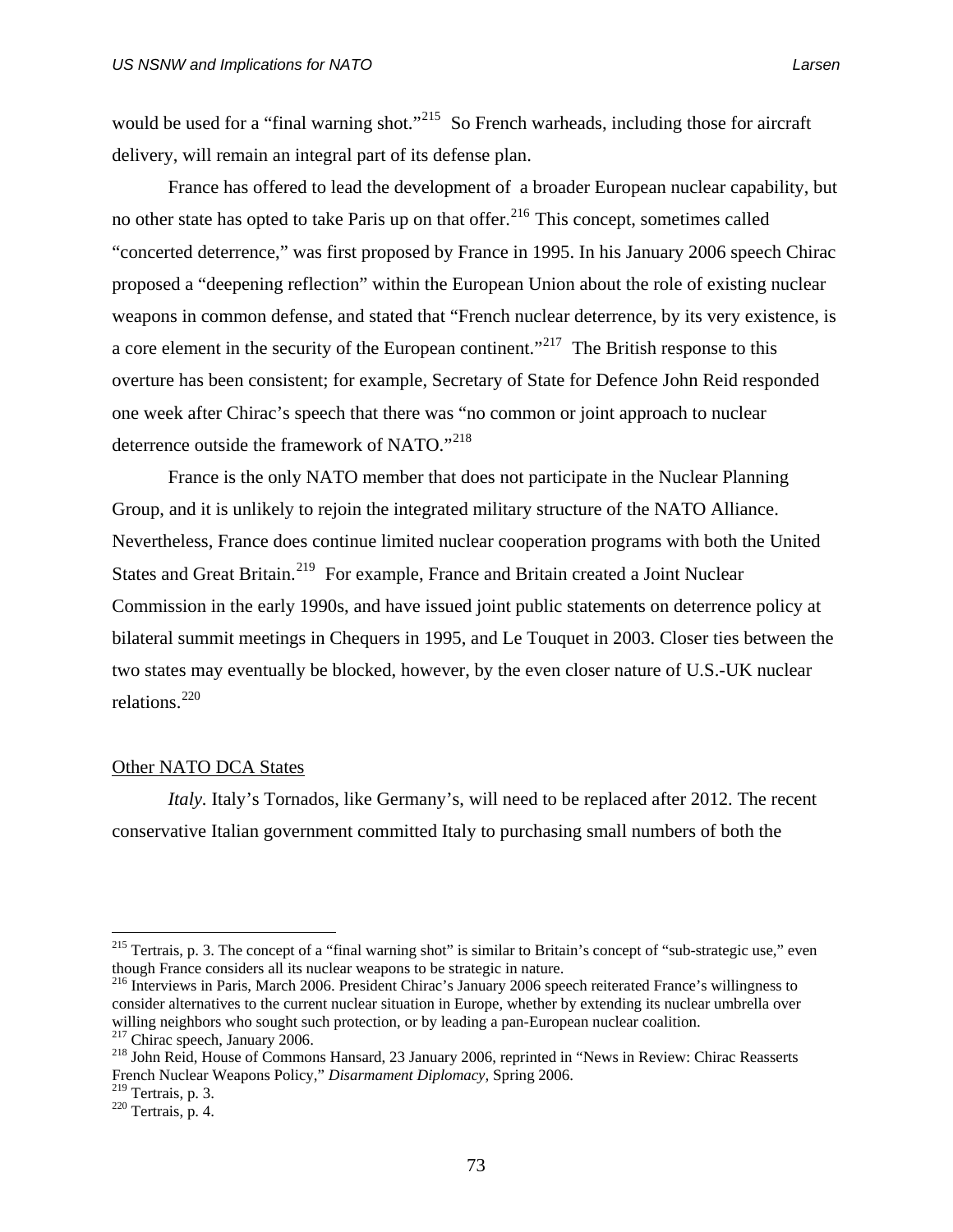Eurofighter and the American F-35 Joint Strike Fighter, but the new liberal government elected in April 2006 has questioned that country's commitment to the JSF. $^{221}$  $^{221}$  $^{221}$ 

Italy's public is so anti-nuclear that it approved a national decision to forego civilian nuclear power several years ago. Some percentage of the public also opposes Italy's continued membership in NATO, as well. As a result, any Italian government prefers to keep nuclear debates out of the public light. The government has never admitted its role in the DCA mission or that U.S. warheads were stationed on Italian soil during the Cold War.<sup>[222](#page-87-1)</sup>

*Belgium.* Belgium wants to do its share of burden and risk sharing as a good Alliance partner. The platform it uses to perform that function, according to Belgian officials, is irrelevant. At the moment Belgium supports the NATO dual-capable aircraft mission with its fleet of American-made F-16s.

Belgium is in the enviable position of having purchased its F-16 fleet later than its partners in the NATO DCA business, and has instituted a service life extension program for those aircraft. As a result, its aircraft will remain viable longer than those of its DCA partners in neighboring countries (it can fly its F-16s until the 2015-2020 time period). This gives Brussels the comfortable margin of seeing what its neighbors decide to do before it has to commit to a specific aircraft, or even to a future DCA role. If Germany, Italy, or the Netherlands choose a non-nuclear certified Eurofighter, for example, Belgium can follow suit, or purchase the nonnuclear variant of the F-35 Joint Strike Fighter. It is also apparently considering France's Rafale fighter as a possible replacement. No decision needs to be made before the 2008-2010 time frame.<sup>[223](#page-87-2)</sup> Since it has been buying a number of European military systems recently, it may decide to purchase the U.S. aircraft in order to support transatlantic trade.

The Belgian Senate passed a resolution in March 2005 paralleling one in the German Bundestag that called for a debate over their government's continuing support for NATO's nuclear policy, and calling for the removal of all U.S. aircraft and weapons "at the earliest reasonable time."[224](#page-87-3) Yet the government's modest response to this parliamentary maneuver shows the underlying perspective of the Belgians: they want to be a good partner for the United

 $221$  Meier, p. 38.

<span id="page-87-3"></span>

<span id="page-87-2"></span><span id="page-87-1"></span><span id="page-87-0"></span><sup>222</sup> Interviews in Brussels, January 2006.<br>
<sup>223</sup> Meier, p. 39, and interviews in Brussels, January 2006.<br>
<sup>224</sup> See footnote 128 for details on the German and Belgian parliamentary resolutions of April 2005.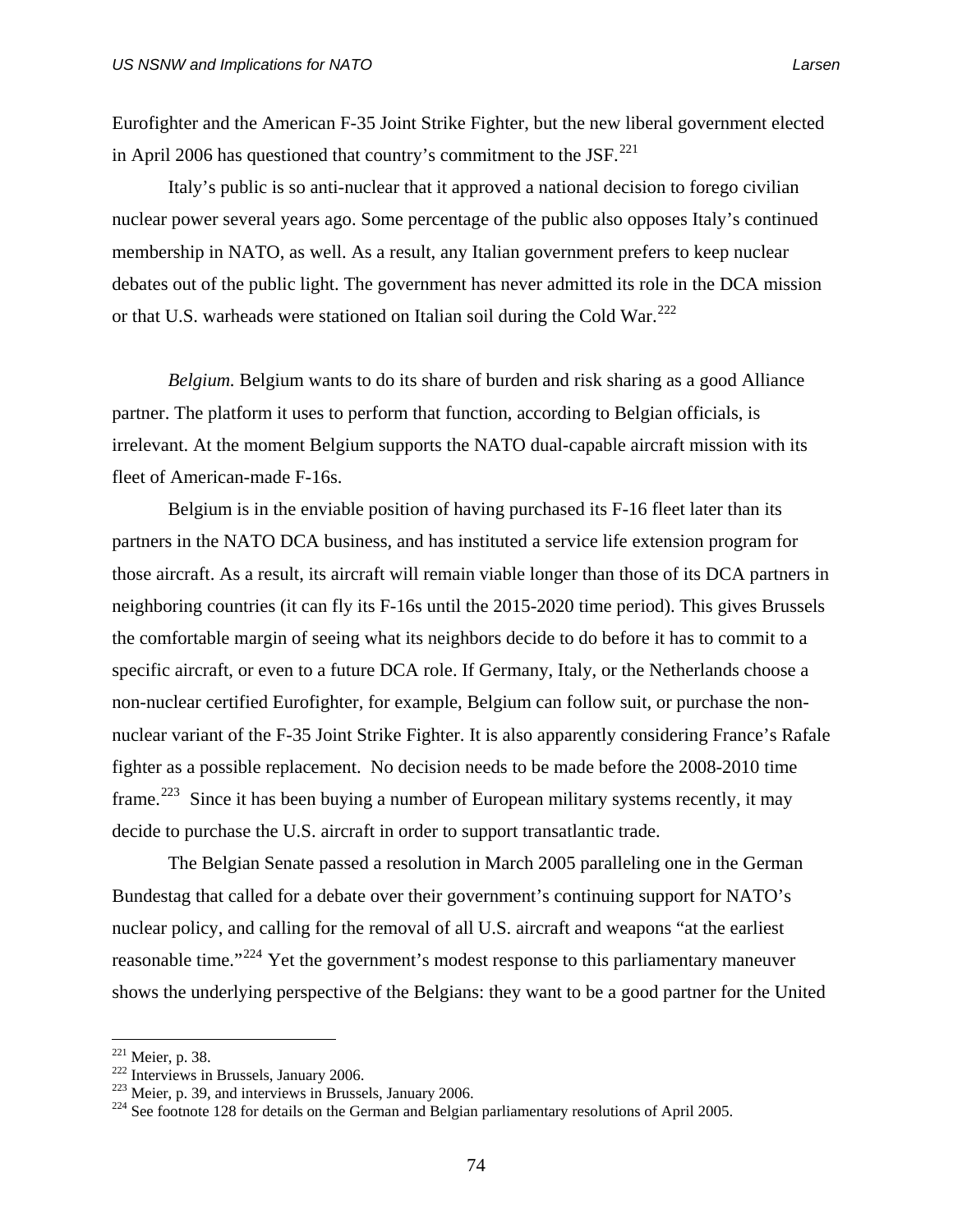States and their other NATO allies. They will not be the first to call for any fundamental reassessment of Alliance nuclear policy. In their view, transatlantic relations are too valuable to risk by opening the Pandora's box of future nuclear alternatives. Belgium supports reducing levels of warheads to the minimum necessary while retaining some capability in the theater. But its air force has also conducted recent discussions over whether it will still need to have a DCA capability in the future. So a political decision may drive its next fighter acquisition decision.<sup>[225](#page-88-0)</sup>

*Netherlands.* The Dutch will be the first to replace their current fleet of DCA aircraft. Holland must replace its F-16s beginning in about 2012. There appears to be considerable debate within the Dutch government over its future commitment to NATO's DCA mission. While the government has committed to buying the American F-35, there is no guarantee that the JSF will have a nuclear variant until several years after the roll-out of the first model in 2012. That means that even if Holland were to remain committed to buying the F-35, there might be a gap of several years between the end of the F-16's service life and the appearance of a nuclear certified version of the JSF. And as in other countries, the opposition party opposes the government's commitment to the JSF. $^{226}$  $^{226}$  $^{226}$ 

Interviews in early 2006 provided some interesting alternative ideas to replacing Dutch F-16s with the JSF, including the creation of a NATO sea-based deterrent force to replace the current DCA arrangement.

*Turkey.* Turkey also flies F-16s and has had DCA responsibilities in the past, but it is not currently certified for that NATO mission. Istanbul has not yet made a commitment to purchasing a replacement aircraft in the next decade, but it has earmarked some \$10 billion to buy that generation of aircraft.<sup>[227](#page-88-2)</sup> Turkey also supposedly maintains nuclear storage bunkers for American warheads in two locations, according to open sources.<sup>[228](#page-88-3)</sup>

Despite generally supportive comments by the Turkish government regarding its role as a storage site and potential deliverer of nuclear weapons, recent actions have called that commitment into question. For example, during the 2003 war in Iraq, Ankara refused to give the

<span id="page-88-0"></span><sup>&</sup>lt;sup>225</sup> Interviews in Brussels, January 2006.<br><sup>226</sup> Meier, p. 39.<br><sup>227</sup> Meier.<br><sup>228</sup> See, for example, Kristensen.

<span id="page-88-1"></span>

<span id="page-88-2"></span>

<span id="page-88-3"></span>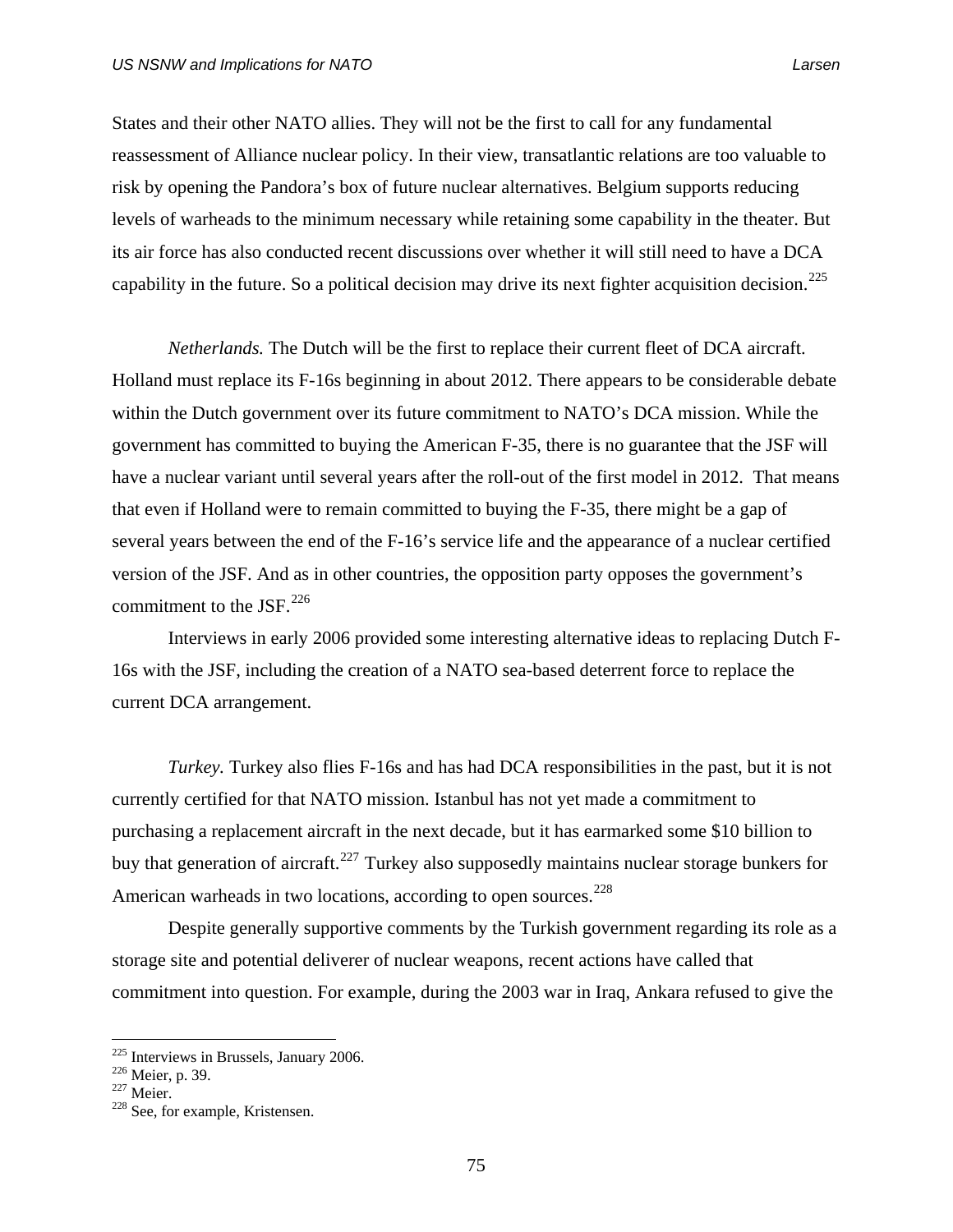United States permission for major ground forces to move through Turkey into Iraq. And in December 2004 it made it clear that it would "not back any U.S. military action on Iran."<sup>[229](#page-89-0)</sup>

Nevertheless, Turkey would like to be more involved in NATO nuclear matters, according to interviews with Turkish officials. But it is limited from doing so for political reasons. Turkey's population is unaware of its nuclear role or the Alliance's mission, and its government wants to keep it that way. It perceives no change to its current role or level of support to the Alliance. $^{230}$  $^{230}$  $^{230}$ 

*Greece.* Greece has an old fleet of A-7 strike aircraft, which it claims is still committed to the NATO DCA mission should the Alliance call upon it.<sup>[231](#page-89-2)</sup> But these aircraft are not currently nuclear certified, nor does the United States apparently store nuclear warheads in Greece. (According to unconfirmed reports, those were pulled out of Araxnos in about  $2002.$ )<sup>[232](#page-89-3)</sup> Like Turkey, Greece is restricted politically from playing a full role as a nuclear partner.<sup>[233](#page-89-4)</sup> The removal of those warheads, if true, would mean that Greece was the first NATO ally to have completely withdrawn from the nuclear business it once shared. The Greek government still offers Araxnos as a potential DCA storage sites should the Alliance decide to use it. The public, as in most other European states, is ignorant of all things nuclear.  $234$ 

# New Allies

 $\overline{a}$ 

 Three former Warsaw Pact members joined NATO in 1999, as did an additional seven in 2004. These new members saw NATO membership serving two purposes: security against their former masters in Moscow, and as a sort of "halfway house" toward eventual membership in the European Union.<sup>[235](#page-89-6)</sup> The newest NATO allies in Eastern Europe are particularly pleased not only to be in the Alliance, but to be protected by NATO's nuclear umbrella and to participate in Alliance nuclear planning. This is a new topic for all the recent NATO members. They see

<span id="page-89-0"></span><sup>229</sup> Umit Enginsoy and Burak Ege Bekdil, "Turkey will not Back U.S. Military Action on Iran," *Defense News*, 6 December 2004, p. 6.<br><sup>230</sup> Interviews in Brussels, January 2006.

<span id="page-89-3"></span><span id="page-89-2"></span><span id="page-89-1"></span><sup>&</sup>lt;sup>231</sup> Interviews in Brussels, January 2006.<br><sup>232</sup> "U.S. Nuclear Forces 2003," *Bulletin of the Atomic Scientists*, vol. 59, no. 3 (2003); and Smith, "To Neither Use Them or Lose Them: NATO and Nuclear Weapons since the Cold War," p. 537.<br><sup>233</sup> Interviews in Brussels, January 2006.<br><sup>234</sup> Interviews in Brussels, October 2005 and March 2006.

<span id="page-89-4"></span>

<span id="page-89-5"></span>

<span id="page-89-6"></span>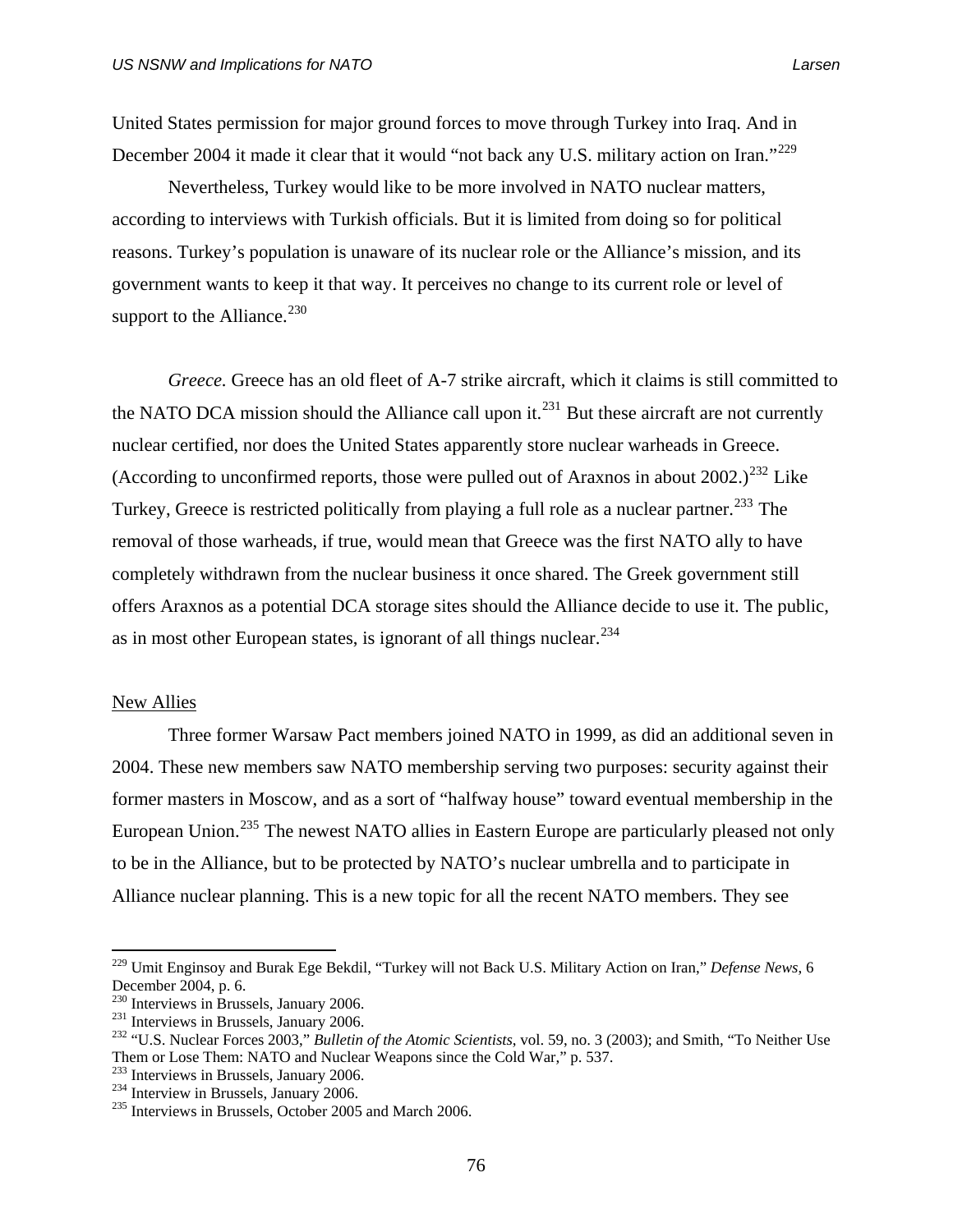nuclear policy as a means for them to enter the larger security debate, and to find a place to make a difference in the Alliance. There is a widely held view among the "old" allies that the "new" members have reinvigorated the Nuclear Planning Group meetings, bringing fresh life and enthusiasm for the mission to what was becoming a rather listless environment by the late 1990s.

 In 1996, as NATO developed the idea of enlarging its membership to include former members of the Warsaw Pact, it made a public commitment to assuage Russian concerns over the perceived move of NATO's boundaries eastward toward the Russian frontier. NATO agreed to the "three no's:" no intention, no plan, and no reason to deploy nuclear weapons on the soil of any new member state. An examination of two representative member states from Eastern Europe may show how these new members may become involved in nuclear missions despite the three no's.

*Latvia.* Latvia admits that it joined NATO primarily for its Article 5 defense commitments. The nuclear aspects of Alliance membership were "known and accepted." Riga do see a continuing need for nuclear weapons in NATO, and would be unhappy if the U.S. arsenal was withdrawn. It would see such a move as a lessening of U.S. involvement in Europe.<sup>[236](#page-90-0)</sup> This is, as in most of the allied states today, an issue for governments only. The general public does not understand the nuclear aspects of Alliance membership, so there is no debate over those issues.

*Poland.* Poland also believes that American nuclear weapons are crucial to undergirding the U.S. extended deterrence guarantee. Poland worries more about traditional threats like Russia than it does over new threats such as rogue states. It joined the Alliance fully aware of the "three no's" pledge made to Moscow, which precludes the possession or deployment of nuclear weapons on Polish soil. But according to some Polish officials, that does not mean that Poland may not be able to someday provide conventional support forces to nuclear operations. Polish F-16s and MiG-29s can provide some of the tasks in any air strike, should changing politicalmilitary relations require their help. And geopolitical realities may someday lead the Alliance to ask new member states to take on the burden of the DCA role. Some Poles want to put the idea

<span id="page-90-0"></span><sup>&</sup>lt;sup>236</sup> Interview in Brussels, January 2006.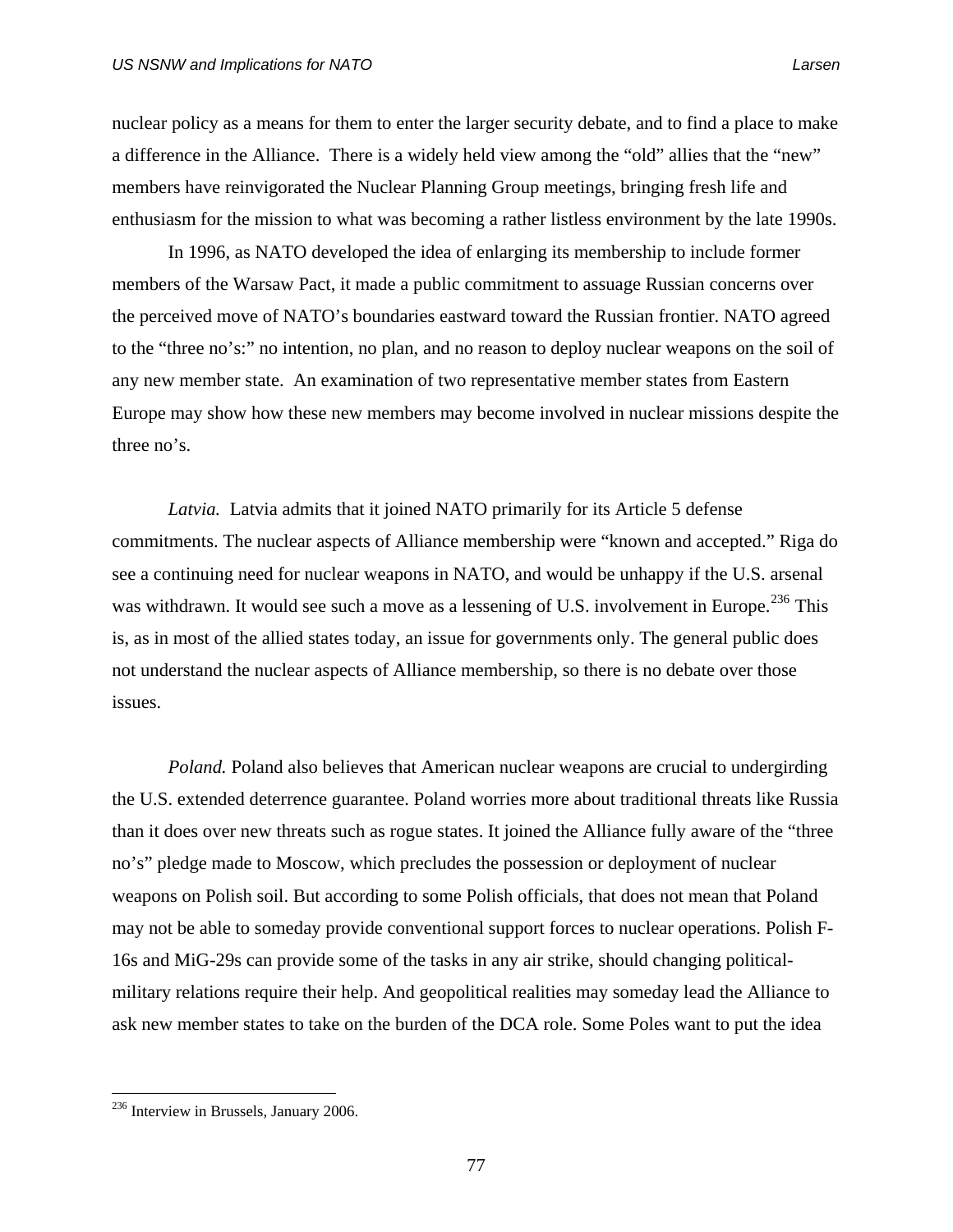on the table for discussion at this point.<sup>[237](#page-91-0)</sup> If the Poles or another new member state were to take on this mission, it is unclear how the older members, especially smaller states like Belgium, would react to such a power shift eastward in the Alliance.

<span id="page-91-0"></span> $237$  Interviews in Brussels, January 2006.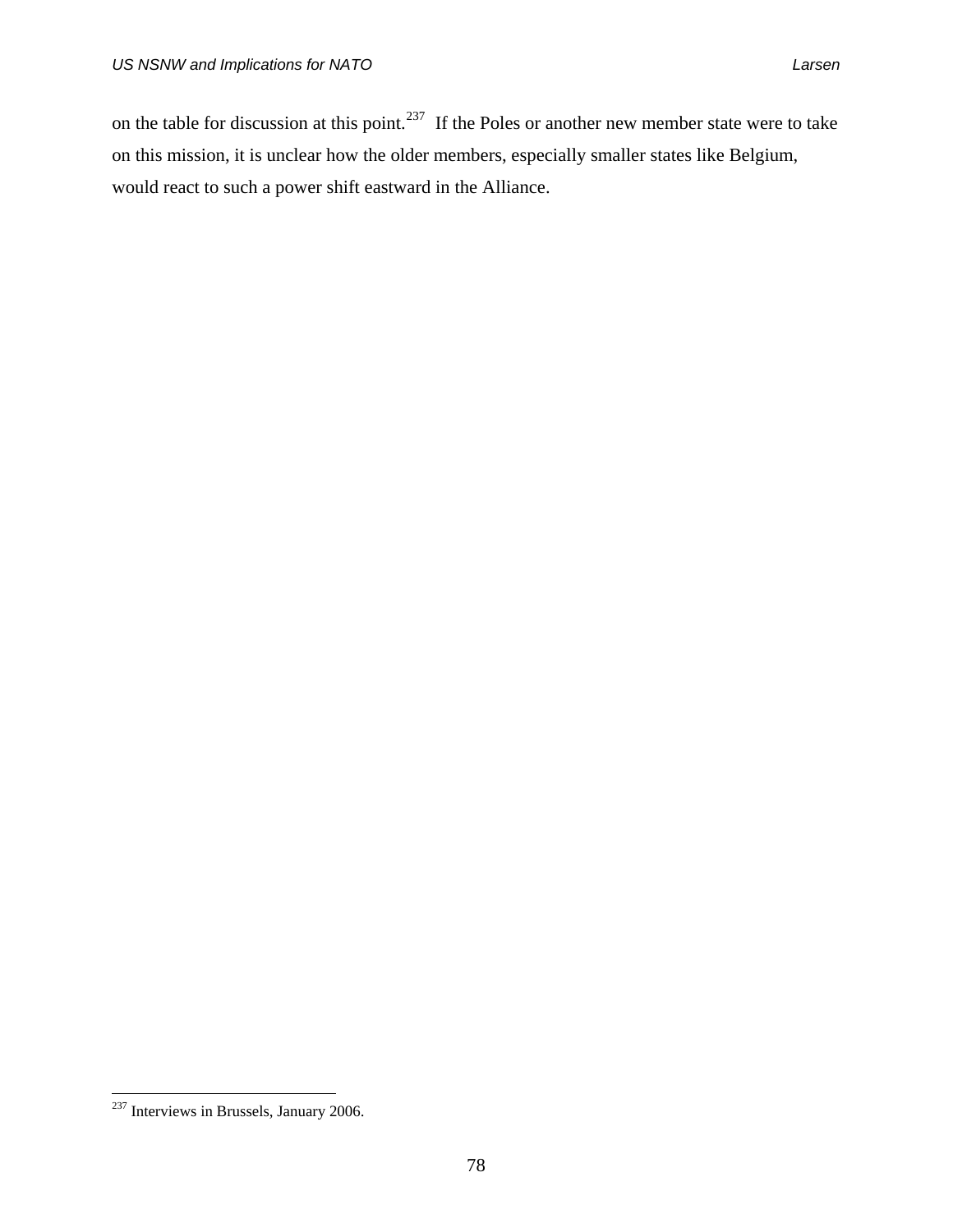# **V**

# **Implications for the Alliance: Nuclear Alternatives**

*The fundamental purpose of the nuclear forces that remain [in NATO] is political: to preserve peace and prevent coercion.*[238](#page-92-0)

 This chapter identifies the dozen or so alternatives NATO could pursue in its future nuclear strategy. These range from complete elimination of its nuclear mission at one end of the spectrum, to the unlikely option of expanding and enhancing its nuclear mission and accompanying forces. In between these two extremes lie more likely alternatives that fall into two broad categories: some version of the status quo, in which American weapons remain deployed on European soil; or some type of changed nuclear capability that follows the removal of the few remaining U.S. nuclear warheads from Europe.

 The Alliance is unlikely to address this issue head-on until it is too late to adjust the direction of the vector in which it is currently headed. Its nuclear strategy will most likely be determined in the next 10 years by acquisition decisions in several countries which must determine the choice of follow-on fighter aircraft to replace the current DCA fleet. Few officials in the Alliance are willing to discuss this future, or even this mission, openly and with candor, preferring to fall back on the familiar mantra that nuclear weapons serve a political purpose. It has been 15 years since that successfully vague explanation was first written in official NATO documents, and a generation of political-military leaders has grown to accept it without considering the underlying details that make the statement work. Nor are they likely to address it in the near term. As one senior NATO official complained to a reporter in 2006, "there are currently no discussions on NATO nuclear policy within NATO… this is not on anybody's plate."<sup>[239](#page-92-1)</sup>

 There are elements within the Alliance that do see the importance of discussing the future need for and requirements of a nuclear mission. These pragmatists are hoping for a renewed commitment to the Alliance's nuclear role in a new Strategic Concept that would, hopefully, be

<sup>238</sup> *NATO's Nuclear Fact Sheets,* p. 15.

<span id="page-92-1"></span><span id="page-92-0"></span> $^{239}$  Quoted in Meier, p. 39. This was a lament also heard from certain offices during interviews at NATO Headquarters during the fall of 2005 and spring of 2006, but the predominant attitude, particularly among the national delegations to NATO, was the "don't make waves" approach. The issue is not on anybody's plate by design—because it is too sensitive, and potentially too dangerous from a public relations point of view, to talk about.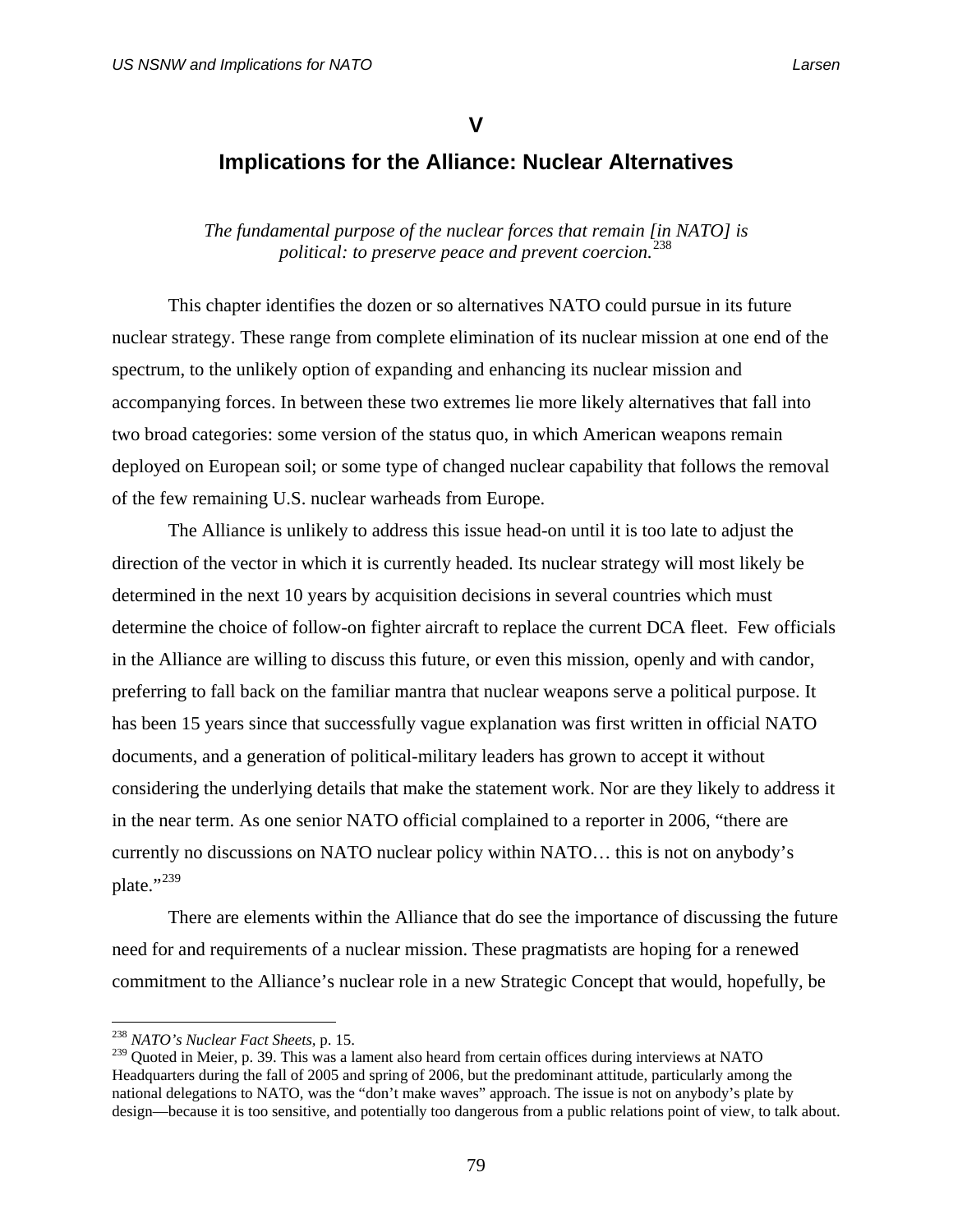completed in time for NATO's  $60<sup>th</sup>$  anniversary summit in 2009.<sup>[240](#page-93-0)</sup> Prior to that, there is some talk of approving and making public a document called the Comprehensive Political Guidance that would update and reconfirm NATO's current nuclear doctrine.<sup>[241](#page-93-1)</sup>

# **Rationale for Maintaining the Nuclear Status Quo**

 In 1991 President George H.W. Bush said that "We will, of course, ensure that we preserve an effective air-delivered nuclear capability in Europe. That is essential to NATO's security."[242](#page-93-2) As David Yost has pointed out, however, the president did not specify *why* maintaining DCA capabilities in Europe was essential to NATO security.<sup>[243](#page-93-3)</sup> On the basis of published evidence, Yost concluded that as compared to alternative weapons systems, air delivered weapons were seen as providing the best combination of longer range, greater flexibility, and widespread Alliance participation, key aspects of the Nuclear Planning Group's criteria for Europe-based nuclear forces.

 Colin Gray has listed a number of reasons NATO needs to retain a small arsenal of nuclear weapons today:

- To deter great powers
- To contribute a unique fear factor to military threats
- To raise the stakes for an adversary
- To convey the message the NATO might reply in kind to WMD use against the Alliance
- To protect NATO forces in operations against other nuclear states
- To maintain a level of strategic uncertainty in the eyes of an adversary.<sup>[244](#page-93-4)</sup>

Yost adds to this list with a set of potential contingencies that may require NATO nuclear capabilities:

- Deterring states from conducting WMD strikes
- Deterring states from sponsoring WMD armed terrorists

<span id="page-93-0"></span><sup>&</sup>lt;sup>240</sup> Interviews in Brussels, January, March, and October 2006.

<span id="page-93-1"></span><sup>&</sup>lt;sup>241</sup> Meier, p. 39; and interviews in Brussels, Winter 2005-06. Meier claims that the Comprehensive Political Guidance was actually agreed to by the allies in 2005, but has not yet been published.

<span id="page-93-2"></span><sup>&</sup>lt;sup>242</sup> George Bush, "Address to the Nation on Reducing United States and Soviet Nuclear Weapons," 27 September

<span id="page-93-3"></span><sup>1991,</sup> *Weekly Compendium of Presidential Documents*, vol. 27, no. 39 (30 September 1991), pp. 1349-1350. 243 David S. Yost, "Origins of the 1991 Decisions on the U.S. Nuclear Posture in NATO Europe," unpublished paper, 12 September 2005.

<span id="page-93-4"></span><sup>&</sup>lt;sup>4</sup> Colin Gray, presentation to a NATO Symposium, 24 March 2006.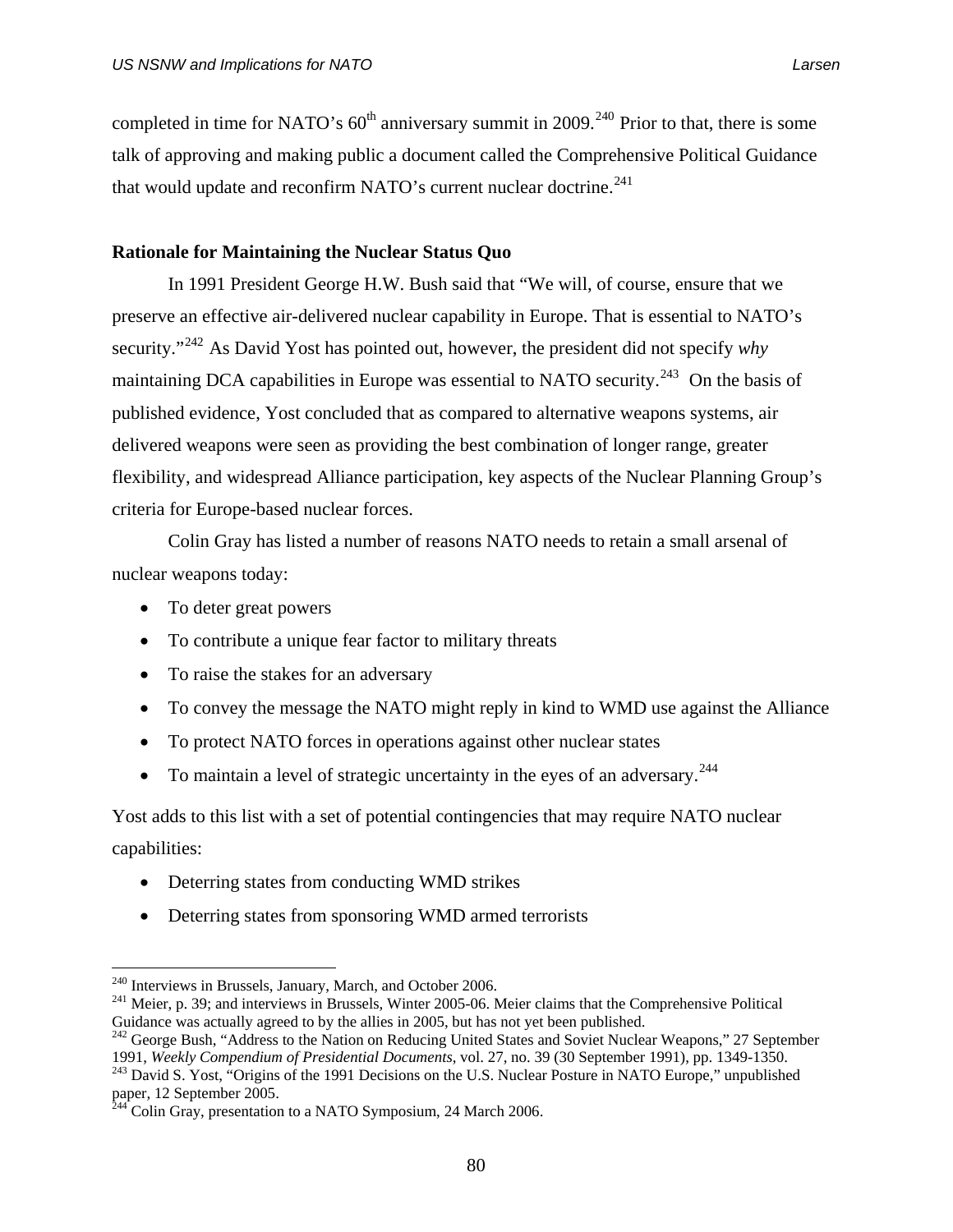- Preventing further use of WMD by an adversary (through offensive strikes against his WMD capabilities, if non-nuclear means would not suffice)
- Hedging against the sudden emergence of new WMD-armed adversaries, such as might take place through a coup d'etat and seizure of power by a hostile political group in a WMD-armed state
- Deterring threats to NATO forces in non-Article 5 missions abroad
- Providing a capability for intra-conflict deterrence<sup>[245](#page-94-0)</sup>

 The 1999 Strategic Concept explains the official rationale for maintaining a nuclear capability within the Alliance:

A credible Alliance nuclear posture and the demonstration of Alliance solidarity and common commitment to war prevention continue to require widespread participation by European allies involved in collective defense planning, in nuclear roles in peacetime basing of nuclear forces on their territory, and in command, control, and consultation arrangements.<sup>[246](#page-94-1)</sup>

Others have argued that NATO needs to maintain its NSNW not only for political linkage purposes, and to provide a middle level of effects on the ladder of escalation, but also because they doubt that the Alliance members with strategic forces would have the will to use those strategic weapons in a crisis. The old concerns over decoupling and assurance are still at play in the new NATO.

Does NATO need nuclear weapons to survive as an Alliance? No, say most observers. But since these weapons are there, removing them cannot be a neutral act. At the same time, there are serious doubts about the level of commitment by some of the DCA members including the United States—to maintain this capability.

# **Model of NATO Nuclear Options**

Figure 10 displays the likely direction of today's trends affecting NATO nuclear policy and force level decisions. It lists the current drivers that are pushing the Alliance to maintain the nuclear status quo; shows some possible accelerating factors that could push NATO toward the withdrawal of U.S. nuclear weapons; and also displays some reversing factors that, were they to occur, could actually lead the Alliance to enhance its nuclear capabilities in the near to mid term.

<span id="page-94-1"></span><span id="page-94-0"></span><sup>245</sup> David Yost, presentation to a NATO Symposium, 24 March 2006. 246 *Alliance Strategic Concept*, 1999, para. 62.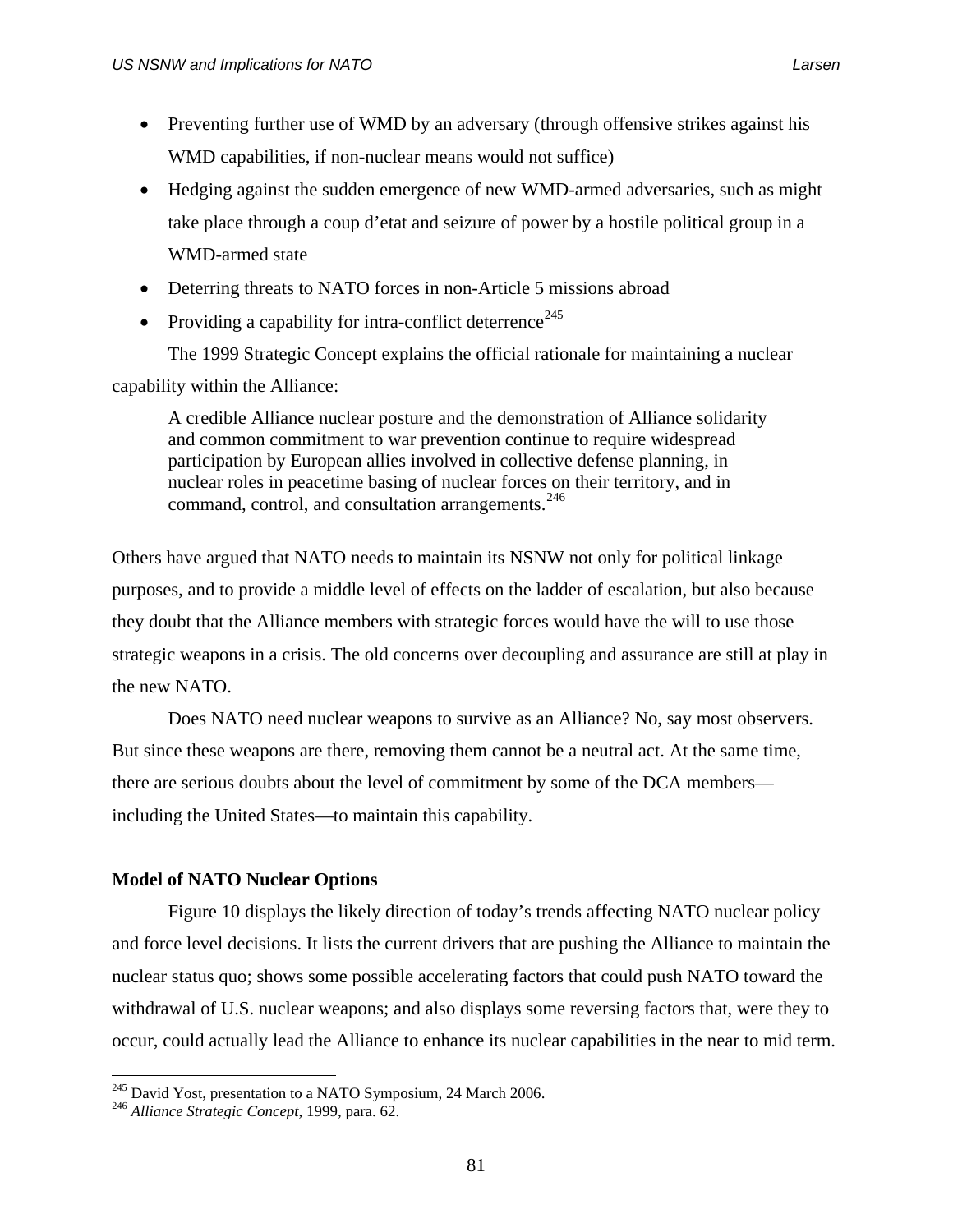Finally, the graph lists the various alternatives for NATO's nuclear future. These options are described later in this section, and are shown in more detail in Figure 11.

 The drivers on this figure may actually be symptoms or indicators reflecting a deeper question which underlies this issue: are nuclear weapons really necessary for Alliance security? The drivers may merely reflect this concern.<sup>[247](#page-95-0)</sup> But as is the case in many diseases, one must treat the symptoms until a cure for the underlying problem is found.



**Figure 10: Modeling NATO's Nuclear Future** 

# Driving Factors

 $\overline{a}$ 

The primary factors affecting the perception of nuclear policy and the likelihood of future changes include the series of trends shown in Figure 10 and elaborated below. On first glance, these may seem to be the dominant issues affecting the Alliance and its debates over its future today, but that is only because the Alliance has not yet addressed the truly important questions it faces—those listed as potential reversing factors. The general attitude among many officials interviewed for this study who are involved with NATO nuclear policy is one of "let sleeping dogs lie," or "don't rock the boat," or "don't make waves"—in other words, do not talk about

<span id="page-95-0"></span> $^{247}$  Thanks to David Yost for making this point.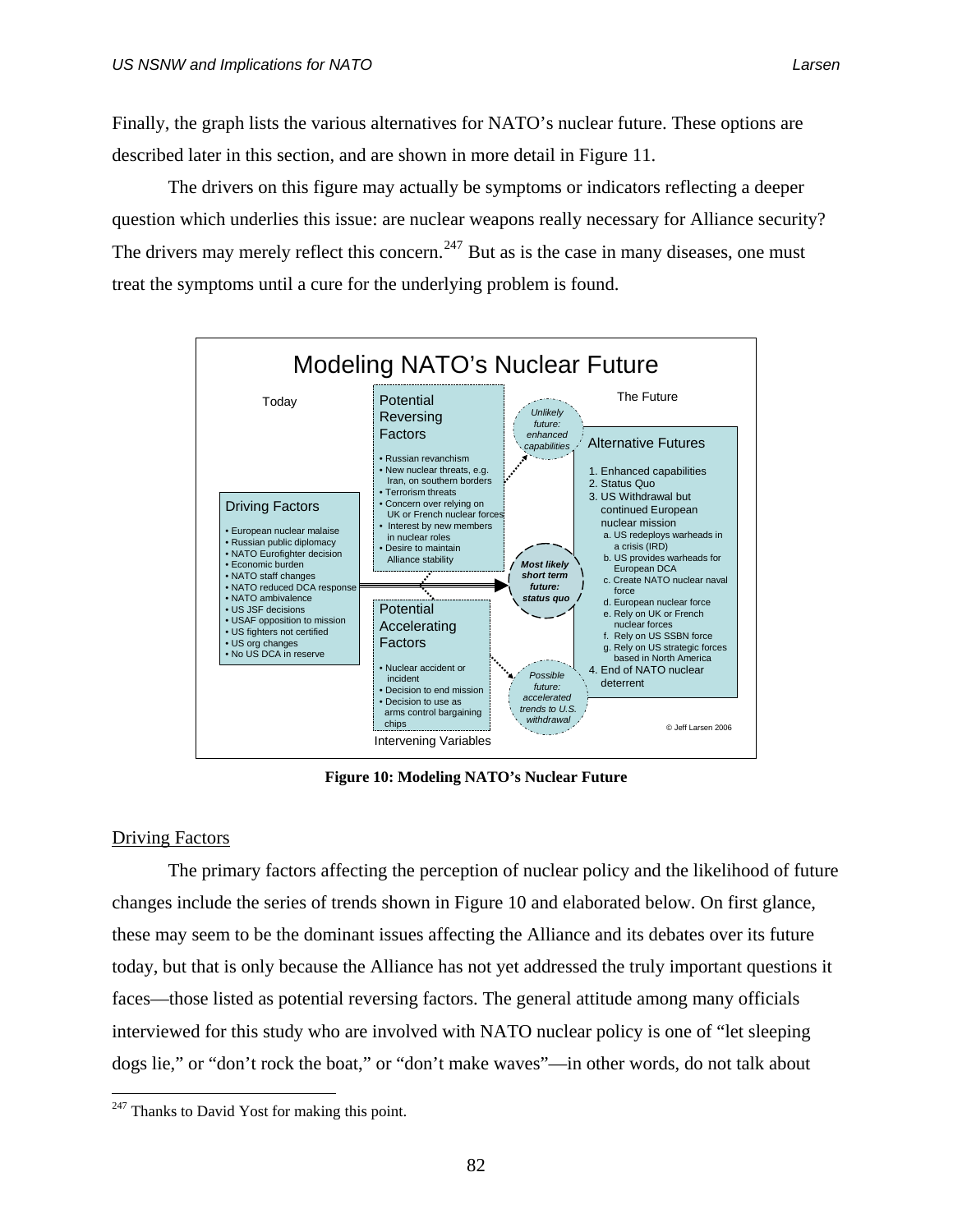alternative nuclear futures openly, for fear it will awaken public opposition and cause changes to the status quo, or perhaps even affect public acceptance of civil nuclear energy programs in these states. Presumably these attitudes do not preclude the appropriate national and NATO officials from discussing these questions behind closed doors. Officially, all NATO member state governments support current NATO policy and see little need for immediate decisions. At the same time, all DCA states recognize the coming requirement to make difficult force acquisition decisions. The F-15s, F-16s, A-7s, and Tornados in the current DCA inventories must all be replaced in the next 10 to 15 years. Refusing to acknowledge the hard questions about nuclear certification for those aircraft will force the Alliance's hands in another decade. Will that lead to a decision that is best for the Alliance, or simply one that is "easy" to make because it was forced upon the governments?

Trends pointing toward the end of non-strategic nuclear weapons in Europe can be summarized in three categories: Europe, NATO, and the United States.

*Europe*. The continent must deal with widespread nuclear allergy and low public support for any nuclear weapons. This is particulary true of Germany and the Low Countries. Officials in Berlin tell interviewers that they believe a poll in their country would show over 80 percent of the population opposed to current NATO nuclear policy, and even more opposed to the stationing of U.S. warheads on German soil, or of a continuing Luftwaffe DCA mission. Much of the public does not even know that their state hosts U.S. weapons or has a nuclear mission, according to these officials and to recent public opinion surveys.<sup>[248](#page-96-0)</sup> As a result, given

| • European nuclear malaise   |
|------------------------------|
| • Russian public diplomacy   |
| • NATO Eurofighter decision  |
| • Economic burden            |
| • NATO staff changes         |
| .NATO reduced DCA response   |
| • NATO ambivalence           |
| • US JSF decisions           |
| • US organizational changes  |
| • USAF opposition to mission |
| • US fighters not certified  |
| • No US DCA in reserve       |
|                              |

**Figure 10a: Driving Factors** 

that these governments recognize the value to Alliance cohesion and to maintaining a credible nuclear deterrent to defend against an uncertain future, they prefer to avoid the public debate that would occur if these questions were to become salient.

This is a considerable change from the mid 1990s, when according to some reports the Clinton administration asked its European allies if it could remove all remaining DCA weapons

<span id="page-96-0"></span><sup>&</sup>lt;sup>248</sup> For example, see "Nuclear Weapons in Europe: Survey Results in Six European Countries."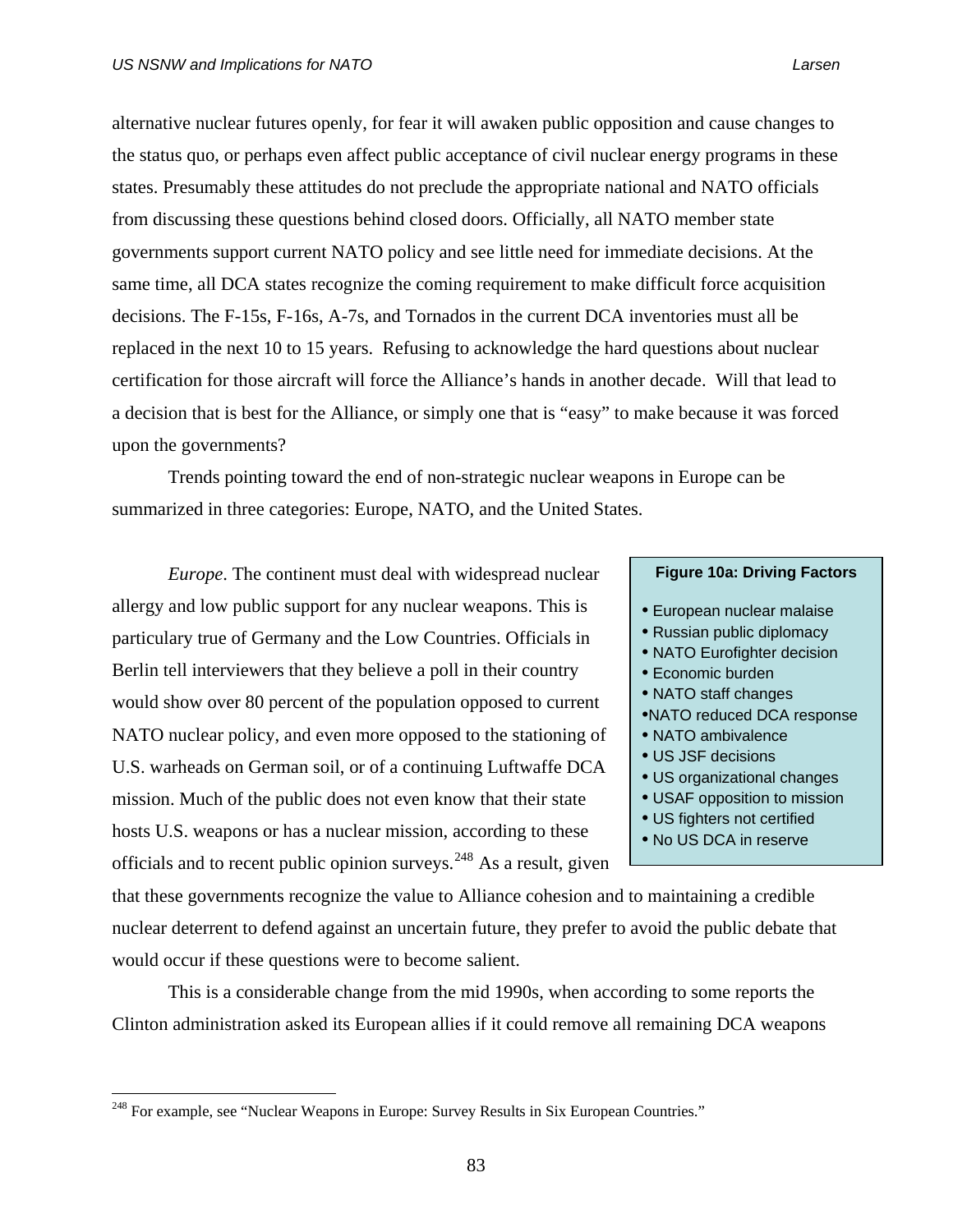from Europe. At that time the United States proposal met with considerable concern by its allies.<sup>[249](#page-97-0)</sup> That may not be the case if the United States were to make that offer again today.

 The European Union, with France at the forefront, has made efforts to enhance its military capabilities in recent years by incorporating the West European Union and developing a set of Common Foreign and Defense Policies, moves that NATO has generally supported. But many observers note that security in Europe is, in some ways, a zero sum game; any gains by the EU will come at the expense of NATO cohesion and capabilities. The West European Union Assembly has attempted to raise the issue of a European nuclear force for discussion within European parliaments, particularly since the 1995 French offer to provide Europe with a nuclear umbrella, but without success.<sup>[250](#page-97-1)</sup> Most NATO members oppose any such discussions. President Chirac raised the issue once again in his speech on national security and the role of French nuclear forces in January 2006 when he offered the force d' frappe as an umbrella that could protect France's European allies.<sup>[251](#page-97-2)</sup> And serious nuclear experts from several countries are calling for an end to NATO's nuclear mission.

The final European trend worth highlighting involves Russia. For decades the Soviet Union attempted to push NATO out of the nuclear business and force the United States to withdraw its nuclear weapons from Europe. If that is still Russia's goal, it is less vocal about it today. But there is little doubt that Russia would feel more secure if the major military alliance on its western border no longer had nuclear weapons deployed in Europe. Its regular comments about having all of its NSNW arsenal located in its own territory, and suggesting that the United States so the same with its weapons, are an example of this.

*NATO.* Within the Alliance itself we can also observe a diminished level of interest in all things nuclear, and a reticence to discuss possible future alternatives. As mentioned, the DCA fleets of all states having DCA responsibility will need to be replaced in the next decade. The replacement aircraft have yet to be formally selected, but none of the available choices include a guaranteed nuclear certification option. The most likely choices at this point are either the Eurofighter or the U.S. Joint Strike Fighter. The JSF may have a nuclear option in its later configurations, but no decision has yet been made on whether to build that option in production

<span id="page-97-1"></span><span id="page-97-0"></span><sup>&</sup>lt;sup>249</sup> WEU Assembly Fact Sheet No. 2.<br><sup>250</sup> Interviews in Paris, March 2006.<br><sup>251</sup> Chirac speech, January 2006.

<span id="page-97-2"></span>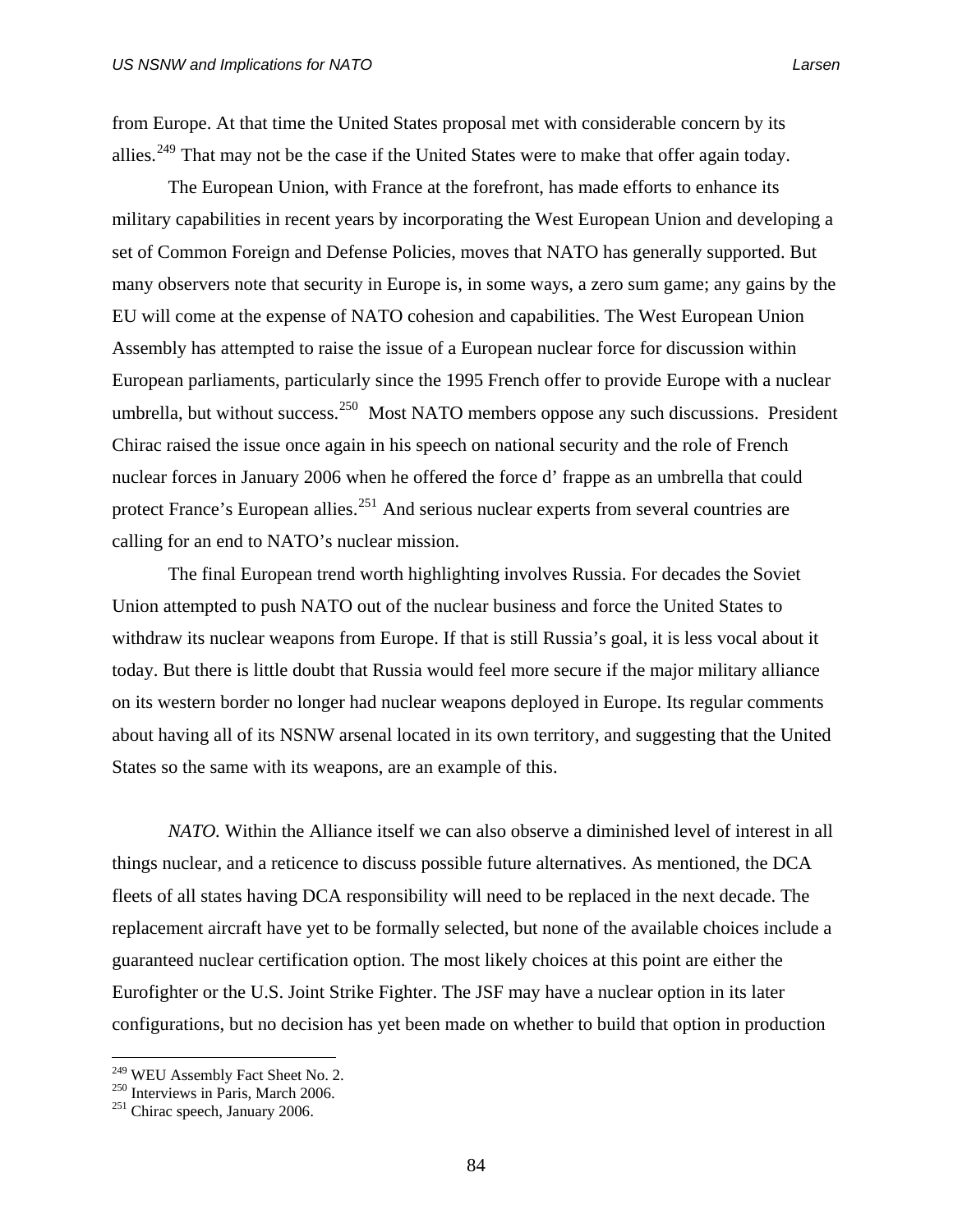models of the aircraft yet, or who will pay the additional cost for doing so.<sup>[252](#page-98-0)</sup> The Eurofighter does not even have a planned nuclear option. The future of NATO's only land-based nuclear capability rests on this question, yet there appears to be very little discussion in the open press or official circles over the selection debate.

A number of subtle but important staff changes also imply a reduced importance to nuclear matters within the Alliance. At SHAPE Headquarters, for example, a recent reorganization split the once powerful Special Weapons Branch into two branches in different divisions (J3 and J5), thus reducing both the size and importance of the nuclear staff, making it less efficient and reducing the role for nuclear planning by separating plans and operations.<sup>[253](#page-98-1)</sup> There are no longer standing plans for sub-strategic nuclear use in NATO; any future use would rely on adaptive planning.<sup>[254](#page-98-2)</sup> The NPG decided in recent years to reduce its meetings at the ministerial level from twice to once annually.<sup>[255](#page-98-3)</sup> Summit meetings that discuss nuclear issues are exceedingly rare. The official communiqué from the Prague Summit in November 2002, for instance, did not even include the formerly obligatory paragraphs reiterating the nuclear position of the Alliance as enunciated in every communiqué and Strategic Concept since 1991.<sup>[256](#page-98-4)</sup> And the senior officers course at the NATO Defence College in Rome includes very little in its syllabus about nuclear weapons or policy. $257$ 

 During interviews one notices a real reticence to discuss the tough questions about NATO's nuclear future: What is the purpose of nuclear weapons? Has the nature of deterrence changed since the end of the Cold War? Since 9/11? Is there a threat to NATO, and if so, what is it? Can nuclear weapons deter that threat? Are there any circumstances wherein the Alliance might consider actual use of these weapons? Can the Alliance survive without a nuclear mission?

<span id="page-98-0"></span> $^{252}$  As the publicly released version of the 2001 NPR stated, "The Operational Requirements Document for the JSF requires that initial design permit nuclear capability to be incorporated at a later date (after IOC, currently scheduled for 2012) at an affordable price." Found at [www.globalsecurity.org/wmd/library/policy/dod/npr.htm;](http://www.globalsecurity.org/wmd/library/policy/dod/npr.htm) also found in William M. Arkin, "Secret Plan Outlines the Unthinkable," Los Angeles Times, 9 March 2002.

<span id="page-98-1"></span><sup>&</sup>lt;sup>253</sup> Interviews in Germany and Belgium, March 2006. SHAPE took an overall 30 percent cut in nuclear personnel in the reorganization.<br> $^{254}$  Interviews, Brussels, October 2005.

<span id="page-98-3"></span><span id="page-98-2"></span><sup>&</sup>lt;sup>255</sup> Interviews in Belgium and Germany, spring 2006. The NPG Staff Group meets biweekly, as opposed to weekly in years past. This change has apparently occurred since 2005, when NATO's home page on the NPG said that its staff group met "weekly." See "The Nuclear Planning Group: One of NATO's Defence Decision-Making Bodies," at www.nato.int/issues/npg/index.html.

<span id="page-98-5"></span><span id="page-98-4"></span> $\frac{256}{256}$  See www.nato.int/docu/comm/2002/0211-prague/index.htm.  $\frac{257}{257}$  Interview in Brussels, October 2005.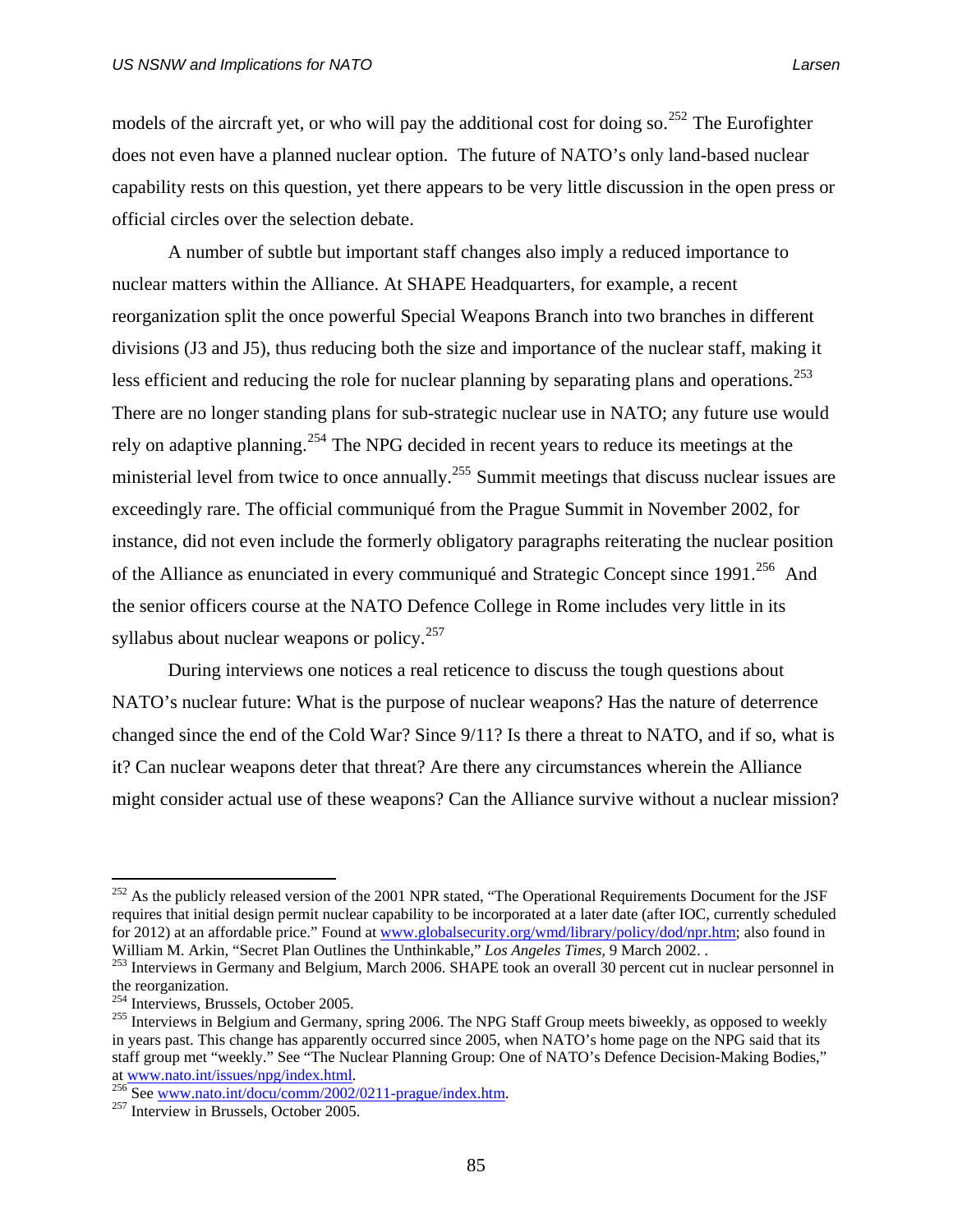Without nuclear weapons based on European soil? Should the new member states of Eastern Europe be allowed to contribute to DCA operations, even if only in a support role?

 At the same time, there appears to be some divergence from the traditional consensus position within the national missions to NATO regarding the necessity of a nuclear future for the Alliance. In this sense there could be a lively debate over that future, if those who profess to support the status quo would be willing to engage in that debate. Unfortunately, the "let sleeping dogs lie" attitude prevents such a discourse from happening publicly, or apparently even behind closed doors—resulting in disgruntled partners, confused new members, and little progress toward resolving the underlying problems facing the Alliance's nuclear future.<sup>[258](#page-99-0)</sup>

 DCA alert response levels are so low today that it makes the weapons militarily unusable without advance notice of an adversary threatening NATO. The necessary time to prepare a nuclear strike would apparently be at least 30 days (since the highest alert level today is "months," according to NATO publications).<sup>[259](#page-99-1)</sup> And given the consensus nature of Alliance decision-making, political control over nuclear weapons, and recent experience of mission cancellations by allies during NATO combat operations in Kosovo in 1999, the chances that SACEUR could actually ever recommend a nuclear strike are extremely low. If deterrence credibility rests on the combination of will and capability, both factors would appear to be considerably weaker than they were during the Cold War.

*United States.* There is no scheduled follow-on DCA aircraft to replace the F-15s and F-16s when their service life ends by the year 2013. The F-22 will be conventional only, and the Joint Strike Fighter may have the option of installing a nuclear certification package, but no decision has been made to do so pending decisions by NATO allies to buy that variant.

 The only U.S. DCA aircraft nuclear certified are those already in Europe. In the United States, the former bases that would provide those replacement aircraft are going out of the business. Cannon AFB, New Mexico is closing under the 2005 Base Realignment and Closure decision, and Seymour Johnson AFB, North Carolina no longer requires its F-15s or crews to undergo nuclear certification.

<span id="page-99-0"></span><sup>&</sup>lt;sup>258</sup> Interviews in Europe, October 2005, January and March 2006.

<span id="page-99-1"></span><sup>259</sup> *NATO Nuclear Fact Sheets*.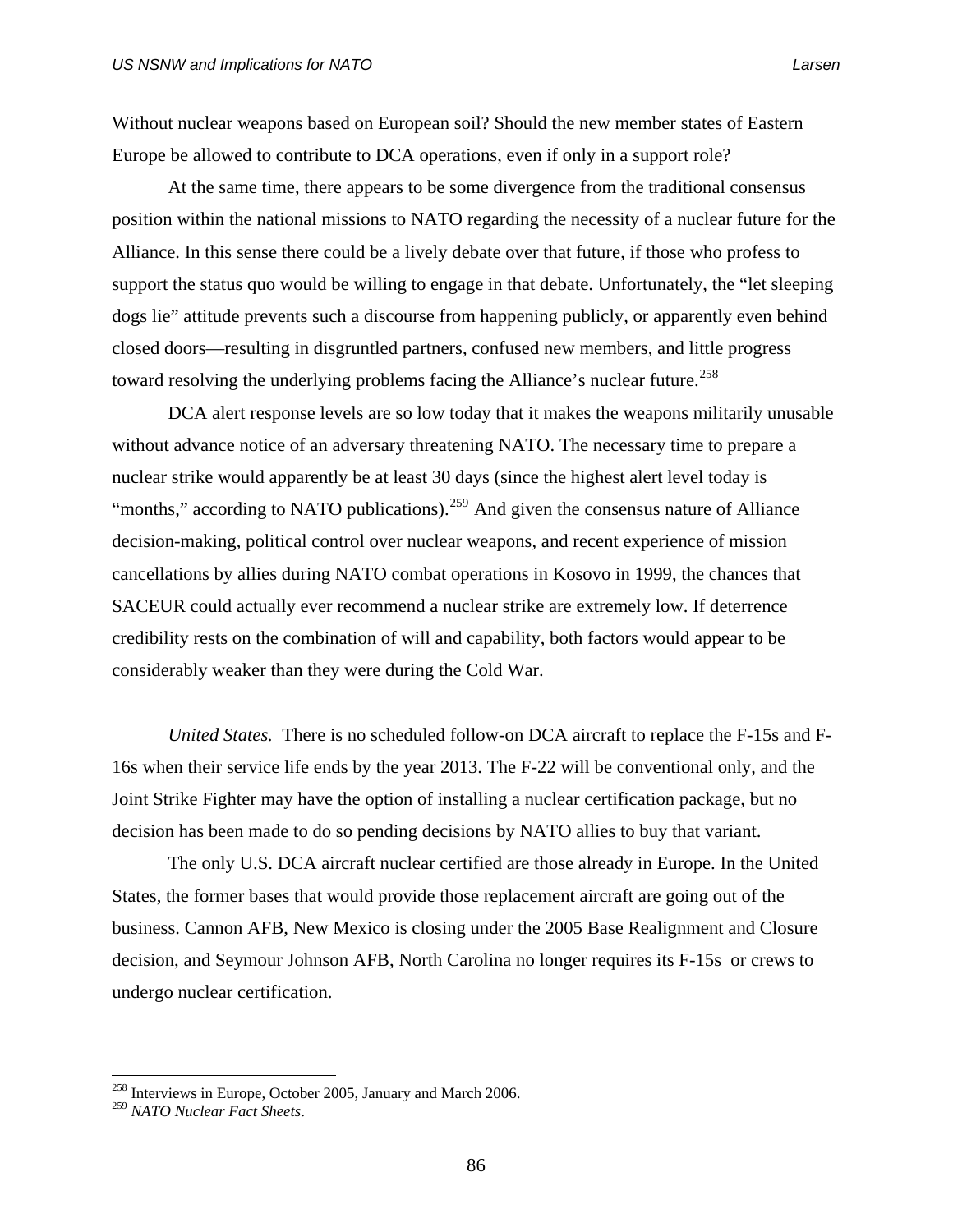the annual budget cycles since about 2002. They only agreed to continue that mission when so ordered by the Office of the Secretary of Defense, which may have reminded them of their alliance commitments under the Washington Treaty of  $1949$ <sup>[260](#page-100-0)</sup> This shows the low regard with which nuclear missions are held by the Air Force.

While DOD still considers non-strategic nuclear weapons a separate category, it does not think about the operational use of tactical weapons separately; aligning more closely with the French perspective, it believes that any nuclear event would have far-reaching strategic consequences.[261](#page-100-1) Like its NATO allies, DOD is unwilling to discuss issues surrounding NATO nuclear policy publicly since it believes a public debate would lead to the end of the NATO mission—a mission that the United States government in the Bush administration still finds compelling.

 Several potential actions could alter the current preference for the status quo and accelerate tendencies for the withdrawal of U.S. nuclear weapons from Europe. All the alternatives under U.S. withdrawal in Figure 10 could lead to the eventual end of NATO's

NSNW role in Europe, though that is not a given. Nonetheless, should a nuclear incident occur, or a WMD attack take place against a NATO member, or a nuclear or radiological accident occur in a weapons storage site, public opinion could once again become aware of these weapons and enflamed against their continued storage in European soil. Given the underlying anti-nuclear sentiment found in most West European nations, this could lead to calls for the removal of all remaining U.S. warheads and the end to the DCA mission by that particular state.

 Even without the catalyst of a precipitating nuclear incident or accident, a political decision by one or more states could accelerate current trends and lead to the removal of U.S. weapons on a much shorter time frame. Such a decision could be made by the United States, for the reasons stated above. Or it could be a NATO consensus decision. Or it could be a statespecific decision by one of the DCA host nations that they can no longer afford the political or

 $\overline{a}$ 

# **Figure 10b: Potential Accelerating Factors. Acceleration Figure 10b: Potential Potential Accelerating Factors Acceleration Factors**

- Nuclear accident or Incident
- Decision to end mission • Decision to use as arms control bargaining chip

<span id="page-100-1"></span><span id="page-100-0"></span> $^{260}$  Interviews in Washington, August 2005 and July 2006, and Europe, spring 2006.  $^{261}$  Interviews in Washington, August 2005 and July 2006.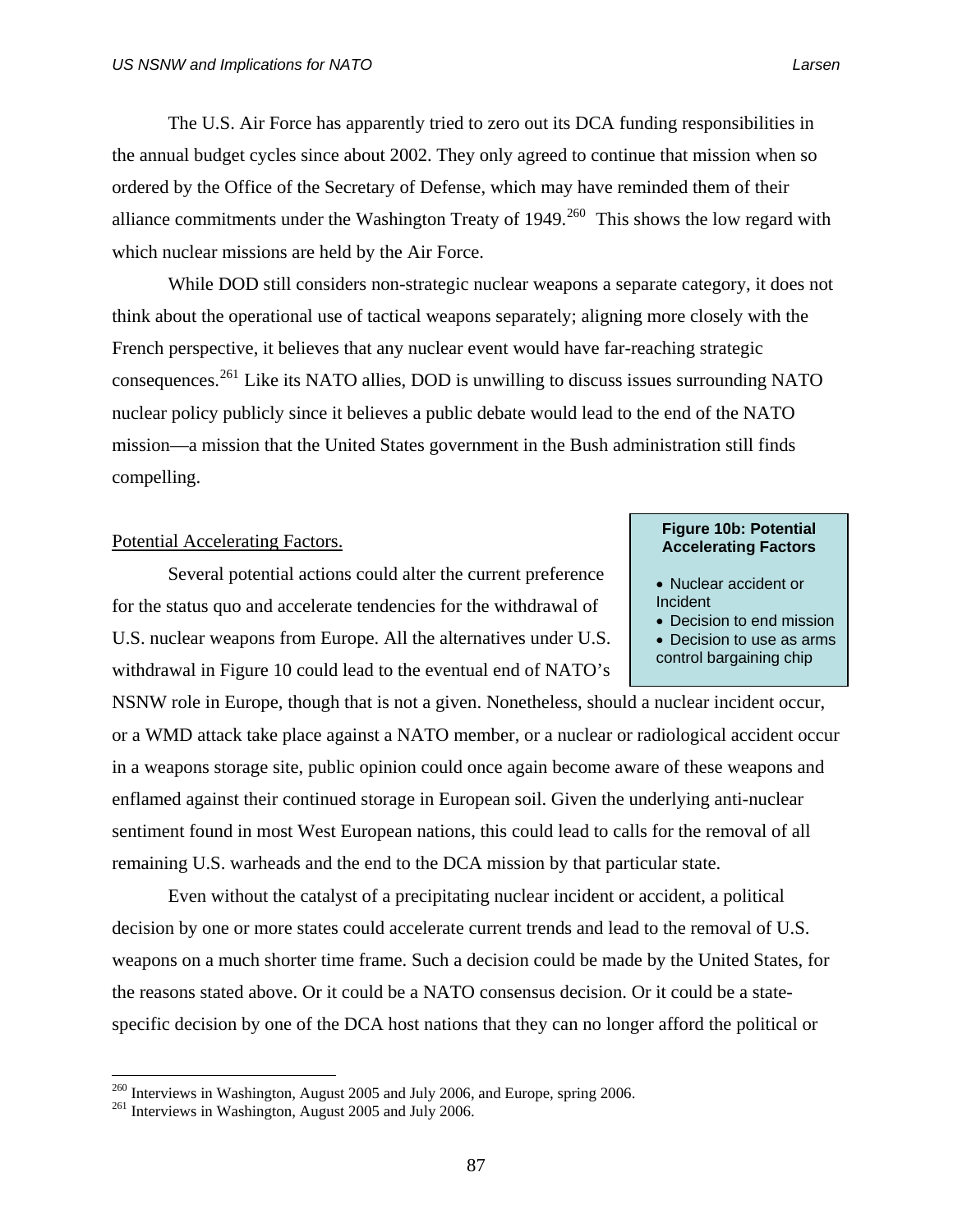financial burden of that mission. Finally, it could be the indirect result of an acquisition decision, such as the selection of the Eurofighter to replace Germany's Tornados or the Netherlands' F-16s. Without a nuclear certification capability, these countries would effectively be out of the DCA business, even without a NATO decision to that effect.

 The Alliance could also decide to use its remaining cache of NSNW warheads as a bargaining chip in new arms control negotiations with Russia. In so doing it could attempt to capture all, or more likely some, of the Russian tactical nuclear stockpile in return for removing the last few American nuclear weapons from European soil. As one analyst has pointed out, however, "Moscow would prefer to give up nothing to achieve this objective, and the Russian policy for several years now has been to refuse to discuss reductions in Russian NSNF until all U.S. nuclear weapons have been removed from Europe."<sup>[262](#page-101-0)</sup>

# Potential Reversing Factors

There also exist a number of serious but unlikely considerations that could quickly reverse the direction of the driving factors that seem to be pushing U.S. NSNW and Alliance nuclear policy. An Alliance decision that any one of these reversing factors is crucial to the future of the Alliance or to their security would trump all of the driving factors discussed above. At a minimum, such a decision would continue the trend toward keeping the status quo,

# **Figure 10c: Reversing Factors**

- Concern over Russian revanchism
- New nuclear threats, e.g. Iran, on southern borders
- Terrorism threats
- UK or French nuc forces
- Interest by new member states in a nuclear role
- Desire to maintain Alliance stability

 $\overline{a}$ 

overriding any accelerating trends. These could also lead to enhanced or modernized nuclear weapons and a more robust nuclear capability for the Alliance. Obviously, of course, this latter possibility is a least likely alternative.

• Unwillingness to rely on *Russian Revanchism*. Several European states have expressed concern over the unwelcome trends they see in Russian politics: the centralization of power in the presidency, strategic nuclear modernization; refusing to provide transparency into the elimination of its short-range nuclear forces in spite of its PNI commitments;

<span id="page-101-0"></span> $^{262}$  David Yost, personal correspondence with the author, 30 May 2006. Yost explains why he judges it most unlikely that the Russians would make any meaningful NSNW reductions in the aftermath of the removal of the remaining U.S. nuclear weapons presence in Europe in his article, "Russia's Non-Strategic Nuclear Forces, *International Affairs,* vol. 77 (July 2001), pp. 549-555.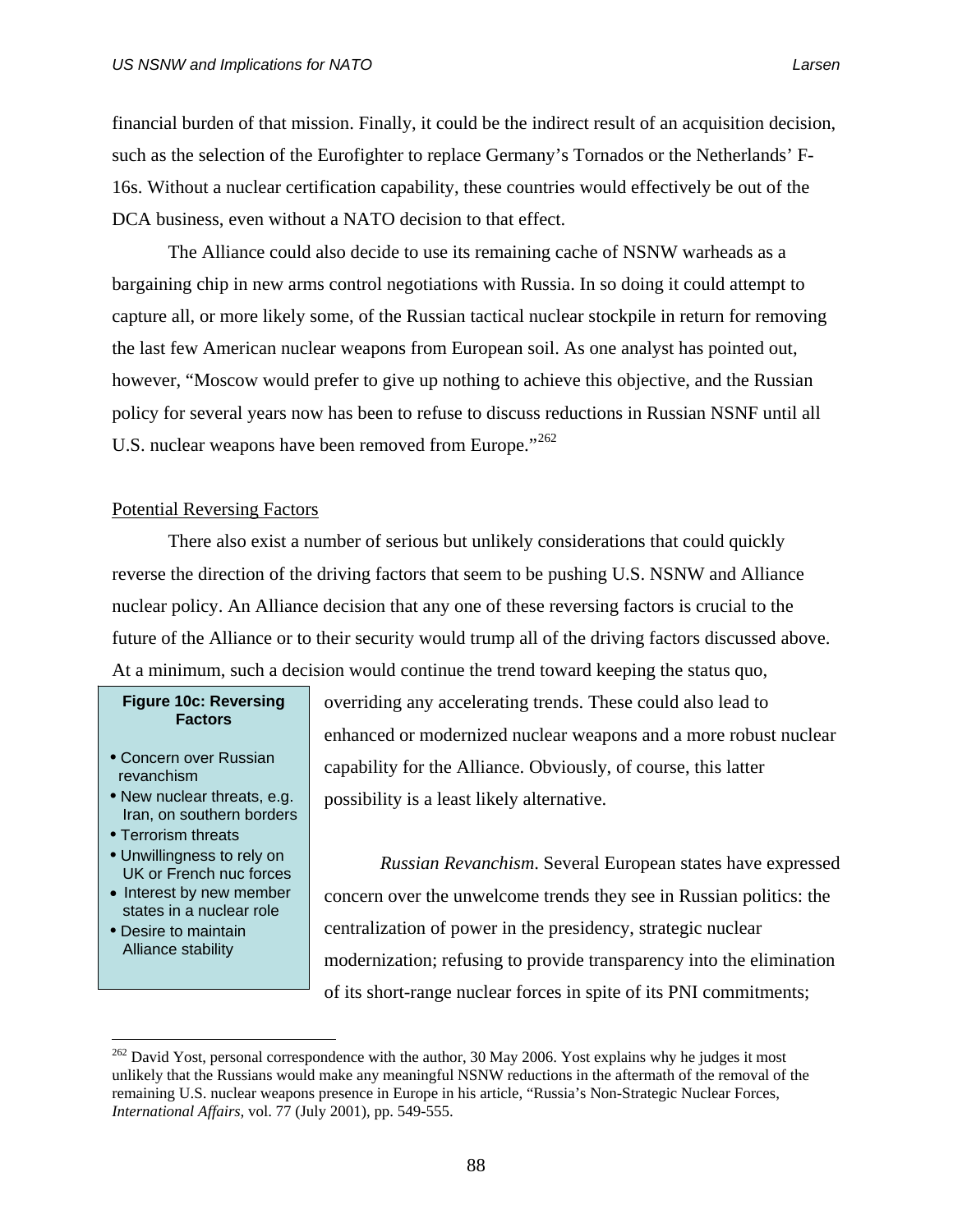and an unwillingness to engage in arms control dialogue. This could become a particularly threatening combination in the future with a Russian president who might be less pro-Western than Putin. Germany and the East European members of NATO are particularly concerned about these trends.<sup>[263](#page-102-0)</sup> This explains in part Germany's continued support for NATO's DCA mission, despite overwhelming popular antipathy for that mission within the German population. It also explains the desire by several new member states to become more involved in NATO's military activities, including DCA support, even if they are not allowed to accept weapons based on their soil as a result of the Alliance's 1996 "three no's" commitment.

*New Threats.* Threats from the Mediterranean and Middle East—particularly, in the midterm, from a nuclear-armed, pro-terrorist, and anti-Western Iran—could elicit a much higher threat awareness on the part of Europe, potentially equaling fears of the Soviet threat during the Cold War. These fears could justify a continued or even strengthened Alliance nuclear capability as a hedge and response against these rising new threats on the Alliance's periphery. Iranian nuclear weapons could set off a domino effect of new nuclear states in the region, which could, in turn, affect the European allies' calculus of assurance levels required for their security.

At the moment, however, most European states see no proximate threat from Iran or the Middle East that would justify such a reversal of trends regarding NATO nuclear capabilities. Indeed, the common perspective of many European NATO officials interviewed in early 2006 was that Iran would not threaten Europe's capitals and was unlikely to be nuclear capable for at least five to ten years. Universally it was felt that the United States was making more of this threat than was really there—although some Europeans admitted that they recognize that the United States holds a global perspective quite different than do its NATO allies.<sup>[264](#page-102-1)</sup> Others believe that the United States is by its nature pessimistic and takes a longer term view of potential adversaries when it comes to assessing threats, whereas Europe is more optimistic, putting faith in the goodness of human nature.

*Terrorism*. The primary threat of the early 21<sup>st</sup> century comes from terrorism, as the populations of New York, Washington, London, and Madrid have already discovered. The

<span id="page-102-0"></span><sup>&</sup>lt;sup>263</sup> Interviews in Europe, spring 2006.

<span id="page-102-1"></span> $264$  Interviews in Europe, January and March 2006.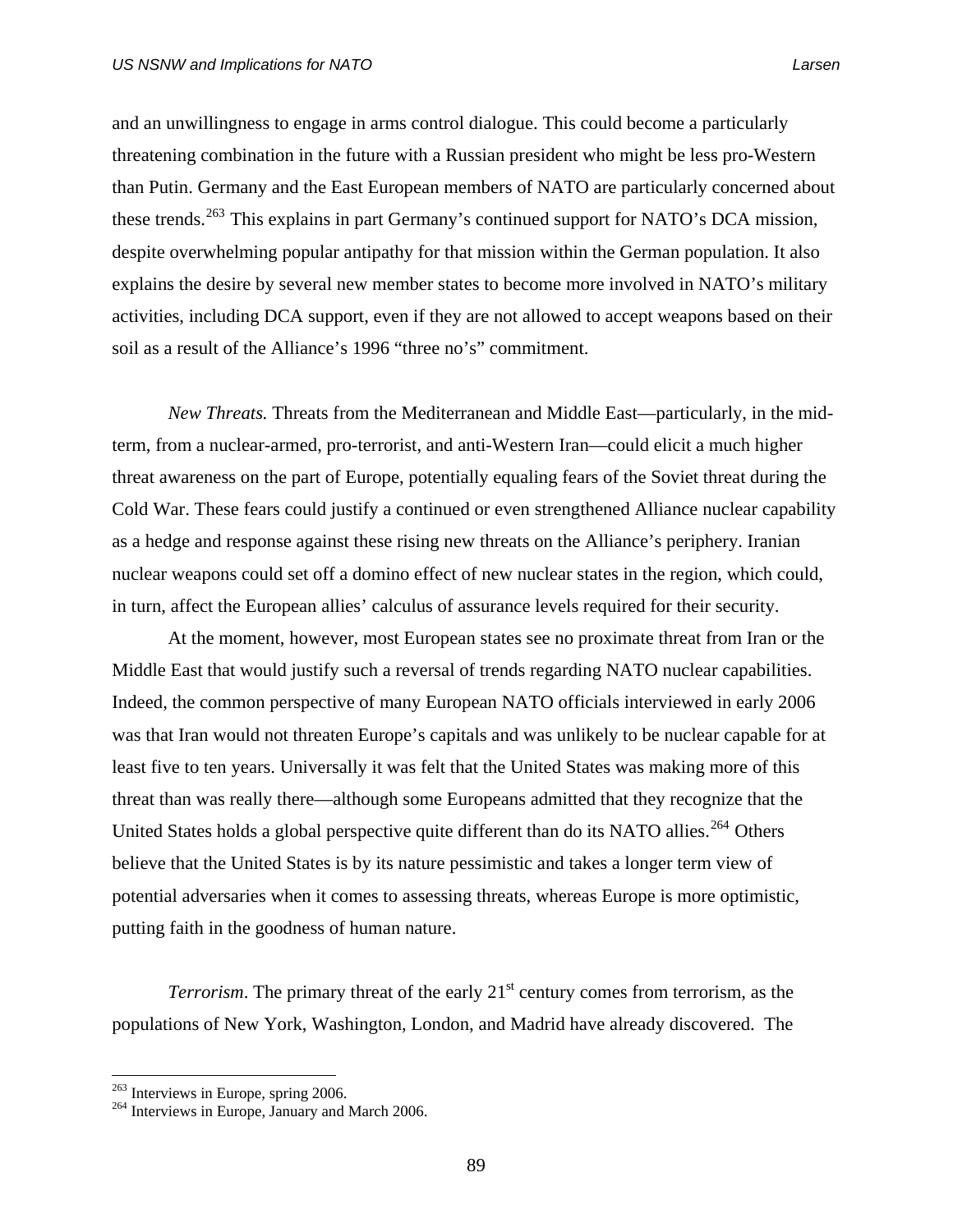question, of course, regards the role that nuclear forces can play against that threat. For example, is there a role for nuclear deterrence to counter state-sponsored terror? France's President Chirac seems to believe so, as his comments in his January 2006 speech indicated, when he said "the leaders of states who would use terrorist means against us, as well as those who would consider using, in one way or another, weapons of mass destruction, must understand that they would lay themselves open to a firm and adapted response on our part. This response could be a conventional one. It could also be of a different kind."[265](#page-103-0) The United States and Great Britain agree with those sentiments, but the other NATO members are not yet in accord with those beliefs.

*Unwillingness to Rely on UK and French Nuclear Forces*. Could the nuclear forces of Britain or France be used to replace U.S. nuclear weapons as an option for the future protection of Europe? The European allies must determine which future forces they wish to rely on. For example, a decision *not* to rely on the independent nuclear forces of their closest neighbors in Paris and London might lead to a consensus that it would be best to continue relying on the United States and its nuclear capabilities. This has been the unspoken decision for many decades, despite French efforts to woo its neighbors away from NATO to a French-led European defense consortium of some type, possibly under the auspices of the European Union. A resolute and open decision by the allies might remove all the options in Figure 10 that rely on the UK or France from consideration, leaving NATO but two choices: continued partnership of some type with the United States, or the end of a nuclear mission for the Alliance.

*Requests by New Member States to be Included in Nuclear Responsibilities.* Should the new NATO member states from Eastern Europe become more forceful in their political participation in the Alliance, they may one day demand to be more directly involved in the operational nuclear aspects of NATO's deterrent mission. Their penchant to do that is already evident; the new members have apparently reinvigorated the meetings of the Nuclear Planning Group staff, and they have offered to provide indirect support for DCA missions.<sup>[266](#page-103-1)</sup> There have even been suggestions that certain new members, such as Poland or Latvia, might be willing to

<span id="page-103-1"></span><span id="page-103-0"></span><sup>&</sup>lt;sup>265</sup> Chirac speech, January 2006.<br><sup>266</sup> Interviews in Belgium and Germany, spring 2006.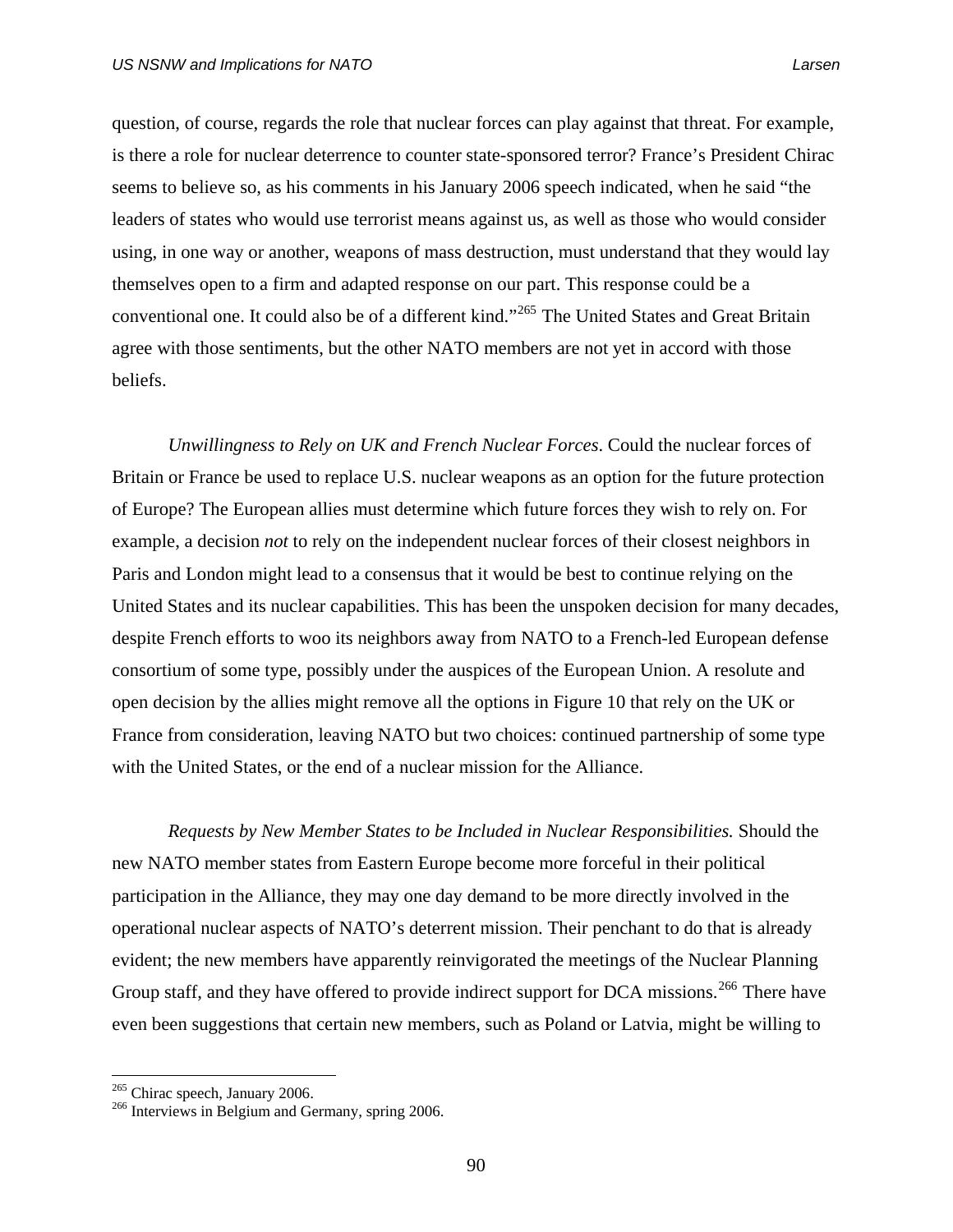take on nuclear DCA roles if one of the current states were to announce that it wished to withdraw from that mission. This would not necessarily violate the "three no's" commitment by the Alliance to Russia, as those members could deploy their aircraft to bases in neighboring states and fly missions out of bases that do not fall under the three no's restrictions—similar to what American aircraft have been doing from European bases for three generations.

 New member demands could lead the Alliance to expand its nuclear deterrent mission in order to include those states, to modernize or otherwise change its DCA responsibilities, or to keep the mission in spite of calls by some of the older members to get rid of it.

*Desire to Maintain Alliance Solidarity*. The final key that could overturn all the factors driving NATO to eliminate its European-based nuclear forces would be a political consensus by the allies that they do not wish to risk hurting Alliance solidarity by challenging one of the core defense principles upon which NATO is founded. How important is the continuation of the Alliance to all its members? Assuming all members want to retain NATO for their security, can the Alliance survive without nuclear capabilities on European soil? If it were to become nonnuclear, would it have to find a replacement vehicle for existing consultative bodies such as the Nuclear Planning Group? These are difficult but essential questions that NATO circles do not appear to be addressing today.

The Alliance Strategic Concept states that the fundamental purpose of nuclear weapons is political. As pointed out in the introduction to this paper, this has multiple layers of meanings to the Allies. On one level, these weapons reassure the allies that they have the ultimate weapon available as a deterrent against threats and, were it to become necessary, to actually use in combat. The second level of reassurance comes from knowing that the United States has made a visible, physical commitment to the defense of Europe as shown by its weapons and forces being forward deployed in NATO Europe. The DCA mission keeps the United States involved in European political affairs, and allows the NATO members access to U.S. defense decisionmaking through the NPG and direct bilateral and multilateral forums with the United States. The intangible benefits of this close relationship are well understood by the European allies. Would those benefits be lost if U.S. weapons were withdrawn from Europe, or would they simply take on a new complexion? At the moment, no member of the Alliance seems willing to risk finding out the answer to that imponderable. Better, they believe, to "not rock the boat."

91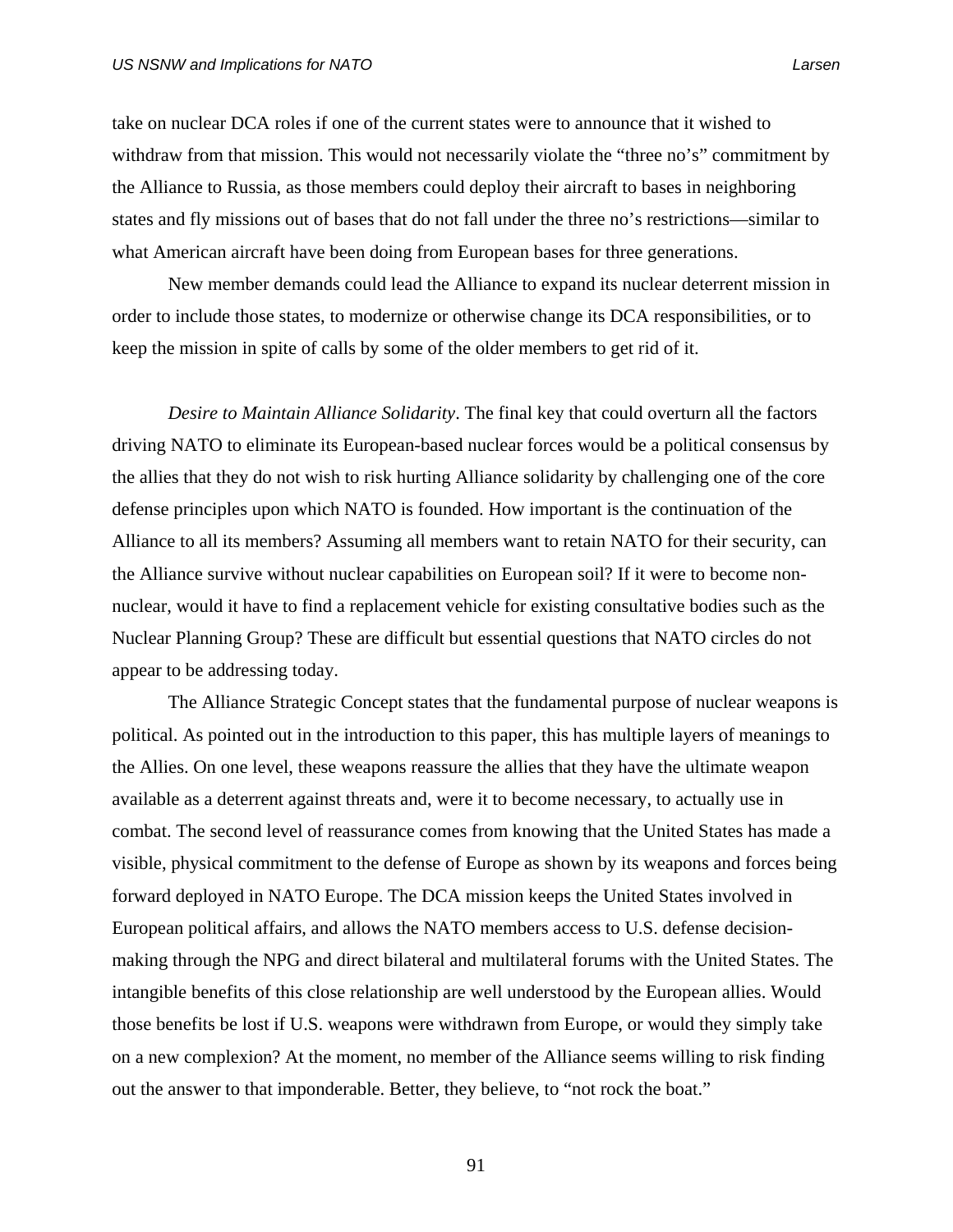# **Alternatives**

The interaction among the factors described above will lead the Alliance to adopt one of at least 12 identifiable options for its nuclear future, as seen in Figure 11. These range from modernization of the force, to a continuation of the status quo, to complete withdrawal of American weapons, to the abdication of a nuclear role for the Alliance. The more intriguing insights come from an examination of those options that fall between the two extremes, particularly the multitude of possibilities for replacing U.S. weapons if they were withdrawn but the Alliance wanted to continue to have a nuclear deterrent of some type.

The purpose of this section is not to debate the pros, cons, or requirements of every alternative available to NATO, nor to rank order a set of options according to any particular criteria. Rather, the goal is simply to introduce the various alternatives in order to recognize the wide range of possibilities the Alliance may select from as it considers the role of nuclear weapons in its future security. I leave it to follow-on efforts to select the preferred option, or to determine the steps necessary to achieving a new security arrangement.



**Figure 11: NATO's Nuclear Alternatives**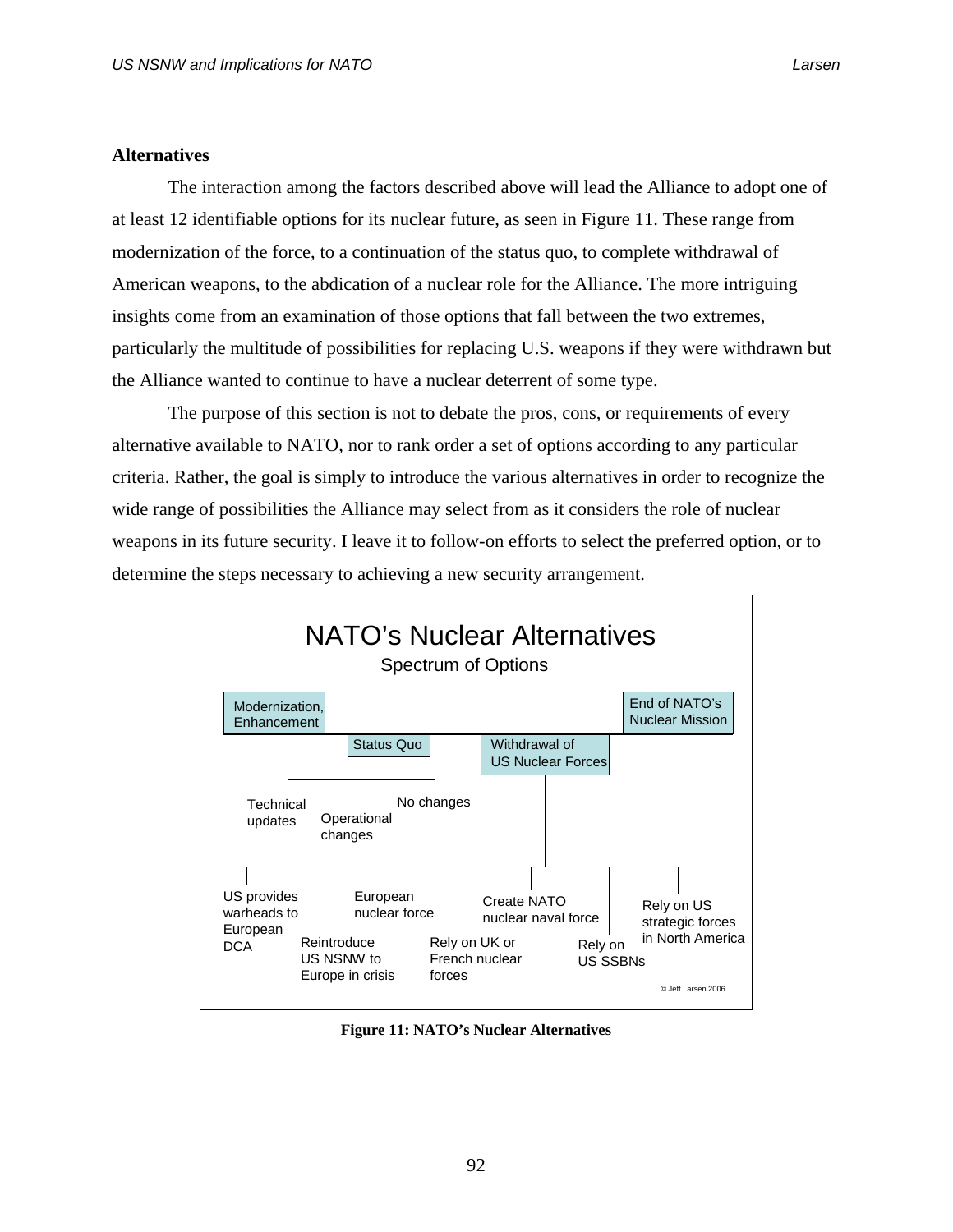# Modernization and Enhancement

 Modernization and enhancement of NATO's nuclear forces is an unlikely option, barring a return to the Cold War or the rise of a new and overwhelming threat to Europe. Nevertheless, it is an option that must be considered in the range of alternative possibilities. As the weapons age, the United States must decide whether a small arsenal of B-61s is worth the cost of a service life extension program. The Alliance could decide to replace its current U.S. tactical nuclear warheads with something newer and more capable, perhaps even on a different delivery system, such as an air-launched cruise missile or land-based missile. It could decide to replace its current Tornado, F-15, and F-16 fleets with nuclear certified Joint Strike Fighters in order to maintain the DCA role into the next generation.

### Status Quo

There are three alternatives under this option, which is more dynamic than the term implies. Some variant of this alternative is officially preferred by every member state, as they follow the mantra "beware the implications of change."

*Technical Updates.* The first sub category involves continued maintenance, upkeep, and modest technological improvements that could, if necessary, lead to the first alternative of vastly improved capabilities. Even without a commitment to that level of investment, however, any decision to continue relying on NATO's long-standing deterrent forces as provided by the United States will require a renewed commitment to investment in modernized weapons, delivery systems, maintenance, and security issues, given the age of the existing systems in place. New rationales that could justify keeping or enhancing NATO's nuclear weapons may include deterring chemical or biological weapons threats from the Middle East and North Africa, and providing force protection for deployed NATO forces by offering mobile deterrent capabilities.

*Operational Changes.* A second broad category under the status quo would include operational changes to the way NATO thinks about its nuclear strategy and how best to achieve its twin goals of military deterrence and political inclusion. The Alliance may, for example, decide to move all of its nuclear weapons to storage sites in Southern Europe to be closer to the most likely near-term threats. Or one or more of the current DCA states may decide that it no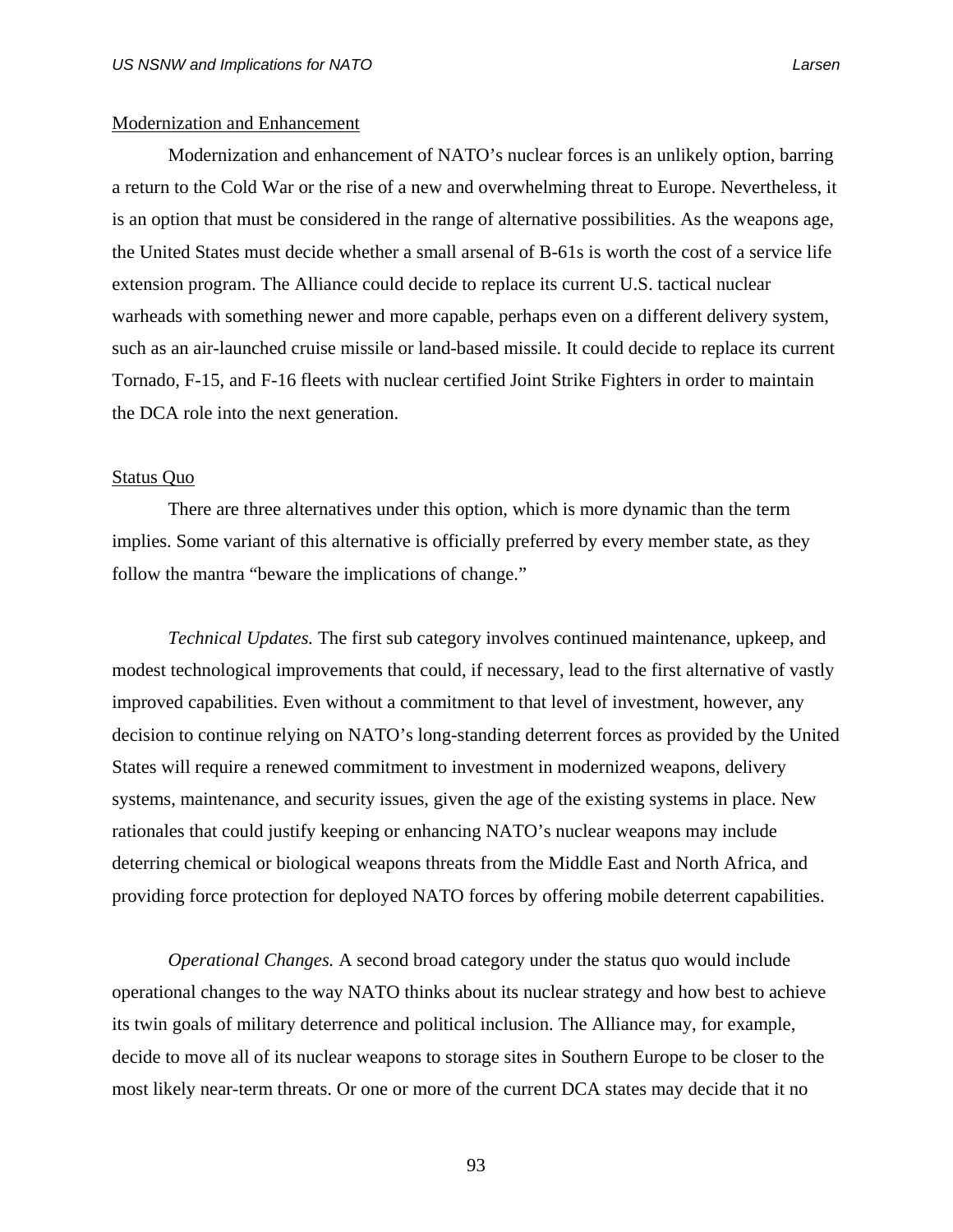longer wishes to participate in the Alliance's nuclear mission, focusing instead on "role specific tasking" contributions to Alliance security—much as the new East European member states must do now. That could precipitate changes to force deployments, DCA responsibilities, or even the inclusion of new states as members of the DCA "club." Perhaps we may one day see Polish F-16s on alert at an Italian base prepared to carry American bombs. Short of such a major step, new member states may be assigned roles in operations that support nuclear strikes, such as air refueling, combat air support, intelligence/surveillance/reconnaissance, or any of the myriad parts that would make up a strike package. Alternatively, the United States could continue to perform its historical role while all other European DCA states gave up that mission.

*No Change.* The third and most likely option, and the preferred choice at the moment among most member state missions to NATO Headquarters, is to do nothing to change the status quo. "Let sleeping dogs lie" is not a policy, but it seems to be the preferred approach by member state governments that believe the current approach is the best available choice. One could argue that no decision to make upgrades or select a replacement DCA aircraft in the near term will count as a decision, too. Nothing will change in the short term. But that leaves the Alliance at the whim of the driving factors described above, with eventual obsolescence or ambivalence and neglect determining the future without a conscious decision by the allies. This is the most likely alternative for the future: no change, don't talk about it, and eventually the European nations will fail to replace their DCA aircraft with a nuclear capable successor, leading to the end of the DCA mission. Or the United States might decide that there is no longer a need for its forces in Europe, particularly given the direction its European allies appear to be headed regarding a DCA replacement, so it could choose to withdraw its weapons unilaterally. Either decision would lead to the withdrawal of the remaining U.S. nuclear weapons from Europe. Given that three of its members have independent atomic arsenals, however, as long as the Alliance survives as a political institution it will remain a de facto nuclear alliance.

# U.S. Withdrawal but Continued NATO Reliance on Some Form of Nuclear Deterrent

This alternative carries the most possibilities for future nuclear options. Some are obviously more far-fetched and less likely than others, but all are possible and therefore worthy of consideration.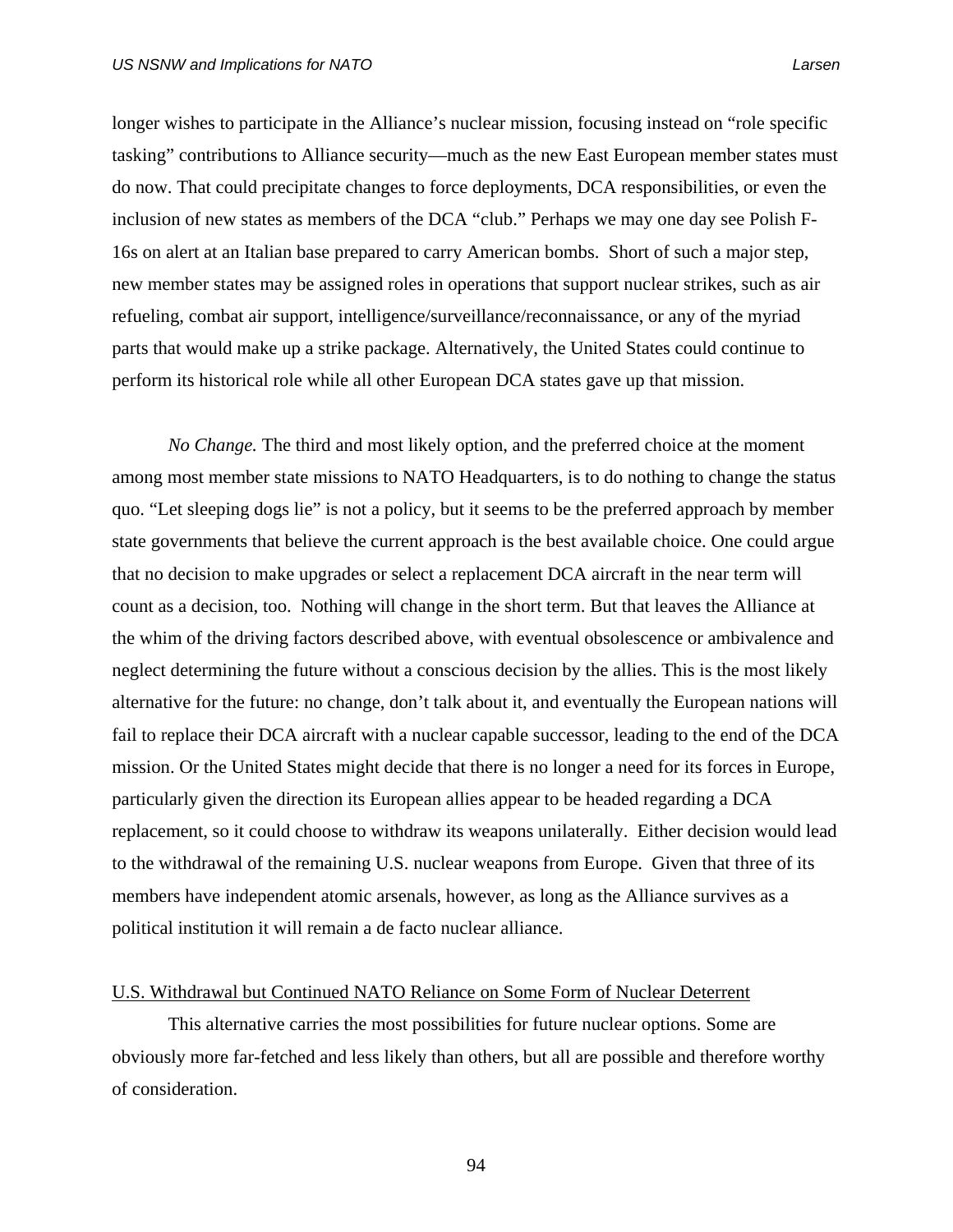Many in NATO fear any alternative that involves the removal of U.S. nuclear weapons, for varying reasons. Doing so in hopes that Russia would follow suit in good faith disarmament is dangerous, they argue. Any option that called for the reintroduction of U.S. weapons in a crisis would be ludicrous given public opposition and the danger of raising the crisis level as the result of such a move. This is a future that some argue would please both Russia and France, but it is not one the rest of the allies would necessarily welcome. One senior NATO official even went so far as to say that the removal of U.S weapons from Europe "would be the beginning of the end of the Alliance."<sup>[267](#page-108-0)</sup> Is that right? Could the Alliance survive the loss of its nuclear linkage to North America?

On the other hand, others advocate the immediate and complete withdrawal of U.S. weapons for the simple reason that the Alliance can no longer answer the question over the purpose of those weapons in Europe—NSNW are not justifiable. Removal would eliminate an entire class of weapons, save money, and appease militarists in Russia who point to NATO NSNW as proof of the West's aggressive nature.<sup>[268](#page-108-1)</sup>

*The United States Withdraws its Weapons, but Keeps the Infrastructure in Place in Order to Reintroduce Weapons in a Crisis.* One means to reduce public criticism of the current situation would be to remove all remaining U.S. warheads from Europe, and publicly announce the move for public relations purposes. But it would keep the technical and physical infrastructure associated with nuclear sharing in place so that the warheads could be reintroduced to the theater and mated with their DCA delivery vehicles quickly in a crisis. Given the current nuclear response time, measured in months, and the ability to use realistic weapons trainers (practice bombs) to exercise the flight and maintenance crews, this type of "virtual nuclear sharing" could technically work.

 The fact that the Alliance has not yet taken this step reflects concerns that political pressures might be too great to ever allow the United States to reintroduce such weapons to Europe, particularly in a crisis when fears of escalating the tension would abound. There is also some concern that absent the actual weapons on their soil, the European members of the Alliance may lose their interest in the weapons. As one analyst has put it, "There is also a fear at NATO

<span id="page-108-1"></span><span id="page-108-0"></span> $^{267}$  Interview in Brussels, October 2005.<br><sup>268</sup> Interviews in Berlin, January 2006.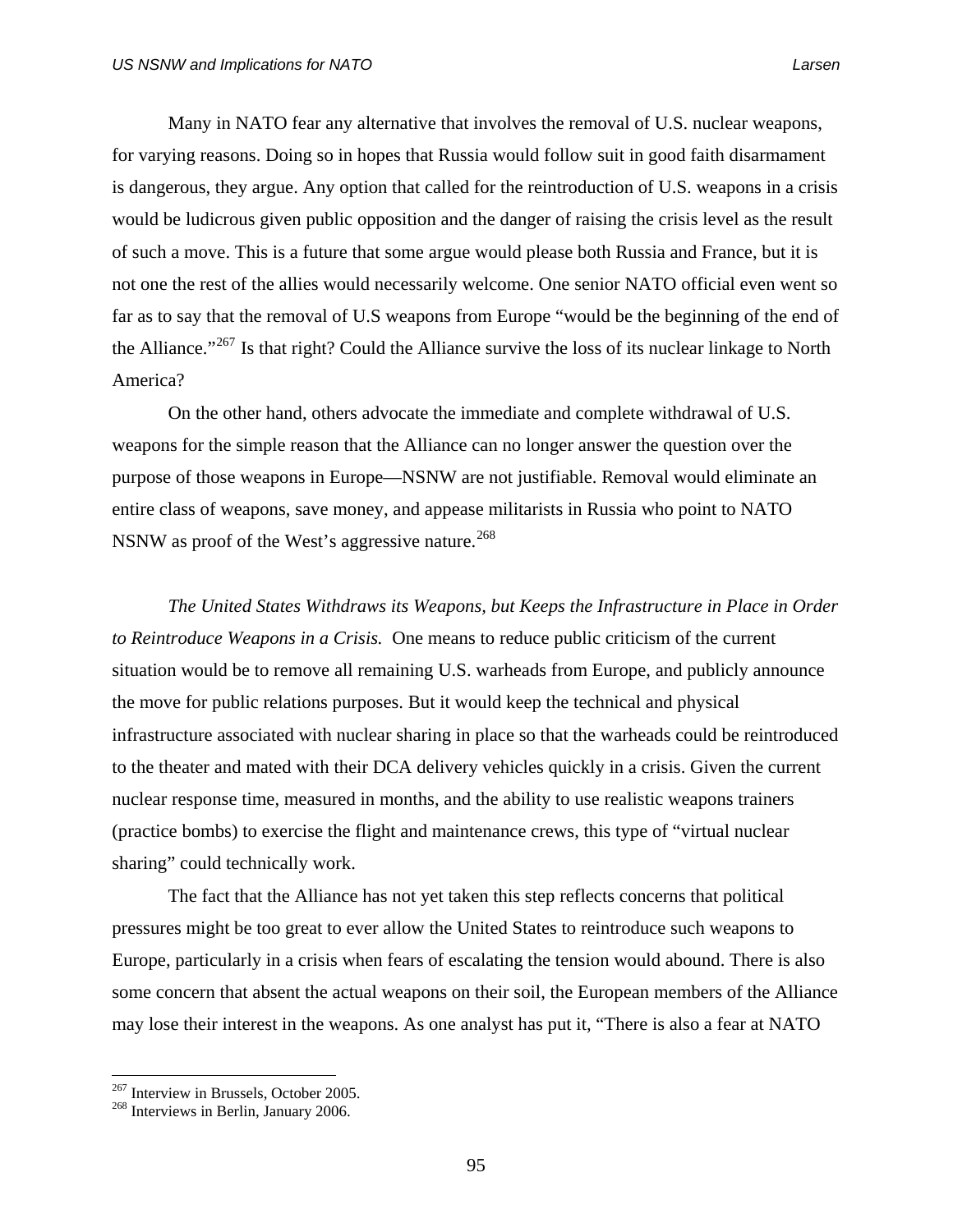Headquarters in Brussels and national defense ministries that NATO's nuclear policy may over time fade into irrelevance if the real weapons are withdrawn."<sup>[269](#page-109-0)</sup>

*The United States Continues to Supply Warheads for European Allies' DCA.* In this alternative the United States would withdraw its DCA aircraft from the European theater, or at least end the U.S. DCA role in a NATO nuclear delivery mission. The other NATO states with a DCA responsibility, however, would continue to carry out that mission under dual-key arrangements with the United States for U.S. warheads stored either in Europe or in the United States. This would resolve many of the U.S. Air Force's concerns about the costs of continuing to support the European DCA mission, and could prove valuable to American arguments to the world community about its commitment to NPT Article VI disarmament measures while still providing a nuclear guarantee to NATO. This would also show a continued level of Alliance cohesion and commitment to nuclear deterrence, and maintain the linkage between Europe and North America. However, while NATO has always planned any nuclear mission to include several member states' aircraft to avoid singularity, it was understood that any mission would include one or more American jets in the package.<sup>[270](#page-109-1)</sup> This may make such an option difficult to carry out politically.

*Create a NATO Nuclear Naval Force.* This could be accomplished with an internationally manned vessel, either an SSBN with SLBMs, perhaps one of the old British Trident boats or a new submarine; or some other option, such as was considered in the Multilateral Force concept of the 1960s. MLF, for example, envisioned IRBMs on a simple vessel such as a barge or surface combatant, manned by a multinational crew with representation from at least three European nations at all times. This would avoid concerns over singularity, and would ensure a multinational decision to carry out a SACEUR order to launch, with three hands on the trigger (or on the lock). Such an option could also be based on the successful NATO AWACS program in existence today.

<span id="page-109-0"></span><sup>&</sup>lt;sup>269</sup> Meier, "An End to U.S. Nuclear Weapons in Europe?" p. 40.<br><sup>270</sup> Interviews at NATO, fall and winter 2005-2006.

<span id="page-109-1"></span>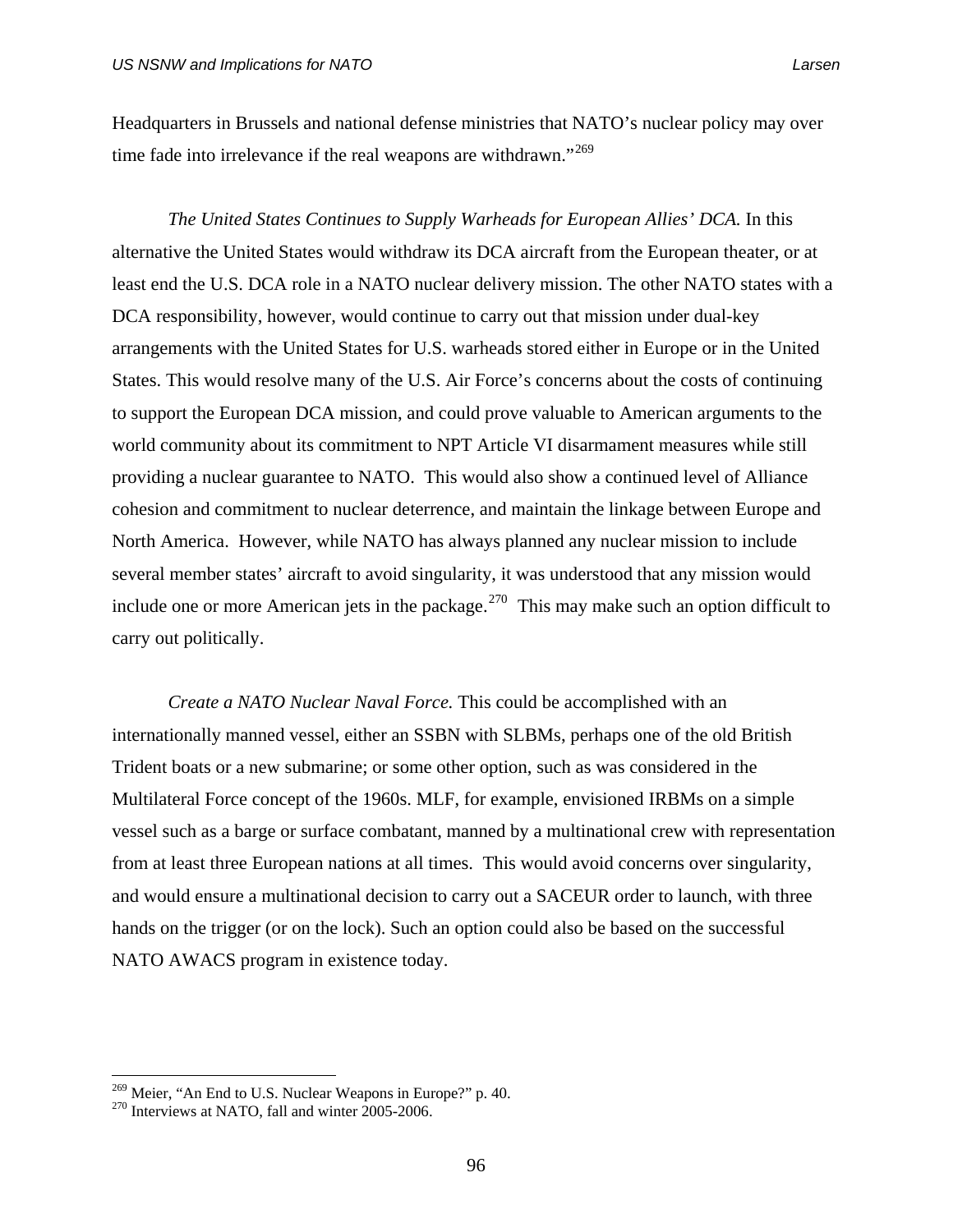*Rely on a European Nuclear Force.* This could be provided by Britain, by France, by a joint commitment by those two nations, or by some type of new collective European nuclear force, possibly under EU auspices. France has implied such an arrangement in its offer to create a European force relying on French nuclear capabilities. Some EU members (such as Ireland or Sweden) would object to nuclear deterrence in principle. The new nuclear force would also need a body equivalent to the NPG as its organizational and consultative heart. According to the West European Union Assembly, there have been a number of initiatives to explore the possibility of a more coordinated (or even joint) deterrent. These include the Hague Platform on European Security Interests of October 1987, and the Madrid EU meeting communiqué from November 1995.<sup>[271](#page-110-0)</sup> France remains committed to creating a framework for European nuclear deterrence. But according to French sources, the British see no reason to change the current reliance on NATO, the Germans don't want to talk about it, and the Italians only want to talk informally without committing to anything.  $272$ 

Of course, this alternative raises a lot of questions, not least of which is the appropriate organizational venue for debating the issue. The European Union? Certainly at least one member would veto any such discussion. The WEU Council no longer meets. And France is not a member of the integrated military structure of NATO. $^{273}$  $^{273}$  $^{273}$ 

*Rely on British or French Nuclear Forces.* This alternative is easy to understand, but difficult to imagine actually occurring. The United Kingdom or France could extend their nuclear deterrent umbrella over neighboring states, or even all of Europe. This would require a level of trust not yet reached even within the European Union. France has offered to extend its nuclear deterrent over its European allies, an offer no state has yet accepted. Yet it may be extending its deterrent umbrella over states even without their express permission. President Chirac recently said that, "The development of the European Security and Defence Policy, the growing interweaving of the interests of the European Union countries, and the solidarity that now exists between them, make French nuclear deterrence, by its very existence, a core element in the security of the European continent."<sup>[274](#page-110-3)</sup>

<span id="page-110-1"></span>

<span id="page-110-3"></span><span id="page-110-2"></span>

<span id="page-110-0"></span><sup>&</sup>lt;sup>271</sup> WEU Assembly Fact Sheet No. 2.<br><sup>272</sup> Interviews in Paris, March 2006.<br><sup>273</sup> Interviews in Paris, March 2006.<br><sup>274</sup> Chirac speech, January 2006; also WEU Assembly Fact Sheet No. 2.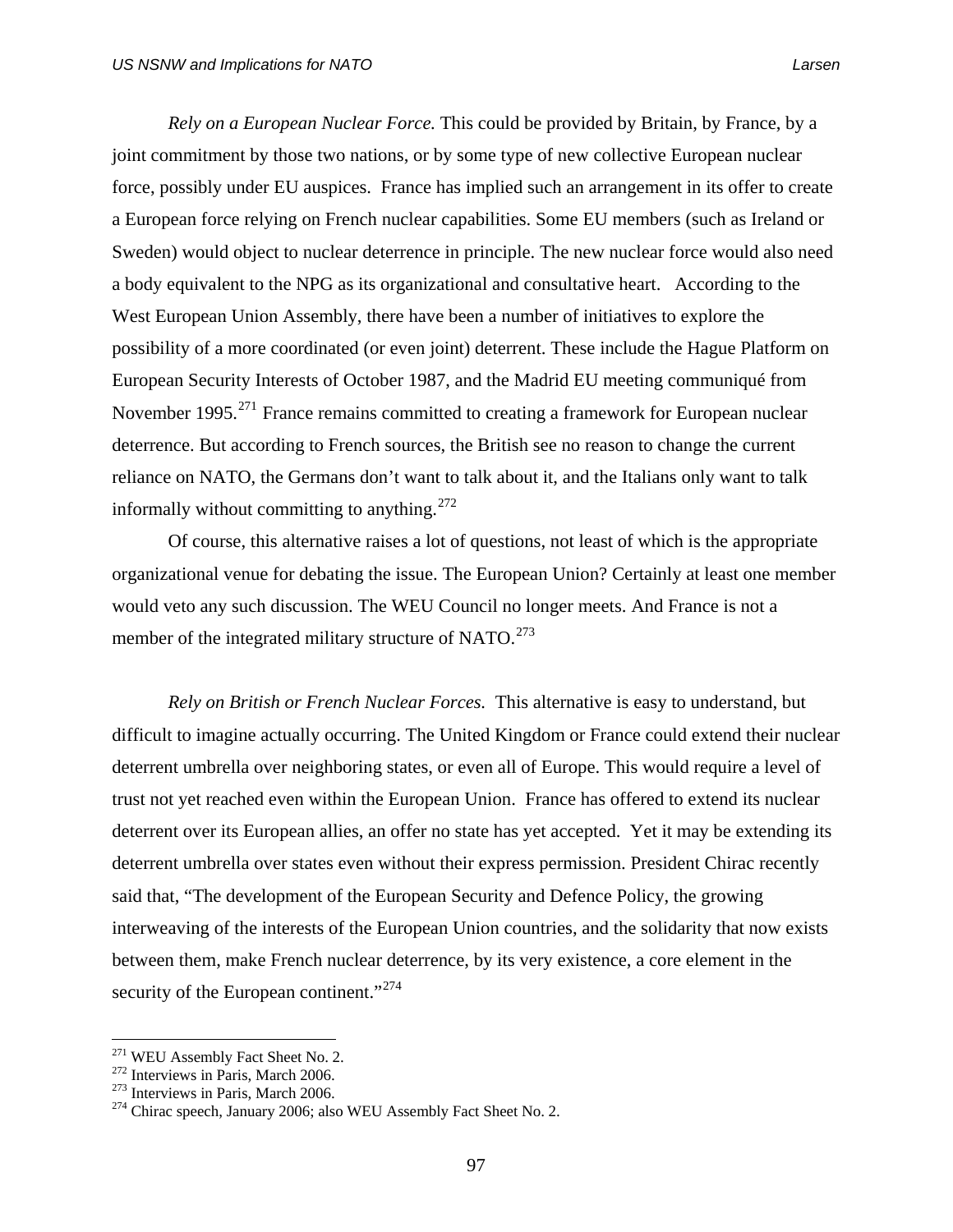*Rely on the U.S. SSBN Force.* This alternative is also easy to envision. Throughout the Cold War the United States dedicated a certain number of SLBMs on its Atlantic SSBN fleet to SACEUR as part of the SIOP. That commitment is presumably still in place today. It would certainly be fairly simple to make that commitment public, and to codify it in NATO documents if necessary to enhance its deterrent value.

*Rely on U.S. Strategic Forces Based in North America.* This is not a new concept, and would seem to provide a simple solution to the current situation. But what effect would such a dramatic shift in the Alliance correlation of forces have on deterrence credibility in the eyes of NATO's adversaries? The rationale for NSNW based in Europe during the Cold War, after all, was to ensure coupling and a seamless web of deterrence based on an escalatory ladder, from conventional forces to tactical nuclear weapons to U.S. strategic forces based in North America. This alternative would require a new level of reassurance to allies who have grown to expect that middle rung of the escalatory ladder would always be in place in Europe.

### US Withdrawal and NATO Abrogation of its Reliance on a Nuclear Deterrent

This is the most extreme alternative, although one which may not be hard to foresee given today's trends. This option also has the greatest potential for causing irrevocable rifts in the Alliance, or even causing its demise. On the other hand, should the Alliance survive such a change, many of the current coupling functions could be retained. The NPG, for example, could be kept as a consultative body with a new name, such as the Strategic Planning Group.

#### **Summary**

Which option is most likely? If current trends continue, with no decision by the Alliance, the status quo is most likely in the near term, with U.S. withdrawal the likely mid-term result of the passage of time and benign neglect. At some point the United States will likely decide to end its 53 year deployment of nuclear forces to Europe, whether unilaterally or at the request of its allies in the DCA business. The clock is ticking regarding the technical issues of nuclear certification for replacement fighter aircraft in all the DCA states. The warheads won't last forever, either, but the aircraft delivery systems will be the first major acquisition hurdle. When

98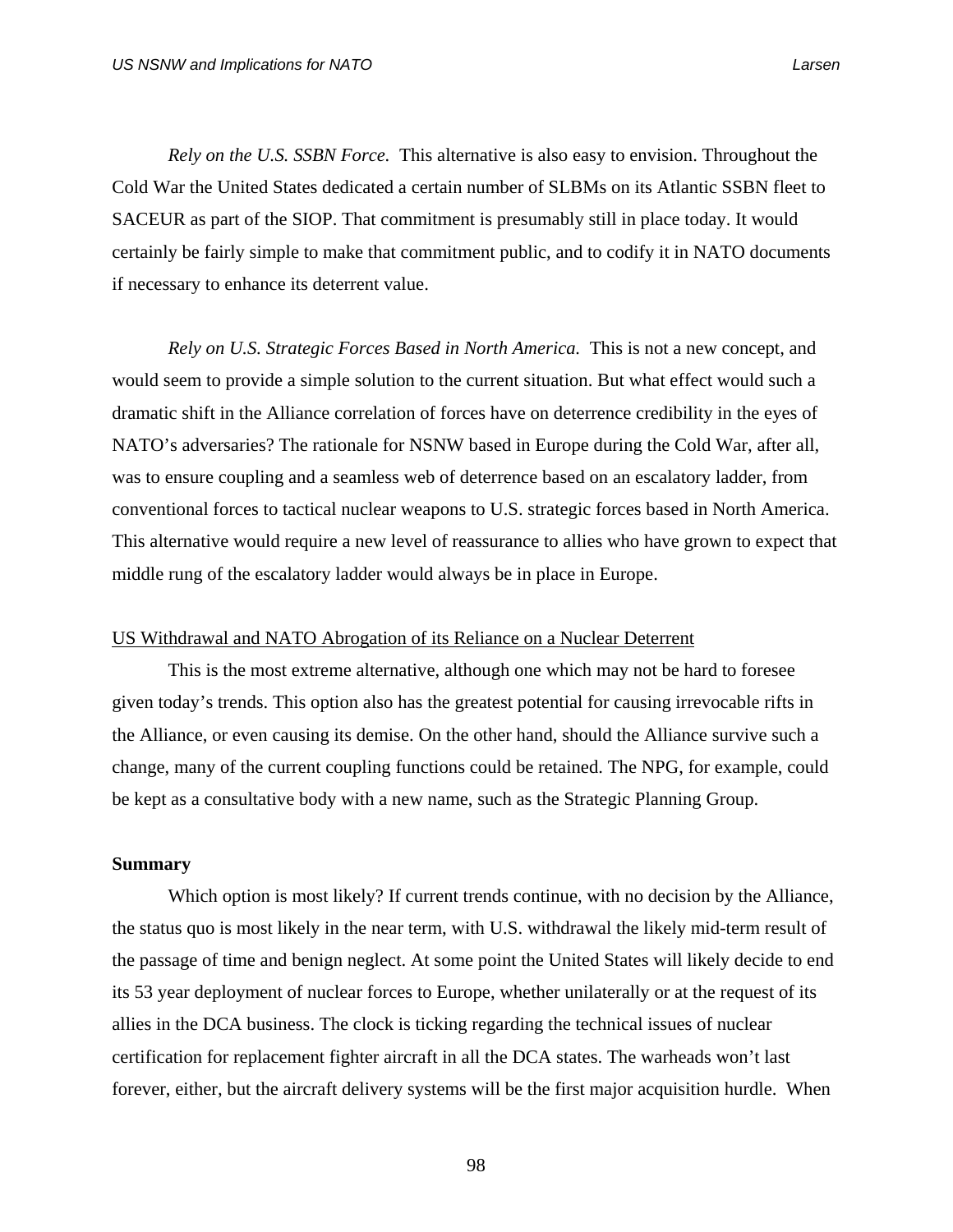that point is reached, the Alliance will need to select one of the options under the alternative of U.S. withdrawal, lest it find itself inextricably drawn into the extreme position of having to abrogate its long-standing nuclear deterrent policy.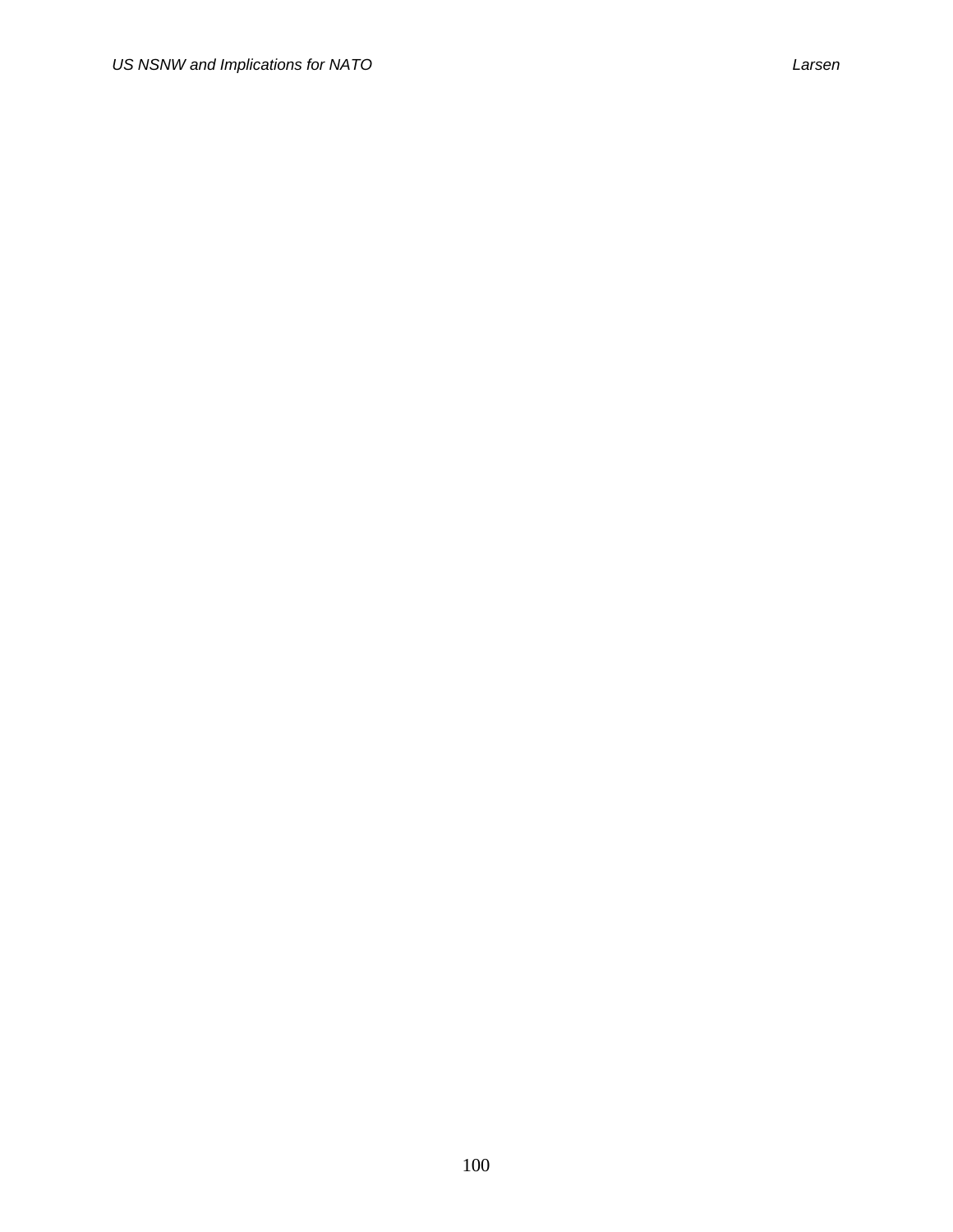**VI** 

### **Conclusion:**

# **Making Waves that Rock the Boat which Wake the Sleeping Dog**

The status quo is imperiled by the aging of NATO's nuclear-capable fighter fleet.<sup>[275](#page-114-0)</sup>

Deterrence has been pursued in various ways through the decades, with the ultimate goal of deterring a military threat often sought in conjunction with related objectives, such as promoting Alliance unity through extended deterrence guarantees and shared military missions. Non-strategic nuclear weapons served their purpose as one means of achieving those multiple goals at lowest cost and maximum political return. They succeeded in providing protection for Western Europe during a time of Soviet conventional force domination; of ensuring that the allies were included in the inner circles of U.S. decision making; of granting the allies greater prestige through sharing arrangements than their relative size would have otherwise allowed; and achieving the long-standing NATO goal of linking the security of North America and Europe through a ladder of escalation that relied on tactical weapons as the middle rung.

Today, however, the Alliance finds itself facing a different world. Fifteen years since the end of the Cold War, the allies have yet to make the hard decision about what the new global security environment means for its Cold War era weapons systems, including its residual arsenal of American nuclear warheads based on European soil. That it has taken so long to adjust its policies may reflect a combination of organizational lethargy and an unwillingness to risk changing a collective arrangement that worked well for so many years. Or perhaps there are genuine military threats to the Alliance that require continued reliance on these weapons. Unfortunately the key members of the Nuclear Planning Group appear unwilling to bring these questions to light and discuss the rationale for maintaining NATO nuclear weapons.

When it comes to NSNW in Europe there is general consensus that they have no military utility; nobody likes them or wants to carry on the mission; and in scenarios involving nuclear use, the United States would be more likely to use a strategic delivery system anyway. But since

<span id="page-114-0"></span> $275$  Meier, "An End to U.S. Nuclear Weapons in Europe?" p. 37.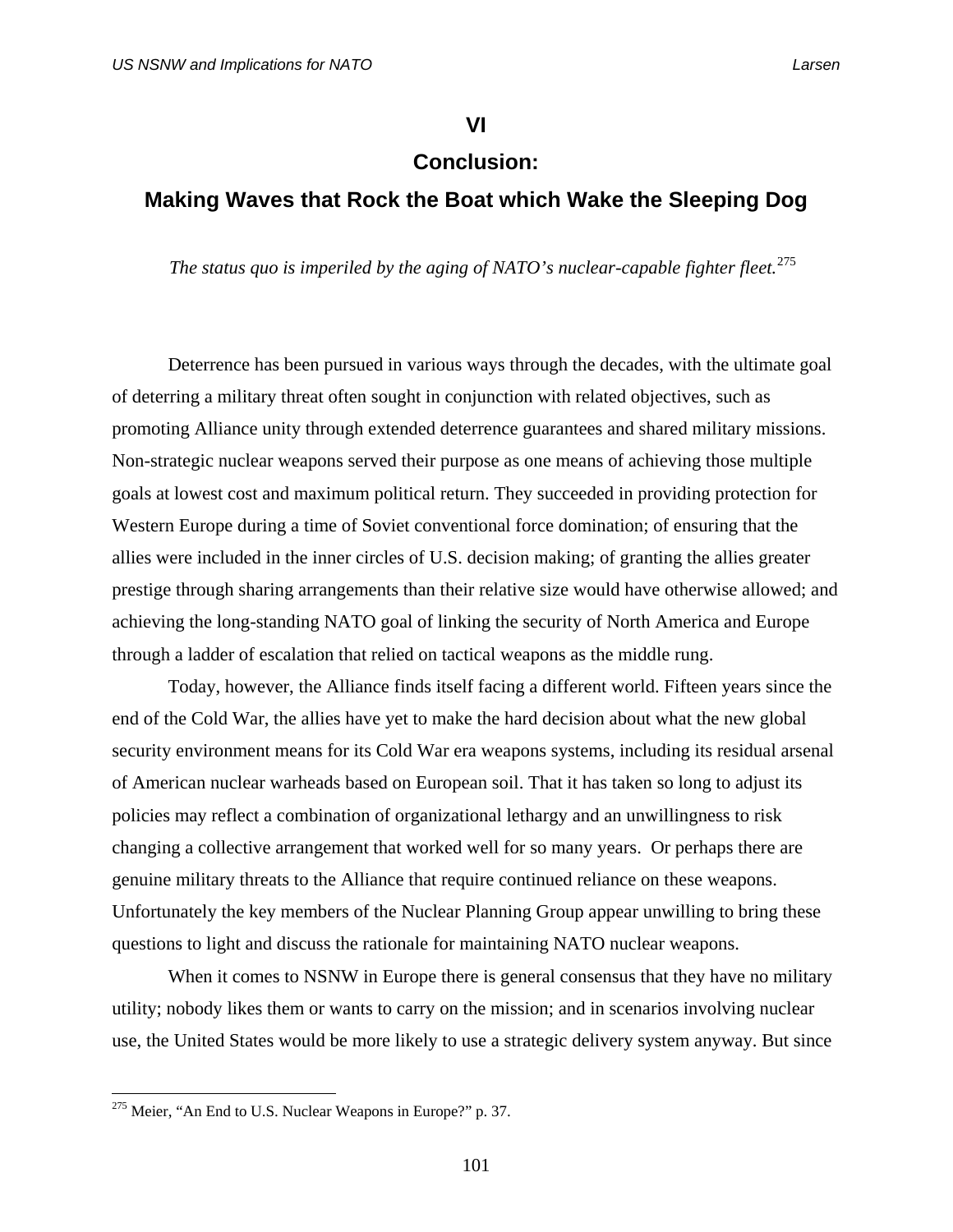America believes its allies still want these weapons deployed in Europe, and it could cause a lot of trouble to withdraw them, the default position is to leave them there and avoid discussing them at all.

It appears that the United States maintains its nuclear weapons in Europe primarily because it thinks its European allies want it to continue to do so. The European DCA states, on the other hand, remain reluctantly committed to the nuclear mission largely because they think the United States expects them to do so. There is no consensus on the need for nuclear weapons in the Alliance. Both sides are talking past one another—or more accurately, *not* talking to one another. Nobody wants to rock the boat.

Secretary of Defense Rumsfeld indicated a willingness to allow the Europeans to determine the future of NATO's nuclear role. In an interview with *Der Spiegel* in October 2005, he noted that "it is up to the Germans and to NATO" to pass judgments on the purpose of U.S. weapons on German soil.<sup>[276](#page-115-0)</sup> He did not say whether the United States thought this would be a good or bad decision, nor which alternative the United States preferred. He was, in effect, clarifying that any such decision should be a collective Alliance decision, not just an American one.

### **Final Thoughts**

 The most likely future for non-strategic nuclear weapons? They will still be with us in 20 years. The United States will retain a small arsenal of tactical weapons, at a level not much smaller than today's numbers. It is quite likely, however, that there will be no American nuclear weapons stationed in NATO Europe at that time. Presumably that will not reduce the value of those weapons in providing extended deterrence guarantees.

 As stated in the introduction, America needs to balance its competing desires to control these weapons due to the prospect of proliferation; to reduce its stockpile in accordance with its disarmament commitments under the Nuclear Nonproliferation Treaty; and to abide by its responsibilities to maintain a nuclear umbrella for extended deterrence over its European allies. Most European states, by contrast, are non-nuclear at heart, and would prefer to allow the DCA mission to wither away rather than find new missions or new rationales for these weapons.

<span id="page-115-0"></span> $276$  Donald Rumsfeld, quoted in Meier, p. 40.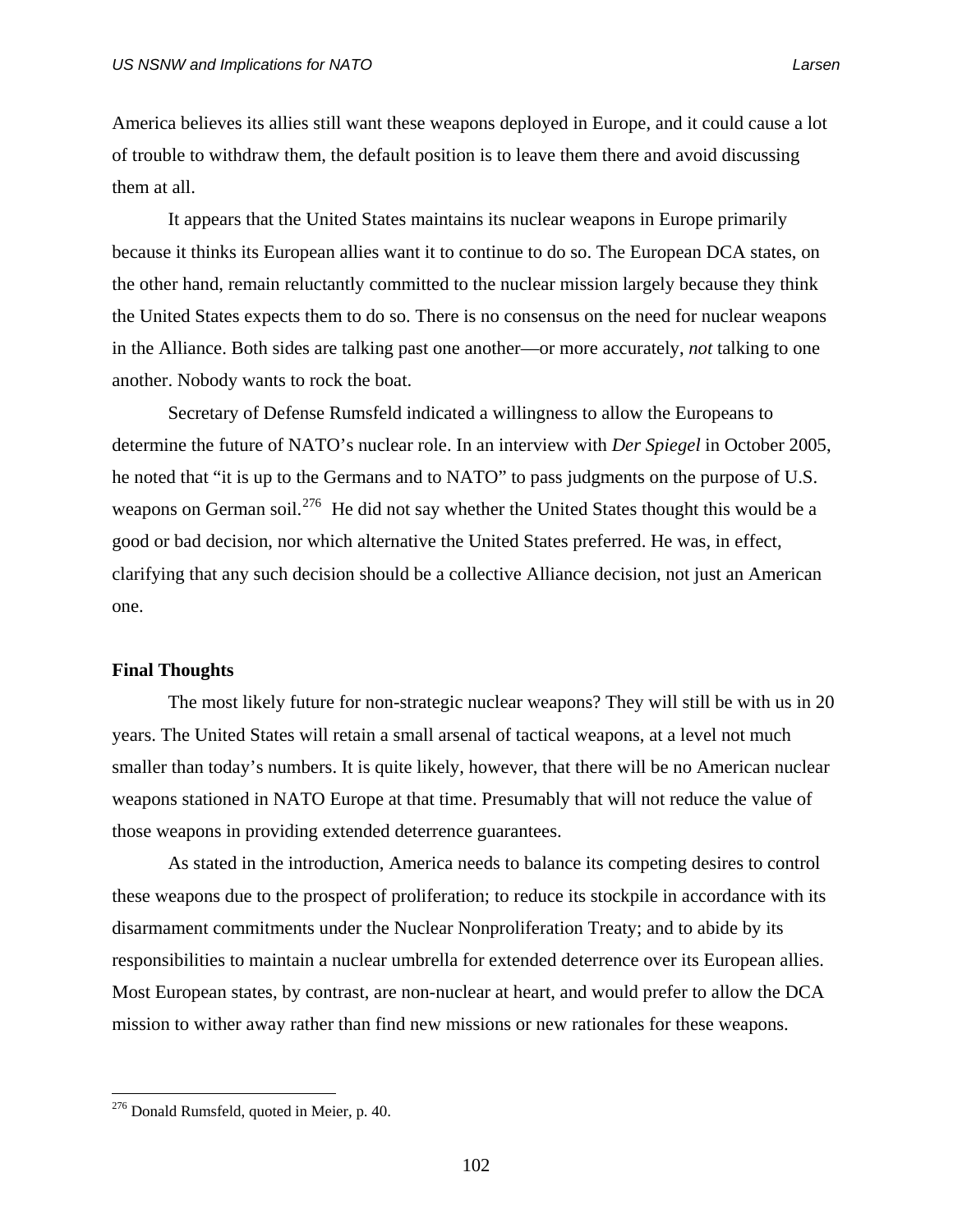

**Figure 12: Most Likely Future for NATO's NSNW** 

 The conclusion of this study is that, unless current trends are altered, nuclear weapons may not have many years left before they are removed from NATO Europe. The combined effect of nuclear weariness on the part of the host nations, the lack of interest in the mission by the U.S. Air Force, and the unwillingness of the European DCA states to seriously consider a future for these weapons, or to base fighter aircraft acquisition decisions on such a future, may combine synergistically into a situation where all sides of the debate come to the conclusion that it is just easier to remove the remaining U.S. warheads than it is to try to maintain this capability.

 Why is the Alliance choosing to preserve any nuclear capability at all? Because change is disruptive. As a senior U.S. government official said, "A non-nuclear future is a likely, if unintended, consequence of these trends. And such a future is in America's best interest."<sup>[277](#page-116-0)</sup> While the Alliance may choose to maintain a nuclear deterrent strategy, it will more likely rely on some form of off-shore nuclear force, belonging to the United States, Great Britain, or possibly even France.

 But the end of NATO's nuclear capabilities is not foreordained. The allies could decide that any one of the potential reversing factors identified above is more important than allowing the current situation to continue to drift toward a non-nuclear future. A nuclear Iran which

<span id="page-116-0"></span> $277$  Interview in Washington, January 2006.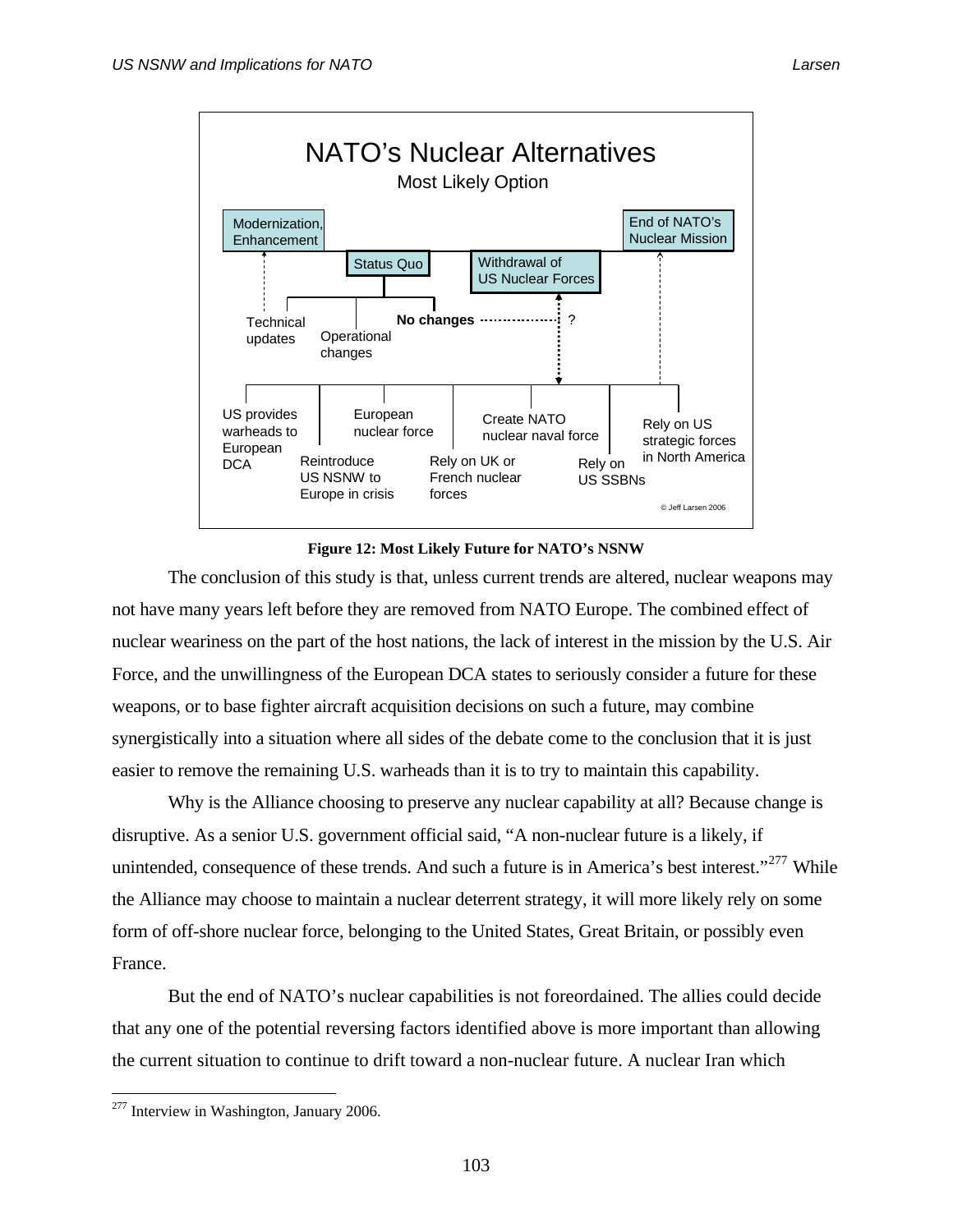threatens the Alliance, for example, could change this thesis. All it will take is political will and the consensus of the member states that maintaining European-based non-strategic nuclear capabilities is critical to the long-term health of the Alliance, and to the security of Europe and all the allies. If NATO can make that determination, we may yet see another generation of nuclear burden sharing within the Alliance.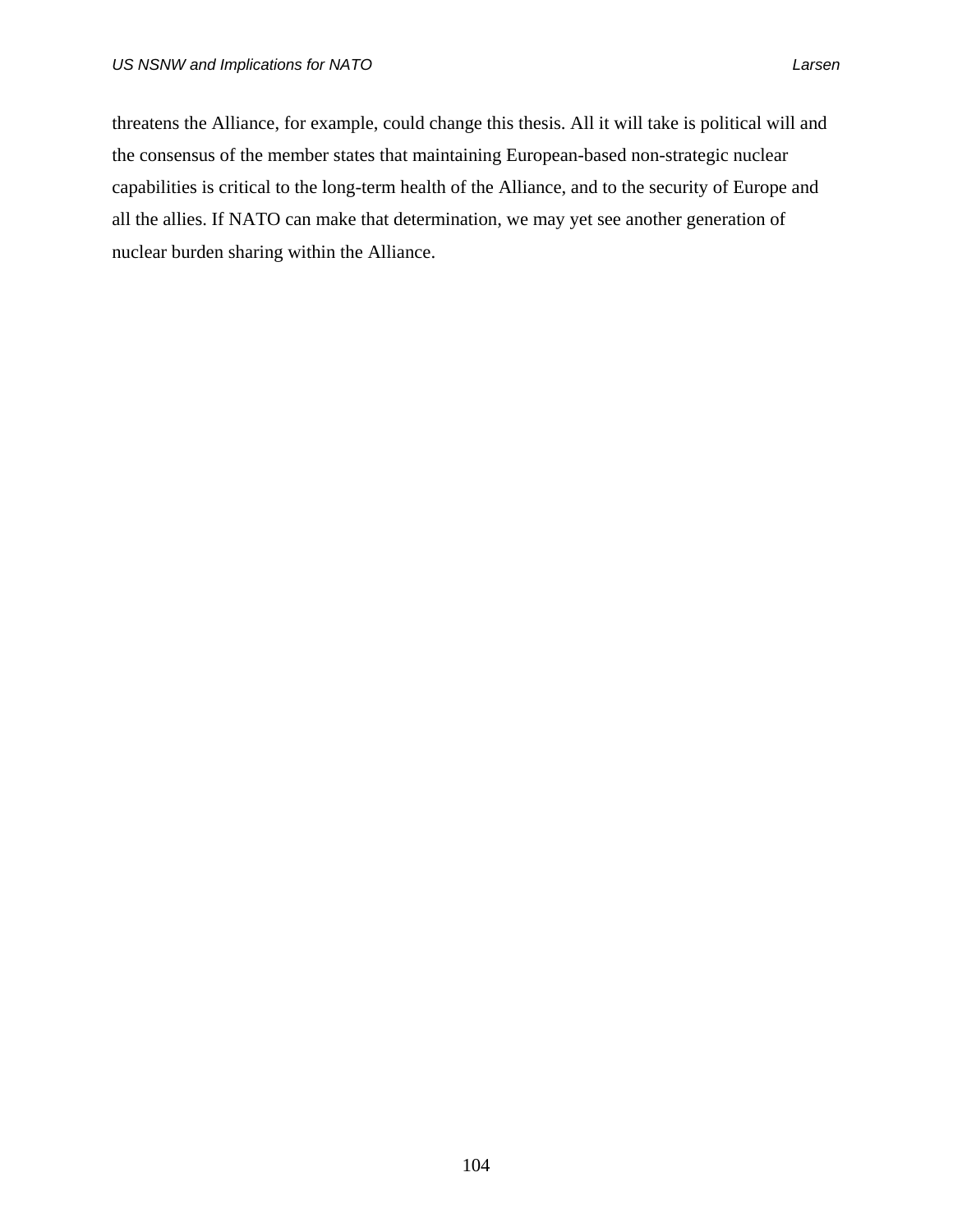# **Selected Bibliography**

- Abate, Marcey, Sandia National Laboratories, "The Future Stockpile," briefing to Strategic Concepts Roundtable, Colorado Springs, CO, 14 September 2005.
- Alexander, Brian and Alistair Millar, *Tactical Nuclear Weapons* (Dulles, VA: Brassey's, 2003).
- Allison, Graham, *Nuclear Terrorism: The Ultimate Preventable Catastrophe* (New York: Henry Holt, 2004).
- Arbman, Gunnar and Charles Thornton, *Russia's Tactical Nuclear Weapons*, FOI Reports in 2 parts (Stockholm: Swedish Defence Research Agency, November 2003 and February 2005).
- Arkin, William M., "Secret Plan Outlines the Unthinkable," *Los Angeles Times,* 9 March 2002.
- "Bagehot: A Ticking Bomb," *The Economist*, 18 March 2006, p. 34.
- Booth, Ken and Frank Barnaby, eds., *The Future of Britain's Nuclear Weapons: Experts Reframe the Debate,* Current Decisions Report, Oxford Research Group, March 2006.
- Brooks, Linton, "The Future of the U.S. Nuclear Weapons Stockpile," Arms Control Association Panel Discussion, 25 January 2006.
	- \_\_\_\_\_\_\_\_, "Trinity and Beyond," presentation to the National Academy of Sciences Symposium on "60<sup>th</sup> Anniversary of Trinity," 14 July 2005, reprinted in "Nuclear Weapons Still Key to U.S. Security, Energy's Brooks Says," Project on Nuclear Issues, 19 July 2005, at www.poni-csis.org/news/article.asp?ARTICLE\_ID=301&F\_CATEGORY\_ID=7
- Bunn, George and Christopher F. Chyba, eds., *U.S. Nuclear Weapons Policy: Confronting Today's Threats* (Washington: Brookings Institution, 2006).
- Campbell, Kurt M., Robert Einhorn, and Mitchell Reiss, eds. *Nuclear Tipping Point: Why States Reconsider Their Nuclear Choices* (Washington: Brookings Institution, 1994).
- Cartwright, James E., "Statement of General James E. Cartwright, USMC, Commander, United States Strategic Command, Before the Senate Armed Services Committee, Strategic Forces Subcomittee, on Strategic Forces and Nuclear issues in Review of the Defense Authorization Request for Fiscal Year 2006," 4 April 2005.
- Chirac, Jacques, "Speech by Jacques Chirac, President of the French Republic, During his Visit to the Strategic Forces," 19 January 2006, Internet.
- Cimbala, Stephen J., ed., *Deterrence and Nuclear Proliferation in the Twenty-First Century*  (Westport, CT: Praeger, 2001)
- Cirincione, Joseph, Jon. B. Wolfsthal, and Miriam Rajkumar, *Deadly Arsenals: Nuclear, Biological, and Chemical Threats,* 2nd ed. (Washington, DC: Carnegie Endowment, 2005)
- Clarke, Michael, "Does My Bomb Look Big in This? Britain's Nuclear Choices After Trident," *International Affairs* vol. 80, no. 1 (2004), pp. 49-62.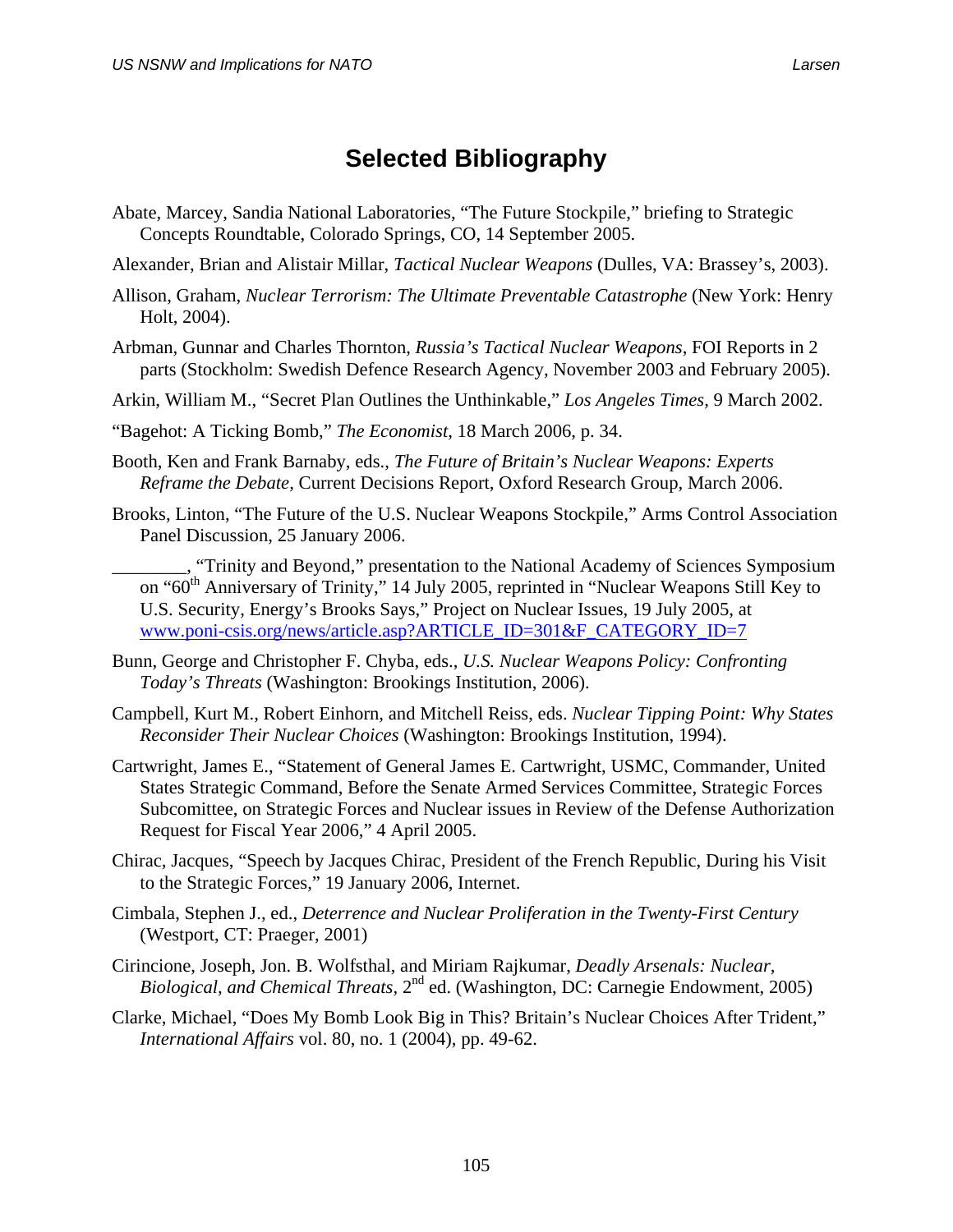- Croddy, Eric A., James J. Wirtz, and Jeffrey A. Larsen, eds., *Weapons of Mass Destruction: An Encyclopedia of Worldwide History, Technology, and Policy*, *Volume 2: Nuclear Weapons*  (Santa Barbara, CA: ABC Clio, 2005)
- Daalder, Ivo H. and James M. Lindsay, "A New Agenda for Nuclear Weapons," Policy Brief No. 94, Brookings Institution, February 2002.
- D'Agostino, Thomas P., "Statement of Thomas P. D'Agostino, Deputy Administrator for Defense Programs, National Nuclear Security Administration, Before the House Armed Services Committee, Subcommittee on Strategic Forces," 5 April 2006.
- DeGroot, Gerard J., *The Bomb: A Life* (Cambridge, MA: Harvard University Press, 2004).
- Deutch, John, "A Nuclear Posture for Today," *Foreign Affairs,* January/February 2005, pp. 49- 60.
- Drell, Sidney D. and James E. Goodby, *What Are Nuclear Weapons For? Recommendations for Restructuring U.S. Strategic Nuclear Forces* (Washington: Arms Control Association, April 2005).
- Dunn, Lewis, Michael May, Alexander Pikayev, Brad Roberts, Bruno Tertrais, Frank Umbach, Michael Wheeler, and Jon Wolfstahl, *Nuclear Issues in the Post-September 11 Era*, FRS Report No. 30 (Paris: Foundation pour la Recherche Stratégique, March 2003)
- "European Security Policy, Collective Defence, and Nuclear Deterrence," Assembly Fact Sheet No. 2, Assembly of the Western European Union, 1 March 2006.
- Fearey, Bryan L, Paul C. White, John St. Ledger, and John D. Immele, "An Analysis of Reduced Collateral Damage Nuclear Weapons," *Comparative Strategy*, vol. 22 (2003), pp. 305-324.
- Fetter, Steve and Charles L. Glaser, "Critiquing the NPR's New Nuclear Missions," *Nuclear Transformation: The New U.S. Nuclear Doctrine,* James J. Wirtz and Jeffrey A. Larsen, eds. (New York: Palgrave Macmillan, 2005).
- Flournoy, Michele A. and Clark A. Murdock, *Revitalizing the U.S. Nuclear Deterrent*, CSIS Report (Washington, DC: Center for Strategic and International Studies, July 2002)
- Freedman, Lawrence, "Deterrence: A Reply," *The Journal of Strategic Studies¸* vol. 28, no. 5 (October 2005), pp. 789-801.
- Generous, Kevin, "Nuclear Weapons and U.S.-Russian Relations Beyond the Moscow Treaty," briefing prepared for the Strategic Concepts Roundtable, Colorado Springs, CO, 14 September 2005.
- Gordon, John A., "Statement of John A. Gordon, Under Secretary for Nuclear Security and Administrator, National Nuclear Security Administration, U.S. Department of Energy, Before the Committee on Armed Services, U.S. Senate," 14 February 2002.
- Halvorson, Thomas E., *The Last Great Nuclear Debate: NATO and Short-Range Nuclear Weapons in the 1980s* (Basingstoke, UK: Macmillan, 1995).
- Irvine, Robert, "The Role of Nuclear Weapons in NATO's Strategy," unpublished presentation to the Strategic Concepts Roundtable, Colorado Springs, CO, 14 September 2005.
- "Is There a Role for Nuclear Weapons Today?" *Arms Control Today,* July/August 2005, pp. 6- 12.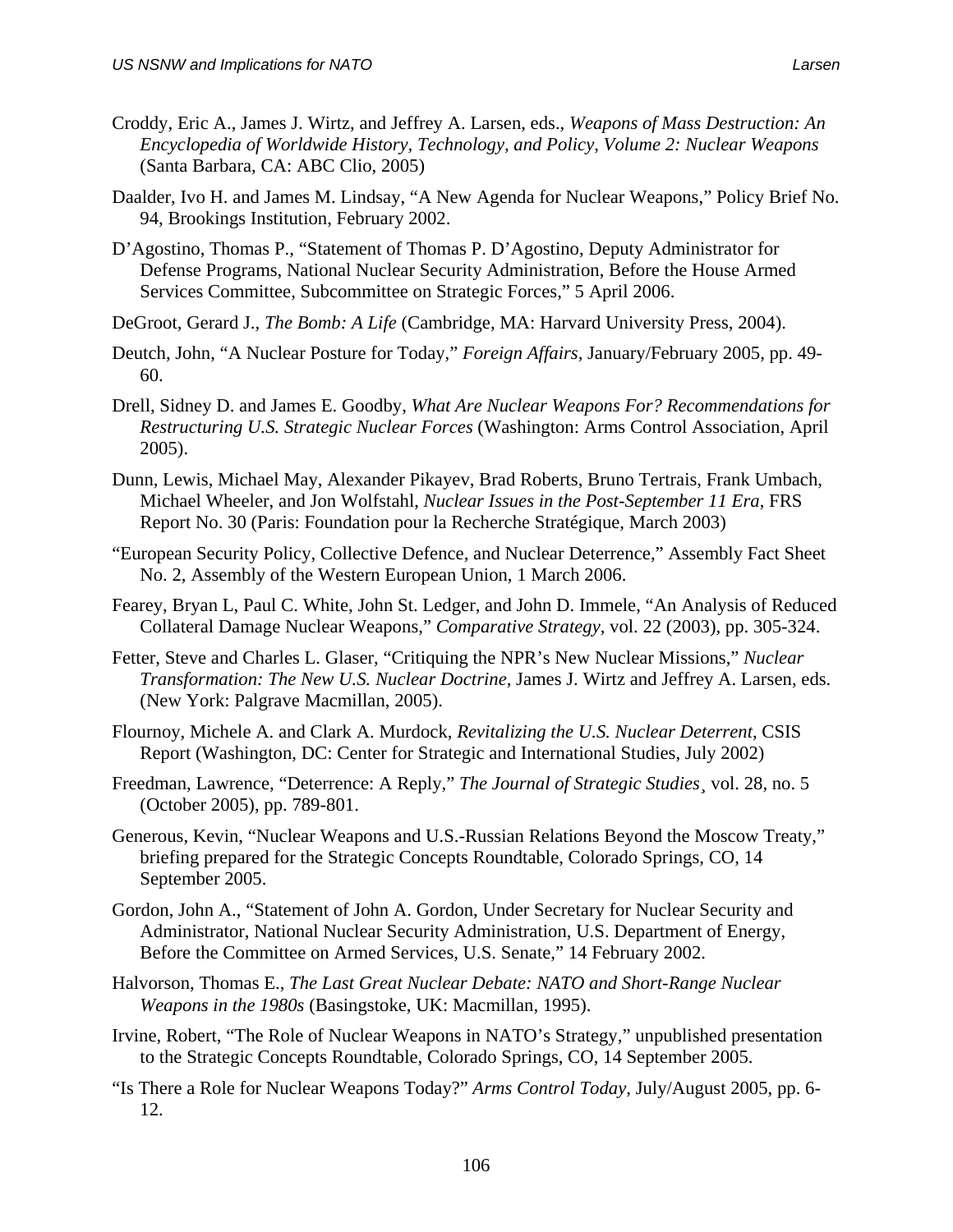- "Issue Brief: Tactical Nuclear Weapons," Nuclear Threat Initiative, at [www.nti.org/e\\_research/e3\\_10a.html](http://www.nti.org/e_research/e3_10a.html).
- Joffe, Josef, "Keynote Address: The Future of Transatlantic Security Relations," in *The Future of Transatlantic Security Relations:Colloquium Report,* Richard A. Chilcoat, Joseph R. Cerami, and Patrick A. Baetjer, eds. (Carlisle, PA: Strategic Studies Institute, September 2006), pp. 31-40.
- Johnson, Rebecca, "News in Review: Chirac Reasserts French Nuclear Weapons Policy," *Disarmament Diplomacy,* no. 82 (Spring 2006), at [www.acronym.org.uk/dd/dd82/82chirac.htm.](http://www.acronym.org.uk/dd/dd82/82chirac.htm)
- Johnson, Rebecca, Nicola Butler, and Stephen Pullinger, *Worse Than Irrelevant? British Nuclear Weapons in the 21st Century* (London: Acronym Institute, 2006).
- Joint Publication 3-12, *Doctrine for Joint Nuclear Operations* [Final Coordination (2) version], 15 March 2005.
- Kristensen, Hans M., "Nuclear Mission Creep: The Impact of Weapons of Mass Destruction Proliferation on U.S. Nuclear Policy and Planning," presentation to the Program on Science and Global Security, Princeton University, NJ, May 11, 2005.
	- \_\_\_\_\_\_\_\_, "U.S. Nuclear Planning after the 2001 Nuclear Posture Review," presentation to the Center for International Security Studies at Maryland, University of Maryland, 21 October 2004.
	- \_\_\_\_\_\_\_\_, *U.S. Nuclear Weapons in Europe: A Review of Post-Cold War Policy, Force Levels, and War Planning* (Washington, DC: Natural Resources Defense Council, February 2005).
- Kunsman, David M. and Douglas B. Lawson, *A Primer on U.S. Strategic Nuclear Policy*, Sandia Report SAND2001-0053 (Albuquerque, NM: Sandia National Laboratories, January 2001)
- Larsen, Jeffrey A., "Is there a Future for Non-Strategic Nuclear Weapons?" Paper prepared for DTRA/ASCO Alternative Nuclear Futures Project, August 2005; published under the same title in *Defence Studies,* vol. 6, no. 1 (March 2006), pp. 52-72.
	- \_\_\_\_\_\_\_\_, "Tactical Nuclear Weapons," in *Weapons of Mass Destruction: An Encyclopedia of Global Policy, History, and Technology,* Eric Croddy, James Wirtz, and Jeffrey Larsen, eds. (Santa Barbara: ABC Clio, 2005)
	- \_\_\_\_\_\_\_\_, *The Politics of NATO Short-Range Nuclear Modernization 1983-1990: The Followon to Lance Missile Decision*, Ph.D. Dissertation (Princeton, NJ: Princeton University, June 1991)
	- \_\_\_\_\_\_\_\_ and Kurt J. Klingenberger, eds., *Controlling Non-Strategic Nuclear Weapons: Obstacles and Opportunities* (Colorado Springs, CO: USAF Institute for National Security Studies, July 2000)
	- and Patrick J. Garrity, "The Future of Nuclear Weapons in Europe: Workshop Summary," CNSS Report No. 12 (Los Alamos, NM: Center for National Security Studies, Los Alamos National Laboratory, December 1991)
- Lebow, Richard Ned, "Deterrence: Then and Now," *The Journal of Strategic Studies,* vol. 28, no. 5 (October 2005), pp. 767-773.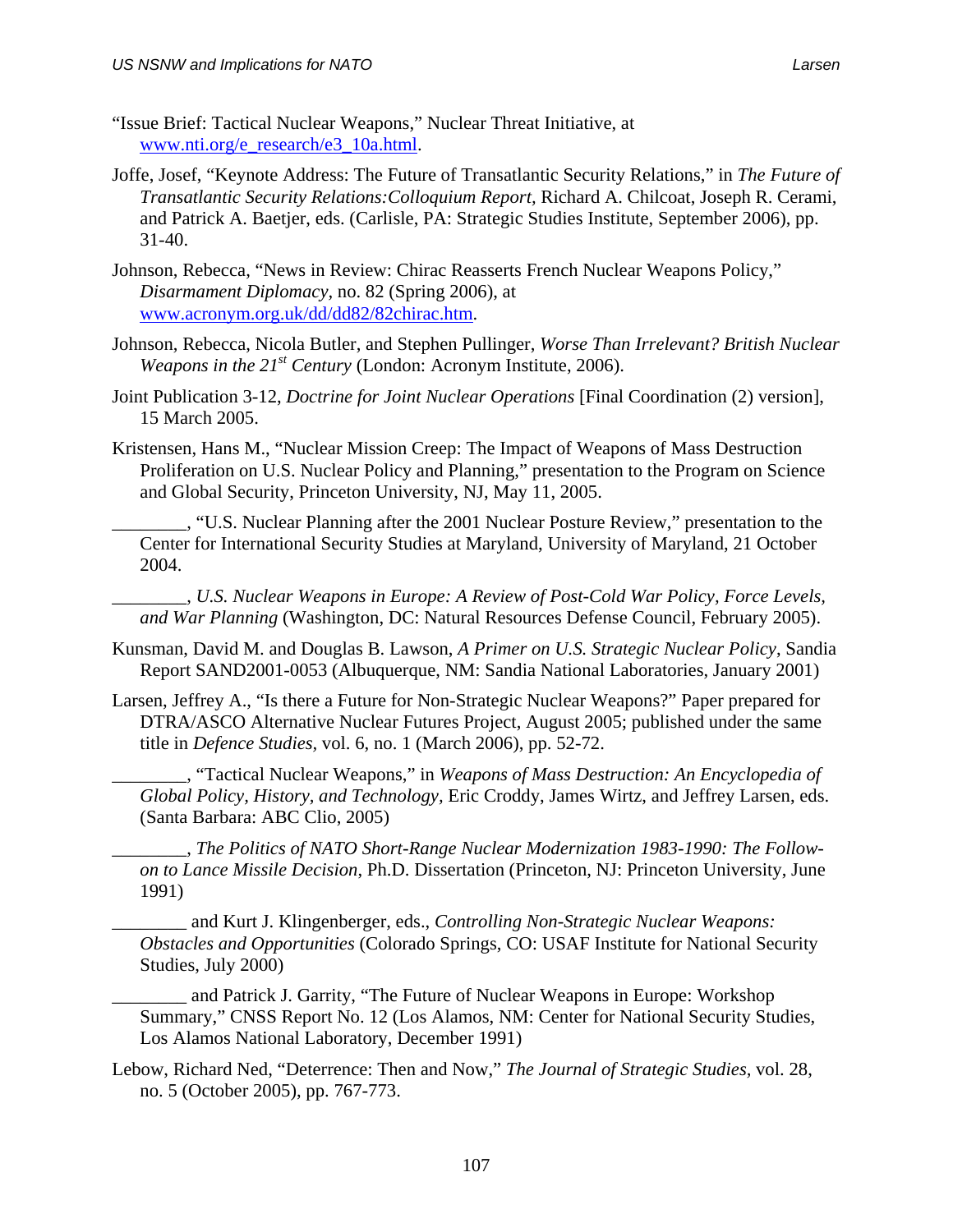- Lieber, Keir and Daryl Press, "The Rise of U.S. Nuclear Primacy," *Foreign Affairs*, March/April 2006, pp. 42-54.
- Maaranen, Steve, "A Responsive New Triad Infrastructure," in *Nuclear Transformation: The New U.S. Nuclear Doctrine,* James J. Wirtz and Jeffrey A. Larsen, eds. (New York: Palgrave Macmillan, 2005).
- May, Michael and Zachary Haldeman, "The Effectiveness of Nuclear Weapons Against Buried Biological Agents," *Science and Global Security*, vol. 12, 1-2 (2004)
- Medalia, Jonathan, "Bunker Busters: Sources of Confusion in the Robust Nuclear Earth Penetrator Debate," CRS Report for Congress RL32599, 22 September 2004.
	- \_\_\_\_\_\_\_\_, "Nuclear Weapons: The Reliable Replacement Warhead Program," CRS Report for Congress, RL32929, 24 May 2005.
- Meier, Oliver, "News Analysis: An End to U.S. Tactical Nuclear Weapons in Europe?" *Arms Control Today*, July 2006, pp. 37-40.
- Millar, Alistair and Brian Alexander, *Uncovered Nukes: Arms Control and the Challenge of Tactical Nuclear Weapons* (Washington: Fourth Freedom Forum, 2001).
- Miller, Timothy D. and Jeffrey A. Larsen, "Dealing with Russia's Tactical Nuclear Arsenal: Cash for Kilotons," *Naval War College Review*, Spring 2004.
- Morgan, Patrick M., "Taking the Long View of Deterrence," *The Journal of Strategic Studies,*  vol. 28, no. 5 (October 2005), pp. 751-763.
- *NATO/OTAN Handbook* (Brussels: NATO Office of Information and Press, 2001).
- *NATO/OTAN Nuclear Fact Sheets* (Brussels: NATO Graphics Studio, 2005).
- Nolan, Janne E., "Preparing for the 2001 Nuclear Posture Review," *Arms Control Today*, November 2000.
- "Non-Strategic Nuclear Weapons: Do They Still Matter?" paper prepared by SAIC for AF/XOS-PI, 30 April 2005.
- Norris, Robert S. and Hans M. Kristensen, "NRDC Nuclear Notebook: British Nuclear Forces, 2005," *Bulletin of the Atomic Scientists,* November/December 2005, pp. 77-79.
	- \_\_\_\_\_\_\_\_, "NRDC Nuclear Notebook: Chinese Nuclear Forces, 2006," *Bulletin of the Atomic Scientists,* May/June 2006, pp. 60-63.

\_\_\_\_\_\_\_\_, "NRDC Nuclear Notebook: French Nuclear Forces, 2005," *Bulletin of the Atomic Scientists,* July/August 2005, pp. 73-75.

- \_\_\_\_\_\_\_\_, "NRDC Nuclear Notebook: Russian Nuclear Forces, 2006," *Bulletin of the Atomic Scientists,* March/April 2006, pp. 64-67.
- \_\_\_\_\_\_\_\_, "NRDC Nuclear Notebook: U.S. Nuclear Weapons in Europe, 1954-2004," *Bulletin of the Atomic Scientists,* November/December 2004, pp. 76-77
- \_\_\_\_\_\_\_\_, "NRDC Nuclear Notebook: U.S. Nuclear Forces 2006," *Bulletin of the Atomic Scientists,* January/February 2006, pp. 68-71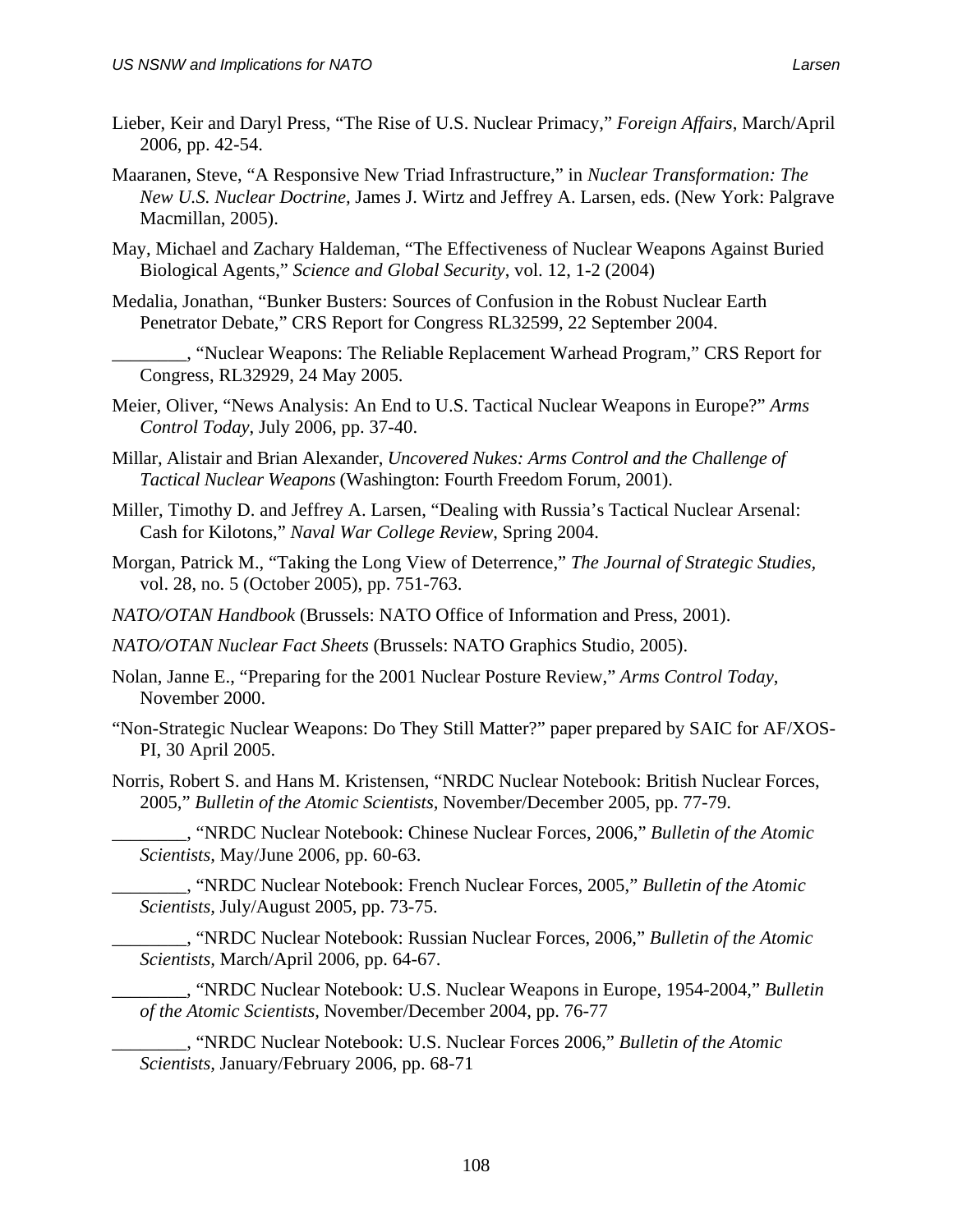\_\_\_\_\_\_\_\_, "NRDC Nuclear Notebook: U.S. Nuclear Reductions," *Bulletin of the Atomic Scientists,* September/October 2004, pp. 70-71

- Norris, Robert S., Hans M. Kristensen, and Christopher E. Paine, *Nuclear Insecurity: A Critique of the Bush Administration's Nuclear Weapons Policies* (Washington, DC: Natural Resources Defense Council, September 2004).
- "Nuclear Exchange: Does Washington Really Have (or Want) Nuclear Primacy?" *Foreign Affairs*, September/October 2006, pp. 149-157.
- *Nuclear Posture Review* (Washington, DC: The White House, January 2002), excerpts found at "Special Briefing on the Nuclear Posture Review," J.D. Crouch, 9 January 2002, [www.defenselink.mil/news/Jan2002/t01092002\\_t0109npr.html.](http://www.defenselink.mil/news/Jan2002/t01092002_t0109npr.html)
- O'Brien, K. Henry, Bryan L. Fearey, Michael R. Sjulin, and Greg A. Thomas, "Sustaining the Nuclear Enterprise—A New Approach," paper prepared jointly for Lawrence Livermore, Los Alamos, and Sandia National Laboratories, UCRL-AR-212442/LAUR-05-3830/SAND2005- 3384, 20 May 2005.
- Oelrich, Ivan. "Missions for Nuclear Weapons after the Cold War," FAS Occasional Paper No. 3 (Washington, DC: Federation of American Scientists, January 2005).
- Oppenheimer, Andy, "Mini-Nukes: Boom or Bust?" *Bulletin of the Atomic Scientists,* September/October 2004, pp. 12-14.
- Payne, Keith B., "Bush Administration Strategic Policy: A Reality Check," *The Journal of Strategic Studies,* vol. 28, no. 5 (October 2005), pp. 775-787.

\_\_\_\_\_\_\_\_, "The Nuclear Posture Review: Setting the Record Straight," *The Washington Quarterly*, Summer 2005, pp. 169-186.

- Pilat, Joseph F., "The New Triad," in *Nuclear Transformation: The New U.S. Nuclear Doctrine* James J. Wirtz and Jeffrey A. Larsen, eds. (New York: Palgrave Macmillan, 2005).
- Polser, Brian G., 'Theater Nuclear Weapons in Europe: The Contemporary Debate," MA thesis, Naval Postgraduate School, Monterey, CA, September 2004.
- Potter, William C., Nikolai Sokov, Harald Müller, and Annette Schaper, *Tactical Nuclear Weapons: Options for Control* (New York: United Nations Institute for Disarmament Research, December 2000).
- Preble, Christopher, "Joint Strike Fighter: Can a Multiservice Fighter Program Succeed?" *Policy Analysis* No. 460, The CATO Institute, 5 December 2002.
- Project on Nuclear Issues, *The Future Security Environment and the Role of U.S. Nuclear Weapons in the Twenty First Century* (Washington: CSIS, 2005).
- "Public Diplomacy Paper on NATO's Nuclear Policy and Posture," Nuclear Policy Directorate, HQ NATO International Staff, June 2002.
- *Quadrennial Defense Review Report* (Washington: Office of the Secretary of Defense, 6 February 2006).
- Quinlan, Michael, "The Future of United Kingdom Nuclear Weapons: Shaping the Debate," *International Affairs,* vol. 82 (2006), pp. 627-637.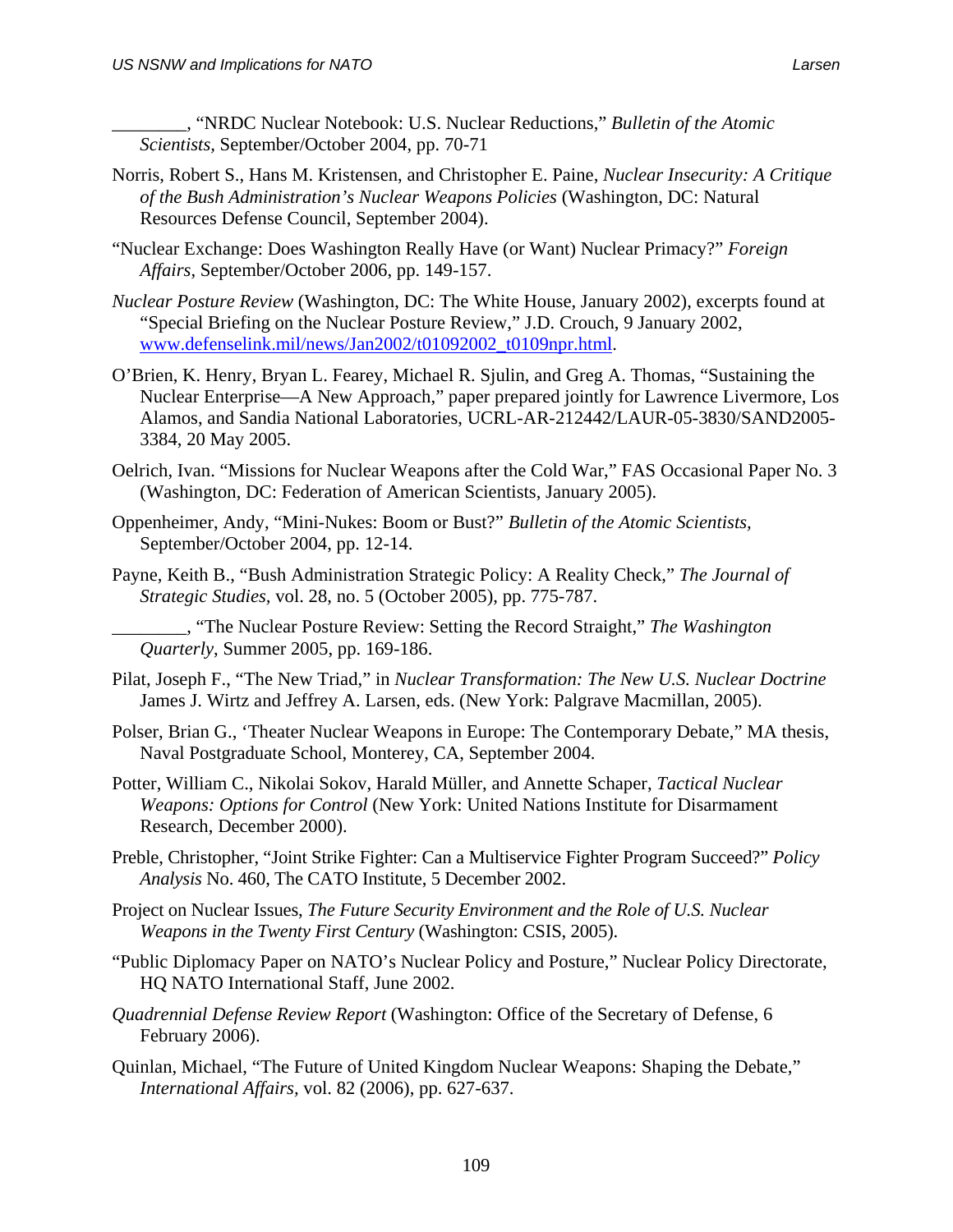- *Rationale and Requirements for U.S. Nuclear Forces and Arms Control: Volume 1, Executive Report* (Washington: National Institute for Public Policy, 2001).
- *Report of the Defense Science Board Task Force on Future Strike Forces* (Washington: Office of the Under Secretary of Defense for Acquisition, Technology, and Logistics, February 2004).
- *Report of the Defense Science Board Task Force on Nuclear Weapon Effects Test, Evaluation, and Simulation* (Washington: Office of the Under Secretary of Defense for Acquisition, Technology, and Logistics, April 2005).
- Saveliev, Alexander G., "Implementing the Nuclear Posture Review: The Impact on Russia," in *Nuclear Transformation: The New U.S. Nuclear Doctrine*, James J. Wirtz, and Jeffrey A. Larsen, eds. (New York: Palgrave Macmillan, 2005).
- Schneider, Mark, "The Nuclear Forces and Doctrine of the Russian Federation," Publication No. 3, United States Nuclear Forum (Washington, DC: National Institute Press, 2006).
- Smith, Martin A., "To Neither Use Them Nor Lose Them: NATO and Nuclear Weapons Since the Cold War," *Contemporary Security Policy,* vol. 25, no. 3 (December 2004), pp. 545-555.
- Tertrais, Bruno, "A Fragile Consensus," *The National Interest,* no. 83 (Spring 2006), pp. 31-34.
	- \_\_\_\_\_\_\_\_, "France and Nuclear Deterrence," paper presented to the House of Commons Defence Committee, 17 February 2006.
	- \_\_\_\_\_\_\_\_, *Nuclear Policies in Europe*, Adelphi Paper 327 (London: International Institute for Strategic Studies, March 1999).
- Watts, Barry D., "Moving Forward on Long-Range Strike," Center for Strategic and Budgetary Assessments, 27 September 2004.
- "What Comes After START? U.S., Russia Slated to Kick Off Wide-Ranging Security Talks Next Month," *Inside the Pentagon,* 17 August 2006.
- Wirtz, James J. and Jeffrey A. Larsen, eds., *Nuclear Transformation: The New U.S. Nuclear Doctrine* (New York: Palgrave Macmillan, 2005).
- Woolf, Amy F., "Conventional Warheads for Long-Range Ballistic Missiles: Background and Issues for Congress," CRS Report for Congress, RL33067, 6 September 2005.
- \_\_\_\_\_\_\_\_, "Nonstrategic Nuclear Weapons," CRS Report for Congress, RL32572, 9 September 2004.
- \_\_\_\_\_\_\_\_, "U.S. Nuclear Weapons: Changes in Policy and Force Structure," CRS Report for Congress, RL31623, 27 January 2006.

Yost, David S., "France's Evolving Nuclear Strategy," *Survival*, Autumn 2005, pp. 117-146.

- \_\_\_\_\_\_\_\_, "France's New Nuclear Strategy," unpublished paper, March 2006.
- \_\_\_\_\_\_\_\_, "France's New Nuclear Doctrine," *International Affairs,* July 2006.
	- \_\_\_\_\_\_\_\_, "The NATO Allies," in James J. Wirtz and Jeffrey A. Larsen, eds., *Nuclear Transformation: The New U.S. Nuclear Doctrine* (New York: Palgrave Macmillan, 2005).
	- \_\_\_\_\_\_\_\_, *NATO Transformed* (Washington: U.S. Institute of Peace Press, 1998).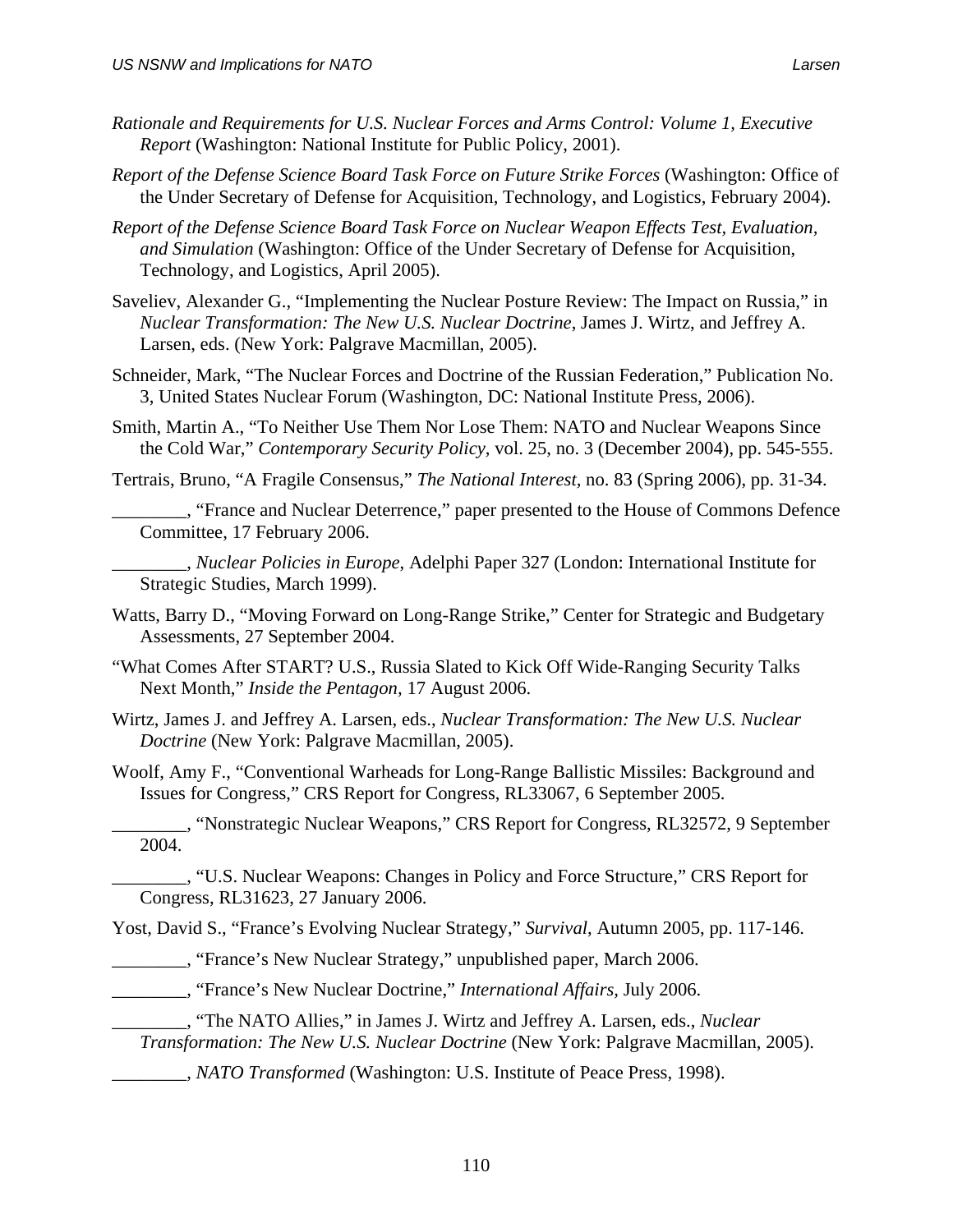\_\_\_\_\_\_\_\_, "Origins of the 1991 Decisions on the U.S. Nuclear Posture in NATO Europe," unpublished paper, 12 September 2005.

\_\_\_\_\_\_\_\_, "Russia's Non-Strategic Nuclear Forces," *International Affairs,* vol. 77, no. 3 (2001), pp. 531-551.

\_\_\_\_\_\_\_\_, "Russian Non-Strategic Nuclear Weapons and Arms Control," in *Controlling Non-Strategic Nuclear Weapons: Obstacles and Opportunities,* Jeffrey A. Larsen and Kurt J. Klingenberger, eds. (Colorado Springs: USAF Institute for National Security Studies, 2001), pp. 119-157.

\_\_\_\_\_\_\_\_, *The U.S. and Nuclear Deterrence in Europe*, Adelphi Paper 326 (London: International Institute for Strategic Studies, March 1999).